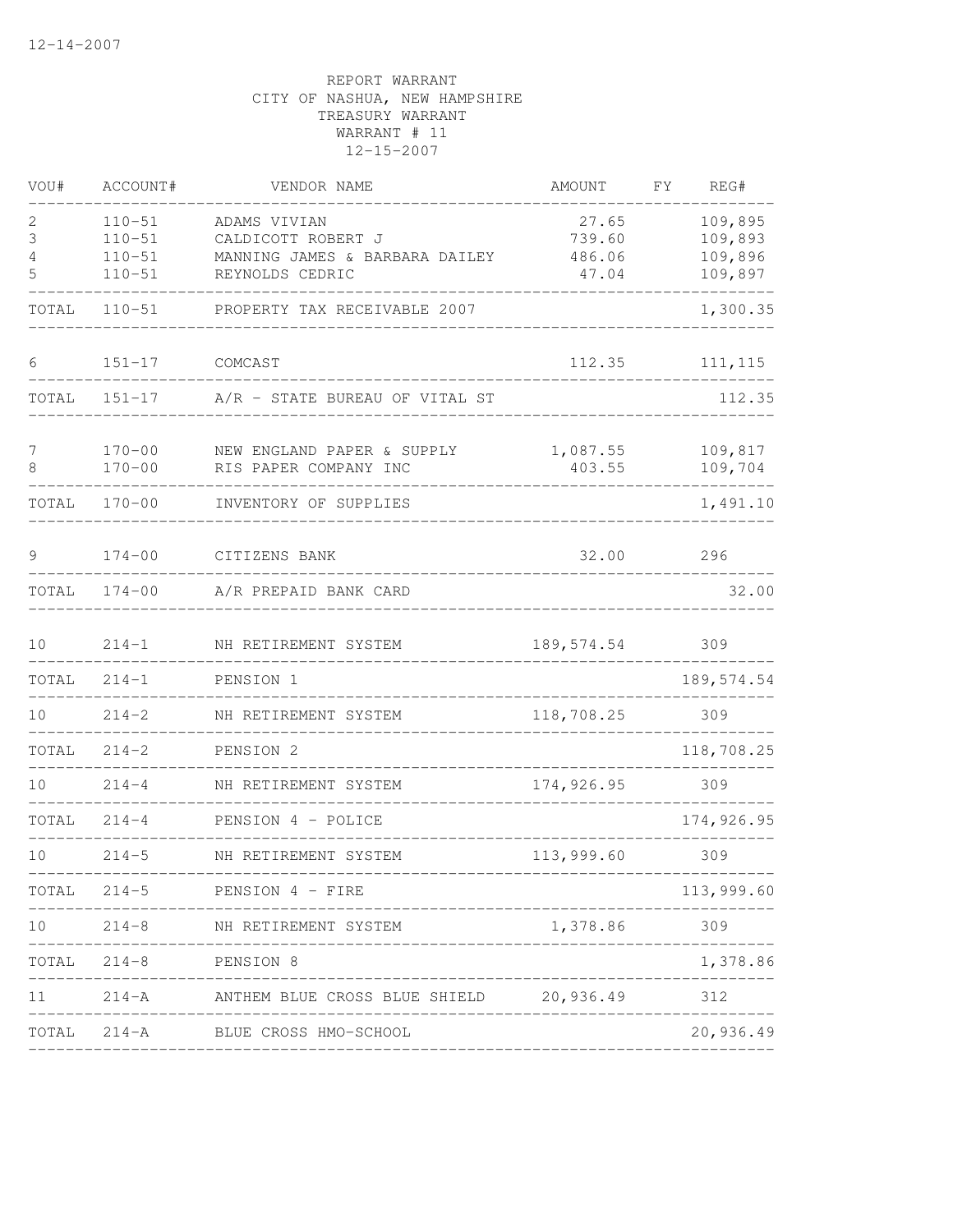|                                                                                                                | VOU# ACCOUNT#                                                                                                                                                                                            | VENDOR NAME                                                                                                                                                                                                                                                                                                                                                           | AMOUNT FY REG#                                                                                                                                                                                |                                                                                                                                                                                                               |
|----------------------------------------------------------------------------------------------------------------|----------------------------------------------------------------------------------------------------------------------------------------------------------------------------------------------------------|-----------------------------------------------------------------------------------------------------------------------------------------------------------------------------------------------------------------------------------------------------------------------------------------------------------------------------------------------------------------------|-----------------------------------------------------------------------------------------------------------------------------------------------------------------------------------------------|---------------------------------------------------------------------------------------------------------------------------------------------------------------------------------------------------------------|
|                                                                                                                |                                                                                                                                                                                                          | 12 214-B HARVARD PILGRIM HEALTH CARE 13,949.42 310<br>-----------                                                                                                                                                                                                                                                                                                     |                                                                                                                                                                                               |                                                                                                                                                                                                               |
|                                                                                                                |                                                                                                                                                                                                          | TOTAL 214-B HARVARD COM HP-SCHOOL                                                                                                                                                                                                                                                                                                                                     |                                                                                                                                                                                               | 13,949.42                                                                                                                                                                                                     |
|                                                                                                                |                                                                                                                                                                                                          | 13 214-BD FEDERAL RESERVE BANK OF CLEVEL 500.00 109,588                                                                                                                                                                                                                                                                                                               |                                                                                                                                                                                               |                                                                                                                                                                                                               |
|                                                                                                                |                                                                                                                                                                                                          | TOTAL 214-BD BONDS DEDUCTION                                                                                                                                                                                                                                                                                                                                          | ________________________________                                                                                                                                                              | 500.00                                                                                                                                                                                                        |
|                                                                                                                |                                                                                                                                                                                                          | 14 214-BH ANTHEM BLUE CROSS BLUE SHIELD 145, 178.65 300<br>15 214-BH ANTHEM BLUE CROSS BLUE SHIELD 33,693.18 312                                                                                                                                                                                                                                                      |                                                                                                                                                                                               |                                                                                                                                                                                                               |
|                                                                                                                |                                                                                                                                                                                                          | TOTAL 214-BH BLUE/CROSS HMO- CITY                                                                                                                                                                                                                                                                                                                                     | ______________                                                                                                                                                                                | 178,871.83                                                                                                                                                                                                    |
| 17                                                                                                             |                                                                                                                                                                                                          | 16 214-C ANTHEM BLUE CROSS BLUE SHIELD<br>214-C ANTHEM BLUE CROSS BLUE SHIELD 150.92                                                                                                                                                                                                                                                                                  | 260.57 300                                                                                                                                                                                    | 312                                                                                                                                                                                                           |
|                                                                                                                |                                                                                                                                                                                                          | TOTAL 214-C B/C B/S J PLAN-DED SCHOOL                                                                                                                                                                                                                                                                                                                                 |                                                                                                                                                                                               | 411.49                                                                                                                                                                                                        |
| 19<br>18<br>21<br>20<br>23<br>22<br>25<br>24<br>26<br>27<br>28<br>30<br>29<br>31<br>33<br>32<br>35<br>34<br>36 | $214-DC$<br>$214-DC$<br>$214-DC$<br>$214-DC$<br>$214-DC$<br>$214-DC$<br>$214-DC$<br>$214-DC$<br>$214-DC$<br>$214-DC$<br>$214-DC$<br>$214-DC$<br>$214-DC$<br>$214-DC$<br>$214-DC$<br>$214-DC$<br>$214-DC$ | 214-DC BIANCHI ROBERT<br>214-DC BIANCHI ROBERT<br>COSTANTINI SHELLEY<br>COSTANTINI SHELLEY<br>COTE KEITH<br>COTE KEITH<br>CURTIN BRENDA<br>CURTIN BRENDA<br>DANEAU PAULA<br>GAGNON PATRICIA<br>HODGDON CYNTHIA<br>MANSFIELD WILLIAM R<br>MANSFIELD WILLIAM R<br>MARCHESE JULIE<br>MENARD PAUL<br>MENARD PAUL<br>PARADIS KELLEY I<br>PARADIS KELLEY I<br>PERAULT DAVID | 208.00<br>208.00<br>200.00<br>400.00<br>192.31<br>384.62<br>192.31<br>384.62<br>1,146.00<br>450.00<br>1,817.69<br>192.32<br>384.64<br>32.00<br>192.31<br>384.62<br>115.39<br>230.78<br>480.80 | 109,580<br>109,725<br>109,579<br>109,638<br>109,583<br>109,838<br>109,582<br>109,773<br>109,598<br>109,775<br>109,839<br>109,581<br>109,599<br>109,840<br>109,578<br>109,841<br>109,577<br>109,686<br>109,726 |
| TOTAL                                                                                                          | $214-DC$                                                                                                                                                                                                 | DEPENDENT CARE DEDUCTION                                                                                                                                                                                                                                                                                                                                              |                                                                                                                                                                                               | 7,596.41                                                                                                                                                                                                      |
|                                                                                                                | $214-DI$<br>$214-DI$                                                                                                                                                                                     | UNUM LIFE INSURANCE<br>VISION SERVICE PLAN - NH                                                                                                                                                                                                                                                                                                                       | 1,631.21<br>15.04                                                                                                                                                                             |                                                                                                                                                                                                               |
| TOTAL                                                                                                          |                                                                                                                                                                                                          | 214-DI SCHOOL DISABILITY                                                                                                                                                                                                                                                                                                                                              |                                                                                                                                                                                               | 1,646.25                                                                                                                                                                                                      |
| 37                                                                                                             | $214-FR$                                                                                                                                                                                                 | HARVARD PILGRIM/FIRST SENIORIT 15,260.00                                                                                                                                                                                                                                                                                                                              |                                                                                                                                                                                               | 311                                                                                                                                                                                                           |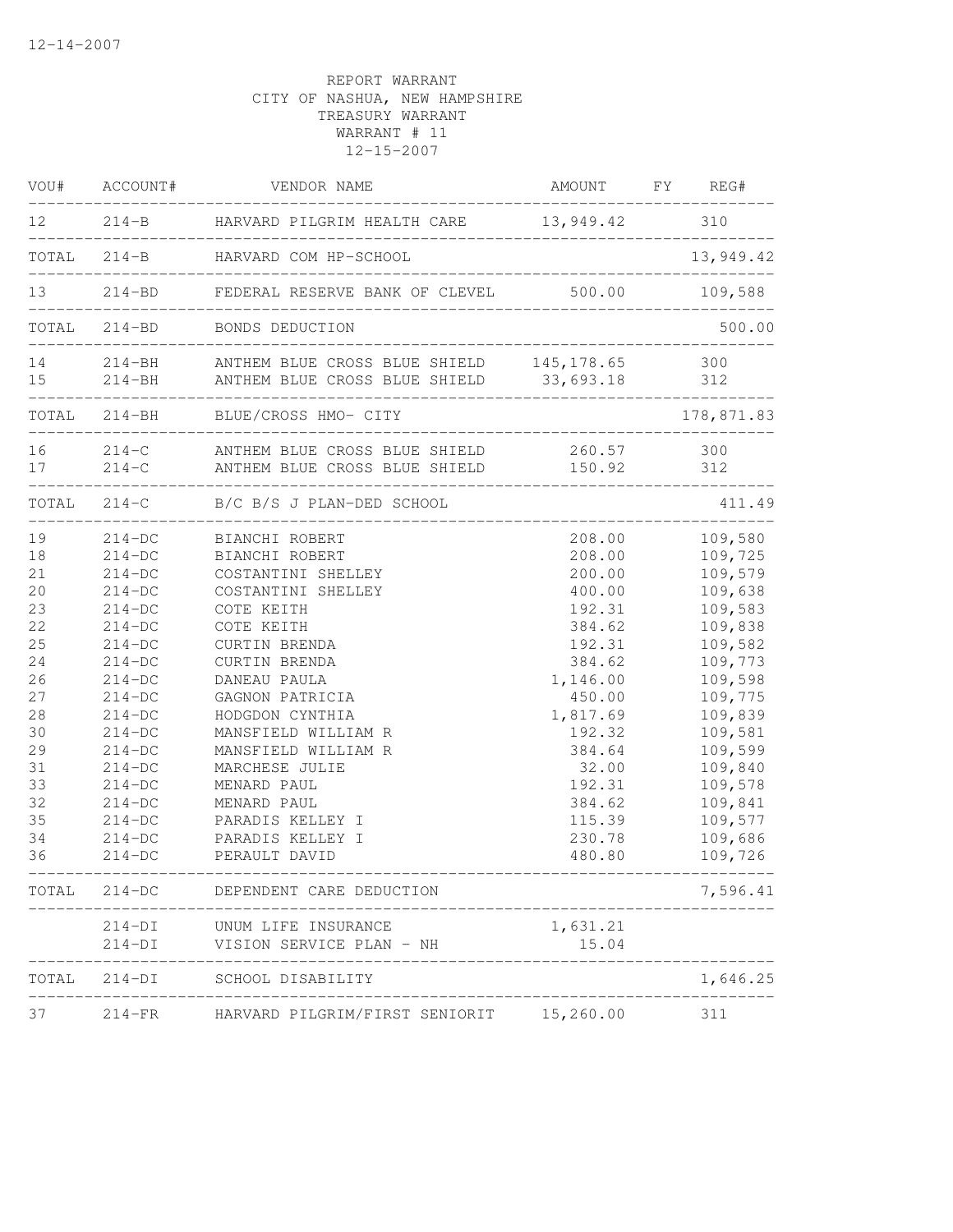| VOU#           | ACCOUNT#                         | VENDOR NAME                                                                | AMOUNT                             | FΥ | REG#                  |
|----------------|----------------------------------|----------------------------------------------------------------------------|------------------------------------|----|-----------------------|
| TOTAL          | $214-FR$                         | HARVARD FREEDOM                                                            |                                    |    | 15,260.00             |
| 38             | $214-FS$                         | BENEFIT STRATEGIES INC                                                     | 10,818.54                          |    | 303                   |
| TOTAL          | $214-FS$                         | FLEXIBLE SPENDING ACCOUNT -                                                |                                    |    | 10,818.54             |
| 39<br>40<br>41 | $214-HC$<br>$214-HC$<br>$214-HC$ | HARVARD PILGRIM HEALTH CARE<br>HARVARD PILGRIM HEALTH CARE<br>MILLER DAVID | 15, 177.54<br>9,733.69<br>1,178.04 |    | 301<br>310<br>109,722 |
| TOTAL          | $214-HC$                         | HARVARD COM HP                                                             |                                    |    | 26,089.27             |
| 42<br>43       | $214 - HJ$<br>$214 - HJ$         | ANTHEM BLUE CROSS BLUE SHIELD<br>ANTHEM BLUE CROSS BLUE SHIELD             | 36,057.84<br>23,003.97             |    | 300<br>312            |
| TOTAL          | $214 - HJ$                       | BC/BS J PLAN DED-CITY                                                      |                                    |    | 59,061.81             |
| 43             | $214-I$                          | ANTHEM BLUE CROSS BLUE SHIELD                                              | 1,513.35                           |    | 312                   |
| TOTAL          | $214-I$                          | B/C P.O.S-SCHOOL                                                           |                                    |    | 1,513.35              |
| 44<br>45       | $214-P$<br>$214-P$               | NORTHEAST DELTA<br>NORTHEAST DELTA                                         | 9,647.40<br>15,541.47              |    | 302<br>313            |
| TOTAL          | $214-P$                          | NORTHEAST DELTA DEDUCTION                                                  |                                    |    | 25, 188.87            |
| 46<br>47       | $214 - PQ$<br>$214 - PQ$         | ANTHEM BLUE CROSS BLUE SHIELD<br>ANTHEM BLUE CROSS BLUE SHIELD             | 37, 402.28<br>4,535.48             |    | 300<br>312            |
| TOTAL          | $214 - PO$                       | BC/BS POINT OF SERV- CITY                                                  |                                    |    | 41,937.76             |
| 48             | $214-SL$                         | SUN LIFE ASSURANCE COMPANY OF                                              | 3,418.68                           |    | 305                   |
| TOTAL          | $214 - SL$                       | BPW GROUP INS-SUN LIFE                                                     |                                    |    | 3,418.68              |
| 49<br>50       | $214 - TD$<br>$214 - TD$         | LONG PATRICIA<br>NORTHEAST DELTA                                           | 473.44<br>35, 174.73               |    | 110,057<br>313        |
|                |                                  | TOTAL 214-TD TEACHER DENTAL<br>____________________________                |                                    |    | 35,648.17             |
| 51             |                                  | 214-TS FIDELITY INVESTMENTS<br>____________________                        |                                    |    | 420.00 109,587        |
|                |                                  | TOTAL 214-TS TSA DEDUCTION                                                 |                                    |    | 420.00                |
| 52<br>53       | $255 - 00$<br>$255 - 00$         | STATE OF NH-MV<br>STATE OF NH-MV                                           | 11,948.85<br>31,639.30             |    | 294<br>295            |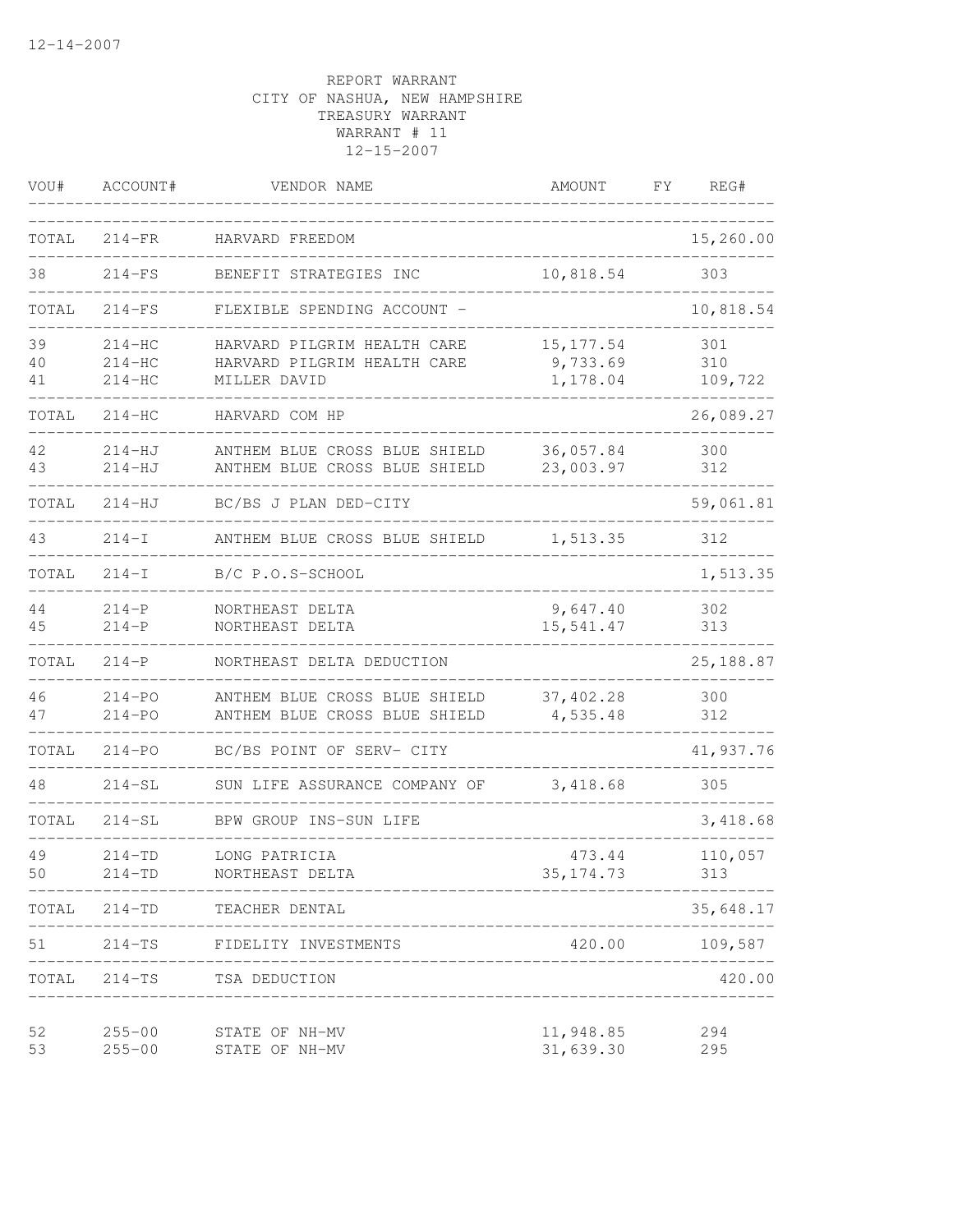| VOU#     | ACCOUNT#                 | VENDOR NAME                     | AMOUNT       | FY | REG#               |
|----------|--------------------------|---------------------------------|--------------|----|--------------------|
| 54       | $255 - 00$               | STATE OF NH-MV                  | 19,914.50    |    | 297                |
| 55       | $255 - 00$               | STATE OF NH-MV                  | 11,202.40    |    | 298                |
| 56       | $255 - 00$               | STATE OF NH-MV                  | 10,520.90    |    | 304                |
| 57       | $255 - 00$               | STATE OF NH-MV                  | 27,098.00    |    | 306                |
| 58       | $255 - 00$               | STATE OF NH-MV                  | 9,776.10     |    | 307                |
| 59       | $255 - 00$               | STATE OF NH-MV                  | 18,901.90    |    | 315                |
| TOTAL    | $255 - 00$               | STATE MVR                       |              |    | 141,001.95         |
|          |                          |                                 |              |    |                    |
| 60       | $257 - 00$               | ALBANO NICHOLAS A               | 151.70       |    | 109,908            |
| 61<br>62 | $257 - 00$               | ANAGNOST CHRISTOS               | 93.70        |    | 109,904            |
| 63       | $257 - 00$<br>$257 - 00$ | CASTILLO MARK<br>NAROFF JASON M | 6.20<br>2.00 |    | 109,906<br>109,905 |
|          | TOTAL 257-00             | MV REFUND PENDING               |              |    | 253.60             |
|          |                          |                                 |              |    |                    |
| 64       |                          | 258-00 BUCKLEY ALI D            | 10.00        |    | 109,915            |
| 65       | $258 - 00$               | RIVERA ROGER                    | 100.00       |    | 109,916            |
|          |                          | TOTAL 258-00 TVB REFUND PENDING |              |    | 110.00             |
|          | $288 - 00$               | BOROSKAS ADAM                   | 150.00       |    |                    |
| TOTAL    | $288 - 00$               | SCHOOL SUSPENSE ACCOUNT         |              |    | 150.00             |
| 66       | $291 - 08$               | BERNHARDT FREDERICK             | 637.30       |    | 110,988            |
| 67       | $291 - 08$               | CHANDLER LINDA                  | 837.40       |    | 110,938            |
| 68       | $291 - 08$               | CLAYMAN NANCY                   | 42.48        |    | 110,940            |
| 69       | $291 - 08$               | COLLARD PHILIPPE                | 232.70       |    | 110,941            |
| 70       | $291 - 08$               | CONNELL DAVID                   | 1,856.62     |    | 110,942            |
| 71       | $291 - 08$               | COOK SUSAN                      | 68.69        |    | 110,989            |
| 72       | $291 - 08$               | FEENAN ANN                      | 87.27        |    | 110,945            |
| 73       | $291 - 08$               | FLESCH DARLENE                  | 332.52       |    | 110,946            |
| 74       | $291 - 08$               | FREDERICKSEN MICHAEL            | 196.54       |    | 110,947            |
| 75       | $291 - 08$               | GAFFNEY CAROLE                  | 362.70       |    | 110,948            |
| 76       | $291 - 08$               | KENNEDY GRACE                   | 255.36       |    | 110,955            |
| 77       | $291 - 08$               | KOBYLARZ KORINA                 | 57.26        |    | 110,957            |
| 78       | $291 - 08$               | LENZI SUSAN                     | 315.88       |    | 110,959            |
| 79       | $291 - 08$               | MARTINAGE SCOTT                 | 556.92       |    | 110,961            |
| $8\,0$   | $291 - 08$               | MIGLANI RITU                    | 25.88        |    | 110,964            |
| $8\,1$   | $291 - 08$               | PAGE ROBERT                     | 199.72       |    | 110,968            |
| 82       | $291 - 08$               | REYNOLDS ANDREA                 | 131.61       |    | 110,969            |
| 83       | $291 - 08$               | SOUCY TIMOTHY                   | 732.55       |    | 110,975            |
| 84       | $291 - 08$               | SULLIVAN THEODORE               | 93.58        |    | 110,977            |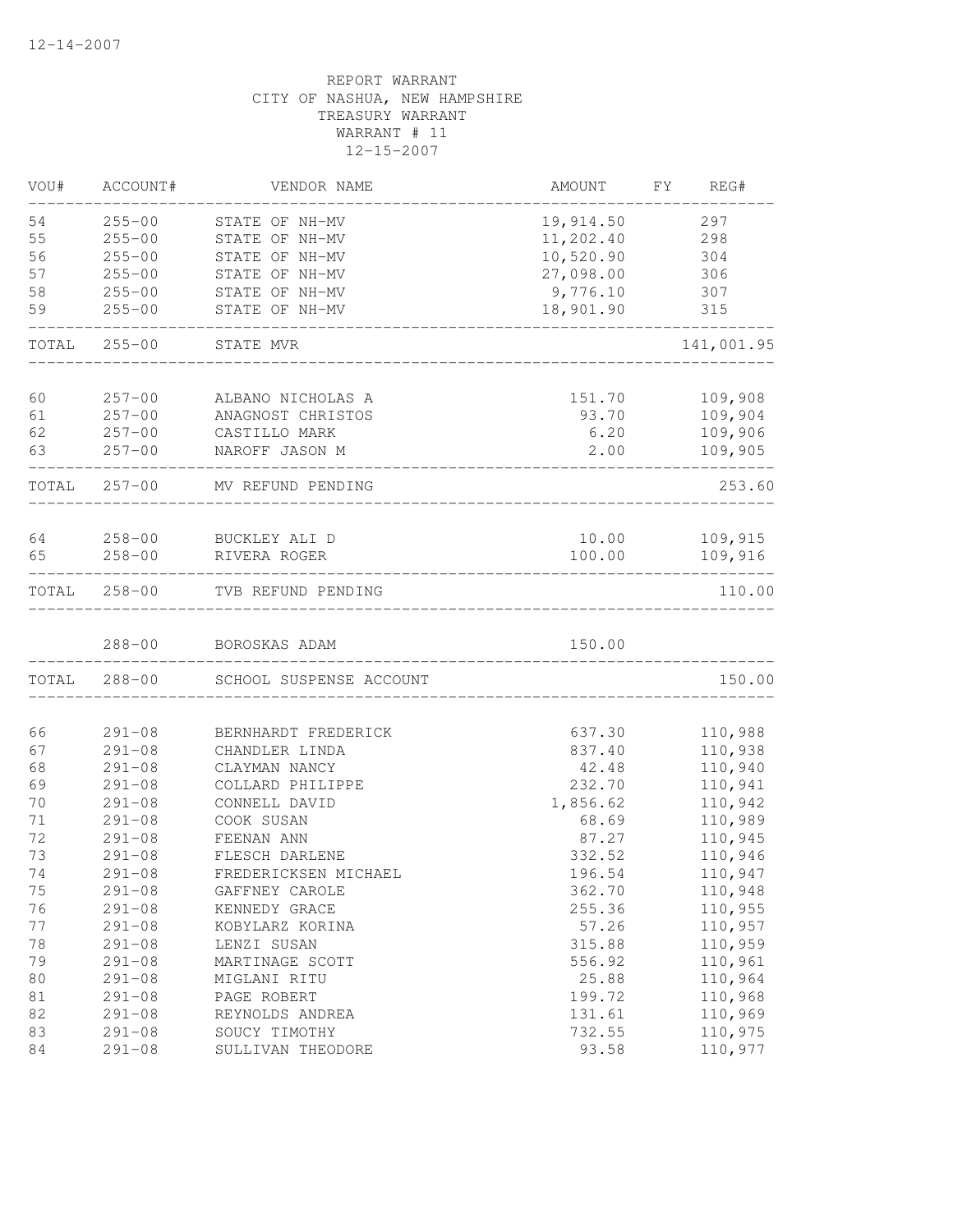| VOU# | ACCOUNT#   | VENDOR NAME                            | AMOUNT                                | FY | REG#           |
|------|------------|----------------------------------------|---------------------------------------|----|----------------|
| 85   |            | 291-08 VINCENT ANGELA                  |                                       |    | 171.12 110,980 |
|      |            | TOTAL 291-08 PAYROLL CONTINGENCY FY 07 | ,<br>________________________________ |    | 7,194.10       |
| 86   | $291 - 17$ | AMREIN GAIL                            | 773.05                                |    | 110,981        |
| 87   |            | 291-17 ANDHAVARAPU SHANTHI             | 168.37                                |    | 110,939        |
| 88   | $291 - 17$ | AUERBACH MARSHA                        | 512.66                                |    | 110,983        |
| 89   | $291 - 17$ | BAKER RACHEL                           | 107.21                                |    | 110,985        |
| 90   | $291 - 17$ | <b>BARLOW JANE</b>                     | 313.53                                |    | 110,986        |
| 91   | $291 - 17$ | BERGERON THOMAS                        | 35.18                                 |    | 110,987        |
| 92   | $291 - 17$ | CARDAMONE NICHOLAS                     | 56.16                                 |    | 110,937        |
| 93   | $291 - 17$ | DUPRAT WENDY                           | 71.06                                 |    | 110,943        |
| 94   | $291 - 17$ | FAY JOSEPH                             | 199.72                                |    | 110,944        |
| 95   | $291 - 17$ | GAYLORD JENNIFER                       | 158.99                                |    | 110,949        |
| 96   | $291 - 17$ | GIROUARD JEANNETTE                     | 398.89                                |    | 110,950        |
| 97   | $291 - 17$ | GOIDA DEBBIE                           | 168.37                                |    | 110,951        |
| 98   | $291 - 17$ | HAMANN NANCY                           | 158.99                                |    | 110,952        |
| 99   | $291 - 17$ | JOY DENNIS SR                          | 63.60                                 |    | 110,953        |
| 100  | $291 - 17$ | KASS MICHAEL                           | 127.76                                |    | 110,954        |
| 101  | $291 - 17$ | KNIGHT KARI-LYNN                       | 44.45                                 |    | 110,956        |
| 102  | $291 - 17$ | LANDRY CARTHERINE                      | 162.22                                |    | 110,958        |
| 103  | $291 - 17$ | MACGREGOR CHARLES                      | 223.27                                |    | 110,960        |
| 104  | $291 - 17$ | MCLAUGHLIN ANN                         | 298.87                                |    | 110,962        |
| 105  | $291 - 17$ | MERCER JAY                             | 63.04                                 |    | 110,963        |
| 106  | $291 - 17$ | MOBLEY III ARCHIE                      | 133.15                                |    | 110,965        |
| 107  | $291 - 17$ | MOORE TIMOTHY                          | 1,138.68                              |    | 110,966        |
| 108  | $291 - 17$ | NIJHUIS KLASS                          | 113.55                                |    | 110,967        |
| 109  | $291 - 17$ | SAGE WALTER JR                         | 54.67                                 |    | 110,970        |
| 110  | $291 - 17$ | SAYERS TAMMY                           | 38.79                                 |    | 110,971        |
| 111  | $291 - 17$ | SEGAL PETER                            | 332.87                                |    | 110,972        |
| 112  | $291 - 17$ | SMITH THERESA                          | 168.37                                |    | 110,973        |
| 113  | $291 - 17$ | SOUBOSKY AMY                           | 107.21                                |    | 110,974        |
| 114  | $291 - 17$ | STACKPOLE CAROLYN                      | 1,676.76                              |    | 110,976        |
| 115  | $291 - 17$ | TEVLIN ELIZABETH                       | 362.13                                |    | 110,978        |
| 116  | $291 - 17$ | VILLAMAINO CANDACE                     | 168.37                                |    | 110,979        |
| 117  | $291 - 17$ | WEIGAND GEORGE                         | 626.52                                |    | 110,982        |
| 118  | $291 - 17$ | WILSON SYLVIA                          | 142.19                                |    | 110,984        |
|      |            | TOTAL 291-17 PAYROLL CONTINGENCY FY06  | ______________________________        |    | 9,168.65       |
|      |            |                                        |                                       |    |                |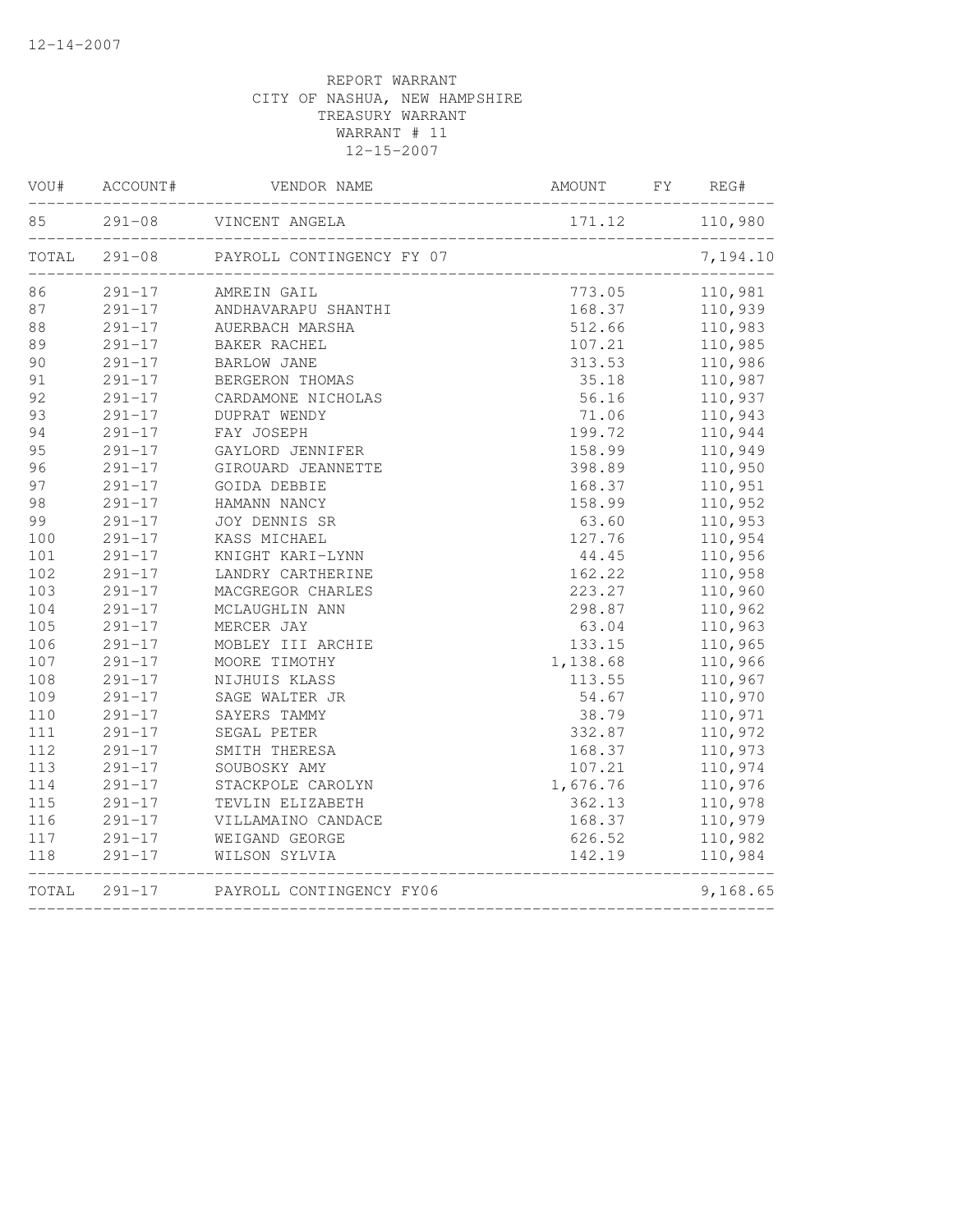|     | VOU# ACCOUNT#        | VENDOR NAME                            | AMOUNT FY REG#                      |                                        |
|-----|----------------------|----------------------------------------|-------------------------------------|----------------------------------------|
|     |                      | 3037-83009 NORTHEAST DELTA             | 79.99 313                           |                                        |
|     |                      | TOTAL 303 ALT - INCENTIVE FUND PROGRAM | ___________________________________ | 79.99                                  |
|     |                      | 3047-64192 PC MALL GOV INC             | 1,292.06                            |                                        |
|     | TOTAL 304            | ALTERNATIVE SCHOOL                     |                                     | 1,292.06                               |
| 120 | 305-59100            | ANDERSON CECIL                         | 50.00                               | 109,924                                |
| 121 | 305-59100            | GENTRY CHRISTOPHER                     | 50.00                               | 109,862                                |
| 122 | 305-59100            | JEYNES COMPANY/MIKE JEYNES             | 100.00                              | 109,715                                |
| 123 | 305-59100            | JOHNSON PETER N                        | 212.50                              | 109,791                                |
| 124 | 305-59100            | NEXTEL COMMUNICATIONS                  | 14.73                               | 111,065                                |
| 125 | 305-59100 O'NEIL TIM |                                        | 150.00                              | 109,856                                |
|     |                      | 126 305-59100 SANCHEZ ANTONIO          | 100.00                              | 109,907<br>. _ _ _ _ _ _ _ _ _ _ _ _ _ |
|     | TOTAL 305            | SRF - CIVIC & COMM ACTIVITIES          |                                     | 677.23                                 |
|     |                      |                                        |                                     |                                        |
| 127 | $308 - 76$           | ABBOTT, JOAN E                         | 1,663.64                            | 110,817                                |
| 128 | $308 - 76$           | ABELLEIRA, SILVIA                      | 2,437.76                            | 110,589                                |
| 129 | $308 - 76$           | ADAMS, GEORGE L                        | 2,437.76                            | 110,637                                |
| 130 | $308 - 76$           | AINSWORTH, DAVID                       | 1,663.64                            | 110,732                                |
| 131 | $308 - 76$           | ALBRO, GAIL M                          | 2,245.91                            | 110,639                                |
| 132 | $308 - 76$           | ALLEN, LINDA P                         | 693.18                              | 110,650                                |
| 133 | $308 - 76$           | AMREIN GAIL                            | 2,010.97                            | 109,702                                |
| 134 | $308 - 76$           | ANCTIL, BARBARA M                      | 2,437.76                            | 110,713                                |
| 135 | $308 - 76$           | ANDREWS, NANCY E                       | 1,218.88                            | 110,325                                |
| 136 | $308 - 76$           | ANDREWS, WAYNE                         | 2,245.91                            | 110,735                                |
| 137 | $308 - 76$           | ANKARBERG, MARK R                      | 1,663.64                            | 110,696                                |
| 138 | $308 - 76$           | ARRIGO, FRANCES                        | 1,218.88                            | 110,578                                |
| 139 | $308 - 76$           | ARRIGO, PHILIP                         | 914.16                              | 110,824                                |
| 140 | $308 - 76$           | ARSENAULT, JAMES                       | 1,663.64                            | 110,412                                |
| 141 | $308 - 76$           | AXTON, SANDRA M                        | 1,218.88                            | 110,503                                |
| 142 | $308 - 76$           | BAER, LINDA A                          | 831.82                              | 110,802                                |
| 143 | $308 - 76$           | BAER, ROBERT A                         | 1,422.03                            | 110,803                                |
| 144 | $308 - 76$           | BAILEY, RICHARD                        | 1,663.64                            | 110,674                                |
| 145 | $308 - 76$           | BANUSKEVICH, AGNES D                   | 1,218.88                            | 110,369                                |
| 146 | $308 - 76$           | BARLOW, WILLIAM                        | 1,663.64                            | 110,789                                |
| 147 | $308 - 76$           | BARNES, STEPHEN D                      | 1,663.64                            | 110,697                                |
| 148 | $308 - 76$           | BARRINGER, EDWARD M                    | 831.82                              | 110,698                                |
| 149 | $308 - 76$           | BARRINGER, GAIL                        | 1,218.88                            | 110,865                                |
| 150 | $308 - 76$           | BARRY, DOROTHY                         | 1,218.88                            | 110,836                                |
| 151 | $308 - 76$           | BARRY, ROBERT C                        | 693.18                              | 110,376                                |
| 152 | $308 - 76$           | BASIL JR, HENRY                        | 1,247.73                            | 110,925                                |
| 153 | $308 - 76$           | BATES SUSAN                            | 2,022.31                            | 109,624                                |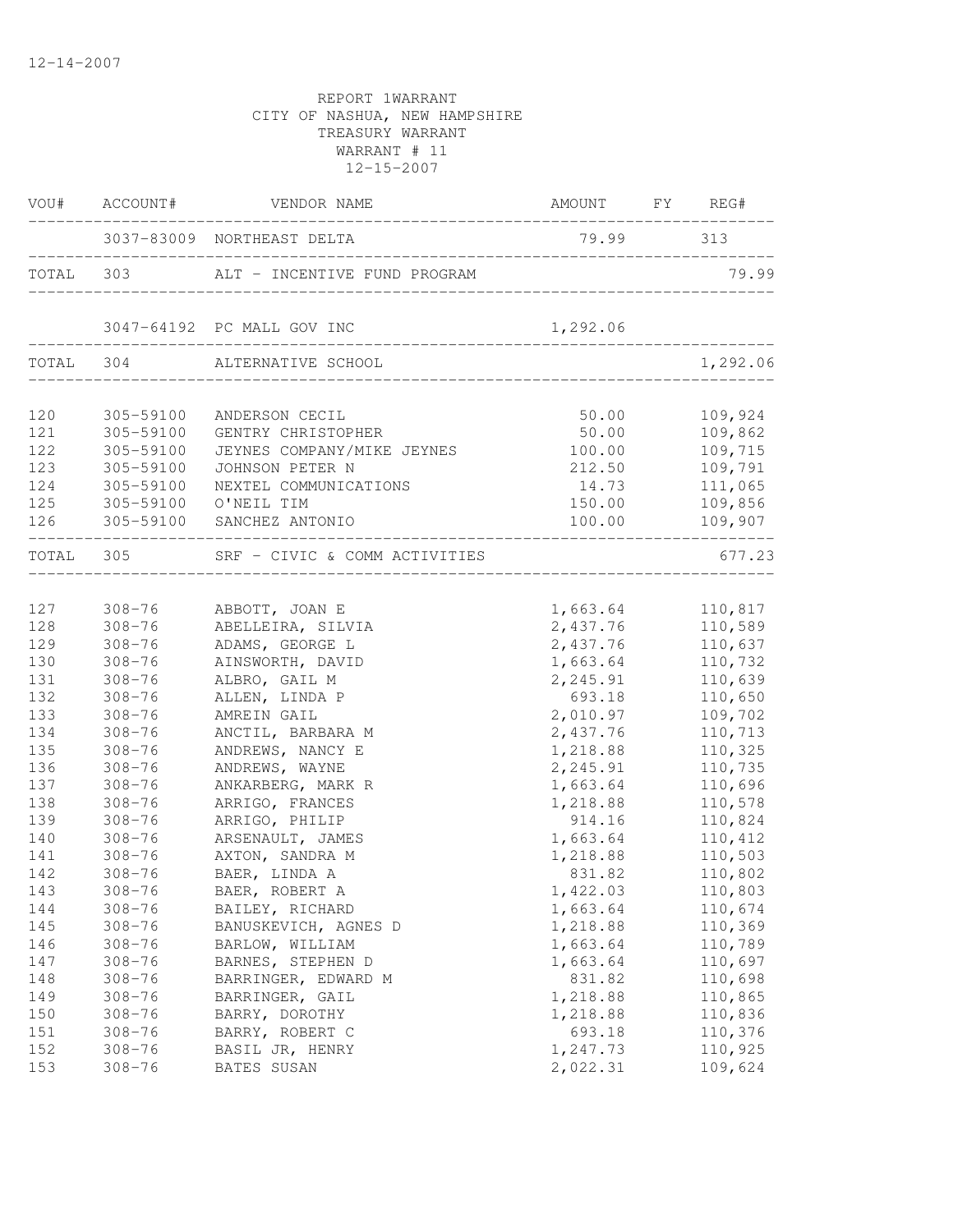| VOU# | ACCOUNT#   | VENDOR NAME           | AMOUNT<br>FΥ | REG#    |
|------|------------|-----------------------|--------------|---------|
| 154  | $308 - 76$ | BATTE JR, WILLIAM A   | 2,245.91     | 110,661 |
| 155  | $308 - 76$ | BAUSHA JR, WALTER     | 831.82       | 110,770 |
| 156  | $308 - 76$ | BEAUDETTE, HARVEY     | 1,663.64     | 110,761 |
| 157  | $308 - 76$ | BEAUDOIN, JOSEPH      | 1,663.64     | 110,790 |
| 158  | $308 - 76$ | BEAUDOIN, MARCEL      | 831.82       | 110,829 |
| 159  | $308 - 76$ | BEAULIEU, BETTE M.    | 1,218.88     | 110,507 |
| 160  | $308 - 76$ | BEAUREGARD, JUDY      | 1,505.77     | 110,869 |
| 161  | $308 - 76$ | BEAUREGARD, RODERIC   | 1,218.88     | 110,521 |
| 162  | $308 - 76$ | BECHARD, ARTHUR       | 2,437.76     | 110,309 |
| 163  | $308 - 76$ | BECHARD, DONNA        | 1,663.64     | 110,379 |
| 164  | $308 - 76$ | BECHARD, PAUL         | 1,663.64     | 110,511 |
| 165  | $308 - 76$ | BEDELL, ANN           | 1,663.64     | 110,799 |
| 166  | $308 - 76$ | BELANGER MARY         | 1,386.36     | 109,930 |
| 167  | $308 - 76$ | BELANGER, ERNEST      | 2,074.74     | 110,737 |
| 168  | $308 - 76$ | BELANGER, GERTRUDE    | 1,218.88     | 110,505 |
| 169  | $308 - 76$ | BELANGER, MAURICE     | 1,663.64     | 110,760 |
| 170  | $308 - 76$ | BELANGER, ROBERT      | 2,437.76     | 110,398 |
| 171  | $308 - 76$ | BELLAVANCE, PAUL C    | 2,437.76     | 110,487 |
| 172  | $308 - 76$ | BELOWSKI, MARGARET    | 831.82       | 110,858 |
| 173  | $308 - 76$ | BERNARD, ALICE        | 1,218.88     | 110,293 |
| 174  | $308 - 76$ | BERNARD, MADELINE     | 1,218.88     | 110,466 |
| 175  | $308 - 76$ | BERNARD, PATRICIA H   | 933.39       | 110,690 |
| 176  | $308 - 76$ | BERRY, SHARON         | 1,663.64     | 110,747 |
| 177  | $308 - 76$ | BERTSCH, ELISABETH    | 1,663.64     | 110,771 |
| 178  | $308 - 76$ | BERUBE, LEONARD       | 1,218.88     | 110,308 |
| 179  | $308 - 76$ | BETTENCOURT, ROBERT J | 1,663.64     | 110,695 |
| 180  | $308 - 76$ | BISSONETTE, RAYMOND   | 2,437.76     | 110,404 |
| 181  | $308 - 76$ | BLUNDON, LESLIE W     | 1,663.64     | 110,622 |
| 182  | $308 - 76$ | BOILARD, IRENE        | 1,218.88     | 110,421 |
| 183  | $308 - 76$ | BOISSEAU, CAMILLE     | 1,218.88     | 110,342 |
| 184  | $308 - 76$ | BONDONIS, IRENE M     | 1,218.88     | 110,294 |
| 185  | $308 - 76$ | BORELL, LINDA         | 1,218.88     | 110,692 |
| 186  | $308 - 76$ | BOTELHO, BRUCE        | 2,058.75     | 110,892 |
|      |            |                       | 1,663.64     |         |
| 187  | $308 - 76$ | BOUCHARD JR., ROLAND  |              | 110,437 |
| 188  | $308 - 76$ | BOUCHARD, PETER       | 762.50       | 110,823 |
| 189  | $308 - 76$ | BOUDREAU, NORMAN      | 1,663.64     | 110,310 |
| 190  | $308 - 76$ | BOULEY, FERNANDE      | 1,218.88     | 110,673 |
| 191  | $308 - 76$ | BOULEY, JOSEPH        | 831.82       | 110,513 |
| 192  | $308 - 76$ | BOUTILLETTE, NORMAN   | 831.82       | 110,856 |
| 193  | $308 - 76$ | BOYER, DONALD         | 1,218.88     | 110,317 |
| 194  | $308 - 76$ | BRACKETT, JAMES       | 2,245.91     | 110,522 |
| 195  | $308 - 76$ | BRAWLEY, DOROTHY D    | 1,218.88     | 110,334 |
| 196  | $308 - 76$ | BRAZAS, MARY V        | 1,663.64     | 110,632 |
| 197  | $308 - 76$ | BREHM, NANCY          | 2,437.76     | 110,523 |
| 198  | $308 - 76$ | BRESSLER, JULIA       | 831.82       | 110,739 |
| 199  | $308 - 76$ | BRICKEY, RONALD L.    | 1,663.64     | 110,563 |
| 200  | $308 - 76$ | BRIGGS, JAMES D       | 831.82       | 110,606 |
| 201  | $308 - 76$ | BRODEUR, MARC         | 1,663.64     | 110,883 |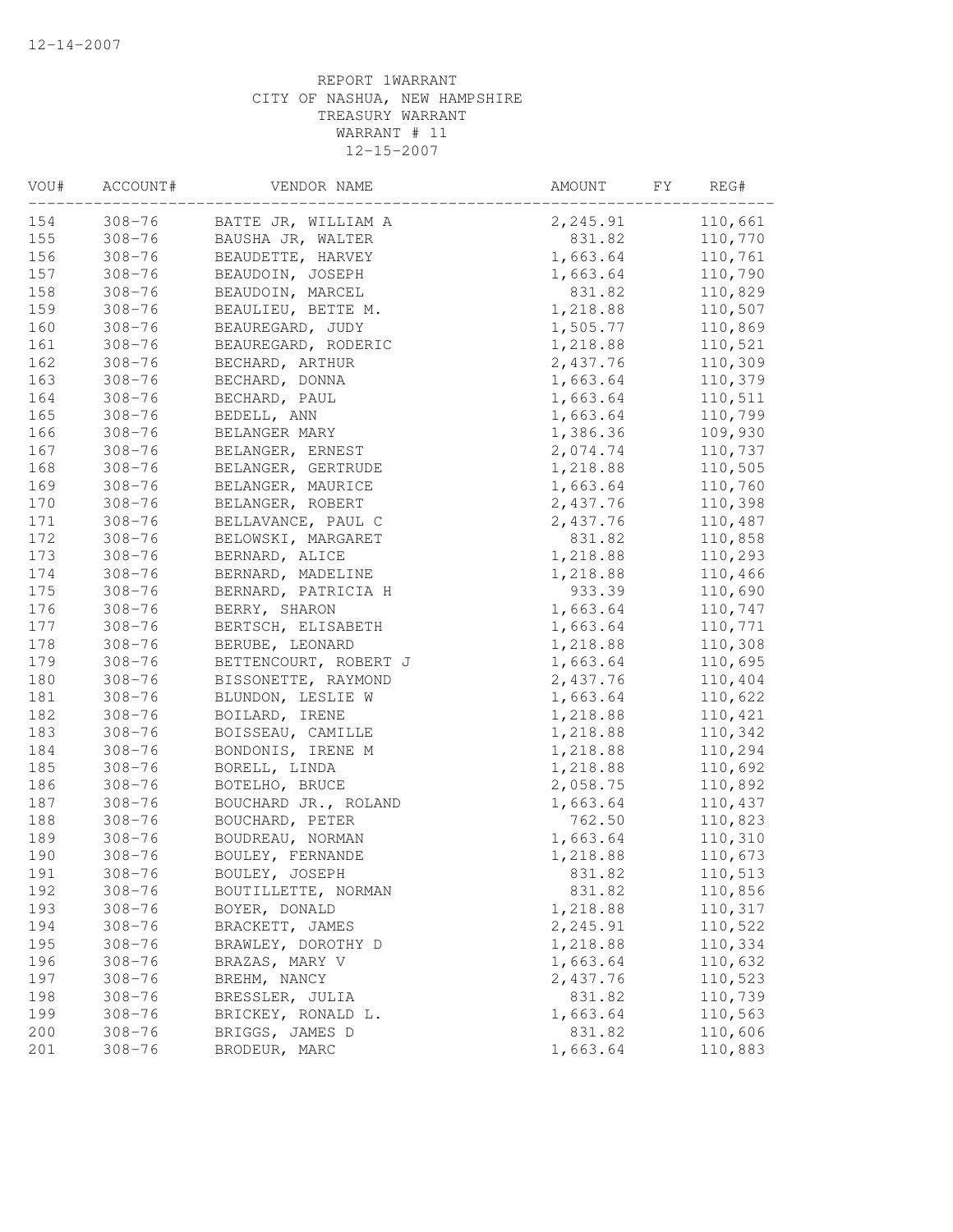| $308 - 76$<br>110,699<br>1,663.64<br>BRODEUR, YOLANDE Y<br>$308 - 76$<br>831.82<br>110,340<br>BROUSSEAU, EDWARD A<br>$308 - 76$<br>1,218.88<br>BROWN, SHIRLEY G<br>110,348<br>$308 - 76$<br>2,437.76<br>110,457<br>BRUNEAU, MAURICE R.<br>$308 - 76$<br>BURGESS, CRYSTAL J<br>1,218.88<br>110,490<br>$308 - 76$<br>831.82<br>BURGESS, NORMAN<br>110,582<br>110,447<br>$308 - 76$<br>BURKE, RICHARD A.<br>2,437.76<br>$308 - 76$<br>BURNEY, CYNTHIA K<br>831.82<br>110,818<br>$308 - 76$<br>2,245.91<br>110,871<br>BURNHAM, ROBERT<br>$308 - 76$<br>BURNS, WILLIAM F<br>1,109.09<br>110,380<br>$308 - 76$<br>BURPEE, ELIZABETH<br>1,663.64<br>110,786<br>$308 - 76$<br>1,663.64<br>110,324<br>BURROWS JR, JOSEPH<br>$308 - 76$<br>1,663.64<br>110,780<br>BUXTON, MICHAEL<br>$308 - 76$<br>1,663.64<br>110,828<br>CABANA, RAYMOND<br>$308 - 76$<br>1,663.64<br>110,853<br>CARDIN, RUSSELL<br>CAREY, ROBERT<br>831.82<br>110,821<br>$308 - 76$<br>110,729<br>$308 - 76$<br>CARNEY, VINCENT<br>1,663.64<br>219<br>$308 - 76$<br>CARON, JUNE<br>1,247.73<br>110,917<br>220<br>$308 - 76$<br>CARTER, BEVERLY M<br>1,218.88<br>110,495<br>221<br>$308 - 76$<br>CASSIDY, THERESA<br>1,218.88<br>110,338<br>222<br>$308 - 76$<br>110,717<br>CASSIDY, WILLIAM<br>1,218.88<br>223<br>$308 - 76$<br>110,923<br>CEGALIS, NANCY<br>554.55<br>224<br>$308 - 76$<br>623.86<br>110,916<br>CEPAITIS, ELIZABETH<br>225<br>$308 - 76$<br>2,374.66<br>CEPAITIS, JOHN<br>110,636<br>226<br>CHACOS, DOLORES<br>831.82<br>$308 - 76$<br>110,476<br>227<br>$308 - 76$<br>CHAREST, PAUL<br>1,218.88<br>110,638<br>228<br>$308 - 76$<br>2,437.76<br>110,598<br>CHARTIER, LUCILLE<br>229<br>$308 - 76$<br>1,663.64<br>110,602<br>CHASE, ALETHEA L<br>$308 - 76$<br>1,663.64<br>110,565<br>CHESNULEVICH, JOHN<br>$308 - 76$<br>2,437.76<br>110,577<br>CHOUINARD, ANITA<br>232<br>$308 - 76$<br>2,245.91<br>CHOUINARD, PHILIP<br>110,777<br>233<br>$308 - 76$<br>CHRISTIANSEN, JOSEPH P<br>2,382.87<br>110,676<br>623.86<br>234<br>$308 - 76$<br>110,851<br>CHRISTIANSEN, KATHIE<br>235<br>110,353<br>$308 - 76$<br>1,218.88<br>CHRISTIANSEN, LAURIE<br>236<br>$308 - 76$<br>2,279.42<br>109,857<br>CHRISTY-EVERS LINDA<br>$308 - 76$<br>831.82<br>110,549<br>CLEMONS, ARTHUR<br>$308 - 76$<br>CLOSS, STEVEN<br>1,663.64<br>110,512<br>239<br>$308 - 76$<br>1,663.64<br>110,733<br>COLEMAN, GAIL<br>$308 - 76$<br>1,218.88<br>110,738<br>CONEYS, ELEANOR<br>241<br>$308 - 76$<br>831.82<br>110,725<br>COOKMAN, JOANN<br>242<br>$308 - 76$<br>COOKMAN, NELSON I.<br>1,218.88<br>110,440<br>243<br>$308 - 76$<br>COPADIS, THOMAS J<br>1,218.88<br>110,488<br>CORBIT, KEVIN<br>1,663.64<br>110,683<br>244<br>$308 - 76$<br>245<br>$308 - 76$<br>COSTA, ELIZABETH<br>1,218.88<br>110,830<br>246<br>COSTA, EVERETT S<br>1,218.88<br>110,524<br>$308 - 76$<br>247<br>831.82<br>110,624<br>$308 - 76$<br>COTE (KEATING, FRANCES)<br>1,218.88<br>110,443<br>248<br>$308 - 76$<br>COTE, DAVID D.<br>$308 - 76$<br>2,437.76<br>110,612<br>COTE, JOAN | VOU# | ACCOUNT# | VENDOR NAME | AMOUNT<br>FY | REG# |
|--------------------------------------------------------------------------------------------------------------------------------------------------------------------------------------------------------------------------------------------------------------------------------------------------------------------------------------------------------------------------------------------------------------------------------------------------------------------------------------------------------------------------------------------------------------------------------------------------------------------------------------------------------------------------------------------------------------------------------------------------------------------------------------------------------------------------------------------------------------------------------------------------------------------------------------------------------------------------------------------------------------------------------------------------------------------------------------------------------------------------------------------------------------------------------------------------------------------------------------------------------------------------------------------------------------------------------------------------------------------------------------------------------------------------------------------------------------------------------------------------------------------------------------------------------------------------------------------------------------------------------------------------------------------------------------------------------------------------------------------------------------------------------------------------------------------------------------------------------------------------------------------------------------------------------------------------------------------------------------------------------------------------------------------------------------------------------------------------------------------------------------------------------------------------------------------------------------------------------------------------------------------------------------------------------------------------------------------------------------------------------------------------------------------------------------------------------------------------------------------------------------------------------------------------------------------------------------------------------------------------------------------------------------------------------------------------------------------------------------------------------------------------------------------------------------------------------------------------------------------------------------------------------------------------------------------------------------------------------------------------------------|------|----------|-------------|--------------|------|
|                                                                                                                                                                                                                                                                                                                                                                                                                                                                                                                                                                                                                                                                                                                                                                                                                                                                                                                                                                                                                                                                                                                                                                                                                                                                                                                                                                                                                                                                                                                                                                                                                                                                                                                                                                                                                                                                                                                                                                                                                                                                                                                                                                                                                                                                                                                                                                                                                                                                                                                                                                                                                                                                                                                                                                                                                                                                                                                                                                                                              | 202  |          |             |              |      |
|                                                                                                                                                                                                                                                                                                                                                                                                                                                                                                                                                                                                                                                                                                                                                                                                                                                                                                                                                                                                                                                                                                                                                                                                                                                                                                                                                                                                                                                                                                                                                                                                                                                                                                                                                                                                                                                                                                                                                                                                                                                                                                                                                                                                                                                                                                                                                                                                                                                                                                                                                                                                                                                                                                                                                                                                                                                                                                                                                                                                              | 203  |          |             |              |      |
|                                                                                                                                                                                                                                                                                                                                                                                                                                                                                                                                                                                                                                                                                                                                                                                                                                                                                                                                                                                                                                                                                                                                                                                                                                                                                                                                                                                                                                                                                                                                                                                                                                                                                                                                                                                                                                                                                                                                                                                                                                                                                                                                                                                                                                                                                                                                                                                                                                                                                                                                                                                                                                                                                                                                                                                                                                                                                                                                                                                                              | 204  |          |             |              |      |
|                                                                                                                                                                                                                                                                                                                                                                                                                                                                                                                                                                                                                                                                                                                                                                                                                                                                                                                                                                                                                                                                                                                                                                                                                                                                                                                                                                                                                                                                                                                                                                                                                                                                                                                                                                                                                                                                                                                                                                                                                                                                                                                                                                                                                                                                                                                                                                                                                                                                                                                                                                                                                                                                                                                                                                                                                                                                                                                                                                                                              | 205  |          |             |              |      |
|                                                                                                                                                                                                                                                                                                                                                                                                                                                                                                                                                                                                                                                                                                                                                                                                                                                                                                                                                                                                                                                                                                                                                                                                                                                                                                                                                                                                                                                                                                                                                                                                                                                                                                                                                                                                                                                                                                                                                                                                                                                                                                                                                                                                                                                                                                                                                                                                                                                                                                                                                                                                                                                                                                                                                                                                                                                                                                                                                                                                              | 206  |          |             |              |      |
|                                                                                                                                                                                                                                                                                                                                                                                                                                                                                                                                                                                                                                                                                                                                                                                                                                                                                                                                                                                                                                                                                                                                                                                                                                                                                                                                                                                                                                                                                                                                                                                                                                                                                                                                                                                                                                                                                                                                                                                                                                                                                                                                                                                                                                                                                                                                                                                                                                                                                                                                                                                                                                                                                                                                                                                                                                                                                                                                                                                                              | 207  |          |             |              |      |
|                                                                                                                                                                                                                                                                                                                                                                                                                                                                                                                                                                                                                                                                                                                                                                                                                                                                                                                                                                                                                                                                                                                                                                                                                                                                                                                                                                                                                                                                                                                                                                                                                                                                                                                                                                                                                                                                                                                                                                                                                                                                                                                                                                                                                                                                                                                                                                                                                                                                                                                                                                                                                                                                                                                                                                                                                                                                                                                                                                                                              | 208  |          |             |              |      |
|                                                                                                                                                                                                                                                                                                                                                                                                                                                                                                                                                                                                                                                                                                                                                                                                                                                                                                                                                                                                                                                                                                                                                                                                                                                                                                                                                                                                                                                                                                                                                                                                                                                                                                                                                                                                                                                                                                                                                                                                                                                                                                                                                                                                                                                                                                                                                                                                                                                                                                                                                                                                                                                                                                                                                                                                                                                                                                                                                                                                              | 209  |          |             |              |      |
|                                                                                                                                                                                                                                                                                                                                                                                                                                                                                                                                                                                                                                                                                                                                                                                                                                                                                                                                                                                                                                                                                                                                                                                                                                                                                                                                                                                                                                                                                                                                                                                                                                                                                                                                                                                                                                                                                                                                                                                                                                                                                                                                                                                                                                                                                                                                                                                                                                                                                                                                                                                                                                                                                                                                                                                                                                                                                                                                                                                                              | 210  |          |             |              |      |
|                                                                                                                                                                                                                                                                                                                                                                                                                                                                                                                                                                                                                                                                                                                                                                                                                                                                                                                                                                                                                                                                                                                                                                                                                                                                                                                                                                                                                                                                                                                                                                                                                                                                                                                                                                                                                                                                                                                                                                                                                                                                                                                                                                                                                                                                                                                                                                                                                                                                                                                                                                                                                                                                                                                                                                                                                                                                                                                                                                                                              | 211  |          |             |              |      |
|                                                                                                                                                                                                                                                                                                                                                                                                                                                                                                                                                                                                                                                                                                                                                                                                                                                                                                                                                                                                                                                                                                                                                                                                                                                                                                                                                                                                                                                                                                                                                                                                                                                                                                                                                                                                                                                                                                                                                                                                                                                                                                                                                                                                                                                                                                                                                                                                                                                                                                                                                                                                                                                                                                                                                                                                                                                                                                                                                                                                              | 212  |          |             |              |      |
|                                                                                                                                                                                                                                                                                                                                                                                                                                                                                                                                                                                                                                                                                                                                                                                                                                                                                                                                                                                                                                                                                                                                                                                                                                                                                                                                                                                                                                                                                                                                                                                                                                                                                                                                                                                                                                                                                                                                                                                                                                                                                                                                                                                                                                                                                                                                                                                                                                                                                                                                                                                                                                                                                                                                                                                                                                                                                                                                                                                                              | 213  |          |             |              |      |
|                                                                                                                                                                                                                                                                                                                                                                                                                                                                                                                                                                                                                                                                                                                                                                                                                                                                                                                                                                                                                                                                                                                                                                                                                                                                                                                                                                                                                                                                                                                                                                                                                                                                                                                                                                                                                                                                                                                                                                                                                                                                                                                                                                                                                                                                                                                                                                                                                                                                                                                                                                                                                                                                                                                                                                                                                                                                                                                                                                                                              | 214  |          |             |              |      |
|                                                                                                                                                                                                                                                                                                                                                                                                                                                                                                                                                                                                                                                                                                                                                                                                                                                                                                                                                                                                                                                                                                                                                                                                                                                                                                                                                                                                                                                                                                                                                                                                                                                                                                                                                                                                                                                                                                                                                                                                                                                                                                                                                                                                                                                                                                                                                                                                                                                                                                                                                                                                                                                                                                                                                                                                                                                                                                                                                                                                              | 215  |          |             |              |      |
|                                                                                                                                                                                                                                                                                                                                                                                                                                                                                                                                                                                                                                                                                                                                                                                                                                                                                                                                                                                                                                                                                                                                                                                                                                                                                                                                                                                                                                                                                                                                                                                                                                                                                                                                                                                                                                                                                                                                                                                                                                                                                                                                                                                                                                                                                                                                                                                                                                                                                                                                                                                                                                                                                                                                                                                                                                                                                                                                                                                                              | 216  |          |             |              |      |
|                                                                                                                                                                                                                                                                                                                                                                                                                                                                                                                                                                                                                                                                                                                                                                                                                                                                                                                                                                                                                                                                                                                                                                                                                                                                                                                                                                                                                                                                                                                                                                                                                                                                                                                                                                                                                                                                                                                                                                                                                                                                                                                                                                                                                                                                                                                                                                                                                                                                                                                                                                                                                                                                                                                                                                                                                                                                                                                                                                                                              | 217  |          |             |              |      |
|                                                                                                                                                                                                                                                                                                                                                                                                                                                                                                                                                                                                                                                                                                                                                                                                                                                                                                                                                                                                                                                                                                                                                                                                                                                                                                                                                                                                                                                                                                                                                                                                                                                                                                                                                                                                                                                                                                                                                                                                                                                                                                                                                                                                                                                                                                                                                                                                                                                                                                                                                                                                                                                                                                                                                                                                                                                                                                                                                                                                              | 218  |          |             |              |      |
|                                                                                                                                                                                                                                                                                                                                                                                                                                                                                                                                                                                                                                                                                                                                                                                                                                                                                                                                                                                                                                                                                                                                                                                                                                                                                                                                                                                                                                                                                                                                                                                                                                                                                                                                                                                                                                                                                                                                                                                                                                                                                                                                                                                                                                                                                                                                                                                                                                                                                                                                                                                                                                                                                                                                                                                                                                                                                                                                                                                                              |      |          |             |              |      |
|                                                                                                                                                                                                                                                                                                                                                                                                                                                                                                                                                                                                                                                                                                                                                                                                                                                                                                                                                                                                                                                                                                                                                                                                                                                                                                                                                                                                                                                                                                                                                                                                                                                                                                                                                                                                                                                                                                                                                                                                                                                                                                                                                                                                                                                                                                                                                                                                                                                                                                                                                                                                                                                                                                                                                                                                                                                                                                                                                                                                              |      |          |             |              |      |
|                                                                                                                                                                                                                                                                                                                                                                                                                                                                                                                                                                                                                                                                                                                                                                                                                                                                                                                                                                                                                                                                                                                                                                                                                                                                                                                                                                                                                                                                                                                                                                                                                                                                                                                                                                                                                                                                                                                                                                                                                                                                                                                                                                                                                                                                                                                                                                                                                                                                                                                                                                                                                                                                                                                                                                                                                                                                                                                                                                                                              |      |          |             |              |      |
|                                                                                                                                                                                                                                                                                                                                                                                                                                                                                                                                                                                                                                                                                                                                                                                                                                                                                                                                                                                                                                                                                                                                                                                                                                                                                                                                                                                                                                                                                                                                                                                                                                                                                                                                                                                                                                                                                                                                                                                                                                                                                                                                                                                                                                                                                                                                                                                                                                                                                                                                                                                                                                                                                                                                                                                                                                                                                                                                                                                                              |      |          |             |              |      |
|                                                                                                                                                                                                                                                                                                                                                                                                                                                                                                                                                                                                                                                                                                                                                                                                                                                                                                                                                                                                                                                                                                                                                                                                                                                                                                                                                                                                                                                                                                                                                                                                                                                                                                                                                                                                                                                                                                                                                                                                                                                                                                                                                                                                                                                                                                                                                                                                                                                                                                                                                                                                                                                                                                                                                                                                                                                                                                                                                                                                              |      |          |             |              |      |
|                                                                                                                                                                                                                                                                                                                                                                                                                                                                                                                                                                                                                                                                                                                                                                                                                                                                                                                                                                                                                                                                                                                                                                                                                                                                                                                                                                                                                                                                                                                                                                                                                                                                                                                                                                                                                                                                                                                                                                                                                                                                                                                                                                                                                                                                                                                                                                                                                                                                                                                                                                                                                                                                                                                                                                                                                                                                                                                                                                                                              |      |          |             |              |      |
|                                                                                                                                                                                                                                                                                                                                                                                                                                                                                                                                                                                                                                                                                                                                                                                                                                                                                                                                                                                                                                                                                                                                                                                                                                                                                                                                                                                                                                                                                                                                                                                                                                                                                                                                                                                                                                                                                                                                                                                                                                                                                                                                                                                                                                                                                                                                                                                                                                                                                                                                                                                                                                                                                                                                                                                                                                                                                                                                                                                                              |      |          |             |              |      |
|                                                                                                                                                                                                                                                                                                                                                                                                                                                                                                                                                                                                                                                                                                                                                                                                                                                                                                                                                                                                                                                                                                                                                                                                                                                                                                                                                                                                                                                                                                                                                                                                                                                                                                                                                                                                                                                                                                                                                                                                                                                                                                                                                                                                                                                                                                                                                                                                                                                                                                                                                                                                                                                                                                                                                                                                                                                                                                                                                                                                              |      |          |             |              |      |
|                                                                                                                                                                                                                                                                                                                                                                                                                                                                                                                                                                                                                                                                                                                                                                                                                                                                                                                                                                                                                                                                                                                                                                                                                                                                                                                                                                                                                                                                                                                                                                                                                                                                                                                                                                                                                                                                                                                                                                                                                                                                                                                                                                                                                                                                                                                                                                                                                                                                                                                                                                                                                                                                                                                                                                                                                                                                                                                                                                                                              |      |          |             |              |      |
|                                                                                                                                                                                                                                                                                                                                                                                                                                                                                                                                                                                                                                                                                                                                                                                                                                                                                                                                                                                                                                                                                                                                                                                                                                                                                                                                                                                                                                                                                                                                                                                                                                                                                                                                                                                                                                                                                                                                                                                                                                                                                                                                                                                                                                                                                                                                                                                                                                                                                                                                                                                                                                                                                                                                                                                                                                                                                                                                                                                                              |      |          |             |              |      |
|                                                                                                                                                                                                                                                                                                                                                                                                                                                                                                                                                                                                                                                                                                                                                                                                                                                                                                                                                                                                                                                                                                                                                                                                                                                                                                                                                                                                                                                                                                                                                                                                                                                                                                                                                                                                                                                                                                                                                                                                                                                                                                                                                                                                                                                                                                                                                                                                                                                                                                                                                                                                                                                                                                                                                                                                                                                                                                                                                                                                              |      |          |             |              |      |
|                                                                                                                                                                                                                                                                                                                                                                                                                                                                                                                                                                                                                                                                                                                                                                                                                                                                                                                                                                                                                                                                                                                                                                                                                                                                                                                                                                                                                                                                                                                                                                                                                                                                                                                                                                                                                                                                                                                                                                                                                                                                                                                                                                                                                                                                                                                                                                                                                                                                                                                                                                                                                                                                                                                                                                                                                                                                                                                                                                                                              | 230  |          |             |              |      |
|                                                                                                                                                                                                                                                                                                                                                                                                                                                                                                                                                                                                                                                                                                                                                                                                                                                                                                                                                                                                                                                                                                                                                                                                                                                                                                                                                                                                                                                                                                                                                                                                                                                                                                                                                                                                                                                                                                                                                                                                                                                                                                                                                                                                                                                                                                                                                                                                                                                                                                                                                                                                                                                                                                                                                                                                                                                                                                                                                                                                              | 231  |          |             |              |      |
|                                                                                                                                                                                                                                                                                                                                                                                                                                                                                                                                                                                                                                                                                                                                                                                                                                                                                                                                                                                                                                                                                                                                                                                                                                                                                                                                                                                                                                                                                                                                                                                                                                                                                                                                                                                                                                                                                                                                                                                                                                                                                                                                                                                                                                                                                                                                                                                                                                                                                                                                                                                                                                                                                                                                                                                                                                                                                                                                                                                                              |      |          |             |              |      |
|                                                                                                                                                                                                                                                                                                                                                                                                                                                                                                                                                                                                                                                                                                                                                                                                                                                                                                                                                                                                                                                                                                                                                                                                                                                                                                                                                                                                                                                                                                                                                                                                                                                                                                                                                                                                                                                                                                                                                                                                                                                                                                                                                                                                                                                                                                                                                                                                                                                                                                                                                                                                                                                                                                                                                                                                                                                                                                                                                                                                              |      |          |             |              |      |
|                                                                                                                                                                                                                                                                                                                                                                                                                                                                                                                                                                                                                                                                                                                                                                                                                                                                                                                                                                                                                                                                                                                                                                                                                                                                                                                                                                                                                                                                                                                                                                                                                                                                                                                                                                                                                                                                                                                                                                                                                                                                                                                                                                                                                                                                                                                                                                                                                                                                                                                                                                                                                                                                                                                                                                                                                                                                                                                                                                                                              |      |          |             |              |      |
|                                                                                                                                                                                                                                                                                                                                                                                                                                                                                                                                                                                                                                                                                                                                                                                                                                                                                                                                                                                                                                                                                                                                                                                                                                                                                                                                                                                                                                                                                                                                                                                                                                                                                                                                                                                                                                                                                                                                                                                                                                                                                                                                                                                                                                                                                                                                                                                                                                                                                                                                                                                                                                                                                                                                                                                                                                                                                                                                                                                                              |      |          |             |              |      |
|                                                                                                                                                                                                                                                                                                                                                                                                                                                                                                                                                                                                                                                                                                                                                                                                                                                                                                                                                                                                                                                                                                                                                                                                                                                                                                                                                                                                                                                                                                                                                                                                                                                                                                                                                                                                                                                                                                                                                                                                                                                                                                                                                                                                                                                                                                                                                                                                                                                                                                                                                                                                                                                                                                                                                                                                                                                                                                                                                                                                              |      |          |             |              |      |
|                                                                                                                                                                                                                                                                                                                                                                                                                                                                                                                                                                                                                                                                                                                                                                                                                                                                                                                                                                                                                                                                                                                                                                                                                                                                                                                                                                                                                                                                                                                                                                                                                                                                                                                                                                                                                                                                                                                                                                                                                                                                                                                                                                                                                                                                                                                                                                                                                                                                                                                                                                                                                                                                                                                                                                                                                                                                                                                                                                                                              | 237  |          |             |              |      |
|                                                                                                                                                                                                                                                                                                                                                                                                                                                                                                                                                                                                                                                                                                                                                                                                                                                                                                                                                                                                                                                                                                                                                                                                                                                                                                                                                                                                                                                                                                                                                                                                                                                                                                                                                                                                                                                                                                                                                                                                                                                                                                                                                                                                                                                                                                                                                                                                                                                                                                                                                                                                                                                                                                                                                                                                                                                                                                                                                                                                              | 238  |          |             |              |      |
|                                                                                                                                                                                                                                                                                                                                                                                                                                                                                                                                                                                                                                                                                                                                                                                                                                                                                                                                                                                                                                                                                                                                                                                                                                                                                                                                                                                                                                                                                                                                                                                                                                                                                                                                                                                                                                                                                                                                                                                                                                                                                                                                                                                                                                                                                                                                                                                                                                                                                                                                                                                                                                                                                                                                                                                                                                                                                                                                                                                                              |      |          |             |              |      |
|                                                                                                                                                                                                                                                                                                                                                                                                                                                                                                                                                                                                                                                                                                                                                                                                                                                                                                                                                                                                                                                                                                                                                                                                                                                                                                                                                                                                                                                                                                                                                                                                                                                                                                                                                                                                                                                                                                                                                                                                                                                                                                                                                                                                                                                                                                                                                                                                                                                                                                                                                                                                                                                                                                                                                                                                                                                                                                                                                                                                              | 240  |          |             |              |      |
|                                                                                                                                                                                                                                                                                                                                                                                                                                                                                                                                                                                                                                                                                                                                                                                                                                                                                                                                                                                                                                                                                                                                                                                                                                                                                                                                                                                                                                                                                                                                                                                                                                                                                                                                                                                                                                                                                                                                                                                                                                                                                                                                                                                                                                                                                                                                                                                                                                                                                                                                                                                                                                                                                                                                                                                                                                                                                                                                                                                                              |      |          |             |              |      |
|                                                                                                                                                                                                                                                                                                                                                                                                                                                                                                                                                                                                                                                                                                                                                                                                                                                                                                                                                                                                                                                                                                                                                                                                                                                                                                                                                                                                                                                                                                                                                                                                                                                                                                                                                                                                                                                                                                                                                                                                                                                                                                                                                                                                                                                                                                                                                                                                                                                                                                                                                                                                                                                                                                                                                                                                                                                                                                                                                                                                              |      |          |             |              |      |
|                                                                                                                                                                                                                                                                                                                                                                                                                                                                                                                                                                                                                                                                                                                                                                                                                                                                                                                                                                                                                                                                                                                                                                                                                                                                                                                                                                                                                                                                                                                                                                                                                                                                                                                                                                                                                                                                                                                                                                                                                                                                                                                                                                                                                                                                                                                                                                                                                                                                                                                                                                                                                                                                                                                                                                                                                                                                                                                                                                                                              |      |          |             |              |      |
|                                                                                                                                                                                                                                                                                                                                                                                                                                                                                                                                                                                                                                                                                                                                                                                                                                                                                                                                                                                                                                                                                                                                                                                                                                                                                                                                                                                                                                                                                                                                                                                                                                                                                                                                                                                                                                                                                                                                                                                                                                                                                                                                                                                                                                                                                                                                                                                                                                                                                                                                                                                                                                                                                                                                                                                                                                                                                                                                                                                                              |      |          |             |              |      |
|                                                                                                                                                                                                                                                                                                                                                                                                                                                                                                                                                                                                                                                                                                                                                                                                                                                                                                                                                                                                                                                                                                                                                                                                                                                                                                                                                                                                                                                                                                                                                                                                                                                                                                                                                                                                                                                                                                                                                                                                                                                                                                                                                                                                                                                                                                                                                                                                                                                                                                                                                                                                                                                                                                                                                                                                                                                                                                                                                                                                              |      |          |             |              |      |
|                                                                                                                                                                                                                                                                                                                                                                                                                                                                                                                                                                                                                                                                                                                                                                                                                                                                                                                                                                                                                                                                                                                                                                                                                                                                                                                                                                                                                                                                                                                                                                                                                                                                                                                                                                                                                                                                                                                                                                                                                                                                                                                                                                                                                                                                                                                                                                                                                                                                                                                                                                                                                                                                                                                                                                                                                                                                                                                                                                                                              |      |          |             |              |      |
|                                                                                                                                                                                                                                                                                                                                                                                                                                                                                                                                                                                                                                                                                                                                                                                                                                                                                                                                                                                                                                                                                                                                                                                                                                                                                                                                                                                                                                                                                                                                                                                                                                                                                                                                                                                                                                                                                                                                                                                                                                                                                                                                                                                                                                                                                                                                                                                                                                                                                                                                                                                                                                                                                                                                                                                                                                                                                                                                                                                                              |      |          |             |              |      |
|                                                                                                                                                                                                                                                                                                                                                                                                                                                                                                                                                                                                                                                                                                                                                                                                                                                                                                                                                                                                                                                                                                                                                                                                                                                                                                                                                                                                                                                                                                                                                                                                                                                                                                                                                                                                                                                                                                                                                                                                                                                                                                                                                                                                                                                                                                                                                                                                                                                                                                                                                                                                                                                                                                                                                                                                                                                                                                                                                                                                              |      |          |             |              |      |
|                                                                                                                                                                                                                                                                                                                                                                                                                                                                                                                                                                                                                                                                                                                                                                                                                                                                                                                                                                                                                                                                                                                                                                                                                                                                                                                                                                                                                                                                                                                                                                                                                                                                                                                                                                                                                                                                                                                                                                                                                                                                                                                                                                                                                                                                                                                                                                                                                                                                                                                                                                                                                                                                                                                                                                                                                                                                                                                                                                                                              | 249  |          |             |              |      |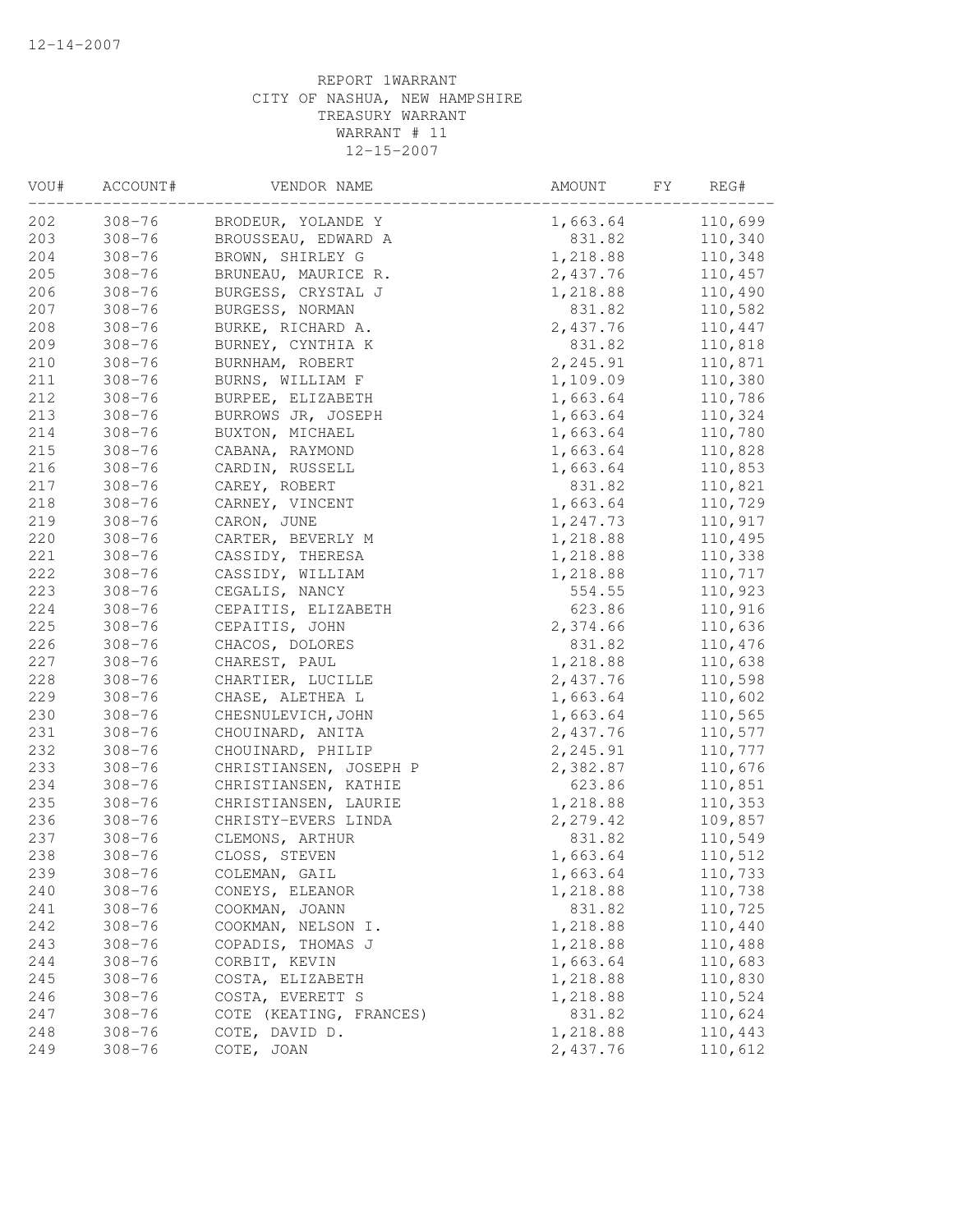| VOU# | ACCOUNT#   | VENDOR NAME            | AMOUNT   | FY<br>REG# |
|------|------------|------------------------|----------|------------|
| 250  | $308 - 76$ | COTE, LORETTA G.       | 1,218.88 | 110,467    |
| 251  | $308 - 76$ | COTE, NAN              | 1,339.69 | 110,603    |
| 252  | $308 - 76$ | COTE, RALPH            | 554.55   | 110,933    |
| 253  | $308 - 76$ | COTE, ROBERT           | 1,218.88 | 110,885    |
| 254  | $308 - 76$ | COURTEMANCHE, ROLAND G | 2,245.91 | 110,619    |
| 255  | $308 - 76$ | CRAIG, JANET           | 1,218.88 | 110,420    |
| 256  | $308 - 76$ | CRAWFORD, BARBARA      | 831.82   | 110,863    |
| 257  | $308 - 76$ | CREECH, ARLENE         | 1,218.88 | 110,726    |
| 258  | $308 - 76$ | CREECH, JAMES          | 831.82   | 110,743    |
| 259  | $308 - 76$ | CROPLEY, ELEANORA      | 831.82   | 110,903    |
| 260  | $308 - 76$ | CROPLEY, NELSON        | 914.16   | 110,904    |
| 261  | $308 - 76$ | CROSS, NANCY H         | 1,218.88 | 110,494    |
| 262  | $308 - 76$ | CROWLEY, KEVIN         | 1,871.59 | 110,924    |
| 263  | $308 - 76$ | CROWLEY, MARION        | 914.16   | 110,913    |
| 264  | $308 - 76$ | CURRIER SR, LOUIS      | 2,553.76 | 110,493    |
| 265  | $308 - 76$ | CYR, STEPHEN           | 831.82   | 110,776    |
| 266  | $308 - 76$ | D'AMOURS, GERTRUDE     | 1,218.88 | 110,417    |
| 267  | $308 - 76$ | DAILEANES, CHARLES     | 1,663.64 | 110,742    |
| 268  | $308 - 76$ | DANIELS, ANNE MARIE    | 831.82   | 110,774    |
| 269  | $308 - 76$ | DANIELS, JOHN E        | 1,218.88 | 110,605    |
| 270  | $308 - 76$ | DAVIS, BARBARA         | 831.82   | 110,694    |
| 271  | $308 - 76$ | DAVIS, CLARKE          | 1,218.88 | 110,675    |
| 272  | $308 - 76$ | DAVIS, JEAN            | 831.82   | 110,525    |
| 273  | $308 - 76$ | DAVIS, SHERMAN         | 1,218.88 | 110,909    |
| 274  | $308 - 76$ | DEBOISBRIAND, DONALD P | 2,245.91 | 110,560    |
| 275  | $308 - 76$ | DEFINA, BARTHOLOMEW T. | 1,663.64 | 110,459    |
| 276  | $308 - 76$ | DELISLE, LAURETTE      | 1,218.88 | 110,468    |
| 277  | $308 - 76$ | DEMONTIGNEY, ROBERT E  | 1,218.88 | 110,299    |
| 278  | $308 - 76$ | DEMONTIGNY, PAUL       | 831.82   | 110,326    |
| 279  | $308 - 76$ | DESCOTEAU, ROBERT D    | 2,245.91 | 110,689    |
| 280  | $308 - 76$ | DESMEULES, ARTHUR      | 1,218.88 | 110,579    |
| 281  | $308 - 76$ | DESMEULES, IRENE       | 831.82   | 110,734    |
| 282  | $308 - 76$ | DESROSIERS, CAROL      | 1,663.64 | 110,841    |
| 283  | $308 - 76$ | DESROSIERS, DONALD     | 2,437.76 | 110,328    |
| 284  | $308 - 76$ | DESROSIERS, PAUL       | 2,437.76 | 110,567    |
| 285  | $308 - 76$ | DICHARD, MAURICE       | 2,437.76 | 110,364    |
| 286  | $308 - 76$ | DIONNE, DORIS          | 2,437.76 | 110,566    |
| 287  | $308 - 76$ | DOBENS, ARTHUR C       | 2,437.76 | 110,510    |
| 288  | $308 - 76$ | DOBENS, CAROL          | 1,030.15 | 110,820    |
| 289  | $308 - 76$ | DOBENS, PETER          | 1,663.64 | 110,850    |
| 290  | $308 - 76$ | DOLAN, EDWARD J        | 2,437.76 | 110,384    |
| 291  | $308 - 76$ | DOLAN, MICHAEL         | 831.82   | 110,682    |
| 292  | $308 - 76$ | DOLLET GABRIELE        | 1,371.11 | 110,058    |
| 293  | $308 - 76$ | DONAHUE, DANIEL        | 1,525.00 | 110,788    |
| 294  | $308 - 76$ | DONALDSON, BRIAN       | 2,245.91 | 110,840    |
| 295  | $308 - 76$ | DOUZANIS, ARTHUR       | 1,663.64 | 110,785    |
| 296  | $308 - 76$ | DOWLING, RONALD        | 1,857.17 | 110,550    |
| 297  | $308 - 76$ | DOYLE, ROBERT A        | 1,218.88 | 110,492    |
|      |            |                        |          |            |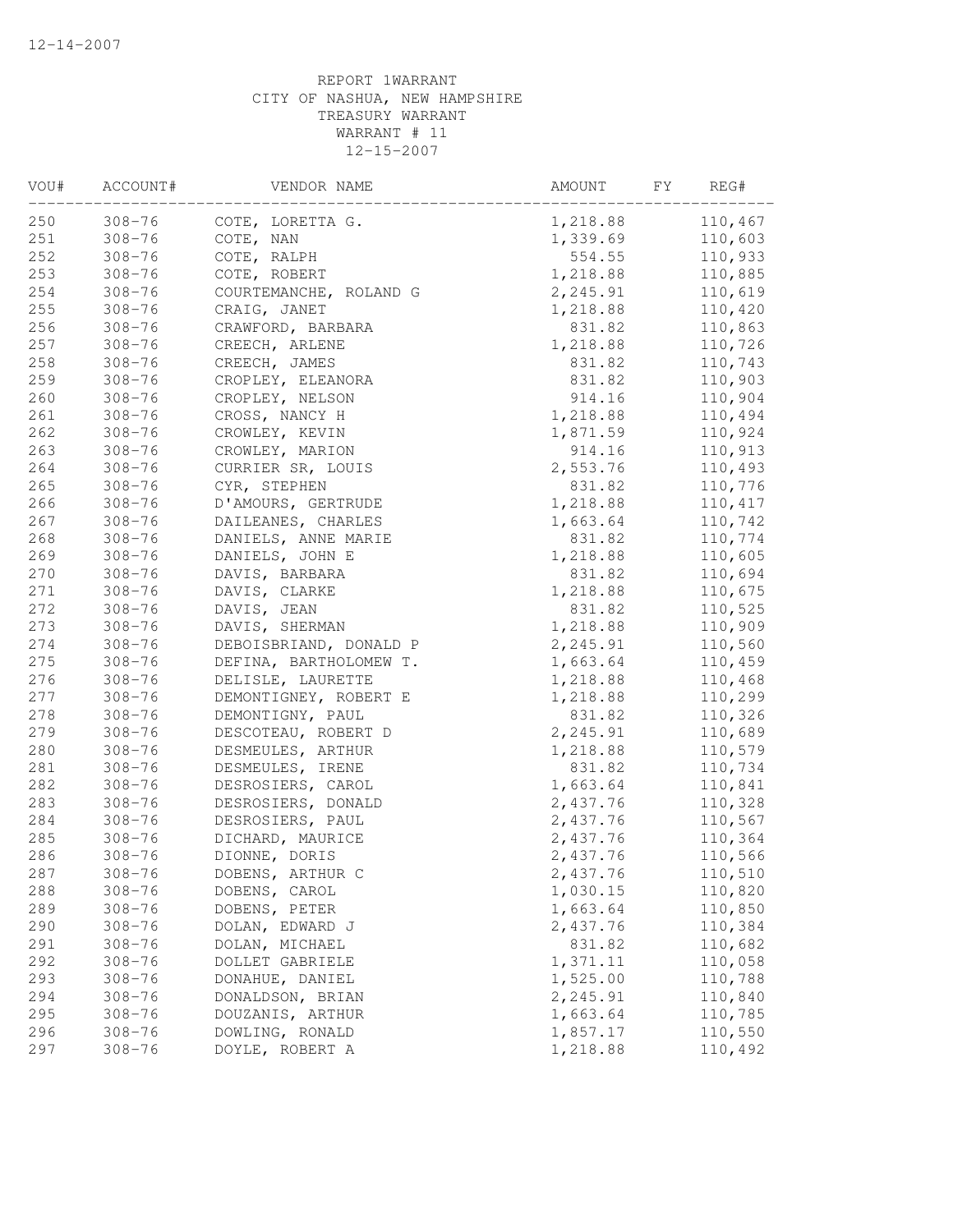| VOU# | ACCOUNT#   | VENDOR NAME             | AMOUNT<br>FY | REG#    |
|------|------------|-------------------------|--------------|---------|
| 298  | $308 - 76$ | DREW, LINDA A.          | 2,437.76     | 110,470 |
| 299  | $308 - 76$ | DUBE, JEANNE L          | 1,218.88     | 110,343 |
| 300  | $308 - 76$ | DUBOIS, BRIAN           | 2,245.91     | 110,600 |
| 301  | $308 - 76$ | DUFOE, MARGARET         | 1,247.73     | 110,922 |
| 302  | $308 - 76$ | DUFOUR, NORMAND         | 1,218.88     | 110,387 |
| 303  | $308 - 76$ | DUFOUR, ROGER           | 1,218.88     | 110,311 |
| 304  | $308 - 76$ | DUMAIS, EDWARD          | 1,663.64     | 110,804 |
| 305  | $308 - 76$ | DUNBURY, KATHERINE<br>J | 2,437.76     | 110,782 |
| 306  | $308 - 76$ | DUNTON, JOSEPHINE       | 1,218.88     | 110,402 |
| 307  | $308 - 76$ | DUPONT, IRENE           | 2,437.76     | 110,746 |
| 308  | $308 - 76$ | DUPRAT, DAVID           | 1,663.64     | 110,731 |
| 309  | $308 - 76$ | DUQUETTE, PAUL R        | 1,968.36     | 110,805 |
| 310  | $308 - 76$ | DUQUETTE, ROBERT R      | 831.82       | 110,485 |
| 311  | $308 - 76$ | DUVAL, KEITH J          | 2,245.91     | 110,609 |
| 312  | $308 - 76$ | DUVARNEY, JOHN          | 1,663.64     | 110,744 |
| 313  | $308 - 76$ | DUVARNEY, THERESE       | 1,218.88     | 110,351 |
| 314  | $308 - 76$ | DUVARNEY, VICTOR C      | 1,218.88     | 110,367 |
| 315  | $308 - 76$ | DVARECKAS, DAVID W.     | 1,663.64     | 110,425 |
| 316  | $308 - 76$ | EASTMAN, DIANE          | 831.82       | 110,720 |
| 317  | $308 - 76$ | EASTMAN, ROBERT A       | 1,218.88     | 110,502 |
| 318  | $308 - 76$ | EDWARDS, ROBERT A       | 831.82       | 110,526 |
| 319  | $308 - 76$ | EGAN, AUDREY            | 2,050.70     | 110,641 |
| 320  | $308 - 76$ | ELDRIDGE, CAROL-ANNE    | 2,437.76     | 110,527 |
| 321  | $308 - 76$ | EMMETT, JANET           | 1,663.64     | 110,665 |
| 322  | $308 - 76$ | EVANS, GERALD M         | 2,245.91     | 110,678 |
| 323  | $308 - 76$ | FAGULA, JOHN T          | 831.82       | 110,807 |
| 324  | $308 - 76$ | FARLAND, CAROL          | 831.82       | 110,882 |
| 325  | $308 - 76$ | FARNAM, EUGENE          | 1,663.64     | 110,759 |
| 326  | $308 - 76$ | FARRAR, LEE             | 1,247.73     | 110,934 |
| 327  | $308 - 76$ | FARRIS, GEORGE          | 1,218.88     | 110,393 |
| 328  | $308 - 76$ | FAUCHER, SANDRA         | 1,218.88     | 110,723 |
| 329  | $308 - 76$ | FAUVEL, ROLAND J        | 2,245.91     | 110,611 |
| 330  | $308 - 76$ | FELCH, THOMAS D         | 1,663.64     | 110,594 |
| 331  | $308 - 76$ | FENTON, BARRY F         | 831.82       | 110,715 |
| 332  | $308 - 76$ | FERRIS, GERTRUDE A.     | 2,437.76     | 110,465 |
| 333  | $308 - 76$ | FIDLER, MARK            | 2,245.91     | 110,888 |
| 334  | $308 - 76$ | FINNIGAN, MARGARET E.   | 1,218.88     | 110,444 |
| 335  | $308 - 76$ | FISCHER JR, ALBERT W    | 1,218.88     | 110,442 |
| 336  | $308 - 76$ | FISHER, CONSTANCE       | 831.82       | 110,754 |
| 337  | $308 - 76$ | FISHER, JUDY            | 2,437.76     | 110,756 |
| 338  | $308 - 76$ | FITTS, MARY             | 831.82       | 110,764 |
| 339  | $308 - 76$ | FORCIER, DONALD         | 1,663.64     | 110,450 |
| 340  | $308 - 76$ | FORD, RALPH H           | 1,218.88     | 110,627 |
| 341  | $308 - 76$ | FRANCOEUR, CONSTANCE M  | 2,437.76     | 110,653 |
| 342  | $308 - 76$ | FRENETTE, DONALD        | 1,663.64     | 110,852 |
| 343  | $308 - 76$ | FRIZZELL, HOWARD        | 2,245.91     | 110,826 |
| 344  | $308 - 76$ | FROST, ROBERT C         | 831.82       | 110,693 |
| 345  | $308 - 76$ | GAGNON, GEORGE          | 2,058.75     | 110,930 |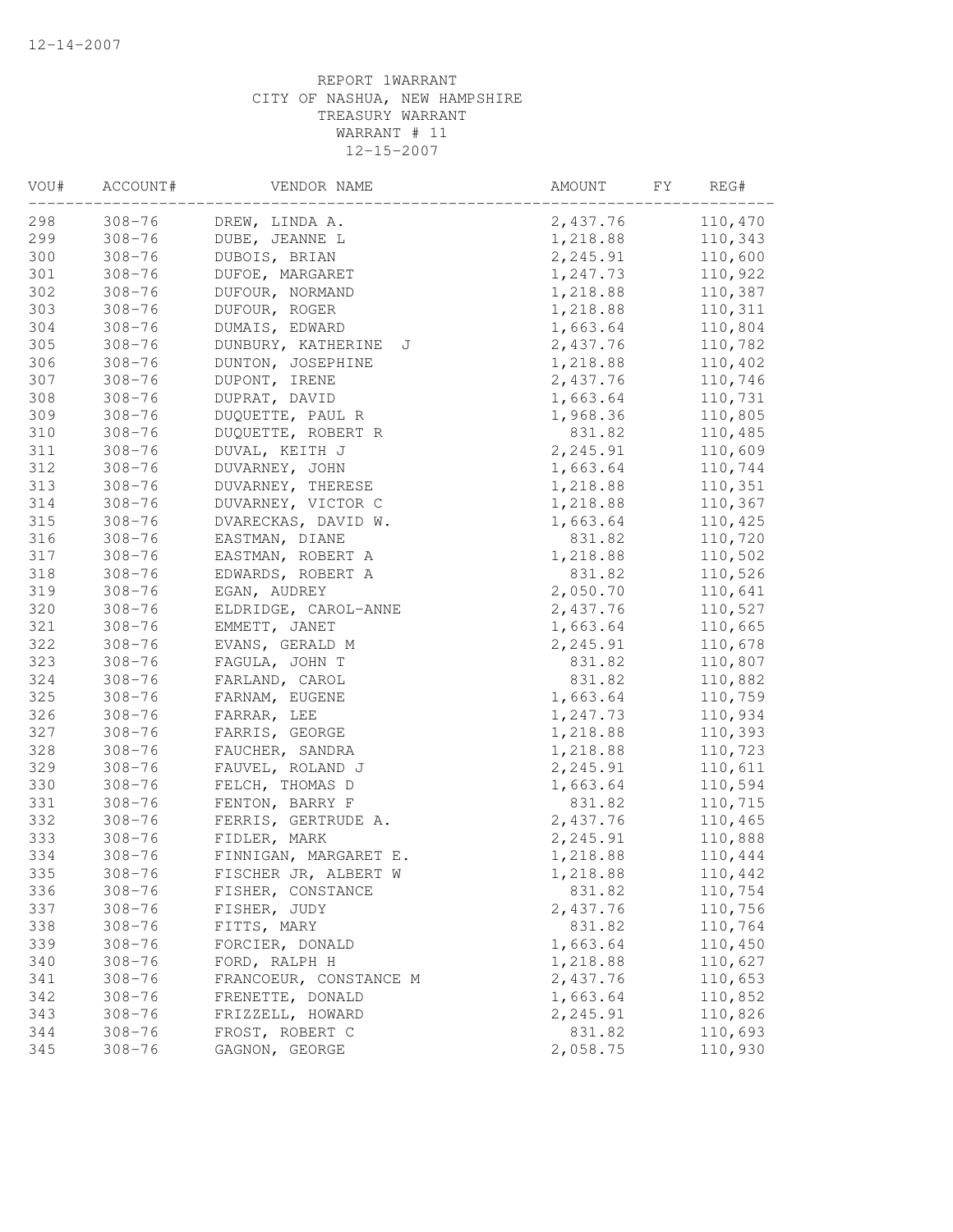| VOU# | ACCOUNT#   | VENDOR NAME            | AMOUNT<br>FY. | REG#    |
|------|------------|------------------------|---------------|---------|
| 346  | $308 - 76$ | GAGNON, JANE           | 831.82        | 110,528 |
| 347  | $308 - 76$ | GAGNON, LOUIS          | 1,218.88      | 110,716 |
| 348  | $308 - 76$ | GAGNON, MARIE          | 1,663.64      | 110,548 |
| 349  | $308 - 76$ | GAGNON, PAUL           | 1,663.64      | 110,381 |
| 350  | $308 - 76$ | GAGNON, RICHARD        | 1,663.64      | 110,591 |
| 351  | $308 - 76$ | GAGNON, ROGER A.       | 2,437.76      | 110,452 |
| 352  | $308 - 76$ | GALIPEAU, SHEILA       | 2,437.76      | 110,749 |
| 353  | $308 - 76$ | GALIPEAULT, LAWRENCE D | 1,663.64      | 110,595 |
| 354  | $308 - 76$ | GALLAGHER, JOHN J.     | 2,245.91      | 110,564 |
| 355  | $308 - 76$ | GAMESTER, FREDRIC H.   | 1,663.64      | 110,480 |
| 356  | $308 - 76$ | GARANT, BRONISLAWA     | 1,218.88      | 110,318 |
| 357  | $308 - 76$ | GAUTHIER, DOROTHY      | 1,247.73      | 110,906 |
| 358  | $308 - 76$ | GELINAS, JEAN          | 2,858.48      | 110,580 |
| 359  | $308 - 76$ | GEORGE, RICHARD M.     | 1,663.64      | 110,445 |
| 360  | $308 - 76$ | GEROW, NELSON          | 1,663.64      | 110,795 |
| 361  | $308 - 76$ | GIACOBBE, KATHLEEN     | 831.82        | 110,724 |
| 362  | $308 - 76$ | GIBSON, JOAN           | 1,218.88      | 110,516 |
| 363  | $308 - 76$ | GILES, WAYNE H         | 1,663.64      | 110,667 |
| 364  | $308 - 76$ | GILMORE, BARBARA       | 1,218.88      | 110,405 |
| 365  | $308 - 76$ | GINGRAS, DOLORES       | 1,218.88      | 110,515 |
| 366  | $308 - 76$ | GINGRAS, MADELEINE J   | 1,218.88      | 110,506 |
| 367  | $308 - 76$ | GIULIANO, JERALDINE    | 831.82        | 110,891 |
| 368  | $308 - 76$ | GIULIANO, JOSEPH       | 1, 117.31     | 110,839 |
| 369  | $308 - 76$ | GLINES, DORIS          | 415.91        | 110,921 |
| 370  | $308 - 76$ | GLINES, JON M          | 693.18        | 110,700 |
| 371  | $308 - 76$ | GOFF, ROBERT L         | 1,663.64      | 110,529 |
| 372  | $308 - 76$ | GOLDEN, VERA           | 1,218.88      | 110,604 |
| 373  | $308 - 76$ | GORHAM, CAMILLE        | 1,218.88      | 110,392 |
| 374  | $308 - 76$ | GOULD, WILLIAM W       | 1,663.64      | 110,701 |
| 375  | $308 - 76$ | GOULET, KAREN          | 1,247.73      | 110,900 |
| 376  | $308 - 76$ | GOUPIL, PAUL L.        | 1,663.64      | 110,461 |
| 377  | $308 - 76$ | GRANT, NANCY           | 1,218.88      | 110,835 |
| 378  | $308 - 76$ | GRAY, PETER F          | 2,245.91      | 110,626 |
| 379  | $308 - 76$ | GREGOIRE, RACHEL       | 1,218.88      | 110,434 |
| 380  | $308 - 76$ | GREGOIRE, ROGER        | 1,663.64      | 110,752 |
| 381  | $308 - 76$ | GRENIER, DONALD E      | 1,218.88      | 110,652 |
| 382  | $308 - 76$ | GRENIER, PATRICIA      | 831.82        | 110,778 |
| 383  | $308 - 76$ | GRIFFIN, RITA          | 1,218.88      | 110,416 |
| 384  | $308 - 76$ | GROSS, DONALD          | 1,663.64      | 110,781 |
| 385  | $308 - 76$ | GUINESSO, VIRGINIA     | 1,218.88      | 110,614 |
| 386  | $308 - 76$ | GUTHERZ, FREDERICK     | 2,437.76      | 110,303 |
| 387  | $308 - 76$ | HACKNEY, GREGORY       | 1,663.64      | 110,843 |
| 388  | $308 - 76$ | HALL, BRADFORD         | 1,218.88      | 110,832 |
| 389  | $308 - 76$ | HALL, LOIS E           | 1,218.88      | 110,509 |
| 390  | $308 - 76$ | HALLISEY, VIRGINIA     | 2,437.76      | 110,397 |
| 391  | $308 - 76$ | HAMEL, DONALD          | 1,663.64      | 110,411 |
| 392  | $308 - 76$ | HANNA, JOHN            | 1,663.64      | 110,428 |
| 393  | $308 - 76$ | HANSBERRY, THOMAS      | 1,663.64      | 110,768 |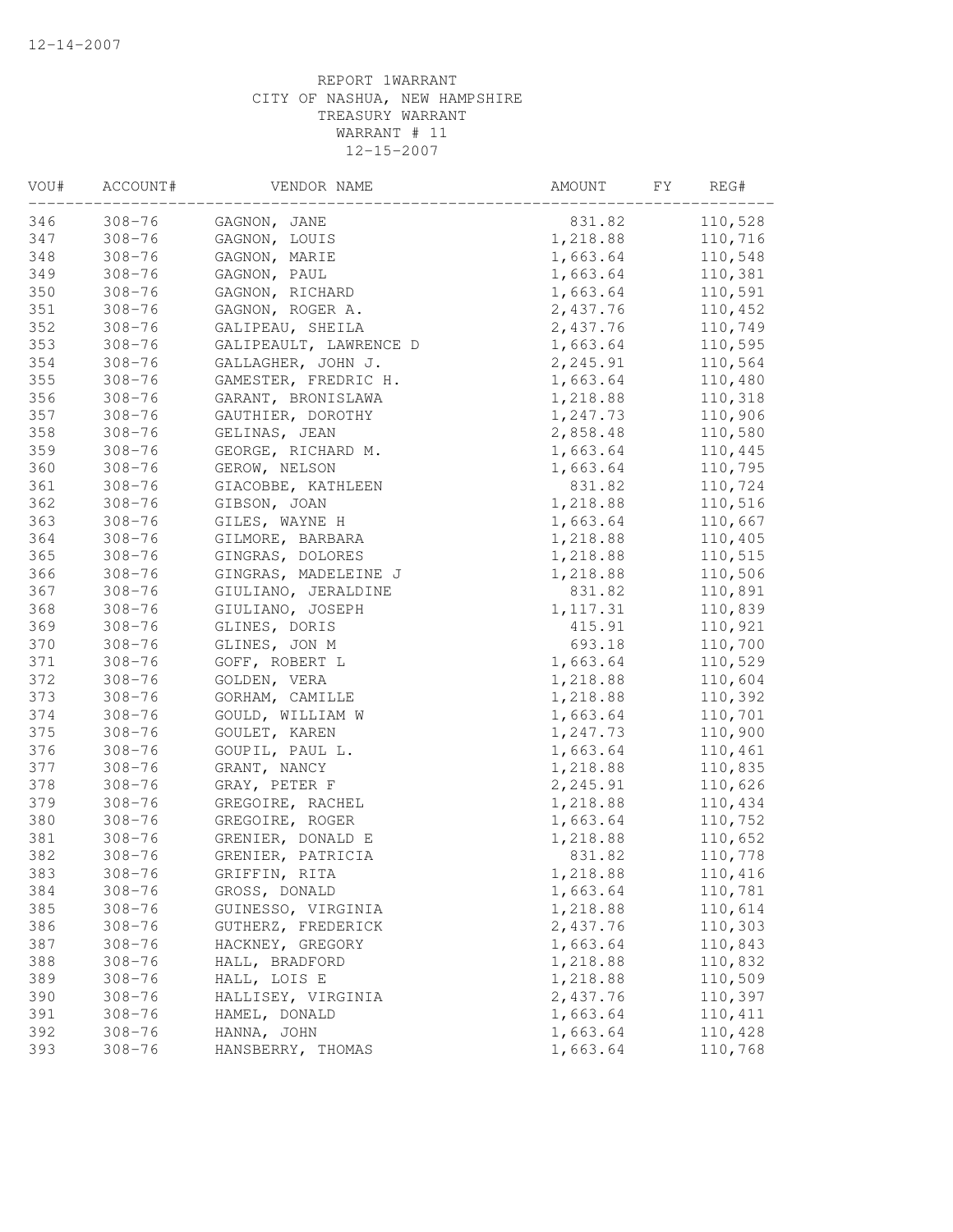| $308 - 76$<br>831.82<br>110,806<br>HANSEN, MICHELLE<br>$308 - 76$<br>1,663.64<br>110,870<br>HARGREAVES, GARY<br>$308 - 76$<br>960.84<br>110,811<br>HARRINGTON, LOUISE A<br>$308 - 76$<br>HARRINGTON, RICHARD<br>1,218.88<br>110,878<br>$308 - 76$<br>1,378.88<br>109,854<br>HARRIS RUTH<br>$308 - 76$<br>1,218.88<br>110,849<br>HARRIS, KATHLEEN<br>110,929<br>$308 - 76$<br>HATFIELD, ROGER<br>1,871.59<br>401<br>$308 - 76$<br>831.82<br>110,679<br>HATZOPOULOS, NANCY E<br>$308 - 76$<br>HAWKINS, JAMES<br>1,663.64<br>110,748<br>$308 - 76$<br>HEBERT, PAULINE<br>1,218.88<br>110,435<br>404<br>$308 - 76$<br>HELMBRECHT, MARJORIE H.<br>2,437.76<br>110,448<br>405<br>$308 - 76$<br>1,663.64<br>110,838<br>HENDERSON, PAMELA<br>406<br>$308 - 76$<br>1,386.36<br>110,918<br>HENDERSON, ROBERT<br>$308 - 76$<br>1,218.88<br>110,386<br>HILL, BARBARA L<br>408<br>$308 - 76$<br>2,437.76<br>110,474<br>HINGSTON JR., EUGENE F.<br>1,958.75<br>110,584<br>409<br>$308 - 76$<br>HODGE, WILLIAM<br>110,907<br>410<br>$308 - 76$<br>HOLBROOK, ERNEST<br>1,525.00<br>411<br>$308 - 76$<br>HOLLAND, LINDA H.<br>2,437.76<br>110,472<br>412<br>110,301<br>$308 - 76$<br>HOLLIS, JEAN G<br>1,218.88<br>413<br>$308 - 76$<br>831.82<br>110,663<br>HOLLORAN, MARGARET M<br>414<br>$308 - 76$<br>1,663.64<br>110,691<br>HOLT, ELAINE<br>415<br>$308 - 76$<br>110,875<br>HOLT, ROSSITER<br>1,218.88<br>416<br>$308 - 76$<br>1,218.88<br>110,335<br>HOLTON, ELIZABETH T<br>1,218.88<br>417<br>$308 - 76$<br>HOLTON, FLORENCE L<br>110,385<br>418<br>$308 - 76$<br>HOMER, JANE<br>1,663.64<br>110,854<br>419<br>$308 - 76$<br>HOSTAGE, ANNE<br>2,437.76<br>110,413<br>420<br>$308 - 76$<br>HOUDE, FLORENCE<br>1,218.88<br>110,414<br>421<br>$308 - 76$<br>831.82<br>110,845<br>HOULD, LORRAINE<br>422<br>$308 - 76$<br>HOWE, RUTH L<br>1,218.88<br>110,363<br>423<br>$308 - 76$<br>2,437.76<br>110,469<br>HUEBNER, DIANE S.<br>424<br>$308 - 76$<br>831.82<br>110,576<br>HUGHES, ELEANOR<br>425<br>$308 - 76$<br>HUNTLEY, DOUGLAS R<br>1,663.64<br>110,617<br>831.82<br>426<br>$308 - 76$<br>HURLEY, THOMAS M<br>110,613<br>427<br>HUSKIE JR, THOMAS M<br>110,530<br>$308 - 76$<br>1,218.88<br>428<br>110,628<br>$308 - 76$<br>HUSKIE, ROSEMARY L<br>831.82<br>429<br>110,662<br>$308 - 76$<br>IKSTRUMS, TEIKA<br>2,437.76<br>430<br>$308 - 76$<br>INAMORATI KENNETH<br>109,931<br>1,247.73<br>431<br>$308 - 76$<br>1,247.73<br>110,931<br>INAMORATI, EILEEN<br>432<br>$308 - 76$<br>831.82<br>110,815<br>IRELAND, NANCY<br>433<br>$308 - 76$<br>1,218.88<br>110,816<br>IRELAND, RICHARD<br>Т<br>434<br>$308 - 76$<br>ISBILL, WILLIAM M<br>1,218.88<br>110,339<br>435<br>$308 - 76$<br>JACOB, CHRISTINA<br>1,218.88<br>110,581<br>436<br>JEAN, CLAUDETTE<br>1,218.88<br>110,406<br>$308 - 76$<br>110,501<br>437<br>$308 - 76$<br>JEAN, RONALD A<br>2,437.76<br>438<br>346.59<br>110,926<br>$308 - 76$<br>JEFFERY, SUSAN<br>439<br>2,245.91<br>110,615<br>$308 - 76$<br>JENKINS JR, ROBERT F<br>623.86<br>440<br>$308 - 76$<br>JEPSON, BRENDA<br>110,792<br>1,663.64<br>110,787<br>441<br>$308 - 76$<br>JOHNSON, ARTHUR | VOU# | ACCOUNT# | VENDOR NAME | AMOUNT<br>FY. | REG# |
|-------------------------------------------------------------------------------------------------------------------------------------------------------------------------------------------------------------------------------------------------------------------------------------------------------------------------------------------------------------------------------------------------------------------------------------------------------------------------------------------------------------------------------------------------------------------------------------------------------------------------------------------------------------------------------------------------------------------------------------------------------------------------------------------------------------------------------------------------------------------------------------------------------------------------------------------------------------------------------------------------------------------------------------------------------------------------------------------------------------------------------------------------------------------------------------------------------------------------------------------------------------------------------------------------------------------------------------------------------------------------------------------------------------------------------------------------------------------------------------------------------------------------------------------------------------------------------------------------------------------------------------------------------------------------------------------------------------------------------------------------------------------------------------------------------------------------------------------------------------------------------------------------------------------------------------------------------------------------------------------------------------------------------------------------------------------------------------------------------------------------------------------------------------------------------------------------------------------------------------------------------------------------------------------------------------------------------------------------------------------------------------------------------------------------------------------------------------------------------------------------------------------------------------------------------------------------------------------------------------------------------------------------------------------------------------------------------------------------------------------------------------------------------------------------------------------------------------------------------------------------------------------------------------------------------------------------------------------------------------------------------------------------------------------------------------------------------------------------------------|------|----------|-------------|---------------|------|
|                                                                                                                                                                                                                                                                                                                                                                                                                                                                                                                                                                                                                                                                                                                                                                                                                                                                                                                                                                                                                                                                                                                                                                                                                                                                                                                                                                                                                                                                                                                                                                                                                                                                                                                                                                                                                                                                                                                                                                                                                                                                                                                                                                                                                                                                                                                                                                                                                                                                                                                                                                                                                                                                                                                                                                                                                                                                                                                                                                                                                                                                                                             | 394  |          |             |               |      |
|                                                                                                                                                                                                                                                                                                                                                                                                                                                                                                                                                                                                                                                                                                                                                                                                                                                                                                                                                                                                                                                                                                                                                                                                                                                                                                                                                                                                                                                                                                                                                                                                                                                                                                                                                                                                                                                                                                                                                                                                                                                                                                                                                                                                                                                                                                                                                                                                                                                                                                                                                                                                                                                                                                                                                                                                                                                                                                                                                                                                                                                                                                             | 395  |          |             |               |      |
|                                                                                                                                                                                                                                                                                                                                                                                                                                                                                                                                                                                                                                                                                                                                                                                                                                                                                                                                                                                                                                                                                                                                                                                                                                                                                                                                                                                                                                                                                                                                                                                                                                                                                                                                                                                                                                                                                                                                                                                                                                                                                                                                                                                                                                                                                                                                                                                                                                                                                                                                                                                                                                                                                                                                                                                                                                                                                                                                                                                                                                                                                                             | 396  |          |             |               |      |
|                                                                                                                                                                                                                                                                                                                                                                                                                                                                                                                                                                                                                                                                                                                                                                                                                                                                                                                                                                                                                                                                                                                                                                                                                                                                                                                                                                                                                                                                                                                                                                                                                                                                                                                                                                                                                                                                                                                                                                                                                                                                                                                                                                                                                                                                                                                                                                                                                                                                                                                                                                                                                                                                                                                                                                                                                                                                                                                                                                                                                                                                                                             | 397  |          |             |               |      |
|                                                                                                                                                                                                                                                                                                                                                                                                                                                                                                                                                                                                                                                                                                                                                                                                                                                                                                                                                                                                                                                                                                                                                                                                                                                                                                                                                                                                                                                                                                                                                                                                                                                                                                                                                                                                                                                                                                                                                                                                                                                                                                                                                                                                                                                                                                                                                                                                                                                                                                                                                                                                                                                                                                                                                                                                                                                                                                                                                                                                                                                                                                             | 398  |          |             |               |      |
|                                                                                                                                                                                                                                                                                                                                                                                                                                                                                                                                                                                                                                                                                                                                                                                                                                                                                                                                                                                                                                                                                                                                                                                                                                                                                                                                                                                                                                                                                                                                                                                                                                                                                                                                                                                                                                                                                                                                                                                                                                                                                                                                                                                                                                                                                                                                                                                                                                                                                                                                                                                                                                                                                                                                                                                                                                                                                                                                                                                                                                                                                                             | 399  |          |             |               |      |
|                                                                                                                                                                                                                                                                                                                                                                                                                                                                                                                                                                                                                                                                                                                                                                                                                                                                                                                                                                                                                                                                                                                                                                                                                                                                                                                                                                                                                                                                                                                                                                                                                                                                                                                                                                                                                                                                                                                                                                                                                                                                                                                                                                                                                                                                                                                                                                                                                                                                                                                                                                                                                                                                                                                                                                                                                                                                                                                                                                                                                                                                                                             | 400  |          |             |               |      |
|                                                                                                                                                                                                                                                                                                                                                                                                                                                                                                                                                                                                                                                                                                                                                                                                                                                                                                                                                                                                                                                                                                                                                                                                                                                                                                                                                                                                                                                                                                                                                                                                                                                                                                                                                                                                                                                                                                                                                                                                                                                                                                                                                                                                                                                                                                                                                                                                                                                                                                                                                                                                                                                                                                                                                                                                                                                                                                                                                                                                                                                                                                             |      |          |             |               |      |
|                                                                                                                                                                                                                                                                                                                                                                                                                                                                                                                                                                                                                                                                                                                                                                                                                                                                                                                                                                                                                                                                                                                                                                                                                                                                                                                                                                                                                                                                                                                                                                                                                                                                                                                                                                                                                                                                                                                                                                                                                                                                                                                                                                                                                                                                                                                                                                                                                                                                                                                                                                                                                                                                                                                                                                                                                                                                                                                                                                                                                                                                                                             | 402  |          |             |               |      |
|                                                                                                                                                                                                                                                                                                                                                                                                                                                                                                                                                                                                                                                                                                                                                                                                                                                                                                                                                                                                                                                                                                                                                                                                                                                                                                                                                                                                                                                                                                                                                                                                                                                                                                                                                                                                                                                                                                                                                                                                                                                                                                                                                                                                                                                                                                                                                                                                                                                                                                                                                                                                                                                                                                                                                                                                                                                                                                                                                                                                                                                                                                             | 403  |          |             |               |      |
|                                                                                                                                                                                                                                                                                                                                                                                                                                                                                                                                                                                                                                                                                                                                                                                                                                                                                                                                                                                                                                                                                                                                                                                                                                                                                                                                                                                                                                                                                                                                                                                                                                                                                                                                                                                                                                                                                                                                                                                                                                                                                                                                                                                                                                                                                                                                                                                                                                                                                                                                                                                                                                                                                                                                                                                                                                                                                                                                                                                                                                                                                                             |      |          |             |               |      |
|                                                                                                                                                                                                                                                                                                                                                                                                                                                                                                                                                                                                                                                                                                                                                                                                                                                                                                                                                                                                                                                                                                                                                                                                                                                                                                                                                                                                                                                                                                                                                                                                                                                                                                                                                                                                                                                                                                                                                                                                                                                                                                                                                                                                                                                                                                                                                                                                                                                                                                                                                                                                                                                                                                                                                                                                                                                                                                                                                                                                                                                                                                             |      |          |             |               |      |
|                                                                                                                                                                                                                                                                                                                                                                                                                                                                                                                                                                                                                                                                                                                                                                                                                                                                                                                                                                                                                                                                                                                                                                                                                                                                                                                                                                                                                                                                                                                                                                                                                                                                                                                                                                                                                                                                                                                                                                                                                                                                                                                                                                                                                                                                                                                                                                                                                                                                                                                                                                                                                                                                                                                                                                                                                                                                                                                                                                                                                                                                                                             |      |          |             |               |      |
|                                                                                                                                                                                                                                                                                                                                                                                                                                                                                                                                                                                                                                                                                                                                                                                                                                                                                                                                                                                                                                                                                                                                                                                                                                                                                                                                                                                                                                                                                                                                                                                                                                                                                                                                                                                                                                                                                                                                                                                                                                                                                                                                                                                                                                                                                                                                                                                                                                                                                                                                                                                                                                                                                                                                                                                                                                                                                                                                                                                                                                                                                                             | 407  |          |             |               |      |
|                                                                                                                                                                                                                                                                                                                                                                                                                                                                                                                                                                                                                                                                                                                                                                                                                                                                                                                                                                                                                                                                                                                                                                                                                                                                                                                                                                                                                                                                                                                                                                                                                                                                                                                                                                                                                                                                                                                                                                                                                                                                                                                                                                                                                                                                                                                                                                                                                                                                                                                                                                                                                                                                                                                                                                                                                                                                                                                                                                                                                                                                                                             |      |          |             |               |      |
|                                                                                                                                                                                                                                                                                                                                                                                                                                                                                                                                                                                                                                                                                                                                                                                                                                                                                                                                                                                                                                                                                                                                                                                                                                                                                                                                                                                                                                                                                                                                                                                                                                                                                                                                                                                                                                                                                                                                                                                                                                                                                                                                                                                                                                                                                                                                                                                                                                                                                                                                                                                                                                                                                                                                                                                                                                                                                                                                                                                                                                                                                                             |      |          |             |               |      |
|                                                                                                                                                                                                                                                                                                                                                                                                                                                                                                                                                                                                                                                                                                                                                                                                                                                                                                                                                                                                                                                                                                                                                                                                                                                                                                                                                                                                                                                                                                                                                                                                                                                                                                                                                                                                                                                                                                                                                                                                                                                                                                                                                                                                                                                                                                                                                                                                                                                                                                                                                                                                                                                                                                                                                                                                                                                                                                                                                                                                                                                                                                             |      |          |             |               |      |
|                                                                                                                                                                                                                                                                                                                                                                                                                                                                                                                                                                                                                                                                                                                                                                                                                                                                                                                                                                                                                                                                                                                                                                                                                                                                                                                                                                                                                                                                                                                                                                                                                                                                                                                                                                                                                                                                                                                                                                                                                                                                                                                                                                                                                                                                                                                                                                                                                                                                                                                                                                                                                                                                                                                                                                                                                                                                                                                                                                                                                                                                                                             |      |          |             |               |      |
|                                                                                                                                                                                                                                                                                                                                                                                                                                                                                                                                                                                                                                                                                                                                                                                                                                                                                                                                                                                                                                                                                                                                                                                                                                                                                                                                                                                                                                                                                                                                                                                                                                                                                                                                                                                                                                                                                                                                                                                                                                                                                                                                                                                                                                                                                                                                                                                                                                                                                                                                                                                                                                                                                                                                                                                                                                                                                                                                                                                                                                                                                                             |      |          |             |               |      |
|                                                                                                                                                                                                                                                                                                                                                                                                                                                                                                                                                                                                                                                                                                                                                                                                                                                                                                                                                                                                                                                                                                                                                                                                                                                                                                                                                                                                                                                                                                                                                                                                                                                                                                                                                                                                                                                                                                                                                                                                                                                                                                                                                                                                                                                                                                                                                                                                                                                                                                                                                                                                                                                                                                                                                                                                                                                                                                                                                                                                                                                                                                             |      |          |             |               |      |
|                                                                                                                                                                                                                                                                                                                                                                                                                                                                                                                                                                                                                                                                                                                                                                                                                                                                                                                                                                                                                                                                                                                                                                                                                                                                                                                                                                                                                                                                                                                                                                                                                                                                                                                                                                                                                                                                                                                                                                                                                                                                                                                                                                                                                                                                                                                                                                                                                                                                                                                                                                                                                                                                                                                                                                                                                                                                                                                                                                                                                                                                                                             |      |          |             |               |      |
|                                                                                                                                                                                                                                                                                                                                                                                                                                                                                                                                                                                                                                                                                                                                                                                                                                                                                                                                                                                                                                                                                                                                                                                                                                                                                                                                                                                                                                                                                                                                                                                                                                                                                                                                                                                                                                                                                                                                                                                                                                                                                                                                                                                                                                                                                                                                                                                                                                                                                                                                                                                                                                                                                                                                                                                                                                                                                                                                                                                                                                                                                                             |      |          |             |               |      |
|                                                                                                                                                                                                                                                                                                                                                                                                                                                                                                                                                                                                                                                                                                                                                                                                                                                                                                                                                                                                                                                                                                                                                                                                                                                                                                                                                                                                                                                                                                                                                                                                                                                                                                                                                                                                                                                                                                                                                                                                                                                                                                                                                                                                                                                                                                                                                                                                                                                                                                                                                                                                                                                                                                                                                                                                                                                                                                                                                                                                                                                                                                             |      |          |             |               |      |
|                                                                                                                                                                                                                                                                                                                                                                                                                                                                                                                                                                                                                                                                                                                                                                                                                                                                                                                                                                                                                                                                                                                                                                                                                                                                                                                                                                                                                                                                                                                                                                                                                                                                                                                                                                                                                                                                                                                                                                                                                                                                                                                                                                                                                                                                                                                                                                                                                                                                                                                                                                                                                                                                                                                                                                                                                                                                                                                                                                                                                                                                                                             |      |          |             |               |      |
|                                                                                                                                                                                                                                                                                                                                                                                                                                                                                                                                                                                                                                                                                                                                                                                                                                                                                                                                                                                                                                                                                                                                                                                                                                                                                                                                                                                                                                                                                                                                                                                                                                                                                                                                                                                                                                                                                                                                                                                                                                                                                                                                                                                                                                                                                                                                                                                                                                                                                                                                                                                                                                                                                                                                                                                                                                                                                                                                                                                                                                                                                                             |      |          |             |               |      |
|                                                                                                                                                                                                                                                                                                                                                                                                                                                                                                                                                                                                                                                                                                                                                                                                                                                                                                                                                                                                                                                                                                                                                                                                                                                                                                                                                                                                                                                                                                                                                                                                                                                                                                                                                                                                                                                                                                                                                                                                                                                                                                                                                                                                                                                                                                                                                                                                                                                                                                                                                                                                                                                                                                                                                                                                                                                                                                                                                                                                                                                                                                             |      |          |             |               |      |
|                                                                                                                                                                                                                                                                                                                                                                                                                                                                                                                                                                                                                                                                                                                                                                                                                                                                                                                                                                                                                                                                                                                                                                                                                                                                                                                                                                                                                                                                                                                                                                                                                                                                                                                                                                                                                                                                                                                                                                                                                                                                                                                                                                                                                                                                                                                                                                                                                                                                                                                                                                                                                                                                                                                                                                                                                                                                                                                                                                                                                                                                                                             |      |          |             |               |      |
|                                                                                                                                                                                                                                                                                                                                                                                                                                                                                                                                                                                                                                                                                                                                                                                                                                                                                                                                                                                                                                                                                                                                                                                                                                                                                                                                                                                                                                                                                                                                                                                                                                                                                                                                                                                                                                                                                                                                                                                                                                                                                                                                                                                                                                                                                                                                                                                                                                                                                                                                                                                                                                                                                                                                                                                                                                                                                                                                                                                                                                                                                                             |      |          |             |               |      |
|                                                                                                                                                                                                                                                                                                                                                                                                                                                                                                                                                                                                                                                                                                                                                                                                                                                                                                                                                                                                                                                                                                                                                                                                                                                                                                                                                                                                                                                                                                                                                                                                                                                                                                                                                                                                                                                                                                                                                                                                                                                                                                                                                                                                                                                                                                                                                                                                                                                                                                                                                                                                                                                                                                                                                                                                                                                                                                                                                                                                                                                                                                             |      |          |             |               |      |
|                                                                                                                                                                                                                                                                                                                                                                                                                                                                                                                                                                                                                                                                                                                                                                                                                                                                                                                                                                                                                                                                                                                                                                                                                                                                                                                                                                                                                                                                                                                                                                                                                                                                                                                                                                                                                                                                                                                                                                                                                                                                                                                                                                                                                                                                                                                                                                                                                                                                                                                                                                                                                                                                                                                                                                                                                                                                                                                                                                                                                                                                                                             |      |          |             |               |      |
|                                                                                                                                                                                                                                                                                                                                                                                                                                                                                                                                                                                                                                                                                                                                                                                                                                                                                                                                                                                                                                                                                                                                                                                                                                                                                                                                                                                                                                                                                                                                                                                                                                                                                                                                                                                                                                                                                                                                                                                                                                                                                                                                                                                                                                                                                                                                                                                                                                                                                                                                                                                                                                                                                                                                                                                                                                                                                                                                                                                                                                                                                                             |      |          |             |               |      |
|                                                                                                                                                                                                                                                                                                                                                                                                                                                                                                                                                                                                                                                                                                                                                                                                                                                                                                                                                                                                                                                                                                                                                                                                                                                                                                                                                                                                                                                                                                                                                                                                                                                                                                                                                                                                                                                                                                                                                                                                                                                                                                                                                                                                                                                                                                                                                                                                                                                                                                                                                                                                                                                                                                                                                                                                                                                                                                                                                                                                                                                                                                             |      |          |             |               |      |
|                                                                                                                                                                                                                                                                                                                                                                                                                                                                                                                                                                                                                                                                                                                                                                                                                                                                                                                                                                                                                                                                                                                                                                                                                                                                                                                                                                                                                                                                                                                                                                                                                                                                                                                                                                                                                                                                                                                                                                                                                                                                                                                                                                                                                                                                                                                                                                                                                                                                                                                                                                                                                                                                                                                                                                                                                                                                                                                                                                                                                                                                                                             |      |          |             |               |      |
|                                                                                                                                                                                                                                                                                                                                                                                                                                                                                                                                                                                                                                                                                                                                                                                                                                                                                                                                                                                                                                                                                                                                                                                                                                                                                                                                                                                                                                                                                                                                                                                                                                                                                                                                                                                                                                                                                                                                                                                                                                                                                                                                                                                                                                                                                                                                                                                                                                                                                                                                                                                                                                                                                                                                                                                                                                                                                                                                                                                                                                                                                                             |      |          |             |               |      |
|                                                                                                                                                                                                                                                                                                                                                                                                                                                                                                                                                                                                                                                                                                                                                                                                                                                                                                                                                                                                                                                                                                                                                                                                                                                                                                                                                                                                                                                                                                                                                                                                                                                                                                                                                                                                                                                                                                                                                                                                                                                                                                                                                                                                                                                                                                                                                                                                                                                                                                                                                                                                                                                                                                                                                                                                                                                                                                                                                                                                                                                                                                             |      |          |             |               |      |
|                                                                                                                                                                                                                                                                                                                                                                                                                                                                                                                                                                                                                                                                                                                                                                                                                                                                                                                                                                                                                                                                                                                                                                                                                                                                                                                                                                                                                                                                                                                                                                                                                                                                                                                                                                                                                                                                                                                                                                                                                                                                                                                                                                                                                                                                                                                                                                                                                                                                                                                                                                                                                                                                                                                                                                                                                                                                                                                                                                                                                                                                                                             |      |          |             |               |      |
|                                                                                                                                                                                                                                                                                                                                                                                                                                                                                                                                                                                                                                                                                                                                                                                                                                                                                                                                                                                                                                                                                                                                                                                                                                                                                                                                                                                                                                                                                                                                                                                                                                                                                                                                                                                                                                                                                                                                                                                                                                                                                                                                                                                                                                                                                                                                                                                                                                                                                                                                                                                                                                                                                                                                                                                                                                                                                                                                                                                                                                                                                                             |      |          |             |               |      |
|                                                                                                                                                                                                                                                                                                                                                                                                                                                                                                                                                                                                                                                                                                                                                                                                                                                                                                                                                                                                                                                                                                                                                                                                                                                                                                                                                                                                                                                                                                                                                                                                                                                                                                                                                                                                                                                                                                                                                                                                                                                                                                                                                                                                                                                                                                                                                                                                                                                                                                                                                                                                                                                                                                                                                                                                                                                                                                                                                                                                                                                                                                             |      |          |             |               |      |
|                                                                                                                                                                                                                                                                                                                                                                                                                                                                                                                                                                                                                                                                                                                                                                                                                                                                                                                                                                                                                                                                                                                                                                                                                                                                                                                                                                                                                                                                                                                                                                                                                                                                                                                                                                                                                                                                                                                                                                                                                                                                                                                                                                                                                                                                                                                                                                                                                                                                                                                                                                                                                                                                                                                                                                                                                                                                                                                                                                                                                                                                                                             |      |          |             |               |      |
|                                                                                                                                                                                                                                                                                                                                                                                                                                                                                                                                                                                                                                                                                                                                                                                                                                                                                                                                                                                                                                                                                                                                                                                                                                                                                                                                                                                                                                                                                                                                                                                                                                                                                                                                                                                                                                                                                                                                                                                                                                                                                                                                                                                                                                                                                                                                                                                                                                                                                                                                                                                                                                                                                                                                                                                                                                                                                                                                                                                                                                                                                                             |      |          |             |               |      |
|                                                                                                                                                                                                                                                                                                                                                                                                                                                                                                                                                                                                                                                                                                                                                                                                                                                                                                                                                                                                                                                                                                                                                                                                                                                                                                                                                                                                                                                                                                                                                                                                                                                                                                                                                                                                                                                                                                                                                                                                                                                                                                                                                                                                                                                                                                                                                                                                                                                                                                                                                                                                                                                                                                                                                                                                                                                                                                                                                                                                                                                                                                             |      |          |             |               |      |
|                                                                                                                                                                                                                                                                                                                                                                                                                                                                                                                                                                                                                                                                                                                                                                                                                                                                                                                                                                                                                                                                                                                                                                                                                                                                                                                                                                                                                                                                                                                                                                                                                                                                                                                                                                                                                                                                                                                                                                                                                                                                                                                                                                                                                                                                                                                                                                                                                                                                                                                                                                                                                                                                                                                                                                                                                                                                                                                                                                                                                                                                                                             |      |          |             |               |      |
|                                                                                                                                                                                                                                                                                                                                                                                                                                                                                                                                                                                                                                                                                                                                                                                                                                                                                                                                                                                                                                                                                                                                                                                                                                                                                                                                                                                                                                                                                                                                                                                                                                                                                                                                                                                                                                                                                                                                                                                                                                                                                                                                                                                                                                                                                                                                                                                                                                                                                                                                                                                                                                                                                                                                                                                                                                                                                                                                                                                                                                                                                                             |      |          |             |               |      |
|                                                                                                                                                                                                                                                                                                                                                                                                                                                                                                                                                                                                                                                                                                                                                                                                                                                                                                                                                                                                                                                                                                                                                                                                                                                                                                                                                                                                                                                                                                                                                                                                                                                                                                                                                                                                                                                                                                                                                                                                                                                                                                                                                                                                                                                                                                                                                                                                                                                                                                                                                                                                                                                                                                                                                                                                                                                                                                                                                                                                                                                                                                             |      |          |             |               |      |
|                                                                                                                                                                                                                                                                                                                                                                                                                                                                                                                                                                                                                                                                                                                                                                                                                                                                                                                                                                                                                                                                                                                                                                                                                                                                                                                                                                                                                                                                                                                                                                                                                                                                                                                                                                                                                                                                                                                                                                                                                                                                                                                                                                                                                                                                                                                                                                                                                                                                                                                                                                                                                                                                                                                                                                                                                                                                                                                                                                                                                                                                                                             |      |          |             |               |      |
|                                                                                                                                                                                                                                                                                                                                                                                                                                                                                                                                                                                                                                                                                                                                                                                                                                                                                                                                                                                                                                                                                                                                                                                                                                                                                                                                                                                                                                                                                                                                                                                                                                                                                                                                                                                                                                                                                                                                                                                                                                                                                                                                                                                                                                                                                                                                                                                                                                                                                                                                                                                                                                                                                                                                                                                                                                                                                                                                                                                                                                                                                                             |      |          |             |               |      |
|                                                                                                                                                                                                                                                                                                                                                                                                                                                                                                                                                                                                                                                                                                                                                                                                                                                                                                                                                                                                                                                                                                                                                                                                                                                                                                                                                                                                                                                                                                                                                                                                                                                                                                                                                                                                                                                                                                                                                                                                                                                                                                                                                                                                                                                                                                                                                                                                                                                                                                                                                                                                                                                                                                                                                                                                                                                                                                                                                                                                                                                                                                             |      |          |             |               |      |
|                                                                                                                                                                                                                                                                                                                                                                                                                                                                                                                                                                                                                                                                                                                                                                                                                                                                                                                                                                                                                                                                                                                                                                                                                                                                                                                                                                                                                                                                                                                                                                                                                                                                                                                                                                                                                                                                                                                                                                                                                                                                                                                                                                                                                                                                                                                                                                                                                                                                                                                                                                                                                                                                                                                                                                                                                                                                                                                                                                                                                                                                                                             |      |          |             |               |      |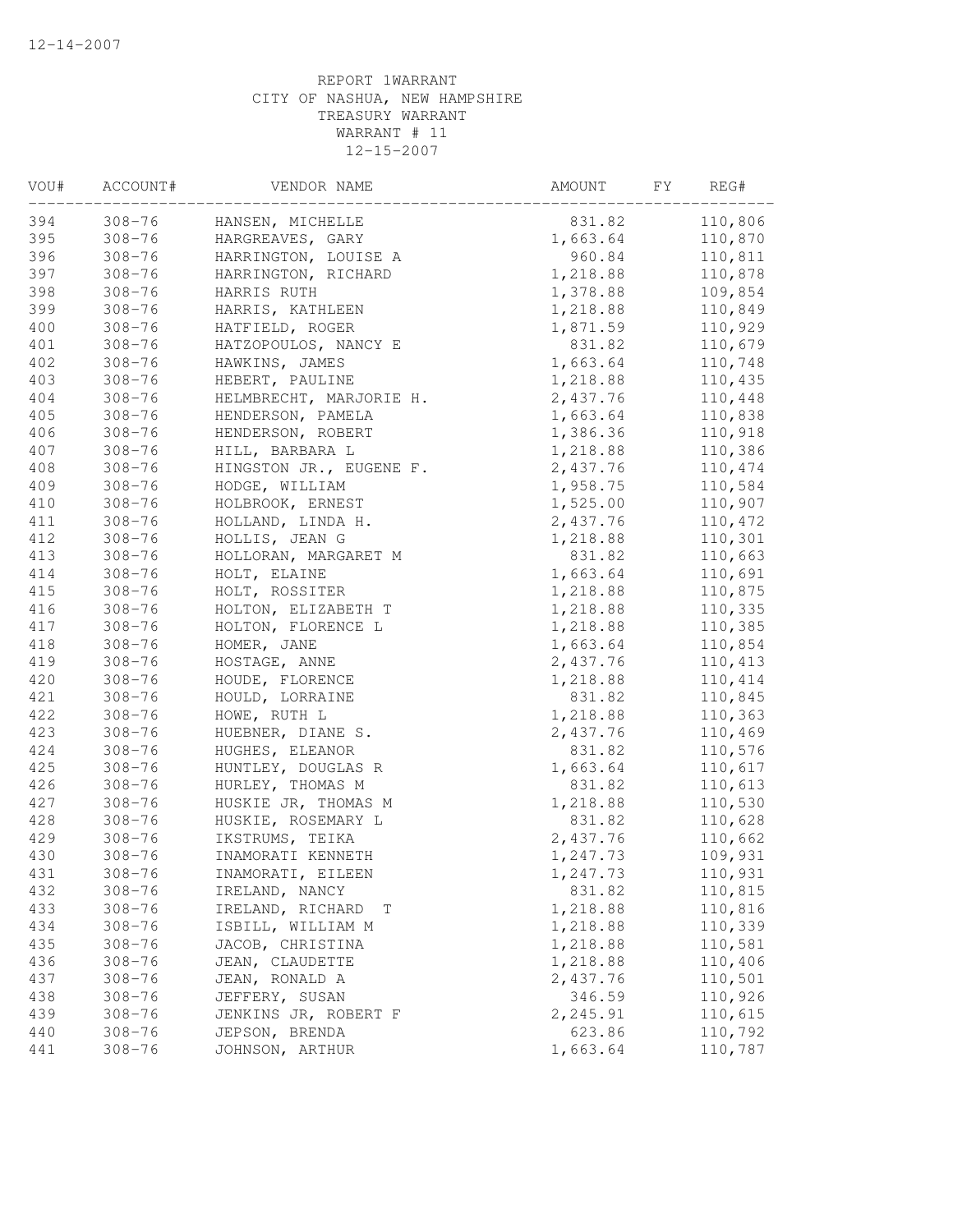| VOU# | ACCOUNT#   | VENDOR NAME           | FY<br>AMOUNT | REG#    |
|------|------------|-----------------------|--------------|---------|
| 442  | $308 - 76$ | JOHNSON, JOANNE       | 554.55       | 110,570 |
| 443  | $308 - 76$ | JOYCE, MARIE          | 831.82       | 110,620 |
| 444  | $308 - 76$ | KARCZEWSKI, STANLEY   | 1,625.17     | 110,295 |
| 445  | $308 - 76$ | KAVANAUGH, GLORIA J   | 1,218.88     | 110,486 |
| 446  | $308 - 76$ | KAYE, SUSANNE F.V.    | 1,218.88     | 110,456 |
| 447  | $308 - 76$ | KEANEY, WILLIAM J.    | 831.82       | 110,426 |
| 448  | $308 - 76$ | KEELEY, JOANNE        | 1,218.88     | 110,389 |
| 449  | $308 - 76$ | KELLEHER, MICHAEL H.  | 1,663.64     | 110,441 |
| 450  | $308 - 76$ | KELLER, DEBORAH       | 1,663.64     | 110,740 |
| 451  | $308 - 76$ | KELLOWAY, RALPH       | 2,245.91     | 110,881 |
| 452  | $308 - 76$ | KELLY, LOUISE G       | 1,218.88     | 110,315 |
| 453  | $308 - 76$ | KEMPTON, JOHN         | 1,663.64     | 110,410 |
| 454  | $308 - 76$ | KENEZ, FRANK H        | 1,218.88     | 110,618 |
| 455  | $308 - 76$ | KENEZ, SHEILA         | 831.82       | 110,766 |
| 456  | $308 - 76$ | KERRIGAN, DANIEL A    | 2,245.91     | 110,593 |
| 457  | $308 - 76$ | KNIGHT, ROLANDE L     | 1,218.88     | 110,337 |
| 458  | $308 - 76$ | KRAHENBUHL, DOROTHY A | 1,663.64     | 110,712 |
| 459  | $308 - 76$ | KREMEN, THOMAS        | 1,109.09     | 110,899 |
| 460  | $308 - 76$ | KUPPER, LEILA         | 2,437.76     | 110,439 |
| 461  | $308 - 76$ | LABARGE, CYNTHIA      | 1,663.64     | 110,896 |
| 462  | $308 - 76$ | LADNER, LOIS          | 1,218.88     | 110,390 |
| 463  | $308 - 76$ | LAFRANCE, JANE        | 762.50       | 110,758 |
| 464  | $308 - 76$ | LAFRANCE, PAUL        | 1,929.90     | 110,296 |
| 465  | $308 - 76$ | LALIBERTE, MARY-ANN   | 1,218.88     | 110,347 |
| 466  | $308 - 76$ | LAMB, CLAIRE          | 1,218.88     | 110,531 |
| 467  | $308 - 76$ | LAMB, JAMES           | 2,437.76     | 110,401 |
| 468  | $308 - 76$ | LANDRY, BERTHA        | 1,218.88     | 110,496 |
| 469  | $308 - 76$ | LANDRY, FELIXA        | 1,218.88     | 110,360 |
| 470  | $308 - 76$ | LANDRY, JOHN          | 1,663.64     | 110,814 |
| 471  | $308 - 76$ | LANDRY, RAYMOND       | 1,218.88     | 110,551 |
| 472  | $308 - 76$ | LANGILLE, DELMA       | 1,218.88     | 110,362 |
| 473  | $308 - 76$ | LAQUERRE, RAYMOND     | 2,437.76     | 110,330 |
| 474  | $308 - 76$ | LARGY, CLIFTON        | 1,663.64     | 110,592 |
| 475  | $308 - 76$ | LATVIS, MYRTLE I      | 1,218.88     | 110,365 |
| 476  | $308 - 76$ | LAUGHTON, BRUCE A     | 1,663.64     | 110,532 |
| 477  | $308 - 76$ | LAVOIE, DIANE         | 1,218.88     | 110,336 |
| 478  | $308 - 76$ | LAVOIE, JEANNE C      | 831.82       | 110,666 |
| 479  | $308 - 76$ | LAVOIE, JULIANNE      | 1,218.88     | 110,382 |
| 480  | $308 - 76$ | LAVOIE, LUCILLE       | 1,218.88     | 110,332 |
| 481  | $308 - 76$ | LEACH, SUSAN          | 2,058.75     | 110,895 |
| 482  | $308 - 76$ | LEADER, GARY          | 1,218.88     | 110,745 |
| 483  | $308 - 76$ | LEADER, IRENE V       | 831.82       | 110,702 |
| 484  | $308 - 76$ | LEBLOND, ROBERT       | 1,663.64     | 110,687 |
| 485  | $308 - 76$ | LEFAVOR, EUGENE       | 1,218.88     | 110,373 |
| 486  | $308 - 76$ | LEONARD, WILLIAM J    | 1,218.88     | 110,374 |
| 487  | $308 - 76$ | LEPAGE, NORMAN        | 1,218.88     | 110,458 |
| 488  | $308 - 76$ | LESSARD, THEODORE L   | 2,437.76     | 110,298 |
| 489  | $308 - 76$ | LESSARD, YVETTE       | 831.82       | 110,857 |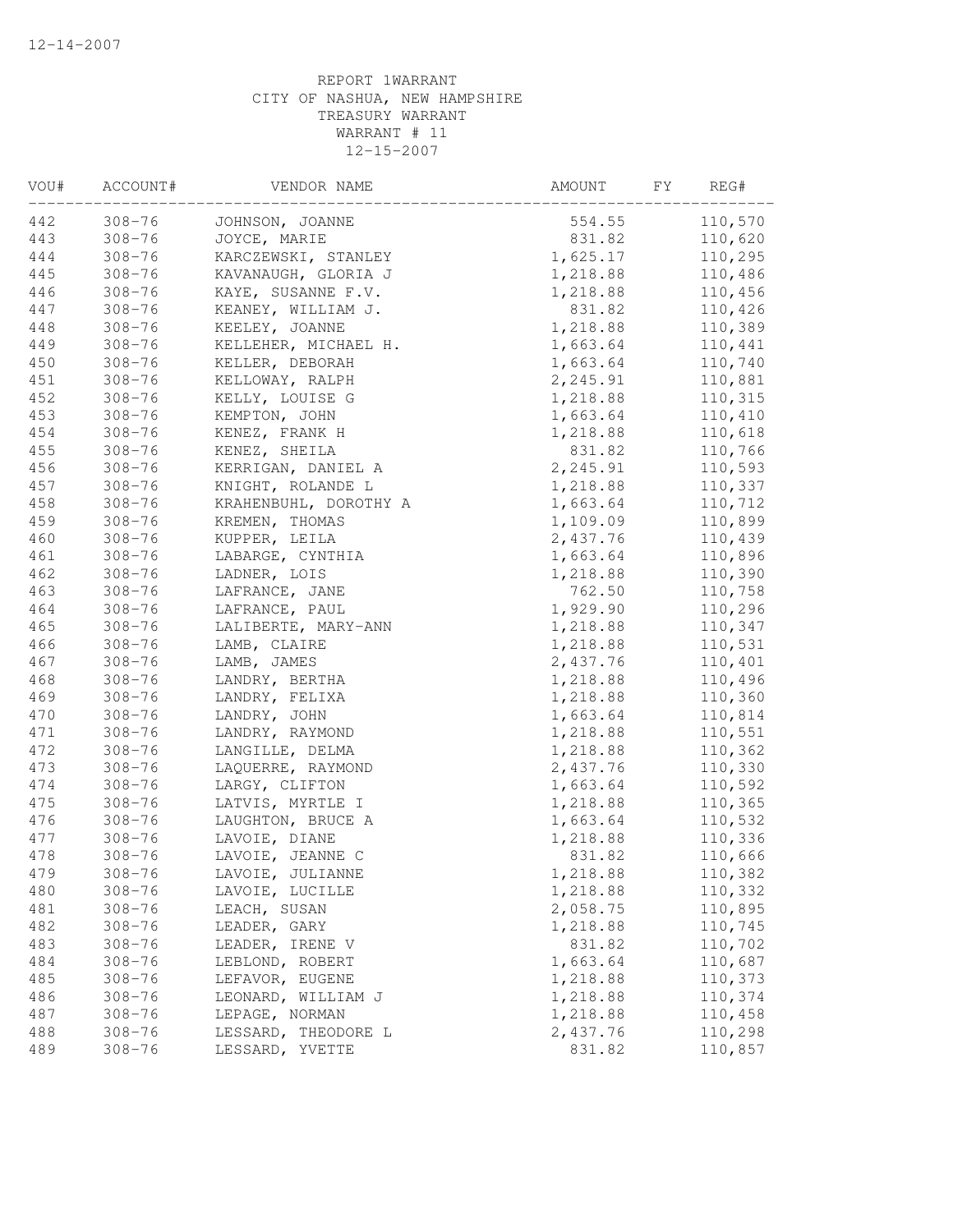| VOU# | ACCOUNT#   | VENDOR NAME           | AMOUNT   | FY<br>REG# |
|------|------------|-----------------------|----------|------------|
| 490  | $308 - 76$ | LETENDRE, MICHAEL P   | 1,663.64 | 110,621    |
| 491  | $308 - 76$ | LEUCI SR, ROBERT      | 2,273.08 | 110,558    |
| 492  | $308 - 76$ | LEUCI, BARBARA        | 1,218.88 | 110,791    |
| 493  | $308 - 76$ | LEVESQUE SHIRLEY      | 1,378.88 | 109,927    |
| 494  | $308 - 76$ | LEVESQUE, MICHAEL J   | 2,245.91 | 110,794    |
| 495  | $308 - 76$ | LLUKAN, ALEXANDER     | 1,247.73 | 110,927    |
| 496  | $308 - 76$ | LONG, PAULINE         | 2,437.76 | 110,533    |
| 497  | $308 - 76$ | LOVETT, ELAINE        | 831.82   | 110,862    |
| 498  | $308 - 76$ | LOWE SANDRA           | 2,022.31 | 109,853    |
| 499  | $308 - 76$ | LUKAS, ELIZABETH R    | 1,473.52 | 110,534    |
| 500  | $308 - 76$ | LUKAS, WILLIAM        | 831.82   | 110,535    |
| 501  | $308 - 76$ | LUMBRA, VIRGINIA      | 831.82   | 110,860    |
| 502  | $308 - 76$ | LYLE, ANITA           | 1,109.09 | 110,928    |
| 503  | $308 - 76$ | LYNCH, NOREEN         | 203.15   | 110,915    |
| 504  | $308 - 76$ | LYNCH, WILLIAM        | 2,060.32 | 110,396    |
| 505  | $308 - 76$ | LYONS, SUSAN          | 1,663.64 | 110,753    |
| 506  | $308 - 76$ | LYTLE, DIANA          | 1,663.64 | 110,848    |
| 507  | $308 - 76$ | MACDONALD, RAY        | 1,218.88 | 110,314    |
| 508  | $308 - 76$ | MACLEOD, JAMES        | 1,663.64 | 110,831    |
| 509  | $308 - 76$ | MACSWEENEY, PHILIP    | 1,663.64 | 110,587    |
| 510  | $308 - 76$ | MAGUIRE, JUDITH       | 1,218.88 | 110,834    |
| 511  | $308 - 76$ | MAHONEY, BEVERLEY     | 1,505.77 | 110,751    |
| 512  | $308 - 76$ | MAMMAY, JUDITH        | 1,663.64 | 110,703    |
| 513  | $308 - 76$ | MANLEY, MARK          | 1,663.64 | 110,868    |
| 514  | $308 - 76$ | MANLEY, WILLIAM       | 2,437.76 | 110,454    |
| 515  | $308 - 76$ | MARANDOS, SOPHIE      | 1,218.88 | 110,307    |
| 516  | $308 - 76$ | MARCUM, JOHN          | 2,245.91 | 110,684    |
| 517  | $308 - 76$ | MARKAVERICH, ALPHONSE | 1,218.88 | 110,864    |
| 518  | $308 - 76$ | MAROIS, PAULA         | 812.59   | 110,575    |
| 519  | $308 - 76$ | MARQUIS, ARMAND       | 1,218.88 | 110,354    |
| 520  | $308 - 76$ | MARQUIS, BRIAN        | 2,245.91 | 110,833    |
| 521  | $308 - 76$ | MARQUIS, GERMAINE D   | 1,218.88 | 110,394    |
| 522  | $308 - 76$ | MARQUIS, MARSHA       | 831.82   | 110,722    |
| 523  | $308 - 76$ | MARQUIS, MARY         | 693.18   | 110,779    |
| 524  | $308 - 76$ | MARQUIS, NORBERT      | 2,437.76 | 110,322    |
| 525  | $308 - 76$ | MARSHALL, YOLANDE     | 1,218.88 | 110,415    |
| 526  | $308 - 76$ | MARTELL, CYNTHIA      | 1,663.64 | 110,861    |
| 527  | $308 - 76$ | MASSE, CATHERINE      | 1,218.88 | 110,767    |
| 528  | $308 - 76$ | MATSIS, MATTHEW J     | 2,147.46 | 110,635    |
| 529  | $308 - 76$ | MATYLEWSKI, JOSEPH    | 1,663.64 | 110,536    |
| 530  | $308 - 76$ | MAY, GEORGE A         | 2,437.76 | 110,709    |
| 531  | $308 - 76$ | MAYNARD, JACQUELINE   | 1,218.88 | 110,429    |
| 532  | $308 - 76$ | MAYNARD, MARY M       | 1,218.88 | 110,316    |
| 533  | $308 - 76$ | MAYO, JEANNE J        | 2,437.76 | 110,481    |
| 534  | $308 - 76$ | MC AFEE, IRENE        | 1,218.88 | 110,352    |
| 535  | $308 - 76$ | MCALLISTER, DONALD    | 1,663.64 | 110,559    |
| 536  | $308 - 76$ | MCCAUGNEY, EMMA       | 1,218.88 | 110,321    |
| 537  | $308 - 76$ | MCDERMOTT, ELLEN J.   | 1,218.88 | 110,422    |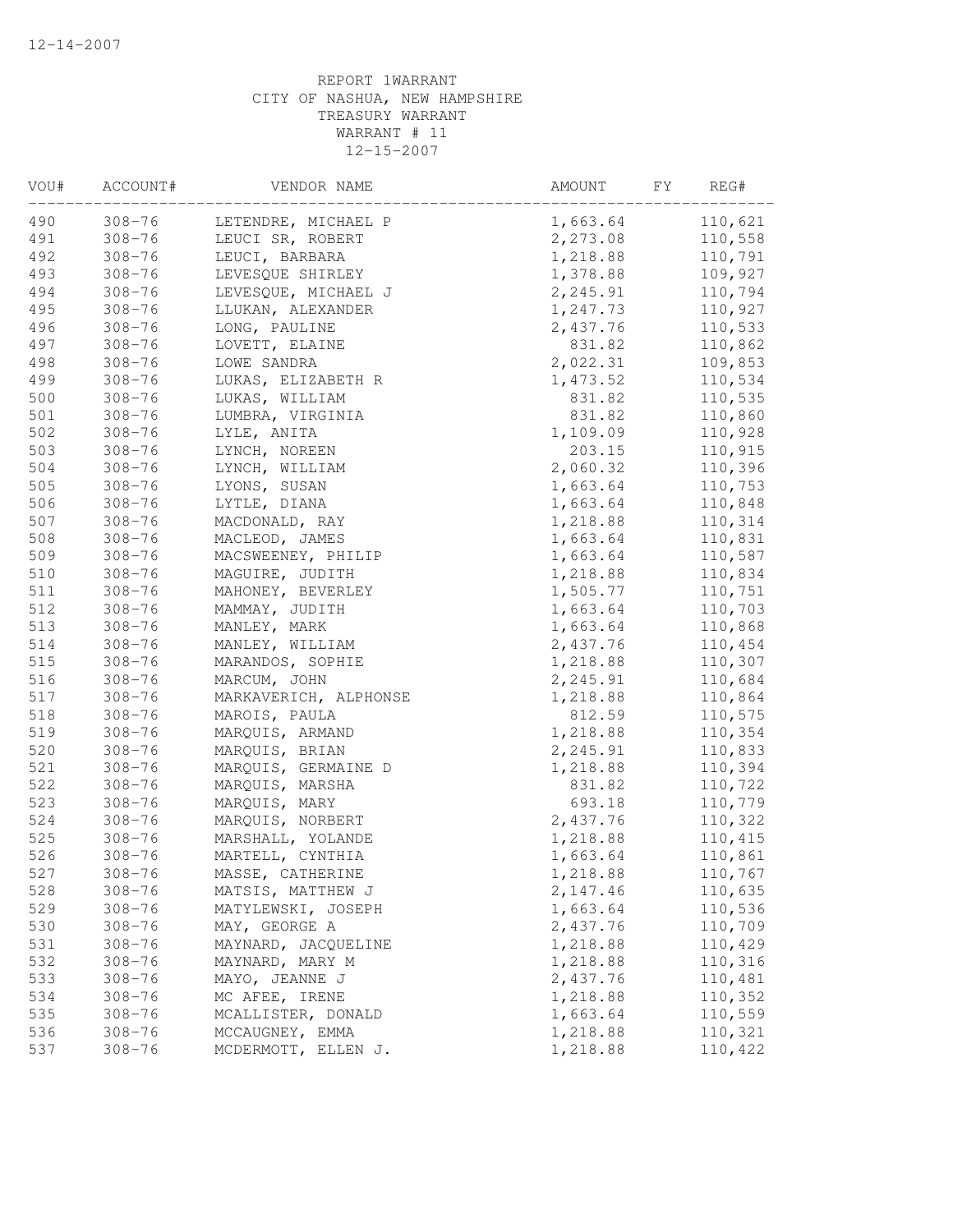| VOU# | ACCOUNT#   | VENDOR NAME          | AMOUNT<br>FΥ | REG#    |
|------|------------|----------------------|--------------|---------|
| 538  | $308 - 76$ | MCDONALD, RICHARD    | 2,245.91     | 110,719 |
| 539  | $308 - 76$ | MCEVOY, EDITH V      | 1,218.88     | 110,371 |
| 540  | $308 - 76$ | MCGEOUCH, DONALD H   | 2,437.76     | 110,306 |
| 541  | $308 - 76$ | MCGILVARY, ROBERT    | 1,663.64     | 110,475 |
| 542  | $308 - 76$ | MCGURK, CAROL ANN    | 831.82       | 110,874 |
| 543  | $308 - 76$ | MCHARD, FRANK        | 1,663.64     | 110,616 |
| 544  | $308 - 76$ | MCMAHON, JOHN        | 2,245.91     | 110,681 |
| 545  | $308 - 76$ | MCNAMARA, ROBERT     | 1,663.64     | 110,670 |
| 546  | $308 - 76$ | MCNULTY, MATTHEW     | 1,525.00     | 110,919 |
| 547  | $308 - 76$ | MEAD, DONALD F       | 1,218.88     | 110,484 |
| 548  | $308 - 76$ | MEAD, JUDITH N       | 831.82       | 110,658 |
| 549  | $308 - 76$ | MELLEN, CHARLES      | 1,218.88     | 110,561 |
| 550  | $308 - 76$ | MELLIN, JOHN         | 1,218.88     | 110,438 |
| 551  | $308 - 76$ | MELLIN, MARIE        | 1,663.64     | 110,844 |
| 552  | $308 - 76$ | MELLIN, SUSAN        | 831.82       | 110,664 |
| 553  | $308 - 76$ | MERCIER, ERNEST A.   | 2,437.76     | 110,460 |
| 554  | $308 - 76$ | MERRIGAN, CHARLES    | 2,437.76     | 110,671 |
| 555  | $308 - 76$ | MERRILL, DANA E      | 2,133.04     | 110,688 |
| 556  | $308 - 76$ | MERRILL, PETER S     | 693.18       | 110,537 |
| 557  | $308 - 76$ | MICALIZZI, CAROL F   | 831.82       | 110,659 |
| 558  | $308 - 76$ | MICHAUD, LEROY T     | 1,663.64     | 110,601 |
| 559  | $308 - 76$ | MICHAUD, MICHAEL     | 831.82       | 110,436 |
| 560  | $308 - 76$ | MIGNEAULT, RAYMOND N | 2,437.76     | 110,331 |
| 561  | $308 - 76$ | MILLER, DAVID R      | 1,663.64     | 110,608 |
| 562  | $308 - 76$ | MIZARA, SOPHIE       | 1,218.88     | 110,346 |
| 563  | $308 - 76$ | MOORE, KENNETH       | 2,245.91     | 110,634 |
| 564  | $308 - 76$ | MOREAU LISA          | 2,010.97     | 109,851 |
| 565  | $308 - 76$ | MOREAU, DANIEL R     | 2,245.91     | 110,538 |
| 566  | $308 - 76$ | MOREAU, YVONNE       | 1,218.88     | 110,769 |
| 567  | $308 - 76$ | MORIN, JOSEPH        | 831.82       | 110,407 |
| 568  | $308 - 76$ | MORIN, ROBERT        | 1,218.88     | 110,599 |
| 569  | $308 - 76$ | MORRISON, ANNA B     | 1,218.88     | 110,375 |
| 570  | $308 - 76$ | MORSE, DAVID         | 1,663.64     | 110,876 |
| 571  | $308 - 76$ | MULLER SANDRA        | 2,010.97     | 110,182 |
| 572  | $308 - 76$ | MULLIGAN, JAMES      | 1,663.64     | 110,728 |
| 573  | $308 - 76$ | MULVEY, JAMES W      | 2,437.76     | 110,489 |
| 574  | $308 - 76$ | MULVEY, MARTHA H     | 1,218.88     | 110,504 |
| 575  | $308 - 76$ | MURAUCKAS, RUTH      | 1,218.88     | 110,313 |
| 576  | $308 - 76$ | MURDY, PATRICIA      | 831.82       | 110,827 |
| 577  | $308 - 76$ | MURPHY, JOAN C.      | 1,218.88     | 110,479 |
| 578  | $308 - 76$ | NAGLE, PATRCIA       | 1,247.73     | 110,901 |
| 579  | $308 - 76$ | NAVAROLI, RICHARD J  | 2,437.76     | 110,631 |
| 580  | $308 - 76$ | NEVEU, LUCIEN E      | 1,218.88     | 110,319 |
| 581  | $308 - 76$ | NEWMAN, PAUL         | 831.82       | 110,908 |
| 582  | $308 - 76$ | NICHOLS, JEAN A      | 1,367.14     | 110,651 |
| 583  | $308 - 76$ | NOEL, PAUL R         | 1,218.88     | 110,329 |
| 584  | $308 - 76$ | NOEL, RITA           | 1,218.88     | 110,300 |
| 585  | $308 - 76$ | NOEL, THERESA        | 1,218.88     | 110,366 |
|      |            |                      |              |         |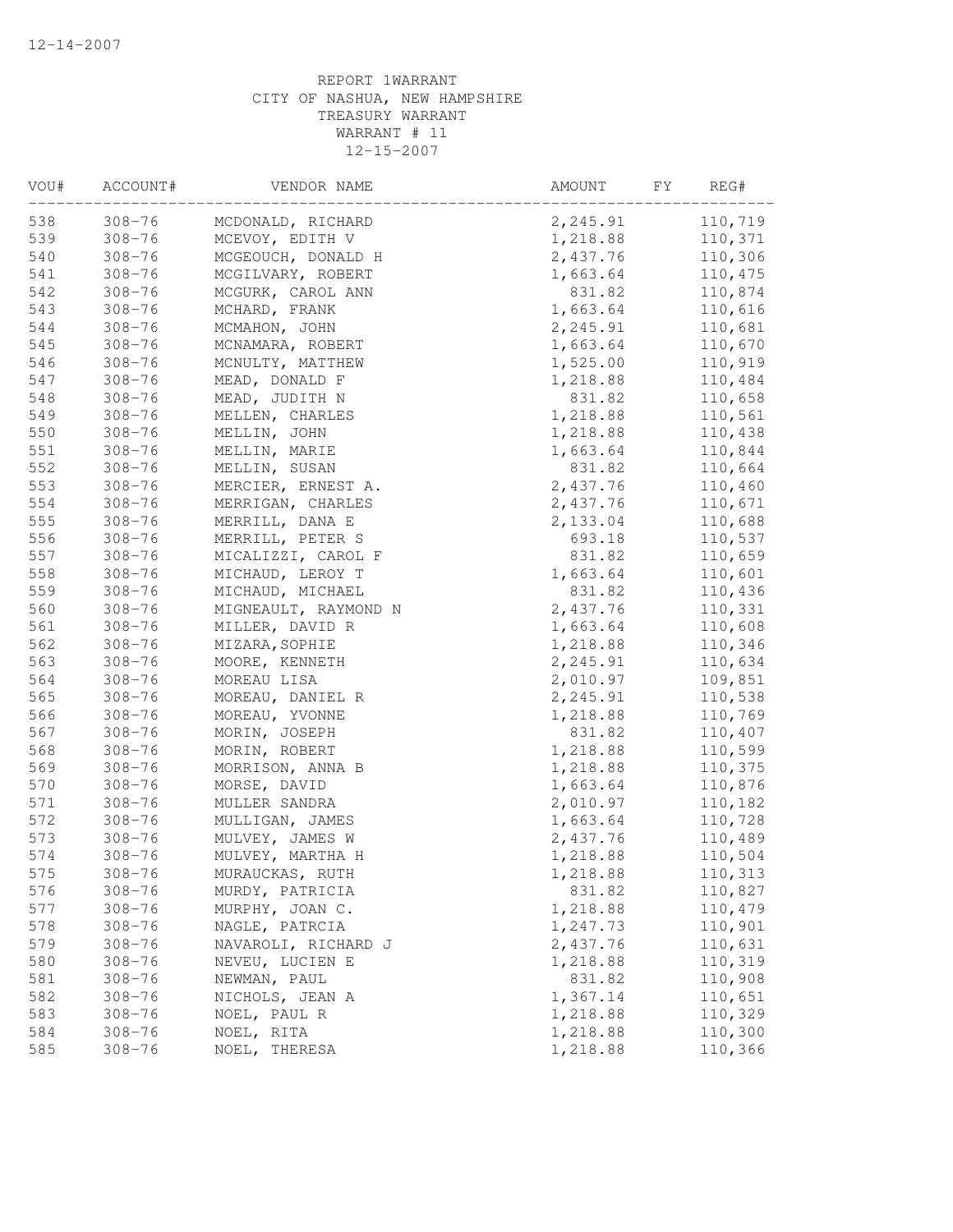| VOU# | ACCOUNT#   | VENDOR NAME              | AMOUNT   | FY.<br>REG# |
|------|------------|--------------------------|----------|-------------|
| 586  | $308 - 76$ | NORRIS, STEPHANIE        | 831.82   | 110,586     |
| 587  | $308 - 76$ | NORRIS, STEPHEN          | 1,218.88 | 110,585     |
| 588  | $308 - 76$ | NOUCAS, GEORGE           | 1,663.64 | 110,812     |
| 589  | $308 - 76$ | NUTE DEBORAH             | 2,022.31 | 109,852     |
| 590  | $308 - 76$ | NUTTING, MARIAN L        | 1,218.88 | 110,623     |
| 591  | $308 - 76$ | NYE, JERRY               | 1,663.64 | 110,431     |
| 592  | $308 - 76$ | O'MARA, CONSTANCE        | 1,218.88 | 110,400     |
| 593  | $308 - 76$ | OLESON, HILDEGARDE       | 1,218.88 | 110,372     |
| 594  | $308 - 76$ | OSTERROTH, ANGELIKA      | 831.82   | 110,855     |
| 595  | $308 - 76$ | PADLEY, BARBARA          | 1,663.64 | 110,669     |
| 596  | $308 - 76$ | PAINE, ARTHUR            | 2,245.91 | 110,879     |
| 597  | $308 - 76$ | PAISON, FRANK            | 2,245.91 | 110,718     |
| 598  | $308 - 76$ | PAPADOPOULOS, D JULIA    | 1,218.88 | 110,518     |
| 599  | $308 - 76$ | PAQUETTE, JOANNE         | 1,663.64 | 110,708     |
| 600  | $308 - 76$ | PARADISE, ERNEST         | 1,015.74 | 110,897     |
| 601  | $308 - 76$ | PARADISE, THERESA        | 1,218.88 | 110,305     |
| 602  | $308 - 76$ | PARADY, MARGARET         | 1,218.88 | 110,571     |
| 603  | $308 - 76$ | PARE, MAURICE            | 2,437.76 | 110,418     |
| 604  | $308 - 76$ | PARKINSON, MARILYN C.    | 1,218.88 | 110,464     |
| 605  | $308 - 76$ | PARNIN, MAURA J          | 1,015.74 | 110,656     |
| 606  | $308 - 76$ | PARNIN, WAYNE J          | 1,218.88 | 110,677     |
| 607  | $308 - 76$ | PARZYCH, KEVIN E         | 2,245.91 | 110,349     |
| 608  | $308 - 76$ | PAUL, EVELYN             | 2,437.76 | 110,370     |
| 609  | $308 - 76$ | PAUL, MAURICE            | 1,218.88 | 110,304     |
| 610  | $308 - 76$ | PAUL, NICHOLAS           | 1,663.64 | 110,643     |
| 611  | $308 - 76$ | PAUL, ROBERT             | 831.82   | 110,657     |
| 612  | $308 - 76$ | PAUL, SUSAN              | 831.82   | 110,798     |
| 613  | $308 - 76$ | PAWLUKIEWICZ, PATRICIA D | 831.82   | 110,704     |
| 614  | $308 - 76$ | PEASE, NANCY J           | 1,218.88 | 110,539     |
| 615  | $308 - 76$ | PELCHAT, ADRIAN          | 2,437.76 | 110,344     |
| 616  | $308 - 76$ | PELLETIER, DAVID P       | 1,663.64 | 110,672     |
| 617  | $308 - 76$ | PEPIN, CONRAD A          | 831.82   | 110,642     |
| 618  | $308 - 76$ | PETERS, TERESA           | 623.86   | 110,912     |
| 619  | $308 - 76$ | PHANEUF, EDWARD          | 1,663.64 | 110,873     |
| 620  | $308 - 76$ | PHINNEY, CAROLYN         | 1,218.88 | 110,377     |
| 621  | $308 - 76$ | PICARILLO, KATHLEEN E    | 1,663.64 | 110,801     |
| 622  | $308 - 76$ | PIERCE, ANNE             | 831.82   | 110,427     |
| 623  | $308 - 76$ | PITSILLIDES, JULIA       | 2,437.76 | 110,478     |
| 624  | $308 - 76$ | PIVERO, ANTHONY          | 831.82   | 110,736     |
| 625  | $308 - 76$ | PIZZO, CAROLYN           | 623.86   | 110,905     |
| 626  | $308 - 76$ | PLOURDE, RAYMOND         | 2,437.76 | 110,378     |
| 627  | $308 - 76$ | POIRIER, CAROLINE        | 1,663.64 | 110,859     |
| 628  | $308 - 76$ | POLIQUIN, ROLAND H       | 2,437.76 | 110,497     |
| 629  | $308 - 76$ | POPPER, CHRISTINA        | 1,218.88 | 110,359     |
| 630  | $308 - 76$ | POULIN, MARY ELLEN       | 2,437.76 | 110,655     |
| 631  | $308 - 76$ | POWERS, FRED R           | 1,218.88 | 110,358     |
| 632  | $308 - 76$ | POWERS, TERRY            | 928.58   | 110,741     |
| 633  | $308 - 76$ | PRATT, LANA              | 831.82   | 110,540     |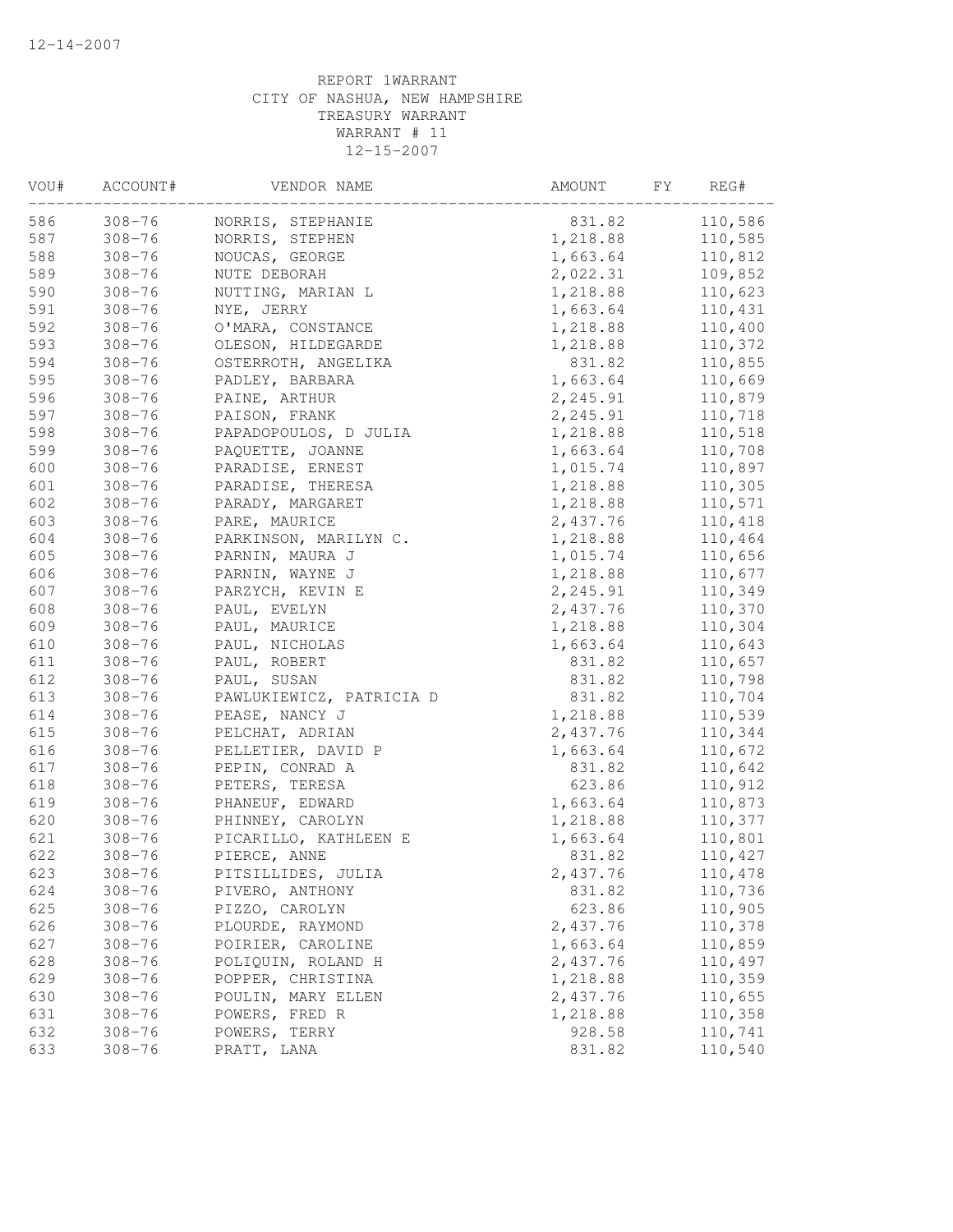| VOU# | ACCOUNT#   | VENDOR NAME           | AMOUNT<br>FY | REG#    |
|------|------------|-----------------------|--------------|---------|
| 634  | $308 - 76$ | QUIGLEY JR, WILLIAM H | 2,437.76     | 110,333 |
| 635  | $308 - 76$ | QUIMBY, PAMELA        | 831.82       | 110,796 |
| 636  | $308 - 76$ | QUIMBY, RICHARD       | 609.44       | 110,797 |
| 637  | $308 - 76$ | RAFFERTY, GARY        | 831.82       | 110,408 |
| 638  | $308 - 76$ | RAIMUNDO IVETE        | 1,371.11     | 109,926 |
| 639  | $308 - 76$ | RAPSIS, JOANNE        | 1,663.64     | 110,727 |
| 640  | $308 - 76$ | RATZEL, GRACE S.      | 1,218.88     | 110,471 |
| 641  | $308 - 76$ | RAVENELLE, ROBERT     | 1,218.88     | 110,473 |
| 642  | $308 - 76$ | RAYMOND, DARLENE      | 831.82       | 110,884 |
| 643  | $308 - 76$ | RAYMOND, RICHARD      | 1,218.88     | 110,368 |
| 644  | $308 - 76$ | REDMAN, KATHLEEN      | 1,663.64     | 110,898 |
| 645  | $308 - 76$ | REID, GEORGE S        | 2,245.91     | 110,633 |
| 646  | $308 - 76$ | RENOUX, KENNETH       | 1,663.64     | 110,541 |
| 647  | $308 - 76$ | RICHARD DARLENE       | 2,010.97     | 110,065 |
| 648  | $308 - 76$ | RICHARD, EUPHEMIA M   | 1,218.88     | 110,345 |
| 649  | $308 - 76$ | RICHARD, LORRAINE     | 2,437.76     | 110,514 |
| 650  | $308 - 76$ | RICHARD, MARY ANN     | 831.82       | 110,644 |
| 651  | $308 - 76$ | RICHARD, ROBERT       | 2,826.22     | 110,483 |
| 652  | $308 - 76$ | RICHARD, TERESA L     | 1,218.88     | 110,356 |
| 653  | $308 - 76$ | RITZ, BARBARA         | 1,218.88     | 110,647 |
| 654  | $308 - 76$ | RITZ, CRAIG D         | 1,663.64     | 110,547 |
| 655  | $308 - 76$ | RIZOS, ELEANOR        | 1,218.88     | 110,597 |
| 656  | $308 - 76$ | ROBINSON, ELIZABETH   | 1,113.59     | 110,894 |
| 657  | $308 - 76$ | ROGERS ANNMARIE       | 1,371.11     | 110,117 |
| 658  | $308 - 76$ | ROSE, GEORGE          | 762.50       | 110,499 |
| 659  | $308 - 76$ | ROTT, BARBARA         | 2,245.91     | 110,889 |
| 660  | $308 - 76$ | ROTTENBERG, BARBARA   | 1,218.88     | 110,762 |
| 661  | $308 - 76$ | ROUSSEAU, RINA        | 1,218.88     | 110,430 |
| 662  | $308 - 76$ | ROUSSEL, KATHLEEN     | 1,663.64     | 110,588 |
| 663  | $308 - 76$ | ROY, CECILE M         | 1,218.88     | 110,649 |
| 664  | $308 - 76$ | ROY, KATHY            | 831.82       | 110,880 |
| 665  | $308 - 76$ | ROY, ROBERT           | 831.82       | 110,455 |
| 666  | $308 - 76$ | ROY, RONALD L         | 1,218.88     | 110,500 |
| 667  | $308 - 76$ | RUPP, MARGARET        | 1,218.88     | 110,705 |
| 668  | $308 - 76$ | RUSSELL, ANTOINETTE   | 831.82       | 110,813 |
| 669  | $308 - 76$ | SANDLER, CRAIG        | 2,437.76     | 110,341 |
| 670  | $308 - 76$ | SAVARD, PENELOPE D    | 1,218.88     | 110,554 |
| 671  | $308 - 76$ | SCHAMBIER, ROBERT F   | 1,218.88     | 110,555 |
| 672  | $308 - 76$ | SCHAMBIER, SUZANNE    | 831.82       | 110,867 |
| 673  | $308 - 76$ | SCHEER, JEANNE        | 1,218.88     | 110,292 |
| 674  | $308 - 76$ | SCHROEDER, EDWIN      | 2,437.76     | 110,323 |
| 675  | $308 - 76$ | SCHULZE, JOAN W       | 2,437.76     | 110,519 |
| 676  | $308 - 76$ | SEIFERT, MARY M.      | 1,218.88     | 110,453 |
| 677  | $308 - 76$ | SHARCOT, ALEXANDRA    | 1,113.60     | 110,590 |
| 678  | $308 - 76$ | SHARP, LOIS G         | 1,218.88     | 110,433 |
| 679  | $308 - 76$ | SHATTUCK, DAVID       | 1,218.88     | 110,562 |
| 680  | $308 - 76$ | SHATTUCK, DOROTHY     | 831.82       | 110,711 |
| 681  | $308 - 76$ | SHEA, DENISE          | 1,109.09     | 110,914 |
|      |            |                       |              |         |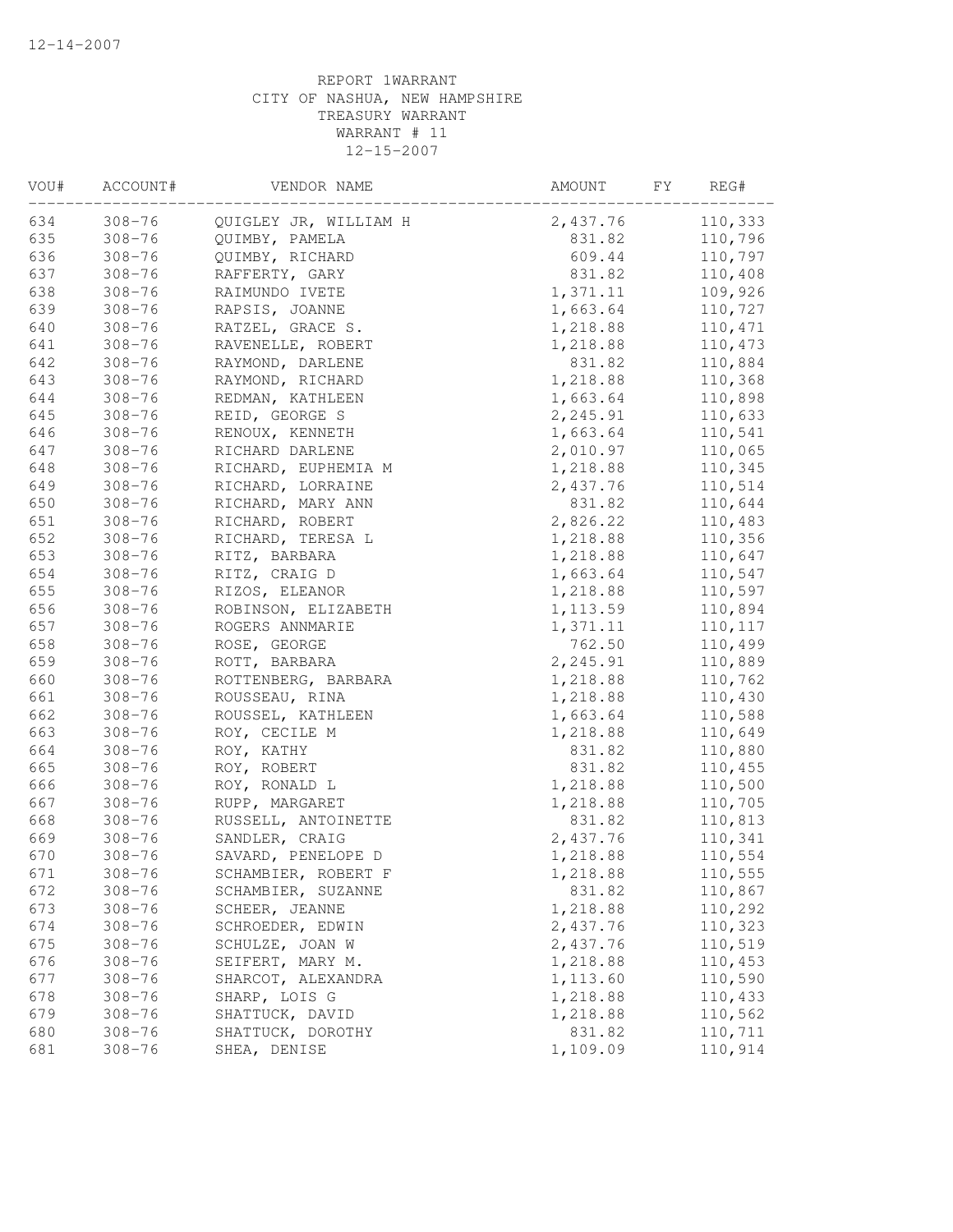| VOU# | ACCOUNT#   | VENDOR NAME           | AMOUNT<br>FY.        | REG#    |
|------|------------|-----------------------|----------------------|---------|
| 682  | $308 - 76$ | SHERR, FREDYE         | 1,247.73             | 110,902 |
| 683  | $308 - 76$ | SHERWOOD RICHARD      | 2,245.91             | 109,878 |
| 684  | $308 - 76$ | SILVA, RICHARD        | 1,663.64             | 110,765 |
| 685  | $308 - 76$ | SIMARD, EVA           | 1,218.88             | 110,432 |
| 686  | $308 - 76$ | SIMARD, RICHARD H     | 1,218.88             | 110,784 |
| 687  | $308 - 76$ | SIMEONE JOY           | 2,010.97             | 109,850 |
| 688  | $308 - 76$ | SIMPSON, DOROTHY      | 1,218.88             | 110,553 |
| 689  | $308 - 76$ | SIMPSON, ROGER C      | 1,218.88             | 110,625 |
| 690  | $308 - 76$ | SINOPOULOS, THOMAI    | 1,218.88             | 110,302 |
| 691  | $308 - 76$ | SLANETZ, LYN          | 1,218.88             | 110,491 |
| 692  | $308 - 76$ | SLATUNAS, PRISCILLA R | 831.82               | 110,542 |
| 693  | $308 - 76$ | SMITH, BEVERLY A      | 1,218.88             | 110,660 |
| 694  | $308 - 76$ | SMITH, CLAYTON        | 831.82               | 110,710 |
| 695  | $308 - 76$ | SMITH, DAVID          | 1,247.73             | 110,932 |
| 696  | $308 - 76$ | SMITH, EDWARD         | 831.82               | 110,887 |
| 697  | $308 - 76$ | SMITH, LYALL          | 2,245.91             | 110,825 |
| 698  | $308 - 76$ | SMITH, PAMELA         | 1,247.73             | 110,910 |
| 699  | $308 - 76$ | SOLMS, CHARLES        | 1,218.88             | 110,773 |
| 700  | $308 - 76$ | SOLMS, MARSHA         | 831.82               | 110,772 |
| 701  | $308 - 76$ | SOUCY, GERMAINE       | 1,218.88             | 110,312 |
| 702  | $308 - 76$ | SOUCY, NORMAN J       | 2,437.76             | 110,327 |
| 703  | $308 - 76$ | SOUCY, RICHARD        | 2,437.76             | 110,721 |
| 704  | $308 - 76$ | ST LAURENT, VIVIAN    | 831.82               | 110,750 |
| 705  | $308 - 76$ | ST PIERRE, GLORIA     | 1,663.64             | 110,890 |
| 706  | $308 - 76$ | ST.JOHN, JOANNE       | 831.82               | 110,800 |
| 707  | $308 - 76$ | STAPLES, LORETTA      | 1,218.88             | 110,391 |
| 708  | $308 - 76$ | STAUNTON, CAROL       | 1,663.64             | 110,809 |
| 709  | $308 - 76$ | STAWASZ, MARYANN      | 1,663.64             | 110,822 |
| 710  | $308 - 76$ | STEINBERG NAOMI       | 831.82               | 109,880 |
| 711  | $308 - 76$ | STEVENS, ALIDA        | 1,218.88             | 110,596 |
| 712  | $308 - 76$ |                       |                      | 110,449 |
| 713  | $308 - 76$ | STONCIUS, STANLEY A.  | 1,218.88<br>2,437.76 | 110,482 |
|      |            | STONCIUS, VITO        |                      |         |
| 714  | $308 - 76$ | STRAND, RICHARD       | 1,663.64             | 110,569 |
| 715  | $308 - 76$ | STYLIANOS, THOMAS     | 1,218.88             | 110,350 |
| 716  | $308 - 76$ | SULLIVAN, CLAIRE      | 1,218.88             | 110,357 |
| 717  | $308 - 76$ | SULLIVAN, ROBERT      | 2,245.91             | 110,463 |
| 718  | $308 - 76$ | SUMMERS, ROBBIE J     | 2,437.76             | 110,640 |
| 719  | $308 - 76$ | SURPRENANT, ARTHUR R  | 831.82               | 110,498 |
| 720  | $308 - 76$ | SURPRENANT, BETTY     | 1,663.64             | 110,872 |
| 721  | $308 - 76$ | SWABOWICZ, PETER S    | 1,663.64             | 110,607 |
| 722  | $308 - 76$ | SWANSON, MARY E.      | 2,437.76             | 110,446 |
| 723  | $308 - 76$ | TABLOSKI, RAYMOND     | 1,218.88             | 110,419 |
| 724  | $308 - 76$ | TABOR, NANCY          | 831.82               | 110,763 |
| 725  | $308 - 76$ | TAGGART, BRYANT       | 1,218.88             | 110,568 |
| 726  | $308 - 76$ | TAGGART, PAULA S      | 1,218.88             | 110,543 |
| 727  | $308 - 76$ | TAMPOSI, EILEEN       | 1,218.88             | 110,630 |
| 728  | $308 - 76$ | TAYLOR, VIRGINIA      | 1,218.88             | 110,399 |
| 729  | $308 - 76$ | TEDESCHI, LOUISE A    | 2,437.76             | 110,810 |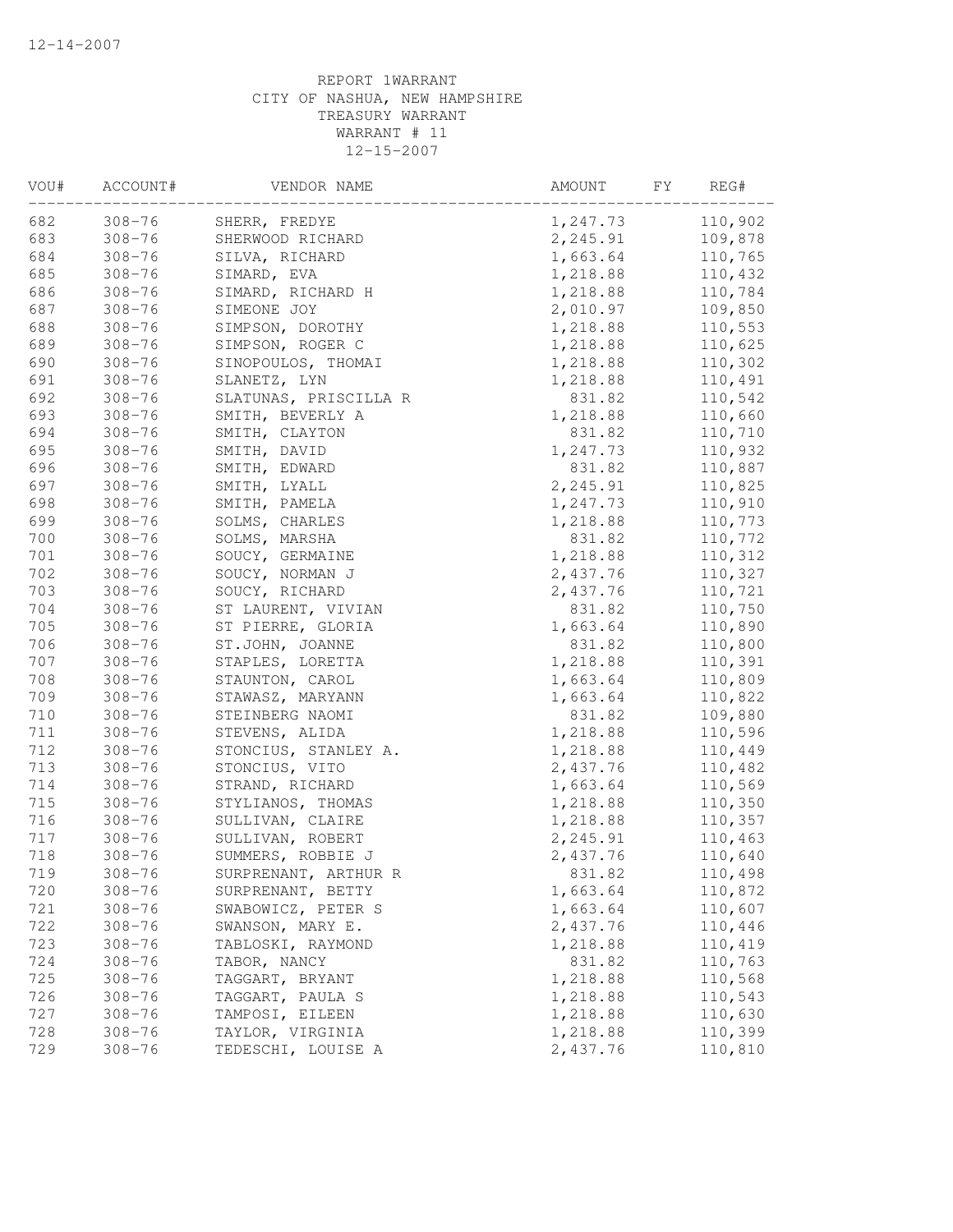| 730<br>109,883<br>$308 - 76$<br>1,663.64<br>TESTA SUSAN<br>731<br>2,437.76<br>110,520<br>$308 - 76$<br>THEBERGE, JOAN<br>732<br>$308 - 76$<br>1,218.88<br>110,574<br>THERIAULT, RACHEL<br>733<br>$308 - 76$<br>THERIAULT, ROLAND L.<br>831.82<br>110,477<br>734<br>$308 - 76$<br>2,437.76<br>THERRIEN, ROLAND H<br>110,383<br>735<br>$308 - 76$<br>THIBEAULT, LOUIS<br>1,726.75<br>110,355<br>736<br>$308 - 76$<br>1,378.88<br>109,855<br>THIRUMENI ABARNA<br>737<br>$308 - 76$<br>831.82<br>110,846<br>TOMASIAN, ANGELA<br>738<br>$308 - 76$<br>TOMASIAN, WARREN<br>110,847<br>1,218.88<br>739<br>$308 - 76$<br>TOOHIG, WARREN J<br>831.82<br>110,556<br>740<br>$308 - 76$<br>TOOMEY, DANIEL<br>623.86<br>110,395<br>741<br>$308 - 76$<br>1,218.88<br>TOUSSAINT, RITA<br>110,572<br>742<br>$308 - 76$<br>110,423<br>TRINGOSON, PAUL L.<br>1,218.88<br>743<br>$308 - 76$<br>1,218.88<br>110,629<br>TRONKOWSKI, GAIL<br>1,218.88<br>110,320<br>744<br>$308 - 76$<br>TROTTIER, MAURICE A<br>745<br>110,403<br>$308 - 76$<br>TROW, MARY<br>1,218.88<br>110,557<br>746<br>$308 - 76$<br>1,663.64<br>TURGEON, RICHARD J<br>747<br>$308 - 76$<br>2,437.76<br>110,544<br>ULCICKAS, MARY ANN<br>748<br>$308 - 76$<br>VACCARO, MICHAEL<br>2,058.75<br>110,886<br>749<br>$308 - 76$<br>VADNEY, CAROL A<br>1,663.64<br>110,645<br>750<br>$308 - 76$<br>831.82<br>110,680<br>VAIL, MARY A<br>751<br>$308 - 76$<br>1,663.64<br>VAILLANCOURT, ROGER<br>110,668<br>752<br>$308 - 76$<br>2,437.76<br>VANDEUSEN, ELEANOR B<br>110,508 | REG# |
|----------------------------------------------------------------------------------------------------------------------------------------------------------------------------------------------------------------------------------------------------------------------------------------------------------------------------------------------------------------------------------------------------------------------------------------------------------------------------------------------------------------------------------------------------------------------------------------------------------------------------------------------------------------------------------------------------------------------------------------------------------------------------------------------------------------------------------------------------------------------------------------------------------------------------------------------------------------------------------------------------------------------------------------------------------------------------------------------------------------------------------------------------------------------------------------------------------------------------------------------------------------------------------------------------------------------------------------------------------------------------------------------------------------------------------------------------------------------------------------------------------------------|------|
|                                                                                                                                                                                                                                                                                                                                                                                                                                                                                                                                                                                                                                                                                                                                                                                                                                                                                                                                                                                                                                                                                                                                                                                                                                                                                                                                                                                                                                                                                                                      |      |
|                                                                                                                                                                                                                                                                                                                                                                                                                                                                                                                                                                                                                                                                                                                                                                                                                                                                                                                                                                                                                                                                                                                                                                                                                                                                                                                                                                                                                                                                                                                      |      |
|                                                                                                                                                                                                                                                                                                                                                                                                                                                                                                                                                                                                                                                                                                                                                                                                                                                                                                                                                                                                                                                                                                                                                                                                                                                                                                                                                                                                                                                                                                                      |      |
|                                                                                                                                                                                                                                                                                                                                                                                                                                                                                                                                                                                                                                                                                                                                                                                                                                                                                                                                                                                                                                                                                                                                                                                                                                                                                                                                                                                                                                                                                                                      |      |
|                                                                                                                                                                                                                                                                                                                                                                                                                                                                                                                                                                                                                                                                                                                                                                                                                                                                                                                                                                                                                                                                                                                                                                                                                                                                                                                                                                                                                                                                                                                      |      |
|                                                                                                                                                                                                                                                                                                                                                                                                                                                                                                                                                                                                                                                                                                                                                                                                                                                                                                                                                                                                                                                                                                                                                                                                                                                                                                                                                                                                                                                                                                                      |      |
|                                                                                                                                                                                                                                                                                                                                                                                                                                                                                                                                                                                                                                                                                                                                                                                                                                                                                                                                                                                                                                                                                                                                                                                                                                                                                                                                                                                                                                                                                                                      |      |
|                                                                                                                                                                                                                                                                                                                                                                                                                                                                                                                                                                                                                                                                                                                                                                                                                                                                                                                                                                                                                                                                                                                                                                                                                                                                                                                                                                                                                                                                                                                      |      |
|                                                                                                                                                                                                                                                                                                                                                                                                                                                                                                                                                                                                                                                                                                                                                                                                                                                                                                                                                                                                                                                                                                                                                                                                                                                                                                                                                                                                                                                                                                                      |      |
|                                                                                                                                                                                                                                                                                                                                                                                                                                                                                                                                                                                                                                                                                                                                                                                                                                                                                                                                                                                                                                                                                                                                                                                                                                                                                                                                                                                                                                                                                                                      |      |
|                                                                                                                                                                                                                                                                                                                                                                                                                                                                                                                                                                                                                                                                                                                                                                                                                                                                                                                                                                                                                                                                                                                                                                                                                                                                                                                                                                                                                                                                                                                      |      |
|                                                                                                                                                                                                                                                                                                                                                                                                                                                                                                                                                                                                                                                                                                                                                                                                                                                                                                                                                                                                                                                                                                                                                                                                                                                                                                                                                                                                                                                                                                                      |      |
|                                                                                                                                                                                                                                                                                                                                                                                                                                                                                                                                                                                                                                                                                                                                                                                                                                                                                                                                                                                                                                                                                                                                                                                                                                                                                                                                                                                                                                                                                                                      |      |
|                                                                                                                                                                                                                                                                                                                                                                                                                                                                                                                                                                                                                                                                                                                                                                                                                                                                                                                                                                                                                                                                                                                                                                                                                                                                                                                                                                                                                                                                                                                      |      |
|                                                                                                                                                                                                                                                                                                                                                                                                                                                                                                                                                                                                                                                                                                                                                                                                                                                                                                                                                                                                                                                                                                                                                                                                                                                                                                                                                                                                                                                                                                                      |      |
|                                                                                                                                                                                                                                                                                                                                                                                                                                                                                                                                                                                                                                                                                                                                                                                                                                                                                                                                                                                                                                                                                                                                                                                                                                                                                                                                                                                                                                                                                                                      |      |
|                                                                                                                                                                                                                                                                                                                                                                                                                                                                                                                                                                                                                                                                                                                                                                                                                                                                                                                                                                                                                                                                                                                                                                                                                                                                                                                                                                                                                                                                                                                      |      |
|                                                                                                                                                                                                                                                                                                                                                                                                                                                                                                                                                                                                                                                                                                                                                                                                                                                                                                                                                                                                                                                                                                                                                                                                                                                                                                                                                                                                                                                                                                                      |      |
|                                                                                                                                                                                                                                                                                                                                                                                                                                                                                                                                                                                                                                                                                                                                                                                                                                                                                                                                                                                                                                                                                                                                                                                                                                                                                                                                                                                                                                                                                                                      |      |
|                                                                                                                                                                                                                                                                                                                                                                                                                                                                                                                                                                                                                                                                                                                                                                                                                                                                                                                                                                                                                                                                                                                                                                                                                                                                                                                                                                                                                                                                                                                      |      |
|                                                                                                                                                                                                                                                                                                                                                                                                                                                                                                                                                                                                                                                                                                                                                                                                                                                                                                                                                                                                                                                                                                                                                                                                                                                                                                                                                                                                                                                                                                                      |      |
|                                                                                                                                                                                                                                                                                                                                                                                                                                                                                                                                                                                                                                                                                                                                                                                                                                                                                                                                                                                                                                                                                                                                                                                                                                                                                                                                                                                                                                                                                                                      |      |
|                                                                                                                                                                                                                                                                                                                                                                                                                                                                                                                                                                                                                                                                                                                                                                                                                                                                                                                                                                                                                                                                                                                                                                                                                                                                                                                                                                                                                                                                                                                      |      |
| 753<br>762.50<br>$308 - 76$<br>VARNEY, STEVEN<br>110,775                                                                                                                                                                                                                                                                                                                                                                                                                                                                                                                                                                                                                                                                                                                                                                                                                                                                                                                                                                                                                                                                                                                                                                                                                                                                                                                                                                                                                                                             |      |
| 754<br>$308 - 76$<br>1,663.64<br>110,646<br>VOELKER, JANET W                                                                                                                                                                                                                                                                                                                                                                                                                                                                                                                                                                                                                                                                                                                                                                                                                                                                                                                                                                                                                                                                                                                                                                                                                                                                                                                                                                                                                                                         |      |
| 755<br>$308 - 76$<br>2,245.91<br>110,783<br>VONHANDORF, JANET                                                                                                                                                                                                                                                                                                                                                                                                                                                                                                                                                                                                                                                                                                                                                                                                                                                                                                                                                                                                                                                                                                                                                                                                                                                                                                                                                                                                                                                        |      |
| 756<br>$308 - 76$<br>110,819<br>VORE, ESTELLE<br>1,663.64                                                                                                                                                                                                                                                                                                                                                                                                                                                                                                                                                                                                                                                                                                                                                                                                                                                                                                                                                                                                                                                                                                                                                                                                                                                                                                                                                                                                                                                            |      |
| 757<br>$308 - 76$<br>415.91<br>VOVERIS, DONNA<br>110,920                                                                                                                                                                                                                                                                                                                                                                                                                                                                                                                                                                                                                                                                                                                                                                                                                                                                                                                                                                                                                                                                                                                                                                                                                                                                                                                                                                                                                                                             |      |
| 758<br>$308 - 76$<br>1,663.64<br>110,808<br>VOVERIS, RONALD P                                                                                                                                                                                                                                                                                                                                                                                                                                                                                                                                                                                                                                                                                                                                                                                                                                                                                                                                                                                                                                                                                                                                                                                                                                                                                                                                                                                                                                                        |      |
| 759<br>$308 - 76$<br>WALLER, ELLIOTT<br>2,245.91<br>110,730                                                                                                                                                                                                                                                                                                                                                                                                                                                                                                                                                                                                                                                                                                                                                                                                                                                                                                                                                                                                                                                                                                                                                                                                                                                                                                                                                                                                                                                          |      |
| 760<br>$308 - 76$<br>831.82<br>110,842<br>WALSH, JOYCE                                                                                                                                                                                                                                                                                                                                                                                                                                                                                                                                                                                                                                                                                                                                                                                                                                                                                                                                                                                                                                                                                                                                                                                                                                                                                                                                                                                                                                                               |      |
| 761<br>$308 - 76$<br>1,247.73<br>110,911<br>WALSH, LINDA                                                                                                                                                                                                                                                                                                                                                                                                                                                                                                                                                                                                                                                                                                                                                                                                                                                                                                                                                                                                                                                                                                                                                                                                                                                                                                                                                                                                                                                             |      |
| 762<br>$308 - 76$<br>1,218.88<br>110,714<br>WALSH, WILLIAM                                                                                                                                                                                                                                                                                                                                                                                                                                                                                                                                                                                                                                                                                                                                                                                                                                                                                                                                                                                                                                                                                                                                                                                                                                                                                                                                                                                                                                                           |      |
| 763<br>110,545<br>$308 - 76$<br>1,663.64<br>WATSON, GARY                                                                                                                                                                                                                                                                                                                                                                                                                                                                                                                                                                                                                                                                                                                                                                                                                                                                                                                                                                                                                                                                                                                                                                                                                                                                                                                                                                                                                                                             |      |
| 764<br>$308 - 76$<br>2,437.76<br>110,291<br>WATTS, GEORGE                                                                                                                                                                                                                                                                                                                                                                                                                                                                                                                                                                                                                                                                                                                                                                                                                                                                                                                                                                                                                                                                                                                                                                                                                                                                                                                                                                                                                                                            |      |
| 765<br>$308 - 76$<br>110,424<br>WEATHERBEE, CAROL<br>831.82                                                                                                                                                                                                                                                                                                                                                                                                                                                                                                                                                                                                                                                                                                                                                                                                                                                                                                                                                                                                                                                                                                                                                                                                                                                                                                                                                                                                                                                          |      |
| 766<br>$308 - 76$<br>693.18<br>110,893<br>WEBSTER, ELLEN                                                                                                                                                                                                                                                                                                                                                                                                                                                                                                                                                                                                                                                                                                                                                                                                                                                                                                                                                                                                                                                                                                                                                                                                                                                                                                                                                                                                                                                             |      |
| 767<br>$308 - 76$<br>WEDICK, LAWRENCE J<br>1,218.88<br>110,546                                                                                                                                                                                                                                                                                                                                                                                                                                                                                                                                                                                                                                                                                                                                                                                                                                                                                                                                                                                                                                                                                                                                                                                                                                                                                                                                                                                                                                                       |      |
| 768<br>$308 - 76$<br>623.86<br>109,884<br>WEIGAND GEORGE                                                                                                                                                                                                                                                                                                                                                                                                                                                                                                                                                                                                                                                                                                                                                                                                                                                                                                                                                                                                                                                                                                                                                                                                                                                                                                                                                                                                                                                             |      |
| 769<br>$308 - 76$<br>2,245.91<br>110,793<br>WELLIVER, RONALD                                                                                                                                                                                                                                                                                                                                                                                                                                                                                                                                                                                                                                                                                                                                                                                                                                                                                                                                                                                                                                                                                                                                                                                                                                                                                                                                                                                                                                                         |      |
| 770<br>$308 - 76$<br>WENTZELL, JANE E.<br>2,437.76<br>110,462                                                                                                                                                                                                                                                                                                                                                                                                                                                                                                                                                                                                                                                                                                                                                                                                                                                                                                                                                                                                                                                                                                                                                                                                                                                                                                                                                                                                                                                        |      |
| 771<br>$308 - 76$<br>WESINGER, PAUL<br>831.82<br>110,573                                                                                                                                                                                                                                                                                                                                                                                                                                                                                                                                                                                                                                                                                                                                                                                                                                                                                                                                                                                                                                                                                                                                                                                                                                                                                                                                                                                                                                                             |      |
| 772<br>WHEELER, SHIRLEY<br>2,437.76<br>110,388<br>$308 - 76$                                                                                                                                                                                                                                                                                                                                                                                                                                                                                                                                                                                                                                                                                                                                                                                                                                                                                                                                                                                                                                                                                                                                                                                                                                                                                                                                                                                                                                                         |      |
| 773<br>$308 - 76$<br>WHITMORE, BARBARA A<br>1,218.88<br>110,610                                                                                                                                                                                                                                                                                                                                                                                                                                                                                                                                                                                                                                                                                                                                                                                                                                                                                                                                                                                                                                                                                                                                                                                                                                                                                                                                                                                                                                                      |      |
| 774<br>WHITMORE, ROBERT<br>2,245.91<br>110,757<br>$308 - 76$                                                                                                                                                                                                                                                                                                                                                                                                                                                                                                                                                                                                                                                                                                                                                                                                                                                                                                                                                                                                                                                                                                                                                                                                                                                                                                                                                                                                                                                         |      |
| 775<br>1,218.88<br>$308 - 76$<br>WHITTEMORE, NITA C<br>110,361                                                                                                                                                                                                                                                                                                                                                                                                                                                                                                                                                                                                                                                                                                                                                                                                                                                                                                                                                                                                                                                                                                                                                                                                                                                                                                                                                                                                                                                       |      |
| 2,245.91<br>110,877<br>776<br>$308 - 76$<br>WIDENER, RICHARD                                                                                                                                                                                                                                                                                                                                                                                                                                                                                                                                                                                                                                                                                                                                                                                                                                                                                                                                                                                                                                                                                                                                                                                                                                                                                                                                                                                                                                                         |      |
| 777<br>$308 - 76$<br>1,663.64<br>110,552<br>WILKINS, JAMES W                                                                                                                                                                                                                                                                                                                                                                                                                                                                                                                                                                                                                                                                                                                                                                                                                                                                                                                                                                                                                                                                                                                                                                                                                                                                                                                                                                                                                                                         |      |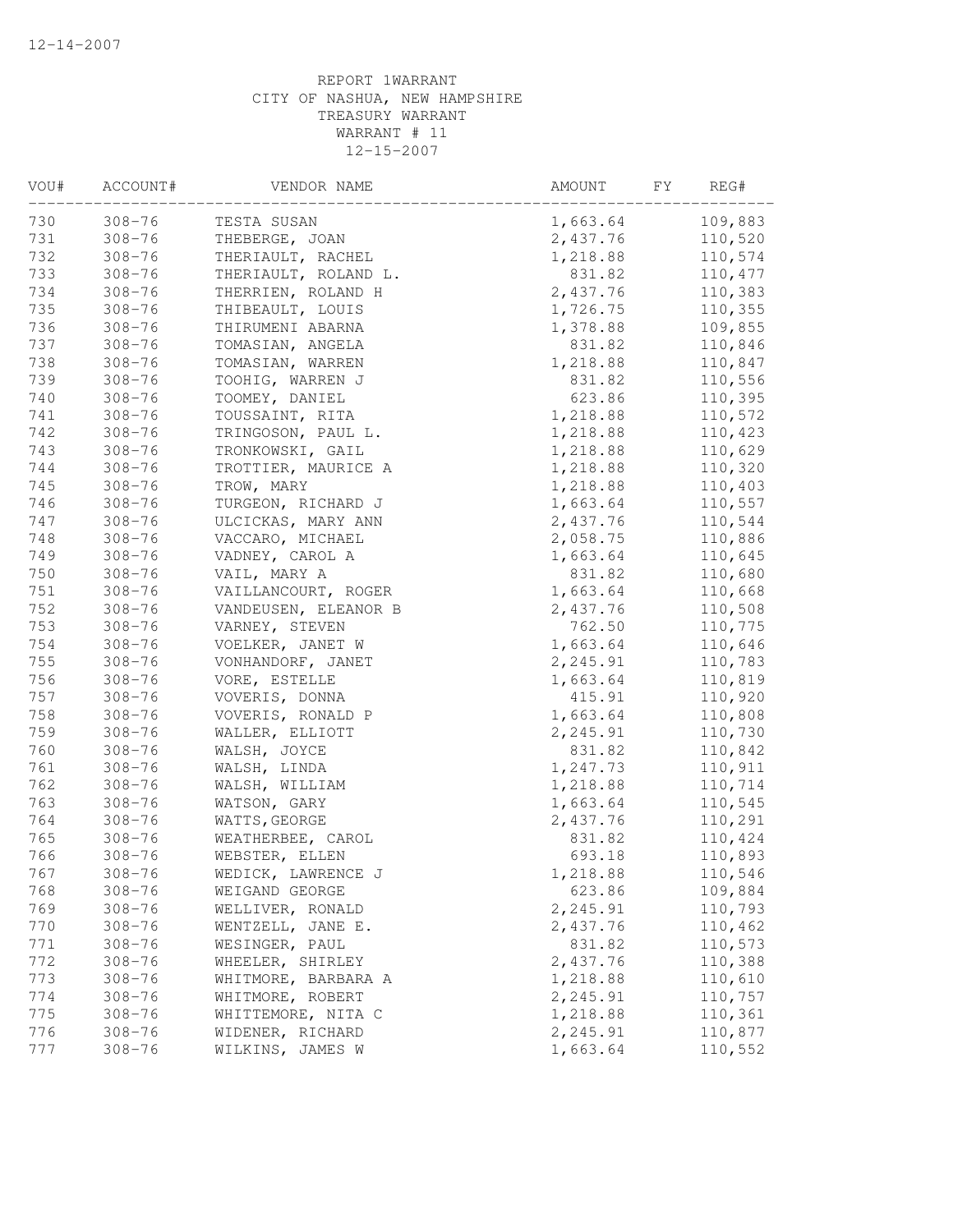| VOU# | ACCOUNT#   | VENDOR NAME                      | AMOUNT     | FY | REG#    |  |
|------|------------|----------------------------------|------------|----|---------|--|
| 778  | $308 - 76$ | WILLEY RONALD                    | 1,525.00   |    | 109,887 |  |
| 779  | $308 - 76$ | WILLEY, ROBERT S.                | 2,437.76   |    | 110,451 |  |
| 780  | $308 - 76$ | WILLMAN, EDWARD F                | 2,437.76   |    | 110,648 |  |
| 781  | $308 - 76$ | WILSON, KENNETH                  | 1,663.64   |    | 110,837 |  |
| 782  | $308 - 76$ | WOITKOWSKI, MARGARET             | 1,218.88   |    | 110,517 |  |
| 783  | $308 - 76$ | WOODS, IRIS J                    | 831.82     |    | 110,706 |  |
| 784  | $308 - 76$ | WOODS, KATHRYN H                 | 831.82     |    | 110,707 |  |
| 785  | $308 - 76$ | WOODS, LON                       | 1,196.25   |    | 110,583 |  |
| 786  | $308 - 76$ | WREN, PRISCILLA M.               | 1,218.88   |    | 110,409 |  |
| 787  | $308 - 76$ | YENCO, CAROL                     | 831.82     |    | 110,866 |  |
| 788  | $308 - 76$ | YENCO, EDWARD A                  | 1,218.88   |    | 110,654 |  |
| 789  | $308 - 76$ | YOUNG, KENTON M                  | 2,437.76   |    | 110,297 |  |
| 790  | $308 - 76$ | ZEMAN, BEVERLY                   | 3,759.62   |    | 110,755 |  |
| 791  | $308 - 76$ | ZIBOLIS, LAURIE K                | 1,218.88   |    | 110,686 |  |
| 792  | $308 - 76$ | ZIBOLIS, MICHAEL W               | 831.82     |    | 110,685 |  |
| 793  | 308-83012  | ANTHEM BLUE CROSS BLUE SHIELD    | 70,371.67  |    | 300     |  |
| 793  | 308-83013  | ANTHEM BLUE CROSS BLUE SHIELD    | 170,600.61 |    | 300     |  |
| 794  | 308-83016  | HARVARD PILGRIM HEALTH CARE      | 44,991.98  |    | 301     |  |
| 794  | 308-83017  | HARVARD PILGRIM HEALTH CARE      | 61,207.36  |    | 301     |  |
| 795  | 308-83017  | HARVARD PILGRIM HEALTH CARE      | 3,187.89   |    | 310     |  |
| 796  | 308-83019  | ANTHEM BLUE CROSS BLUE SHIELD    | 29,945.51  |    | 300     |  |
| 797  | 308-83021  | NORTHEAST DELTA                  | 2,091.55   |    | 302     |  |
| 798  | 308-83021  | NORTHEAST DELTA                  | 3,711.55   |    | 313     |  |
| 798  | 308-83022  | NORTHEAST DELTA                  | 88,538.36  |    | 313     |  |
| 799  | 308-83025  | JOHN R SHARRY INC                | 4,725.00   |    | 109,802 |  |
| 800  | 308-83040  | CONNECTICUT UNDERWRITERS INC     | 565.00     |    | 111,127 |  |
| 801  | 308-83053  | APPLE NASHUA W/C                 | 2,323.00   |    | 109,655 |  |
| 802  | 308-83053  | ASSOCIATED RADIOLOGISTS PA<br>W/ | 26.00      |    | 109,946 |  |
| 803  | 308-83053  | DARTMOUTH-HITCHCOCK CLINIC       | 95.00      |    | 109,992 |  |
| 804  | 308-83053  | W/C<br>EMPI INC                  | 225.75     |    | 109,995 |  |
| 805  | 308-83053  | FOUR SEASONS ORTHOPAEDIC CTR     | 6,618.00   |    | 109,976 |  |
| 806  | 308-83053  | GLASSMAN STUART J MD<br>W/C      | 750.00     |    | 109,632 |  |
| 807  | 308-83053  | GRANITE STATE ANESTHESIOLOGIST   | 900.00     |    | 109,630 |  |
| 808  | 308-83053  | GRANITE STATE MEDIQUIP<br>W/C    | 170.00     |    | 110,017 |  |
| 809  | 308-83053  | GREATER NASHUA EMERGENCY PHYS    | 351.00     |    | 109,960 |  |
| 810  | 308-83053  | MERIDIAN RESOURCE COMPANY        | 5,535.24   |    | 109,810 |  |
| 811  | 308-83053  | NASHUA RADIOLOGY PA<br>W/C       | 151.00     |    | 109,947 |  |
| 812  | 308-83053  | OCCUPATIONAL HEALTH CTRS SOUTH   | 1,243.64   |    | 109,757 |  |
| 813  | 308-83053  | SJH SURGICENTER LLCD             | 6,653.63   |    | 109,831 |  |
| 814  | 308-83053  | SO NH REGIONAL MEDICAL CENTER    | 1,000.66   |    | 109,948 |  |
| 815  | 308-83053  | ST JOSEPH'S HOSPITAL W/C         | 816.50     |    | 109,651 |  |
| 816  | 308-83053  | TEEBOOM KEVIN                    | 500.00     |    | 109,823 |  |
| 817  | 308-83053  | WINGATES PHARMACY INC            | 2,598.60   |    | 109,833 |  |
| 818  | 308-83053  | WOLF RALPH R<br>W/C<br>MD        | 109.00     |    | 109,954 |  |
| 819  | 308-83054  | APPLE NASHUA<br>W/C              | 5,791.00   |    | 109,655 |  |
| 820  | 308-83054  | ASSOCIATED RADIOLOGISTS PA<br>W/ | 181.00     |    | 109,946 |  |
| 821  | 308-83054  | BONENBERGER HOWARD J DPM PLLC    | 63.95      |    | 109,865 |  |
| 822  | 308-83054  | DRAKOULAKOS JENNIFER L           | 5.00       |    | 109,914 |  |
|      |            |                                  |            |    |         |  |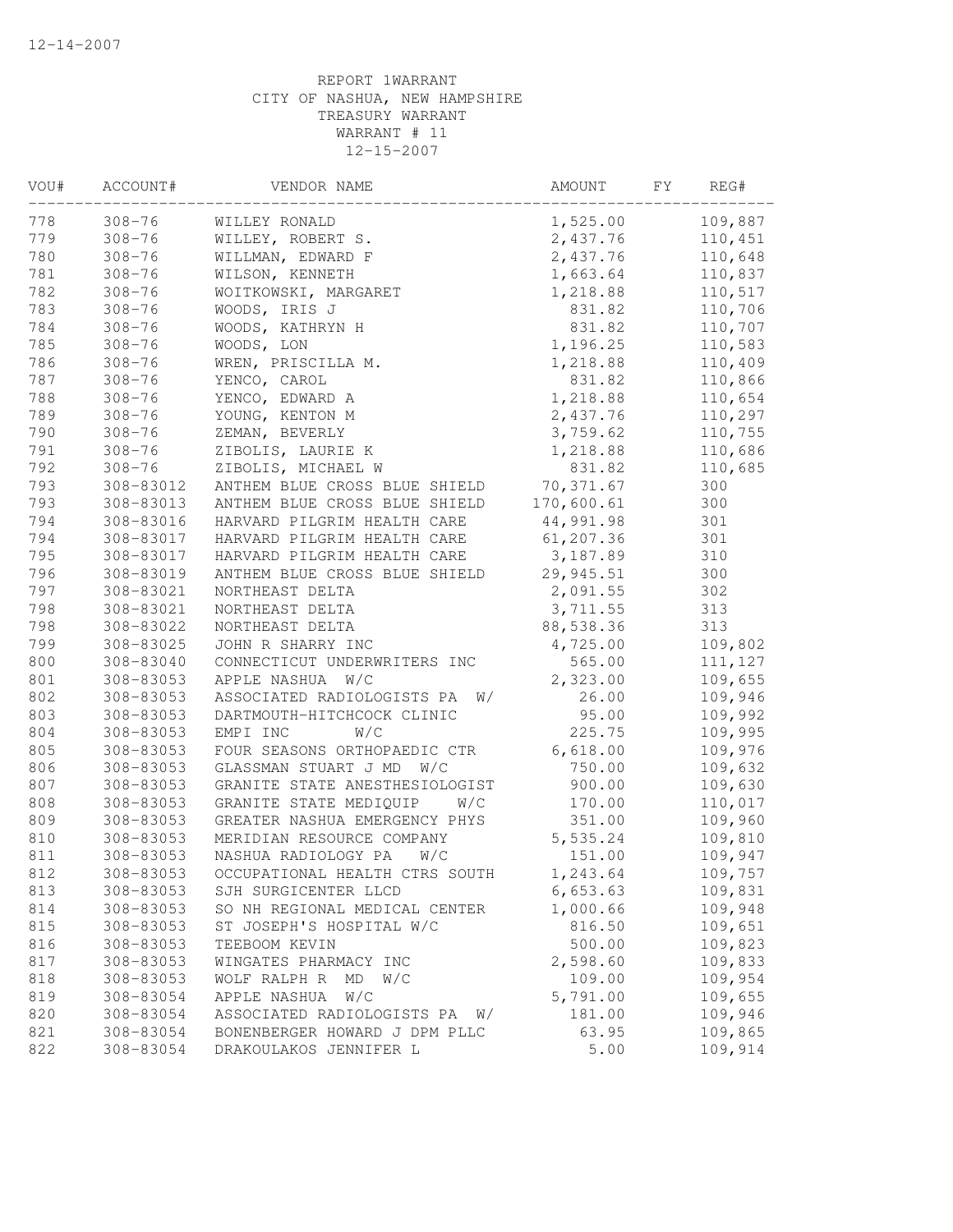| 109,864<br>308-83054<br>FONG PATRICIA<br>117.56<br>1,365.00<br>109,976<br>308-83054<br>FOUR SEASONS ORTHOPAEDIC CTR<br>109,683<br>308-83054<br>PERFORMANCE REHAB INC<br>1,885.00<br>109,948<br>308-83054<br>SO NH REGIONAL MEDICAL CENTER<br>1,547.15<br>308-83054<br>THIRD PARTY SOLUTIONS<br>W/C<br>978.69<br>109,967<br>ATLANTIC INVESTIGATION SERVICE<br>5,337.24<br>109,799<br>308-83055<br>109,998<br>308-83055<br>DELLERA BUSINESS SUPPORT SVCS<br>205.40<br>7,654.86<br>308-83055<br>DEVINE MILLIMET & BRANCH PA W<br>109,951<br>1,500.00<br>109,976<br>308-83055<br>FOUR SEASONS ORTHOPAEDIC CTR<br>642.59<br>111,139<br>308-83055<br>TREASURER STATE OF NH<br>W/C<br>1,510.00<br>109,874<br>308-83056<br>COMPLIANCE NETWORK OF NEW ENGL<br>308-83057<br>PRIMA<br>550.00<br>111,144<br>308-83058<br>TWIN CITY LOCK & KEY INC<br>27,905.00<br>109,928<br>308-83064<br>DOWNTOWN COLLISION CTR<br>2,959.58<br>109,870<br>731.69<br>308-83064<br>ENTERPRISE RENT A CAR OF BOSTO<br>110,024<br>6,121.35<br>308-83064<br>STATEWIDE COLLISION LLC<br>109,586<br>TREASURER STATE OF NH<br>1,550.00<br>308-83070<br>W/C<br>111,139<br>2,000.00<br>308-83075<br>GARSIDE KRISTOPHER<br>109,885<br>3,379.68<br>109,849<br>308-83199<br>STANLEY ELEVATOR CO INC<br>308<br>1,569,096.10<br>SRF - INSURANCE<br>3086-49050 ROYAL FIREWORKS PUBLISHING<br>82.50<br>3086-49075<br>25.36<br>COTE RICHARD<br>2,390.05<br>3086-82025<br>NH RETIREMENT SYSTEM<br>309<br>3086-83004 VISION SERVICE PLAN - NH<br>16.29<br>22.98<br>3086-83102<br>UNUM LIFE INSURANCE<br>2,537.18<br>308<br>JAVITS GRANT PROGRAM<br>3097-41015<br>44.80<br>KIMBELL JEANETTE<br>3097-41015<br>RALPH PAULE<br>49.88<br>244.35<br>3097-41015<br>STAPLES BUSINESS ADVANTAGE<br>8,251.43<br>3097-49075<br>CENTRAL PAPER PRODUCTS CO<br>CLEAN SOURCE<br>538.30<br>3097-49075<br>3097-49085 COCA COLA<br>3,362.50<br>3097-49085<br>COSTA FRUIT & PRODUCE CO INC<br>45,561.51<br>3097-49085<br>EAST SIDE ENTREES INC<br>169.70<br>4,572.30<br>3097-49085<br>FANTINI BAKING CO., INC.<br>31, 232.46<br>3097-49085<br>GARELICK FARMS-LYNN<br>2,009.70<br>3097-49085<br>GILL'S PIZZA CO.<br>8,611.05<br>3097-49085<br>M SAUNDERS INC<br>3097-49085<br>MCKEE FOODS CORP<br>1, 414.72<br>4,285.50<br>3097-49085<br>NEW ENGLAND ICE CREAM<br>1,839.75<br>3097-49085<br>SURPLUS DISTRIBUTION SECTION<br>3097-64330<br>NORTHEAST FOOD SVC EQUIPMENT &<br>4,998.00 | WOU#  | ACCOUNT# | VENDOR NAME | AMOUNT | FY | REG# |
|-------------------------------------------------------------------------------------------------------------------------------------------------------------------------------------------------------------------------------------------------------------------------------------------------------------------------------------------------------------------------------------------------------------------------------------------------------------------------------------------------------------------------------------------------------------------------------------------------------------------------------------------------------------------------------------------------------------------------------------------------------------------------------------------------------------------------------------------------------------------------------------------------------------------------------------------------------------------------------------------------------------------------------------------------------------------------------------------------------------------------------------------------------------------------------------------------------------------------------------------------------------------------------------------------------------------------------------------------------------------------------------------------------------------------------------------------------------------------------------------------------------------------------------------------------------------------------------------------------------------------------------------------------------------------------------------------------------------------------------------------------------------------------------------------------------------------------------------------------------------------------------------------------------------------------------------------------------------------------------------------------------------------------------------------------------------------------------------------------------------------------------------------------------------------------------------------------------------------------------------------------------------------------------------------------------------------------------------------------------------------------------------------------------------|-------|----------|-------------|--------|----|------|
|                                                                                                                                                                                                                                                                                                                                                                                                                                                                                                                                                                                                                                                                                                                                                                                                                                                                                                                                                                                                                                                                                                                                                                                                                                                                                                                                                                                                                                                                                                                                                                                                                                                                                                                                                                                                                                                                                                                                                                                                                                                                                                                                                                                                                                                                                                                                                                                                                   | 823   |          |             |        |    |      |
|                                                                                                                                                                                                                                                                                                                                                                                                                                                                                                                                                                                                                                                                                                                                                                                                                                                                                                                                                                                                                                                                                                                                                                                                                                                                                                                                                                                                                                                                                                                                                                                                                                                                                                                                                                                                                                                                                                                                                                                                                                                                                                                                                                                                                                                                                                                                                                                                                   | 824   |          |             |        |    |      |
|                                                                                                                                                                                                                                                                                                                                                                                                                                                                                                                                                                                                                                                                                                                                                                                                                                                                                                                                                                                                                                                                                                                                                                                                                                                                                                                                                                                                                                                                                                                                                                                                                                                                                                                                                                                                                                                                                                                                                                                                                                                                                                                                                                                                                                                                                                                                                                                                                   | 825   |          |             |        |    |      |
|                                                                                                                                                                                                                                                                                                                                                                                                                                                                                                                                                                                                                                                                                                                                                                                                                                                                                                                                                                                                                                                                                                                                                                                                                                                                                                                                                                                                                                                                                                                                                                                                                                                                                                                                                                                                                                                                                                                                                                                                                                                                                                                                                                                                                                                                                                                                                                                                                   | 826   |          |             |        |    |      |
|                                                                                                                                                                                                                                                                                                                                                                                                                                                                                                                                                                                                                                                                                                                                                                                                                                                                                                                                                                                                                                                                                                                                                                                                                                                                                                                                                                                                                                                                                                                                                                                                                                                                                                                                                                                                                                                                                                                                                                                                                                                                                                                                                                                                                                                                                                                                                                                                                   | 827   |          |             |        |    |      |
|                                                                                                                                                                                                                                                                                                                                                                                                                                                                                                                                                                                                                                                                                                                                                                                                                                                                                                                                                                                                                                                                                                                                                                                                                                                                                                                                                                                                                                                                                                                                                                                                                                                                                                                                                                                                                                                                                                                                                                                                                                                                                                                                                                                                                                                                                                                                                                                                                   | 828   |          |             |        |    |      |
|                                                                                                                                                                                                                                                                                                                                                                                                                                                                                                                                                                                                                                                                                                                                                                                                                                                                                                                                                                                                                                                                                                                                                                                                                                                                                                                                                                                                                                                                                                                                                                                                                                                                                                                                                                                                                                                                                                                                                                                                                                                                                                                                                                                                                                                                                                                                                                                                                   | 829   |          |             |        |    |      |
|                                                                                                                                                                                                                                                                                                                                                                                                                                                                                                                                                                                                                                                                                                                                                                                                                                                                                                                                                                                                                                                                                                                                                                                                                                                                                                                                                                                                                                                                                                                                                                                                                                                                                                                                                                                                                                                                                                                                                                                                                                                                                                                                                                                                                                                                                                                                                                                                                   | 830   |          |             |        |    |      |
|                                                                                                                                                                                                                                                                                                                                                                                                                                                                                                                                                                                                                                                                                                                                                                                                                                                                                                                                                                                                                                                                                                                                                                                                                                                                                                                                                                                                                                                                                                                                                                                                                                                                                                                                                                                                                                                                                                                                                                                                                                                                                                                                                                                                                                                                                                                                                                                                                   | 831   |          |             |        |    |      |
|                                                                                                                                                                                                                                                                                                                                                                                                                                                                                                                                                                                                                                                                                                                                                                                                                                                                                                                                                                                                                                                                                                                                                                                                                                                                                                                                                                                                                                                                                                                                                                                                                                                                                                                                                                                                                                                                                                                                                                                                                                                                                                                                                                                                                                                                                                                                                                                                                   | 832   |          |             |        |    |      |
|                                                                                                                                                                                                                                                                                                                                                                                                                                                                                                                                                                                                                                                                                                                                                                                                                                                                                                                                                                                                                                                                                                                                                                                                                                                                                                                                                                                                                                                                                                                                                                                                                                                                                                                                                                                                                                                                                                                                                                                                                                                                                                                                                                                                                                                                                                                                                                                                                   | 833   |          |             |        |    |      |
|                                                                                                                                                                                                                                                                                                                                                                                                                                                                                                                                                                                                                                                                                                                                                                                                                                                                                                                                                                                                                                                                                                                                                                                                                                                                                                                                                                                                                                                                                                                                                                                                                                                                                                                                                                                                                                                                                                                                                                                                                                                                                                                                                                                                                                                                                                                                                                                                                   | 834   |          |             |        |    |      |
|                                                                                                                                                                                                                                                                                                                                                                                                                                                                                                                                                                                                                                                                                                                                                                                                                                                                                                                                                                                                                                                                                                                                                                                                                                                                                                                                                                                                                                                                                                                                                                                                                                                                                                                                                                                                                                                                                                                                                                                                                                                                                                                                                                                                                                                                                                                                                                                                                   | 835   |          |             |        |    |      |
|                                                                                                                                                                                                                                                                                                                                                                                                                                                                                                                                                                                                                                                                                                                                                                                                                                                                                                                                                                                                                                                                                                                                                                                                                                                                                                                                                                                                                                                                                                                                                                                                                                                                                                                                                                                                                                                                                                                                                                                                                                                                                                                                                                                                                                                                                                                                                                                                                   | 836   |          |             |        |    |      |
|                                                                                                                                                                                                                                                                                                                                                                                                                                                                                                                                                                                                                                                                                                                                                                                                                                                                                                                                                                                                                                                                                                                                                                                                                                                                                                                                                                                                                                                                                                                                                                                                                                                                                                                                                                                                                                                                                                                                                                                                                                                                                                                                                                                                                                                                                                                                                                                                                   | 837   |          |             |        |    |      |
|                                                                                                                                                                                                                                                                                                                                                                                                                                                                                                                                                                                                                                                                                                                                                                                                                                                                                                                                                                                                                                                                                                                                                                                                                                                                                                                                                                                                                                                                                                                                                                                                                                                                                                                                                                                                                                                                                                                                                                                                                                                                                                                                                                                                                                                                                                                                                                                                                   | 838   |          |             |        |    |      |
|                                                                                                                                                                                                                                                                                                                                                                                                                                                                                                                                                                                                                                                                                                                                                                                                                                                                                                                                                                                                                                                                                                                                                                                                                                                                                                                                                                                                                                                                                                                                                                                                                                                                                                                                                                                                                                                                                                                                                                                                                                                                                                                                                                                                                                                                                                                                                                                                                   | 839   |          |             |        |    |      |
|                                                                                                                                                                                                                                                                                                                                                                                                                                                                                                                                                                                                                                                                                                                                                                                                                                                                                                                                                                                                                                                                                                                                                                                                                                                                                                                                                                                                                                                                                                                                                                                                                                                                                                                                                                                                                                                                                                                                                                                                                                                                                                                                                                                                                                                                                                                                                                                                                   | 840   |          |             |        |    |      |
|                                                                                                                                                                                                                                                                                                                                                                                                                                                                                                                                                                                                                                                                                                                                                                                                                                                                                                                                                                                                                                                                                                                                                                                                                                                                                                                                                                                                                                                                                                                                                                                                                                                                                                                                                                                                                                                                                                                                                                                                                                                                                                                                                                                                                                                                                                                                                                                                                   | 841   |          |             |        |    |      |
|                                                                                                                                                                                                                                                                                                                                                                                                                                                                                                                                                                                                                                                                                                                                                                                                                                                                                                                                                                                                                                                                                                                                                                                                                                                                                                                                                                                                                                                                                                                                                                                                                                                                                                                                                                                                                                                                                                                                                                                                                                                                                                                                                                                                                                                                                                                                                                                                                   | TOTAL |          |             |        |    |      |
|                                                                                                                                                                                                                                                                                                                                                                                                                                                                                                                                                                                                                                                                                                                                                                                                                                                                                                                                                                                                                                                                                                                                                                                                                                                                                                                                                                                                                                                                                                                                                                                                                                                                                                                                                                                                                                                                                                                                                                                                                                                                                                                                                                                                                                                                                                                                                                                                                   |       |          |             |        |    |      |
|                                                                                                                                                                                                                                                                                                                                                                                                                                                                                                                                                                                                                                                                                                                                                                                                                                                                                                                                                                                                                                                                                                                                                                                                                                                                                                                                                                                                                                                                                                                                                                                                                                                                                                                                                                                                                                                                                                                                                                                                                                                                                                                                                                                                                                                                                                                                                                                                                   |       |          |             |        |    |      |
|                                                                                                                                                                                                                                                                                                                                                                                                                                                                                                                                                                                                                                                                                                                                                                                                                                                                                                                                                                                                                                                                                                                                                                                                                                                                                                                                                                                                                                                                                                                                                                                                                                                                                                                                                                                                                                                                                                                                                                                                                                                                                                                                                                                                                                                                                                                                                                                                                   |       |          |             |        |    |      |
|                                                                                                                                                                                                                                                                                                                                                                                                                                                                                                                                                                                                                                                                                                                                                                                                                                                                                                                                                                                                                                                                                                                                                                                                                                                                                                                                                                                                                                                                                                                                                                                                                                                                                                                                                                                                                                                                                                                                                                                                                                                                                                                                                                                                                                                                                                                                                                                                                   |       |          |             |        |    |      |
|                                                                                                                                                                                                                                                                                                                                                                                                                                                                                                                                                                                                                                                                                                                                                                                                                                                                                                                                                                                                                                                                                                                                                                                                                                                                                                                                                                                                                                                                                                                                                                                                                                                                                                                                                                                                                                                                                                                                                                                                                                                                                                                                                                                                                                                                                                                                                                                                                   |       |          |             |        |    |      |
|                                                                                                                                                                                                                                                                                                                                                                                                                                                                                                                                                                                                                                                                                                                                                                                                                                                                                                                                                                                                                                                                                                                                                                                                                                                                                                                                                                                                                                                                                                                                                                                                                                                                                                                                                                                                                                                                                                                                                                                                                                                                                                                                                                                                                                                                                                                                                                                                                   |       |          |             |        |    |      |
|                                                                                                                                                                                                                                                                                                                                                                                                                                                                                                                                                                                                                                                                                                                                                                                                                                                                                                                                                                                                                                                                                                                                                                                                                                                                                                                                                                                                                                                                                                                                                                                                                                                                                                                                                                                                                                                                                                                                                                                                                                                                                                                                                                                                                                                                                                                                                                                                                   | TOTAL |          |             |        |    |      |
|                                                                                                                                                                                                                                                                                                                                                                                                                                                                                                                                                                                                                                                                                                                                                                                                                                                                                                                                                                                                                                                                                                                                                                                                                                                                                                                                                                                                                                                                                                                                                                                                                                                                                                                                                                                                                                                                                                                                                                                                                                                                                                                                                                                                                                                                                                                                                                                                                   |       |          |             |        |    |      |
|                                                                                                                                                                                                                                                                                                                                                                                                                                                                                                                                                                                                                                                                                                                                                                                                                                                                                                                                                                                                                                                                                                                                                                                                                                                                                                                                                                                                                                                                                                                                                                                                                                                                                                                                                                                                                                                                                                                                                                                                                                                                                                                                                                                                                                                                                                                                                                                                                   |       |          |             |        |    |      |
|                                                                                                                                                                                                                                                                                                                                                                                                                                                                                                                                                                                                                                                                                                                                                                                                                                                                                                                                                                                                                                                                                                                                                                                                                                                                                                                                                                                                                                                                                                                                                                                                                                                                                                                                                                                                                                                                                                                                                                                                                                                                                                                                                                                                                                                                                                                                                                                                                   |       |          |             |        |    |      |
|                                                                                                                                                                                                                                                                                                                                                                                                                                                                                                                                                                                                                                                                                                                                                                                                                                                                                                                                                                                                                                                                                                                                                                                                                                                                                                                                                                                                                                                                                                                                                                                                                                                                                                                                                                                                                                                                                                                                                                                                                                                                                                                                                                                                                                                                                                                                                                                                                   |       |          |             |        |    |      |
|                                                                                                                                                                                                                                                                                                                                                                                                                                                                                                                                                                                                                                                                                                                                                                                                                                                                                                                                                                                                                                                                                                                                                                                                                                                                                                                                                                                                                                                                                                                                                                                                                                                                                                                                                                                                                                                                                                                                                                                                                                                                                                                                                                                                                                                                                                                                                                                                                   |       |          |             |        |    |      |
|                                                                                                                                                                                                                                                                                                                                                                                                                                                                                                                                                                                                                                                                                                                                                                                                                                                                                                                                                                                                                                                                                                                                                                                                                                                                                                                                                                                                                                                                                                                                                                                                                                                                                                                                                                                                                                                                                                                                                                                                                                                                                                                                                                                                                                                                                                                                                                                                                   |       |          |             |        |    |      |
|                                                                                                                                                                                                                                                                                                                                                                                                                                                                                                                                                                                                                                                                                                                                                                                                                                                                                                                                                                                                                                                                                                                                                                                                                                                                                                                                                                                                                                                                                                                                                                                                                                                                                                                                                                                                                                                                                                                                                                                                                                                                                                                                                                                                                                                                                                                                                                                                                   |       |          |             |        |    |      |
|                                                                                                                                                                                                                                                                                                                                                                                                                                                                                                                                                                                                                                                                                                                                                                                                                                                                                                                                                                                                                                                                                                                                                                                                                                                                                                                                                                                                                                                                                                                                                                                                                                                                                                                                                                                                                                                                                                                                                                                                                                                                                                                                                                                                                                                                                                                                                                                                                   |       |          |             |        |    |      |
|                                                                                                                                                                                                                                                                                                                                                                                                                                                                                                                                                                                                                                                                                                                                                                                                                                                                                                                                                                                                                                                                                                                                                                                                                                                                                                                                                                                                                                                                                                                                                                                                                                                                                                                                                                                                                                                                                                                                                                                                                                                                                                                                                                                                                                                                                                                                                                                                                   |       |          |             |        |    |      |
|                                                                                                                                                                                                                                                                                                                                                                                                                                                                                                                                                                                                                                                                                                                                                                                                                                                                                                                                                                                                                                                                                                                                                                                                                                                                                                                                                                                                                                                                                                                                                                                                                                                                                                                                                                                                                                                                                                                                                                                                                                                                                                                                                                                                                                                                                                                                                                                                                   |       |          |             |        |    |      |
|                                                                                                                                                                                                                                                                                                                                                                                                                                                                                                                                                                                                                                                                                                                                                                                                                                                                                                                                                                                                                                                                                                                                                                                                                                                                                                                                                                                                                                                                                                                                                                                                                                                                                                                                                                                                                                                                                                                                                                                                                                                                                                                                                                                                                                                                                                                                                                                                                   |       |          |             |        |    |      |
|                                                                                                                                                                                                                                                                                                                                                                                                                                                                                                                                                                                                                                                                                                                                                                                                                                                                                                                                                                                                                                                                                                                                                                                                                                                                                                                                                                                                                                                                                                                                                                                                                                                                                                                                                                                                                                                                                                                                                                                                                                                                                                                                                                                                                                                                                                                                                                                                                   |       |          |             |        |    |      |
|                                                                                                                                                                                                                                                                                                                                                                                                                                                                                                                                                                                                                                                                                                                                                                                                                                                                                                                                                                                                                                                                                                                                                                                                                                                                                                                                                                                                                                                                                                                                                                                                                                                                                                                                                                                                                                                                                                                                                                                                                                                                                                                                                                                                                                                                                                                                                                                                                   |       |          |             |        |    |      |
|                                                                                                                                                                                                                                                                                                                                                                                                                                                                                                                                                                                                                                                                                                                                                                                                                                                                                                                                                                                                                                                                                                                                                                                                                                                                                                                                                                                                                                                                                                                                                                                                                                                                                                                                                                                                                                                                                                                                                                                                                                                                                                                                                                                                                                                                                                                                                                                                                   |       |          |             |        |    |      |
|                                                                                                                                                                                                                                                                                                                                                                                                                                                                                                                                                                                                                                                                                                                                                                                                                                                                                                                                                                                                                                                                                                                                                                                                                                                                                                                                                                                                                                                                                                                                                                                                                                                                                                                                                                                                                                                                                                                                                                                                                                                                                                                                                                                                                                                                                                                                                                                                                   |       |          |             |        |    |      |
|                                                                                                                                                                                                                                                                                                                                                                                                                                                                                                                                                                                                                                                                                                                                                                                                                                                                                                                                                                                                                                                                                                                                                                                                                                                                                                                                                                                                                                                                                                                                                                                                                                                                                                                                                                                                                                                                                                                                                                                                                                                                                                                                                                                                                                                                                                                                                                                                                   |       |          |             |        |    |      |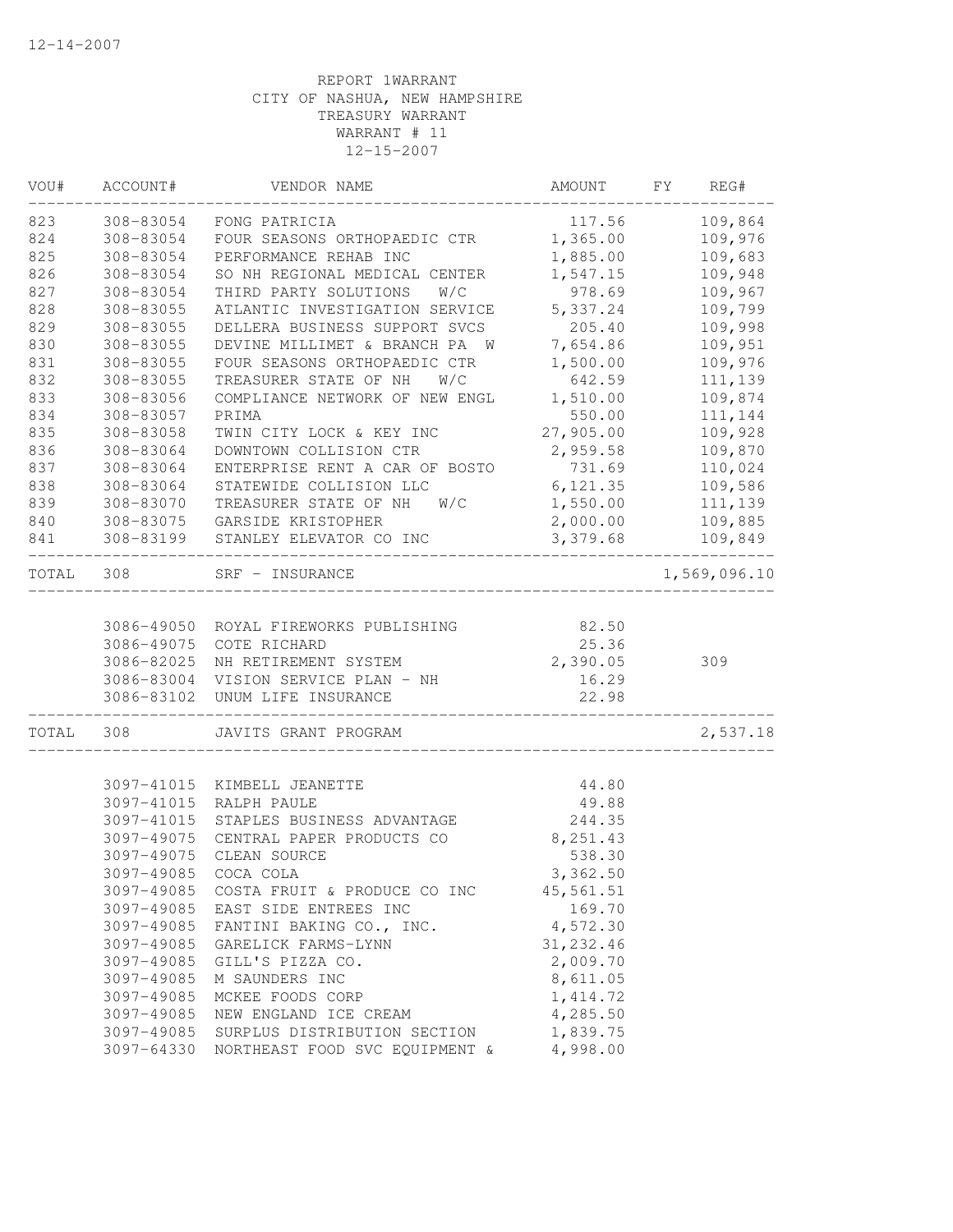| VOU#  | ACCOUNT#           | VENDOR NAME                             | AMOUNT                      | FY | REG#       |
|-------|--------------------|-----------------------------------------|-----------------------------|----|------------|
|       | 3097-64335         | NORTHEAST FOOD SVC EQUIPMENT &          | 313.49                      |    |            |
|       | 3097-74092         | HOBART SERVICE                          | 158.20                      |    |            |
|       | 3097-82025         | NH RETIREMENT SYSTEM                    | 6, 247.25                   |    | 309        |
|       | 3097-83004         | VISION SERVICE PLAN - NH                | 130.32                      |    |            |
|       | 3097-83006         | HARVARD PILGRIM HEALTH CARE 8,739.83    |                             |    | 310        |
|       | 3097-83102         | UNUM LIFE INSURANCE                     | 130.62                      |    |            |
|       | 3097-91005         | RALPH PAULE                             | 32.62                       |    |            |
|       |                    | 3097-91005 SLOSEK ODETTE                | 57.84                       |    |            |
|       |                    | 3097-94005 SCHOOL NUTRITION ASSOCIATION | 5.00                        |    |            |
| TOTAL | 309                | SRF - FOOD SERVICES                     |                             |    | 133,001.12 |
|       | 3117-66005         | LVR INC                                 | 105.40                      |    |            |
|       | 3117-78007 DFA INC |                                         | 375.00                      |    |            |
|       | 3117-78007 LVR INC |                                         | 346.70                      |    |            |
| TOTAL | 311                | DRIVER'S EDUCATION                      |                             |    | 827.10     |
|       |                    |                                         |                             |    |            |
| 844   | 312-43005          | PRINTGRAPHICS OF MAINE                  | 113.52                      |    | 109,681    |
| 845   | $312 - 705$        | BATEMAN KENNETH                         | 25.00                       |    | 109,922    |
| 846   | $312 - 705$        | D & R TOWING INC                        | 1,315.00                    |    | 110,255    |
| 847   | $312 - 705$        | HARTLEY CLEMENT                         | 200.00                      |    | 109,902    |
| 848   | $312 - 705$        | KOLB ELIZABETH                          | 20.00                       |    | 109,903    |
| 849   | $312 - 705$        | NAULT LAURA                             | 60.00                       |    | 109,901    |
| 850   | $312 - 705$        | TILDEN AUTOMOTIVE & TRUCK CTRS          | 1,095.00                    |    | 109,872    |
| 851   | 312-78007          | QUIRK GM PARTS DEPOT                    | 183.60                      |    | 109,920    |
| 852   | 312-94005          | CITIZENS BANK                           | 470.26                      |    | 296        |
| TOTAL | 312                | SRF - FINANCIAL SERVICES                |                             |    | 3,482.38   |
|       |                    | 3122-49050 SCHOOL SPECIALTY             | 99.37                       |    |            |
| TOTAL | 312                | ADULT ED/CONTINUING ED                  |                             |    | 99.37      |
|       |                    |                                         | ___________________________ |    |            |
| 853   | 313-59100          | PASEK                                   | 246.00                      |    | 109,918    |
| 854   | 313-59100          | THERIAULT DONALD                        | 1,800.00                    |    | 109,919    |
| TOTAL | 313                | SRF - CITY CLERK'S OFFICE               |                             |    | 2,046.00   |
| 855   | 320-01340          | CAMERALAND LLC                          | 300.00                      |    | 109,674    |
| 856   | 320-01340          | GRIFFITHS ELAINE                        | 285.46                      |    | 109,737    |
| 857   | 320-01340          | NELSON PIANO SERVICE/FRANK J N          | 80.00                       |    | 109,754    |
| 858   | 320-01340          | SCONTSAS AMALIA                         | 500.00                      |    | 109,923    |
|       |                    |                                         |                             |    |            |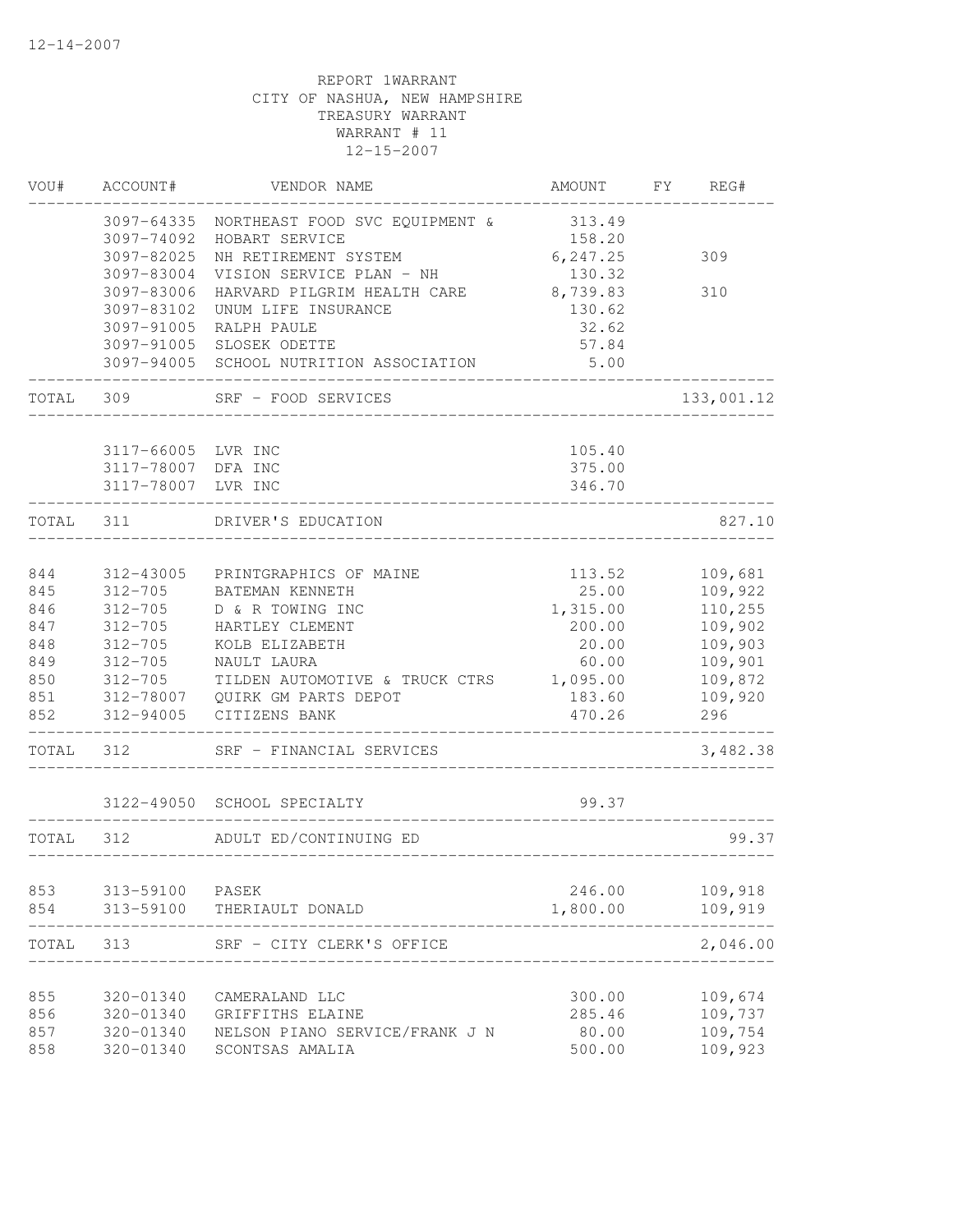| VOU#                                                                                      | ACCOUNT#                                                                                                                                      | VENDOR NAME                                                                                                                                                                                                                                                                               | AMOUNT                                                                                                                                 | FY | REG#                                                                                                                           |
|-------------------------------------------------------------------------------------------|-----------------------------------------------------------------------------------------------------------------------------------------------|-------------------------------------------------------------------------------------------------------------------------------------------------------------------------------------------------------------------------------------------------------------------------------------------|----------------------------------------------------------------------------------------------------------------------------------------|----|--------------------------------------------------------------------------------------------------------------------------------|
| 859                                                                                       | 320-01340                                                                                                                                     | TREMBLAY ROLAND                                                                                                                                                                                                                                                                           | 650.00                                                                                                                                 |    | 111,129                                                                                                                        |
| TOTAL                                                                                     | 320                                                                                                                                           | SRF - HUNT BUILDING                                                                                                                                                                                                                                                                       |                                                                                                                                        |    | 1,815.46                                                                                                                       |
|                                                                                           |                                                                                                                                               | 3245-82025 NH RETIREMENT SYSTEM                                                                                                                                                                                                                                                           | 227.46                                                                                                                                 |    | 309                                                                                                                            |
| TOTAL                                                                                     | 324                                                                                                                                           | YOUTH SAFE HAVEN-PAL                                                                                                                                                                                                                                                                      |                                                                                                                                        |    | 227.46                                                                                                                         |
|                                                                                           |                                                                                                                                               | 3247-46040 HOLOVAK & COUGHLIN SPORTING GO<br>3247-49075 HUDSON TROPHY COMPANY<br>3247-49075 M & N SPORTS LLC                                                                                                                                                                              | 5,640.00<br>540.00<br>1,526.70                                                                                                         |    |                                                                                                                                |
| TOTAL                                                                                     | 324                                                                                                                                           | ATHLETICS-ENTERPRISE FUND                                                                                                                                                                                                                                                                 |                                                                                                                                        |    | 7,706.70                                                                                                                       |
| 861<br>862<br>863<br>864<br>865<br>866<br>867<br>868<br>869<br>870<br>TOTAL<br>871<br>872 | 331-01500<br>$331 - 01500$<br>$331 - 309$<br>$331 - 309$<br>331-62022<br>331-78007<br>331-78007<br>331-82030<br>331-94005<br>331-94005<br>331 | LAW REALTY CO INC<br>RAPID REAL ESTATE LLC<br>CITY OF NASHUA<br>GOODMAN BARBARA<br>PORTER OFFICE MACHINES CORP<br>CARPARTS OF NASHUA<br>ROBBINS AUTO PARTS INC<br>NH RETIREMENT SYSTEM<br>DILLON WILLIAM<br>PAGE ROBERT<br>SRF - POLICE DEPARTMENT<br>332-79060 UNITED SUPPLY COMPANY INC | 408.33<br>1,500.00<br>8.00<br>43.31<br>77.73<br>9.24<br>97.12<br>8,726.18<br>350.00<br>350.00<br>231.68<br>. _ _ _ _ _ _ _ _ _ _ _ _ _ |    | 111,133<br>111,106<br>110,996<br>111,121<br>109,604<br>109,615<br>109,826<br>309<br>110,994<br>110,995<br>11,569.91<br>110,272 |
| TOTAL 332                                                                                 |                                                                                                                                               | SRF - FIRE DEPARTMENT                                                                                                                                                                                                                                                                     |                                                                                                                                        |    | 2,834.68                                                                                                                       |
|                                                                                           |                                                                                                                                               | 3328-49075 PEIGH PILAR                                                                                                                                                                                                                                                                    | 15.32                                                                                                                                  |    |                                                                                                                                |
|                                                                                           |                                                                                                                                               | TOTAL 332 TITLE I SCHL IMPRV LEDGE ST                                                                                                                                                                                                                                                     | _________________________________                                                                                                      |    | 15.32                                                                                                                          |
|                                                                                           | 3358-82025                                                                                                                                    | 3358-49075 MOREHOUSE LINDA<br>3358-49075 PIKE STEPHANIE<br>NH RETIREMENT SYSTEM<br>3358-83004 VISION SERVICE PLAN - NH<br>3358-83102 UNUM LIFE INSURANCE<br>3358-91040 GEER BRUCE                                                                                                         | 23.50<br>33.37<br>236.32<br>16.29<br>16.78<br>37.95                                                                                    |    | 309                                                                                                                            |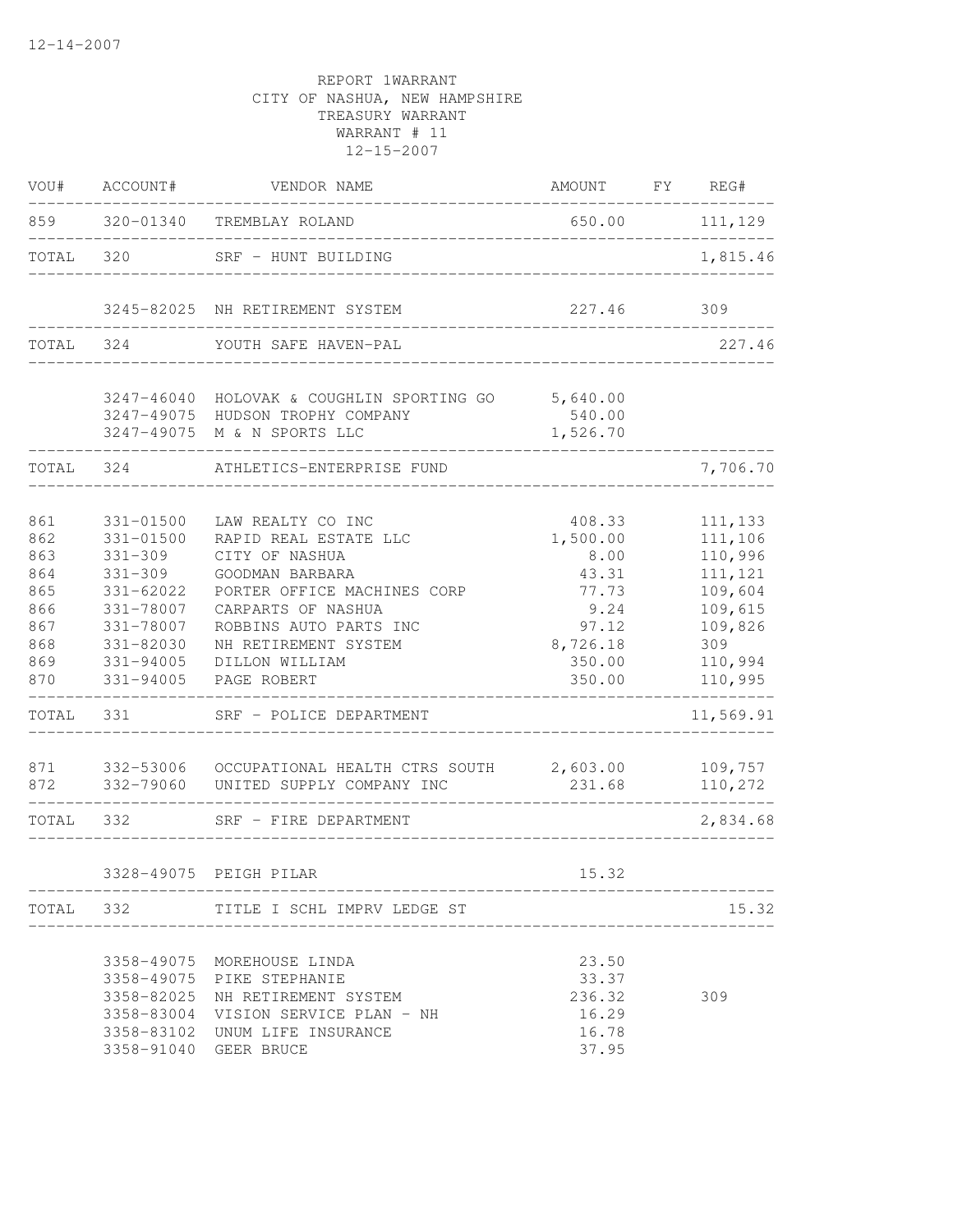| 3358-91040 PIKE STEPHANIE<br>37.95<br>TOTAL 335 TITLE IB READ 1ST MT PLEASANT<br>402.16<br>________________________________<br>3367-49075 EDWARDS EDUCATIONAL SERVICES, 142.78<br>361.25<br>3367-49075 RIVIER COLLEGE<br>3367-53102 EDWARDS EDUCATIONAL SERVICES, 3,200.00<br>TOTAL 336 TITLE I SCHL IMPR DR CRISP<br>3,704.03<br>6,959.90<br>_____________________<br>6,959.90<br>TOTAL 338 TITLE IV SDF YOUTH COUNCIL<br>$33.17$ $110,020$<br>$134.31$ $110,020$<br>874<br>341-01460<br>MULCAHY SANDY<br>874<br>341-01943<br>MULCAHY SANDY<br>180.00<br>NEW HAMPSHIRE CONFLICT RESOLUT<br>875<br>111,162<br>341-01954<br>2,563.39<br>876<br>109,812<br>341-01962<br>HARBOR HOMES INC<br>SOUTHERN NH HIV/AIDS TASK FORC 13,173.00<br>877<br>109,863<br>341-01963<br>878<br>341-01966<br>BISSELL NANCY<br>44.62<br>110,003<br>879<br>32.98<br>109,750<br>341-01966<br>CARON CHRISTINE<br>880<br>COMMUNITY COUNCIL OF NASHUA NH 6,612.95<br>110,016<br>341-01966<br>881<br>109,801<br>341-01966<br>COTE JOAN<br>29.10<br>882<br>53.35<br>109,693<br>341-01966<br>ETKIND PAUL<br>109,597<br>883<br>341-01966<br>FELICIANO SANDRA<br>14.07<br>30.46<br>109,943<br>884<br>341-01966<br>GERMAIN MEREDITH<br>9.49<br>885<br>109,945<br>341-01966<br>KENYON CHRISTINE<br>886<br>4.37<br>109,956<br>341-01966<br>LISTER CHRIS<br>887<br>341-01966<br>MIELE SUSAN<br>4.12<br>109,718<br>888<br>341-01966<br>11.95<br>110,020<br>MULCAHY SANDY<br>889<br>14.55<br>109,808<br>341-01966<br>PORRES LUIS<br>56.26<br>109,944<br>890<br>341-01966<br>TORHAN APRIL<br>109,969<br>891<br>26.25<br>341-01966<br>TREMBLAY MICHAEL<br>892<br>109,816<br>341-01966<br>VILLIOTTI JOCELYN<br>10.91<br>893<br>341-01966<br>WENDT BETTY<br>11.64<br>110,011<br>894<br>341-01968<br>109,812<br>HARBOR HOMES INC<br>26,847.00<br>894<br>341-01969<br>2,058.73<br>109,812<br>HARBOR HOMES INC<br>895<br>341-01969<br>SOUTHERN NH HIV/AIDS TASK FORC<br>922.00<br>109,863<br>896<br>NEXTEL COMMUNICATIONS<br>67.93<br>111,065<br>341-31045<br>896<br>NEXTEL COMMUNICATIONS<br>31.88<br>111,065<br>341-34015<br>897<br>109,693<br>341-41015<br>118.70<br>ETKIND PAUL<br>109,969<br>898<br>341-41015<br>TREMBLAY MICHAEL<br>5.45<br>899<br>$341 - 64030$<br>378.15<br>111,065<br>NEXTEL COMMUNICATIONS<br>109,804<br>900<br>341-91025<br>336.74<br>ARIAS DONNA<br>109,800<br>901<br>341-91025<br>126.10<br>BAGLEY BOBBIE | VOU# ACCOUNT# | VENDOR NAME | AMOUNT FY REG# |  |
|--------------------------------------------------------------------------------------------------------------------------------------------------------------------------------------------------------------------------------------------------------------------------------------------------------------------------------------------------------------------------------------------------------------------------------------------------------------------------------------------------------------------------------------------------------------------------------------------------------------------------------------------------------------------------------------------------------------------------------------------------------------------------------------------------------------------------------------------------------------------------------------------------------------------------------------------------------------------------------------------------------------------------------------------------------------------------------------------------------------------------------------------------------------------------------------------------------------------------------------------------------------------------------------------------------------------------------------------------------------------------------------------------------------------------------------------------------------------------------------------------------------------------------------------------------------------------------------------------------------------------------------------------------------------------------------------------------------------------------------------------------------------------------------------------------------------------------------------------------------------------------------------------------------------------------------------------------------------------------------------------------------------------------------------------------------------------------------------------------------------------------------------------------------------------------------------------------------------------------------------------------------------------------------------------------------------------------------------------------------------------------------------|---------------|-------------|----------------|--|
|                                                                                                                                                                                                                                                                                                                                                                                                                                                                                                                                                                                                                                                                                                                                                                                                                                                                                                                                                                                                                                                                                                                                                                                                                                                                                                                                                                                                                                                                                                                                                                                                                                                                                                                                                                                                                                                                                                                                                                                                                                                                                                                                                                                                                                                                                                                                                                                            |               |             |                |  |
|                                                                                                                                                                                                                                                                                                                                                                                                                                                                                                                                                                                                                                                                                                                                                                                                                                                                                                                                                                                                                                                                                                                                                                                                                                                                                                                                                                                                                                                                                                                                                                                                                                                                                                                                                                                                                                                                                                                                                                                                                                                                                                                                                                                                                                                                                                                                                                                            |               |             |                |  |
|                                                                                                                                                                                                                                                                                                                                                                                                                                                                                                                                                                                                                                                                                                                                                                                                                                                                                                                                                                                                                                                                                                                                                                                                                                                                                                                                                                                                                                                                                                                                                                                                                                                                                                                                                                                                                                                                                                                                                                                                                                                                                                                                                                                                                                                                                                                                                                                            |               |             |                |  |
|                                                                                                                                                                                                                                                                                                                                                                                                                                                                                                                                                                                                                                                                                                                                                                                                                                                                                                                                                                                                                                                                                                                                                                                                                                                                                                                                                                                                                                                                                                                                                                                                                                                                                                                                                                                                                                                                                                                                                                                                                                                                                                                                                                                                                                                                                                                                                                                            |               |             |                |  |
|                                                                                                                                                                                                                                                                                                                                                                                                                                                                                                                                                                                                                                                                                                                                                                                                                                                                                                                                                                                                                                                                                                                                                                                                                                                                                                                                                                                                                                                                                                                                                                                                                                                                                                                                                                                                                                                                                                                                                                                                                                                                                                                                                                                                                                                                                                                                                                                            |               |             |                |  |
|                                                                                                                                                                                                                                                                                                                                                                                                                                                                                                                                                                                                                                                                                                                                                                                                                                                                                                                                                                                                                                                                                                                                                                                                                                                                                                                                                                                                                                                                                                                                                                                                                                                                                                                                                                                                                                                                                                                                                                                                                                                                                                                                                                                                                                                                                                                                                                                            |               |             |                |  |
|                                                                                                                                                                                                                                                                                                                                                                                                                                                                                                                                                                                                                                                                                                                                                                                                                                                                                                                                                                                                                                                                                                                                                                                                                                                                                                                                                                                                                                                                                                                                                                                                                                                                                                                                                                                                                                                                                                                                                                                                                                                                                                                                                                                                                                                                                                                                                                                            |               |             |                |  |
|                                                                                                                                                                                                                                                                                                                                                                                                                                                                                                                                                                                                                                                                                                                                                                                                                                                                                                                                                                                                                                                                                                                                                                                                                                                                                                                                                                                                                                                                                                                                                                                                                                                                                                                                                                                                                                                                                                                                                                                                                                                                                                                                                                                                                                                                                                                                                                                            |               |             |                |  |
|                                                                                                                                                                                                                                                                                                                                                                                                                                                                                                                                                                                                                                                                                                                                                                                                                                                                                                                                                                                                                                                                                                                                                                                                                                                                                                                                                                                                                                                                                                                                                                                                                                                                                                                                                                                                                                                                                                                                                                                                                                                                                                                                                                                                                                                                                                                                                                                            |               |             |                |  |
|                                                                                                                                                                                                                                                                                                                                                                                                                                                                                                                                                                                                                                                                                                                                                                                                                                                                                                                                                                                                                                                                                                                                                                                                                                                                                                                                                                                                                                                                                                                                                                                                                                                                                                                                                                                                                                                                                                                                                                                                                                                                                                                                                                                                                                                                                                                                                                                            |               |             |                |  |
|                                                                                                                                                                                                                                                                                                                                                                                                                                                                                                                                                                                                                                                                                                                                                                                                                                                                                                                                                                                                                                                                                                                                                                                                                                                                                                                                                                                                                                                                                                                                                                                                                                                                                                                                                                                                                                                                                                                                                                                                                                                                                                                                                                                                                                                                                                                                                                                            |               |             |                |  |
|                                                                                                                                                                                                                                                                                                                                                                                                                                                                                                                                                                                                                                                                                                                                                                                                                                                                                                                                                                                                                                                                                                                                                                                                                                                                                                                                                                                                                                                                                                                                                                                                                                                                                                                                                                                                                                                                                                                                                                                                                                                                                                                                                                                                                                                                                                                                                                                            |               |             |                |  |
|                                                                                                                                                                                                                                                                                                                                                                                                                                                                                                                                                                                                                                                                                                                                                                                                                                                                                                                                                                                                                                                                                                                                                                                                                                                                                                                                                                                                                                                                                                                                                                                                                                                                                                                                                                                                                                                                                                                                                                                                                                                                                                                                                                                                                                                                                                                                                                                            |               |             |                |  |
|                                                                                                                                                                                                                                                                                                                                                                                                                                                                                                                                                                                                                                                                                                                                                                                                                                                                                                                                                                                                                                                                                                                                                                                                                                                                                                                                                                                                                                                                                                                                                                                                                                                                                                                                                                                                                                                                                                                                                                                                                                                                                                                                                                                                                                                                                                                                                                                            |               |             |                |  |
|                                                                                                                                                                                                                                                                                                                                                                                                                                                                                                                                                                                                                                                                                                                                                                                                                                                                                                                                                                                                                                                                                                                                                                                                                                                                                                                                                                                                                                                                                                                                                                                                                                                                                                                                                                                                                                                                                                                                                                                                                                                                                                                                                                                                                                                                                                                                                                                            |               |             |                |  |
|                                                                                                                                                                                                                                                                                                                                                                                                                                                                                                                                                                                                                                                                                                                                                                                                                                                                                                                                                                                                                                                                                                                                                                                                                                                                                                                                                                                                                                                                                                                                                                                                                                                                                                                                                                                                                                                                                                                                                                                                                                                                                                                                                                                                                                                                                                                                                                                            |               |             |                |  |
|                                                                                                                                                                                                                                                                                                                                                                                                                                                                                                                                                                                                                                                                                                                                                                                                                                                                                                                                                                                                                                                                                                                                                                                                                                                                                                                                                                                                                                                                                                                                                                                                                                                                                                                                                                                                                                                                                                                                                                                                                                                                                                                                                                                                                                                                                                                                                                                            |               |             |                |  |
|                                                                                                                                                                                                                                                                                                                                                                                                                                                                                                                                                                                                                                                                                                                                                                                                                                                                                                                                                                                                                                                                                                                                                                                                                                                                                                                                                                                                                                                                                                                                                                                                                                                                                                                                                                                                                                                                                                                                                                                                                                                                                                                                                                                                                                                                                                                                                                                            |               |             |                |  |
|                                                                                                                                                                                                                                                                                                                                                                                                                                                                                                                                                                                                                                                                                                                                                                                                                                                                                                                                                                                                                                                                                                                                                                                                                                                                                                                                                                                                                                                                                                                                                                                                                                                                                                                                                                                                                                                                                                                                                                                                                                                                                                                                                                                                                                                                                                                                                                                            |               |             |                |  |
|                                                                                                                                                                                                                                                                                                                                                                                                                                                                                                                                                                                                                                                                                                                                                                                                                                                                                                                                                                                                                                                                                                                                                                                                                                                                                                                                                                                                                                                                                                                                                                                                                                                                                                                                                                                                                                                                                                                                                                                                                                                                                                                                                                                                                                                                                                                                                                                            |               |             |                |  |
|                                                                                                                                                                                                                                                                                                                                                                                                                                                                                                                                                                                                                                                                                                                                                                                                                                                                                                                                                                                                                                                                                                                                                                                                                                                                                                                                                                                                                                                                                                                                                                                                                                                                                                                                                                                                                                                                                                                                                                                                                                                                                                                                                                                                                                                                                                                                                                                            |               |             |                |  |
|                                                                                                                                                                                                                                                                                                                                                                                                                                                                                                                                                                                                                                                                                                                                                                                                                                                                                                                                                                                                                                                                                                                                                                                                                                                                                                                                                                                                                                                                                                                                                                                                                                                                                                                                                                                                                                                                                                                                                                                                                                                                                                                                                                                                                                                                                                                                                                                            |               |             |                |  |
|                                                                                                                                                                                                                                                                                                                                                                                                                                                                                                                                                                                                                                                                                                                                                                                                                                                                                                                                                                                                                                                                                                                                                                                                                                                                                                                                                                                                                                                                                                                                                                                                                                                                                                                                                                                                                                                                                                                                                                                                                                                                                                                                                                                                                                                                                                                                                                                            |               |             |                |  |
|                                                                                                                                                                                                                                                                                                                                                                                                                                                                                                                                                                                                                                                                                                                                                                                                                                                                                                                                                                                                                                                                                                                                                                                                                                                                                                                                                                                                                                                                                                                                                                                                                                                                                                                                                                                                                                                                                                                                                                                                                                                                                                                                                                                                                                                                                                                                                                                            |               |             |                |  |
|                                                                                                                                                                                                                                                                                                                                                                                                                                                                                                                                                                                                                                                                                                                                                                                                                                                                                                                                                                                                                                                                                                                                                                                                                                                                                                                                                                                                                                                                                                                                                                                                                                                                                                                                                                                                                                                                                                                                                                                                                                                                                                                                                                                                                                                                                                                                                                                            |               |             |                |  |
|                                                                                                                                                                                                                                                                                                                                                                                                                                                                                                                                                                                                                                                                                                                                                                                                                                                                                                                                                                                                                                                                                                                                                                                                                                                                                                                                                                                                                                                                                                                                                                                                                                                                                                                                                                                                                                                                                                                                                                                                                                                                                                                                                                                                                                                                                                                                                                                            |               |             |                |  |
|                                                                                                                                                                                                                                                                                                                                                                                                                                                                                                                                                                                                                                                                                                                                                                                                                                                                                                                                                                                                                                                                                                                                                                                                                                                                                                                                                                                                                                                                                                                                                                                                                                                                                                                                                                                                                                                                                                                                                                                                                                                                                                                                                                                                                                                                                                                                                                                            |               |             |                |  |
|                                                                                                                                                                                                                                                                                                                                                                                                                                                                                                                                                                                                                                                                                                                                                                                                                                                                                                                                                                                                                                                                                                                                                                                                                                                                                                                                                                                                                                                                                                                                                                                                                                                                                                                                                                                                                                                                                                                                                                                                                                                                                                                                                                                                                                                                                                                                                                                            |               |             |                |  |
|                                                                                                                                                                                                                                                                                                                                                                                                                                                                                                                                                                                                                                                                                                                                                                                                                                                                                                                                                                                                                                                                                                                                                                                                                                                                                                                                                                                                                                                                                                                                                                                                                                                                                                                                                                                                                                                                                                                                                                                                                                                                                                                                                                                                                                                                                                                                                                                            |               |             |                |  |
|                                                                                                                                                                                                                                                                                                                                                                                                                                                                                                                                                                                                                                                                                                                                                                                                                                                                                                                                                                                                                                                                                                                                                                                                                                                                                                                                                                                                                                                                                                                                                                                                                                                                                                                                                                                                                                                                                                                                                                                                                                                                                                                                                                                                                                                                                                                                                                                            |               |             |                |  |
|                                                                                                                                                                                                                                                                                                                                                                                                                                                                                                                                                                                                                                                                                                                                                                                                                                                                                                                                                                                                                                                                                                                                                                                                                                                                                                                                                                                                                                                                                                                                                                                                                                                                                                                                                                                                                                                                                                                                                                                                                                                                                                                                                                                                                                                                                                                                                                                            |               |             |                |  |
|                                                                                                                                                                                                                                                                                                                                                                                                                                                                                                                                                                                                                                                                                                                                                                                                                                                                                                                                                                                                                                                                                                                                                                                                                                                                                                                                                                                                                                                                                                                                                                                                                                                                                                                                                                                                                                                                                                                                                                                                                                                                                                                                                                                                                                                                                                                                                                                            |               |             |                |  |
|                                                                                                                                                                                                                                                                                                                                                                                                                                                                                                                                                                                                                                                                                                                                                                                                                                                                                                                                                                                                                                                                                                                                                                                                                                                                                                                                                                                                                                                                                                                                                                                                                                                                                                                                                                                                                                                                                                                                                                                                                                                                                                                                                                                                                                                                                                                                                                                            |               |             |                |  |
|                                                                                                                                                                                                                                                                                                                                                                                                                                                                                                                                                                                                                                                                                                                                                                                                                                                                                                                                                                                                                                                                                                                                                                                                                                                                                                                                                                                                                                                                                                                                                                                                                                                                                                                                                                                                                                                                                                                                                                                                                                                                                                                                                                                                                                                                                                                                                                                            |               |             |                |  |
|                                                                                                                                                                                                                                                                                                                                                                                                                                                                                                                                                                                                                                                                                                                                                                                                                                                                                                                                                                                                                                                                                                                                                                                                                                                                                                                                                                                                                                                                                                                                                                                                                                                                                                                                                                                                                                                                                                                                                                                                                                                                                                                                                                                                                                                                                                                                                                                            |               |             |                |  |
|                                                                                                                                                                                                                                                                                                                                                                                                                                                                                                                                                                                                                                                                                                                                                                                                                                                                                                                                                                                                                                                                                                                                                                                                                                                                                                                                                                                                                                                                                                                                                                                                                                                                                                                                                                                                                                                                                                                                                                                                                                                                                                                                                                                                                                                                                                                                                                                            |               |             |                |  |
|                                                                                                                                                                                                                                                                                                                                                                                                                                                                                                                                                                                                                                                                                                                                                                                                                                                                                                                                                                                                                                                                                                                                                                                                                                                                                                                                                                                                                                                                                                                                                                                                                                                                                                                                                                                                                                                                                                                                                                                                                                                                                                                                                                                                                                                                                                                                                                                            |               |             |                |  |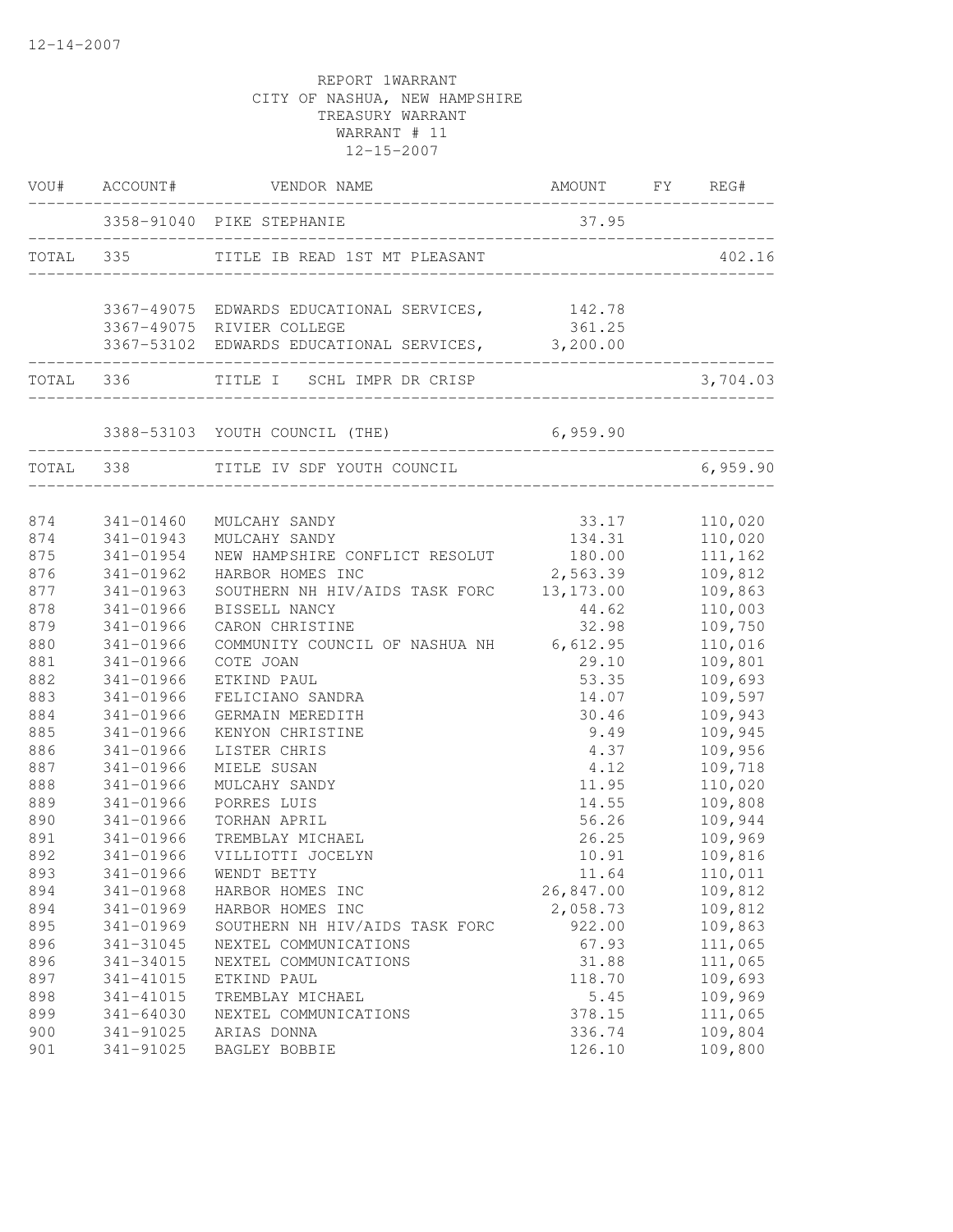| VOU# ACCOUNT#       | VENDOR NAME                                                                                                                                                                                         | AMOUNT FY REG#               |                |
|---------------------|-----------------------------------------------------------------------------------------------------------------------------------------------------------------------------------------------------|------------------------------|----------------|
|                     | 902 341-91025 BISSELL NANCY                                                                                                                                                                         |                              | 654.12 110,003 |
|                     | 903 341-91025 ETKIND PAUL                                                                                                                                                                           |                              | 431.59 109,693 |
|                     | 904 341-91025 MULCAHY SANDY                                                                                                                                                                         |                              | 157.59 110,020 |
|                     |                                                                                                                                                                                                     |                              |                |
|                     |                                                                                                                                                                                                     |                              |                |
|                     |                                                                                                                                                                                                     |                              |                |
| ------------------- | 904 341-94005 MULCAHY SANDY 175.03 110,020<br>905 341-94014 ETKIND PAUL 129.78 109,693<br>906 341-94025 BISSELL NANCY 150.00 110,003<br>907 341-95000 NEW HAMPSHIRE CONFLICT RESOLUT 200.00 111,162 |                              |                |
|                     | TOTAL 341 SRF - COMMUNITY SERVICES                                                                                                                                                                  | ____________________________ | 55,841.73      |
|                     |                                                                                                                                                                                                     |                              |                |
|                     | 908 342-31045 NEXTEL COMMUNICATIONS                                                                                                                                                                 | 63.46 111,065                |                |
|                     |                                                                                                                                                                                                     |                              |                |
|                     | 909 342-64030 UNIFIRST CORPORATION 74.65 109,997<br>910 342-91025 BISSELL NANCY 40.26 110,003<br>911 342-94025 MASSACHUSETTS MEDICAL SOCIETY 40.00 111,152                                          |                              |                |
|                     | TOTAL 342 SRF - COMMUNITY HEALTH                                                                                                                                                                    |                              | 218.37         |
|                     | 3438-91040 INNS AT MILL FALLS (THE) 695.00                                                                                                                                                          |                              |                |
|                     |                                                                                                                                                                                                     |                              |                |
|                     | TOTAL 343 TITLE IV 21ST CENT QUAL.STAFF                                                                                                                                                             |                              | 695.00         |
|                     |                                                                                                                                                                                                     |                              |                |
|                     | 3440-31005 NEXTEL COMMUNICATIONS                                                                                                                                                                    | 348.70<br>717.43             |                |
|                     | 3440-49075 AC MOORE INC                                                                                                                                                                             |                              |                |
| 3440-49075          | CHUNKY'S CORPORATE OFFICES 450.70                                                                                                                                                                   |                              |                |
| 3440-49075          | COGSWELL CATHERINE                                                                                                                                                                                  | 124.94                       |                |
| 3440-49075          | FUN LEARNING 4 ALL                                                                                                                                                                                  | 1,300.00                     |                |
| 3440-49075          | GARELICK FARMS-LYNN                                                                                                                                                                                 | 18.99                        |                |
| 3440-49075          | GRANTHAM JENNIFER                                                                                                                                                                                   | 155.13                       |                |
| 3440-49075          | MARKET BASKET                                                                                                                                                                                       | 124.54                       |                |
| 3440-49075          | REMMETTER JENNIFER GRACE                                                                                                                                                                            | 296.25                       |                |
| 3440-49075          | SAKELARIS JENNIFER                                                                                                                                                                                  | 40.58                        |                |
| 3440-49075          | SAM'S CLUB                                                                                                                                                                                          | 388.40                       |                |
| 3440-49075          | WALMART COMMUNITY                                                                                                                                                                                   | 104.46                       |                |
| 3440-53103          | BOYS & GIRLS CLUB OF GREATER N 2,900.00                                                                                                                                                             |                              |                |
| 3440-53103          | GERZON NANCY J                                                                                                                                                                                      | 3,000.00                     |                |
|                     | 3440-53103 GIRL SCOUTS OF SWIFTWATER COUN 1,168.75                                                                                                                                                  |                              |                |
|                     | 3440-53103 MARTIAL ART CENTER                                                                                                                                                                       | 280.00                       |                |
|                     | 3440-55020 FIRST STUDENT INC                                                                                                                                                                        | 1,413.40                     |                |
|                     | TOTAL 344 AFTER SCHOOL PROGRAM                                                                                                                                                                      |                              | 12,832.27      |
|                     | 3448-82025 NH RETIREMENT SYSTEM                                                                                                                                                                     | 1,271.46                     | 309            |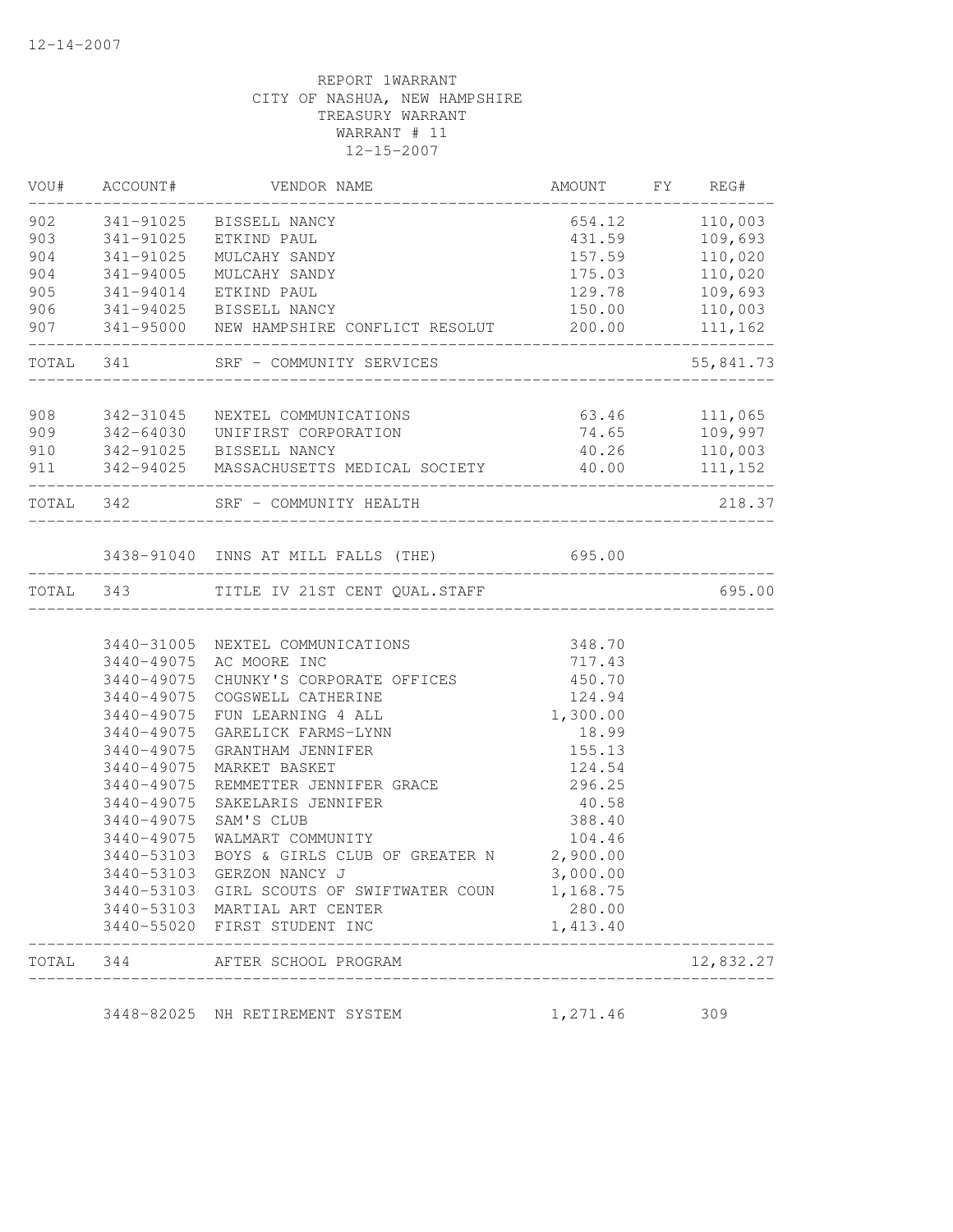|       |                          | VOU# ACCOUNT# VENDOR NAME<br>___________________________                                                         | AMOUNT FY REG#                                |                    |
|-------|--------------------------|------------------------------------------------------------------------------------------------------------------|-----------------------------------------------|--------------------|
|       |                          | TOTAL 344 TITLE IV SDF 21ST CENTURY                                                                              | __________________________________            | 1,271.46           |
|       |                          | 3468-91040 REYNOLDS MARGARET<br>--------------------------                                                       | 1,123.63                                      |                    |
|       |                          | TOTAL 346 SMALLER LEARNING COMMUNITY                                                                             |                                               | 1,123.63           |
|       |                          | 3507-53102 EZEN PAUL F                                                                                           | 3,000.00                                      |                    |
|       |                          | TOTAL 350 TITLE 11A TEACHER QUALITY                                                                              |                                               | 3,000.00           |
|       |                          | 3508-53102 AUTHENTIC EDUCATION<br>3508-82025 NH RETIREMENT SYSTEM<br>3508-83009 NORTHEAST DELTA                  | 1,276.68<br>2,056.80 309<br>805.05 313        |                    |
|       |                          | TOTAL 350 TITLE 11A TEACHER QUALITY                                                                              | _______________________                       | 4,138.53           |
|       |                          | 914 352-59020 BOSTON RED SOX<br>915 352-59020 PAINTER SCOTT<br>916 352-59020 THE SPARTANS INC                    | 5, 140.00 111, 113<br>31.08<br>2,535.75       | 110,999<br>109,663 |
|       |                          | TOTAL 352 SRF - PARKS AND RECREATION                                                                             | _________________________________             | 7,706.83           |
|       |                          | 3558-83004 VISION SERVICE PLAN - NH 32.58                                                                        |                                               |                    |
|       |                          | TOTAL 355 TITLE IB READING 1ST FES<br>_________________________________                                          |                                               | 32.58              |
|       | 3597-64192<br>3597-64192 | 3597-49050 MCDONNELL FIONA<br>CPACINC.COM<br>3597-64192 GOVCONNECTION INC<br>PC MALL GOV INC<br>3597-64192 ZONES | 79.10<br>144.47<br>69.65<br>1,263.01<br>44.75 |                    |
|       |                          | TOTAL 359 MATH/SCIENCE INITIATIVE GRANT                                                                          |                                               | 1,600.98           |
|       |                          | 3658-49050 US SCHOOL SUPPLY INC                                                                                  | 60.40                                         |                    |
| TOTAL |                          | 365 SOUTH STUDENT SHOP                                                                                           |                                               | 60.40              |
|       |                          | 917 373-53025 LOAN PACKAGING LLC                                                                                 | 1,080.00 109,871                              |                    |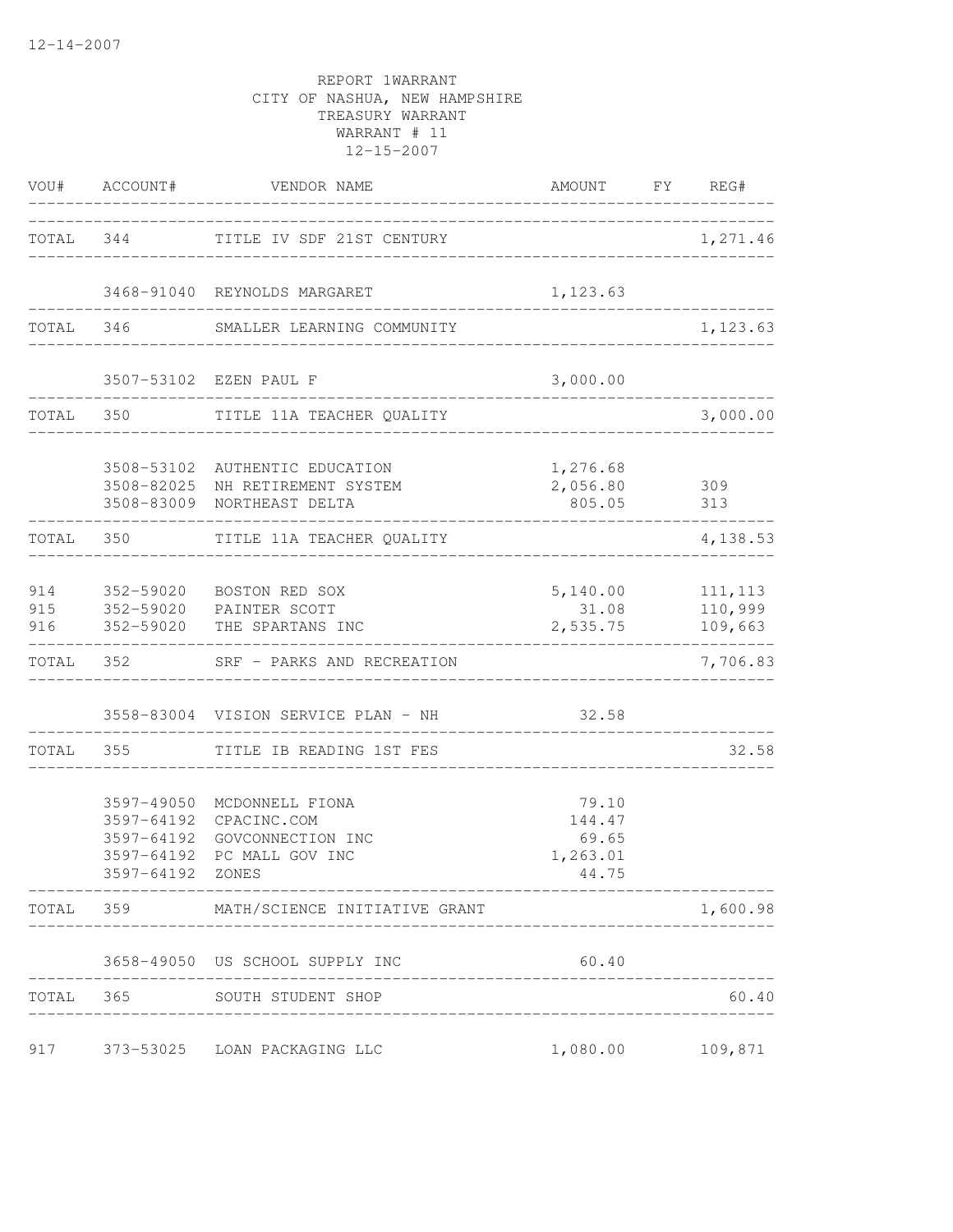| VOU#      | ACCOUNT#  | VENDOR NAME                    | AMOUNT             | FY | REG#     |
|-----------|-----------|--------------------------------|--------------------|----|----------|
| TOTAL 373 |           | SRF - ECONOMIC DEVELOPMENT     | ------------------ |    | 1,080.00 |
| 918       | 374-01383 | THE KNOX COMPANY               | 196.00             |    | 109,886  |
| 919       | 374-07090 | NASHUA SOUP KITCHEN & SHELTER  | 4,590.00           |    | 109,738  |
| 920       | 374-07120 | NASHUA AREA HEALTH CENTER      | 3,454.55           |    | 110,010  |
| 921       | 374-07145 | NEIGHBORHOOD HOUSING SERVICES  | 4,545.45           |    | 109,828  |
| 921       | 374-07188 | NEIGHBORHOOD HOUSING SERVICES  | 2,352.82           |    | 109,828  |
| 922       | 374-07340 | HILLSBOROUGH COUNTY TREASURER  | 164.46             |    | 110,268  |
| 923       | 374-07340 | NEXTEL COMMUNICATIONS          | 27.06              |    | 111,065  |
| 924       | 374-07340 | TELEGRAPH PUBLISHING COMPANY   | 311.95             |    | 110,271  |
| 925       | 374-07580 | GIRLS INC & M&L HOME IMPROVEME | 5,487.50           |    | 111,002  |
| 926       | 374-07620 | TELEGRAPH PUBLISHING COMPANY   | 574.90             |    | 110,271  |
| 927       | 374-07620 | UNION LEADER CORPORATION       | 115.20             |    | 111,063  |
| 928       | 374-08211 | TRANSIT MANAGEMENT OF NASHUA   | 551.17             |    | 299      |
| 929       | 374-08211 | TRANSIT MANAGEMENT OF NASHUA   | 551.29             |    | 317      |
| 930       | 374-09031 | COMPLIANCE NETWORK OF NEW ENGL | 280.00             |    | 109,874  |
| 931       | 374-09031 | ST JOSEPH BUSINESS & HEALTH    | 195.00             |    | 109,744  |
| 932       | 374-09031 | TRANSIT MANAGEMENT OF NASHUA   | 173.61             |    | 299      |
| 933       | 374-09031 | TRANSIT MANAGEMENT OF NASHUA   | 162.83             |    | 317      |
| 934       | 374-09054 | LISAY STEVEN E                 | 559.50             |    | 109,771  |
| 935       | 374-09061 | ARAMARK UNIFORM SERVICES       | 98.63              |    | 109,717  |
| 936       | 374-09061 | KINNEY TOWING & TRANSPORTATION | 250.00             |    | 109,807  |
| 937       | 374-09061 | NEXTEL COMMUNICATIONS          | 548.60             |    | 111,065  |
| 938       | 374-09071 | EXXONMOBIL OIL CORP            | 1,423.22           |    | 109,660  |
| 939       | 374-09091 | CENTRAL PAPER PRODUCTS CO      | 111.50             |    | 110,274  |
| 940       | 374-09091 | GILLIG CORP                    | 1,507.97           |    | 109,955  |
| 941       | 374-09091 | NOMAC TOOLS LLC                | 22.00              |    | 109,836  |
| 942       | 374-09091 | STAPLES BUSINESS ADVANTAGE     | 238.60             |    | 110,023  |
| 943       | 374-09091 | SUBURBAN AUTO & TRUCK PARTS IN | 1,813.92           |    | 110,265  |
| 944       | 374-09102 | PUBLIC SERVICE OF NH           | 926.06             |    | 111,134  |
| 944       | 374-09103 | PUBLIC SERVICE OF NH           | 1,310.61           |    | 111,134  |
| 945       | 374-09112 | KEYSPAN ENERGY DELIVERY        | 575.00             |    | 111,074  |
| 945       | 374-09114 | KEYSPAN ENERGY DELIVERY        | 215.52             |    | 111,074  |
| 946       | 374-09133 | NEXTEL COMMUNICATIONS          | 197.15             |    | 111,065  |
| 947       | 374-09133 | VERIZON                        | 31.23              |    | 111,104  |
| 948       | 374-09201 | TRANSIT MANAGEMENT OF NASHUA   | 18,286.63          |    | 299      |
| 949       | 374-09201 | TRANSIT MANAGEMENT OF NASHUA   | 17,906.08          |    | 317      |
| 950       | 374-09211 | TRANSIT MANAGEMENT OF NASHUA   | 817.34             |    | 299      |
| 951       | 374-09211 | TRANSIT MANAGEMENT OF NASHUA   | 809.37             |    | 317      |
| 952       | 374-09251 | TELEGRAPH PUBLISHING COMPANY   | 236.62             |    | 110,271  |
| 953       | 374-09261 | ARAMARK UNIFORM SERVICES       | 323.13             |    | 109,717  |
| 954       | 374-09261 | NASHUA TRANSIT - CITY          | 41.45              |    | 111,003  |
| 955       | 374-09261 | POLAND SPRING WATER            | 193.64             |    | 111,156  |
| 956       | 374-91030 | SLATTERY SCOTT                 | 1,179.25           |    | 111,001  |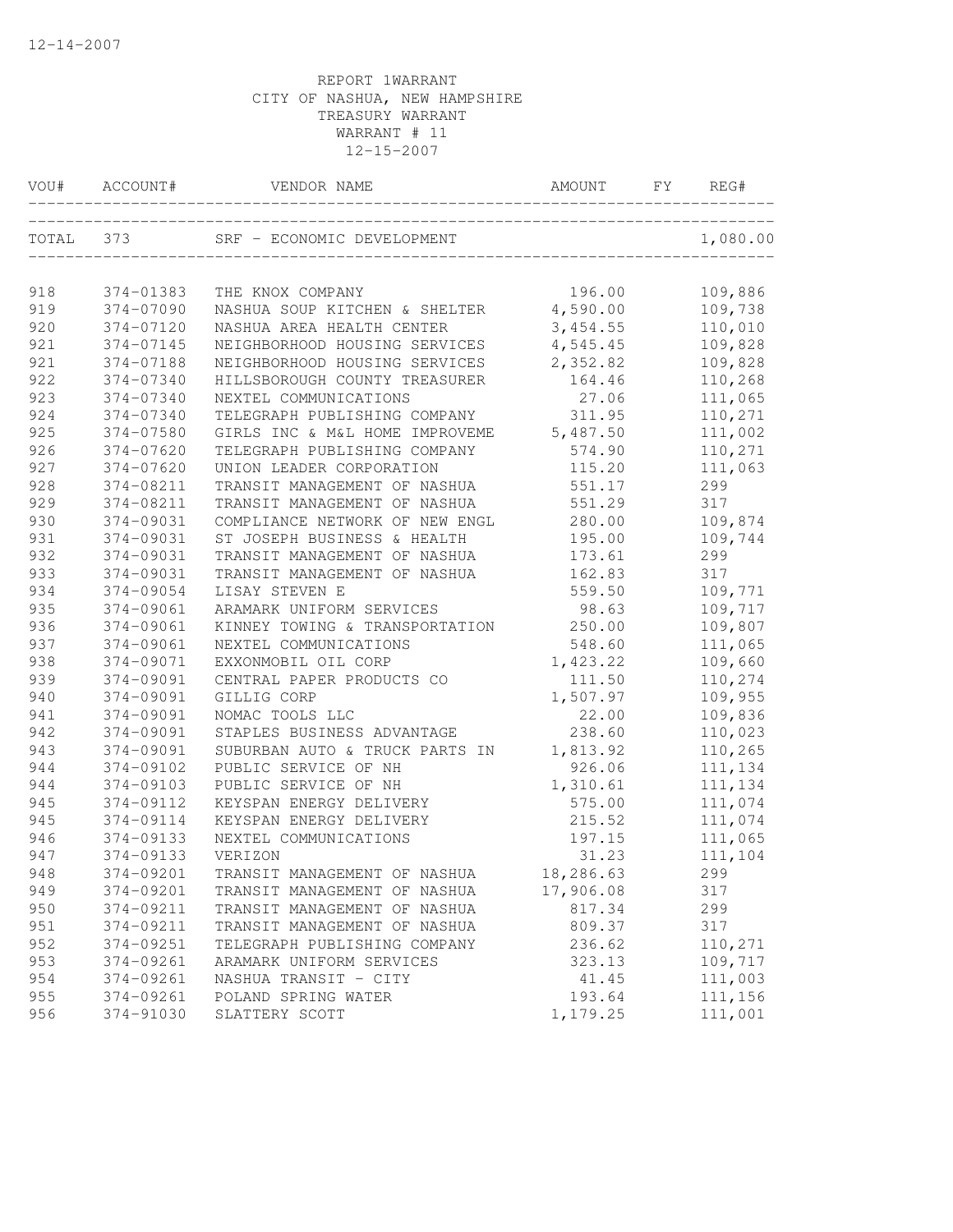|       |                                                                                                                                                                               | VOU# ACCOUNT# VENDOR NAME                                                                                                                                                                                                                                                                                                                                                                                                                                                                                                                              | AMOUNT FY REG#                                                                                                                                                                                                                    |            |
|-------|-------------------------------------------------------------------------------------------------------------------------------------------------------------------------------|--------------------------------------------------------------------------------------------------------------------------------------------------------------------------------------------------------------------------------------------------------------------------------------------------------------------------------------------------------------------------------------------------------------------------------------------------------------------------------------------------------------------------------------------------------|-----------------------------------------------------------------------------------------------------------------------------------------------------------------------------------------------------------------------------------|------------|
|       |                                                                                                                                                                               | TOTAL 374 SRF - URBAN PROGRAMS                                                                                                                                                                                                                                                                                                                                                                                                                                                                                                                         |                                                                                                                                                                                                                                   |            |
|       |                                                                                                                                                                               | 957 375-45050 UNIQUE MANAGEMENT SERVICES INC 671.25 109,712                                                                                                                                                                                                                                                                                                                                                                                                                                                                                            |                                                                                                                                                                                                                                   |            |
|       |                                                                                                                                                                               | TOTAL 375 SRF - PUBLIC LIBRARIES                                                                                                                                                                                                                                                                                                                                                                                                                                                                                                                       |                                                                                                                                                                                                                                   | 671.25     |
|       |                                                                                                                                                                               | 3767-49035 BARNES & NOBLE INC<br>3767-53101 CLUB Z! TUTORING SERVICES 1,578.28                                                                                                                                                                                                                                                                                                                                                                                                                                                                         |                                                                                                                                                                                                                                   |            |
|       |                                                                                                                                                                               | TOTAL 376 TITLE I ESEA                                                                                                                                                                                                                                                                                                                                                                                                                                                                                                                                 |                                                                                                                                                                                                                                   | 1,578.28   |
|       | 3768-49050<br>3768-49050<br>3768-49050<br>3768-49050<br>3768-49050<br>3768-53101<br>3768-82025<br>3768-83004<br>3768-83009<br>3768-83102<br>3768-94030 MEDS-PDN<br>3768-94030 | 3768-42010 PETTY CASH<br>3768-47010 CHISHOLM JUNE<br>3768-49035 PETTY CASH<br>3768-49035 SCHOLASTIC BOOK CLUBS INC<br>3768-49050 CHISHOLM JUNE<br>CLASSROOM DIRECT<br>LAKESHORE LEARNING MATERIALS<br>MICHAUD CYNTHIA<br>PELLETIER VIVIAN<br>PETTY CASH<br>3768-49075 RUSSELL GAIL<br>3768-53101 BLUNT STEVE<br>CROWDER LUCIE L<br>3768-53101 DALTON SHARON<br>3768-53101 RUSSELL GAIL M<br>3768-53101 SHEA DENISE C<br>NH RETIREMENT SYSTEM<br>VISION SERVICE PLAN - NH<br>NORTHEAST DELTA<br>UNUM LIFE INSURANCE<br>SDE INC<br>3768-94030 SERESC INC | 23.84<br>13.82<br>16.97<br>60.60<br>155.84<br>41.72<br>338.56<br>231.80<br>228.23<br>86.13<br>60.00<br>200.00<br>262.61<br>262.50<br>1,425.00<br>525.00<br>1,729.97<br>16.29<br>3,032.08<br>22.79<br>651.00<br>1,393.00<br>405.00 | 309<br>313 |
| TOTAL | 376                                                                                                                                                                           | TITLE I ESEA                                                                                                                                                                                                                                                                                                                                                                                                                                                                                                                                           |                                                                                                                                                                                                                                   | 11,182.75  |
|       | 3778-91040                                                                                                                                                                    | 3778-55020 FIRST STUDENT INC<br>3778-91040 BARRERA ASSOC INC<br>CIOPPA ROBERT<br>3778-91040 CITIZENS BANK                                                                                                                                                                                                                                                                                                                                                                                                                                              | 455.35<br>395.00<br>188.02<br>1,083.76                                                                                                                                                                                            | 296        |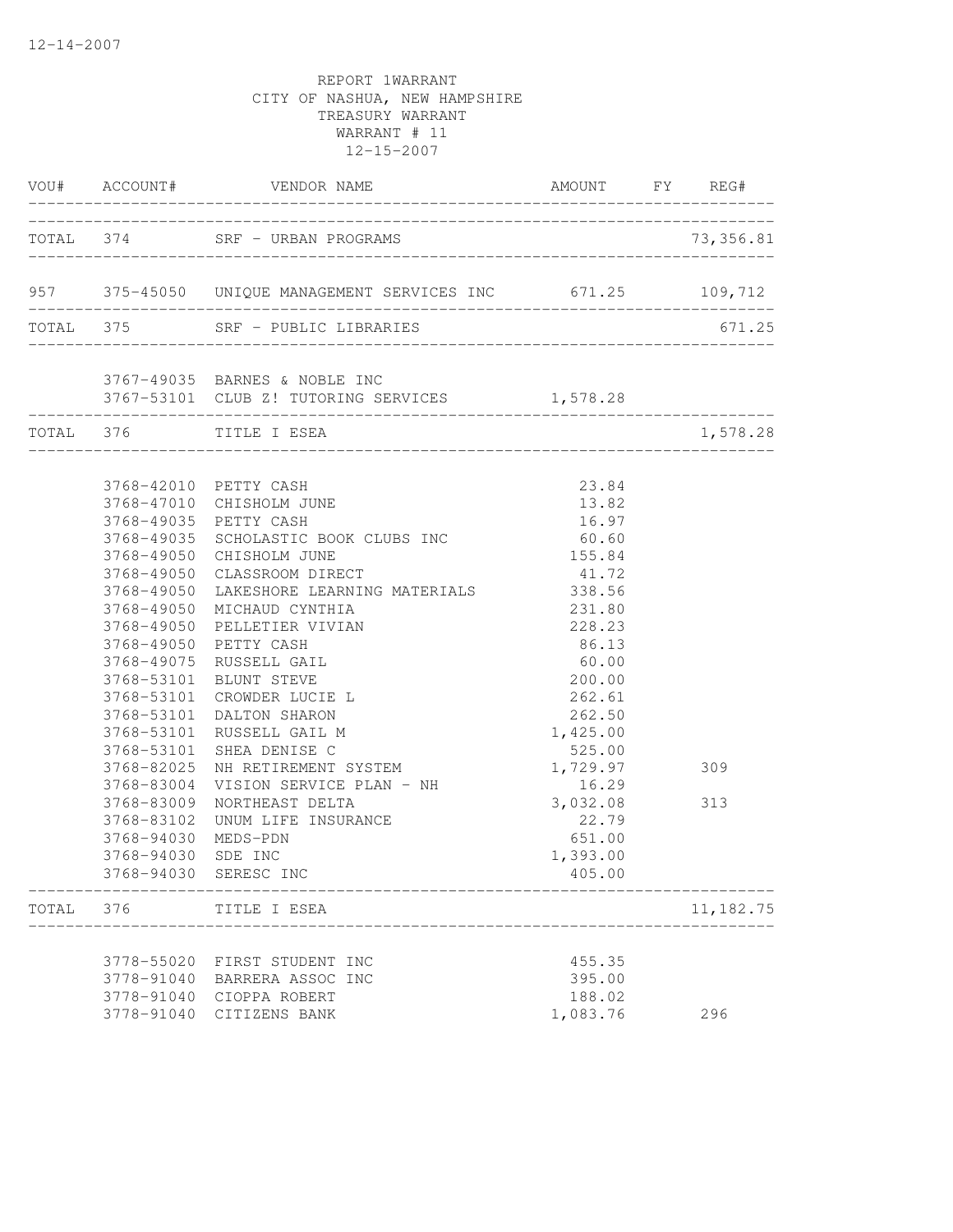|       | VOU# ACCOUNT#        | VENDOR NAME                                                     | AMOUNT FY REG#     |            |
|-------|----------------------|-----------------------------------------------------------------|--------------------|------------|
|       |                      | TOTAL 377 TITLE III ENHANCE ENG LANGUAGE                        | 2,122.13           |            |
|       |                      | 3888-53109 BROADWAY ACROSS AMERICA                              | 357.57             |            |
|       |                      | 3888-64045 ACADEMIC SUPERSTORE<br>3888-64045 APPLE COMPUTER INC | 155.85<br>1,399.00 |            |
|       | TOTAL 388            | TITLE V INNOVATIVE PROGRAMS                                     |                    | 1,912.42   |
|       |                      | 3908-49050 MARKED RESOURCE CENTER                               | 797.86             |            |
|       | 3908-49050 NIMCO INC |                                                                 | 435.94             |            |
|       | 3908-53102           | MANHEIM ZIMMERMAN AMY B                                         | 375.00             |            |
|       | 3908-53102           | WILLIAMS VERONICA                                               | 375.00             |            |
|       | 3908-64045           | APPLE COMPUTER INC                                              | 4,991.00           |            |
|       | 3908-64045           | CDW GOVERNMENT INC                                              | 1,192.45           |            |
|       | 3908-64045           | COMPUTER HUT OF N E INC                                         | 2,840.00           |            |
|       | 3908-64045           | HEWLETT PACKARD COMPANY                                         | 3,879.40           |            |
|       | 3908-64192           | FISHER SCIENTIFIC                                               | 2,350.05           |            |
|       | 3908-64192           | SUPERIOR OFFSET REPAIR & SUPPL 10,000.00                        |                    |            |
|       |                      | 3908-82025 NH RETIREMENT SYSTEM<br>3908-83009 NORTHEAST DELTA   | 165.74<br>79.99    | 309<br>313 |
|       |                      | TOTAL 390 VOC ED SECONDARY PERKINS                              |                    | 27,482.43  |
|       |                      |                                                                 |                    |            |
|       |                      | 3927-49050 AC MOORE INC                                         | 16.47              |            |
|       |                      | 3927-49050 NORTHCENTER FOODSERVICE                              | 7,756.97           |            |
|       |                      | 3927-49050 STAPLES BUSINESS ADVANTAGE                           | 44.22              |            |
|       |                      | TOTAL 392 CULINARY ARTS                                         |                    | 7,817.66   |
|       |                      |                                                                 |                    |            |
|       |                      | 3937-82025 NH RETIREMENT SYSTEM                                 | 132.40             | 309        |
|       |                      | 3937-83004 VISION SERVICE PLAN - NH                             | 16.29              |            |
|       |                      | 3937-83102 UNUM LIFE INSURANCE                                  | 9.17               |            |
|       | TOTAL 393            | DAY CARE                                                        |                    | 157.86     |
|       |                      | 3957-82025 NH RETIREMENT SYSTEM                                 | 151.23             | 309        |
| TOTAL | 395                  | IDEA BASIC SPEC ED                                              |                    | 151.23     |
|       |                      |                                                                 |                    |            |
|       |                      | 3958-53109 SILVA ARLENE E                                       | 1,495.50           |            |
|       |                      | 3958-82025 NH RETIREMENT SYSTEM                                 | 8,239.62           | 309        |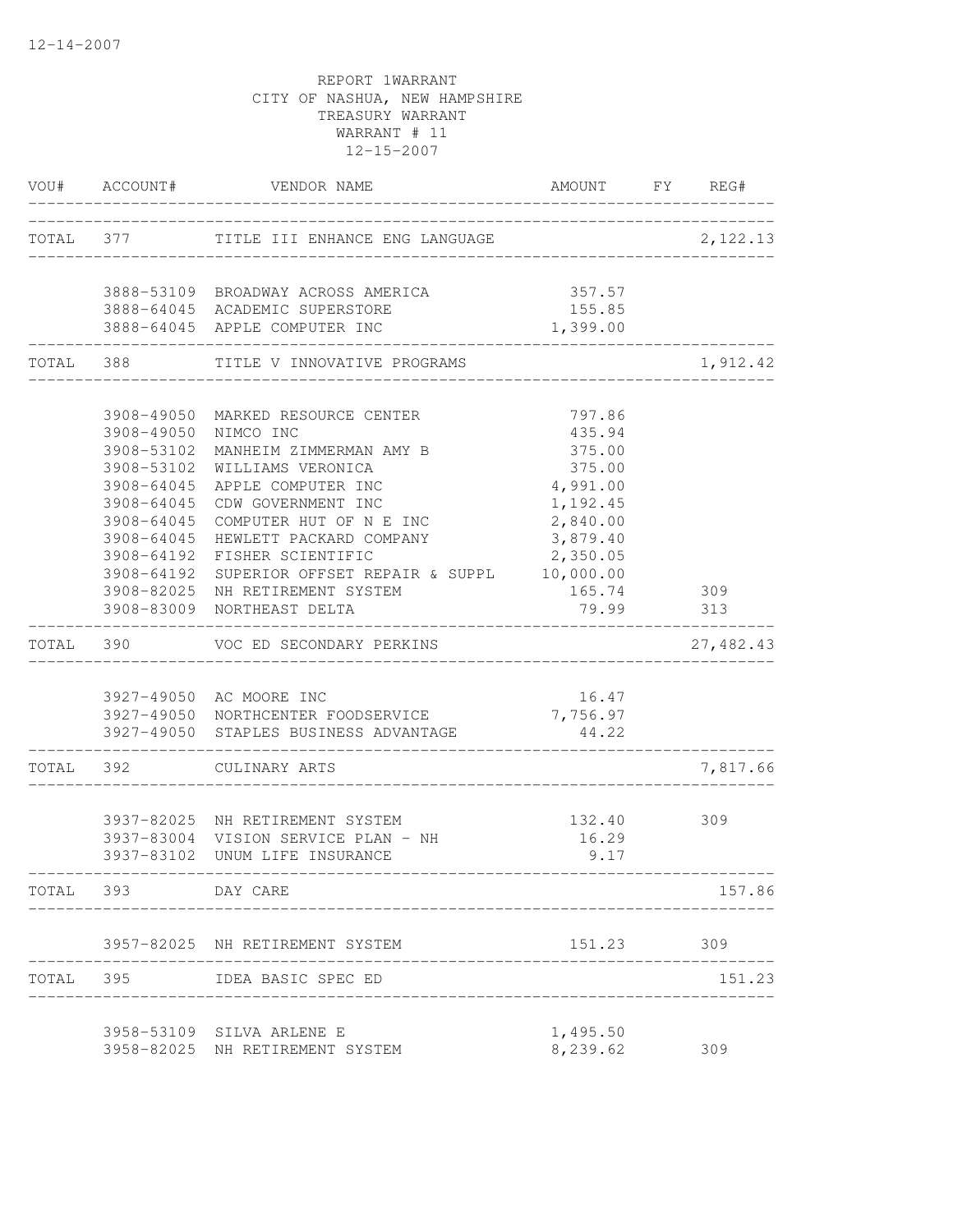|  | VOU# ACCOUNT# VENDOR NAME                           | AMOUNT FY REG# |           |
|--|-----------------------------------------------------|----------------|-----------|
|  | 3958-83004 VISION SERVICE PLAN - NH 16.29           |                |           |
|  | 3958-83006 HARVARD PILGRIM HEALTH CARE 5,915.39 310 |                |           |
|  | 3958-83009 NORTHEAST DELTA                          | 3, 203.44 313  |           |
|  | 3958-83102 UNUM LIFE INSURANCE                      | 21.49          |           |
|  | TOTAL 395 IDEA BASIC SPEC ED                        |                | 18,891.73 |
|  | 3968-82025 NH RETIREMENT SYSTEM                     | 275.20 309     |           |
|  | 3968-83009 NORTHEAST DELTA                          | 144.62 313     |           |
|  | TOTAL 396 IDEA PRESCHOOL SPEC ED                    |                | 419.82    |
|  | 3977-53100 OFFICETEAM                               | 144.93         |           |
|  | 3977-53101 SUNBERG ROBERT                           | 1,254.40       |           |
|  | TOTAL 397 SPECIAL ED LOCAL                          |                | 1,399.33  |
|  |                                                     |                |           |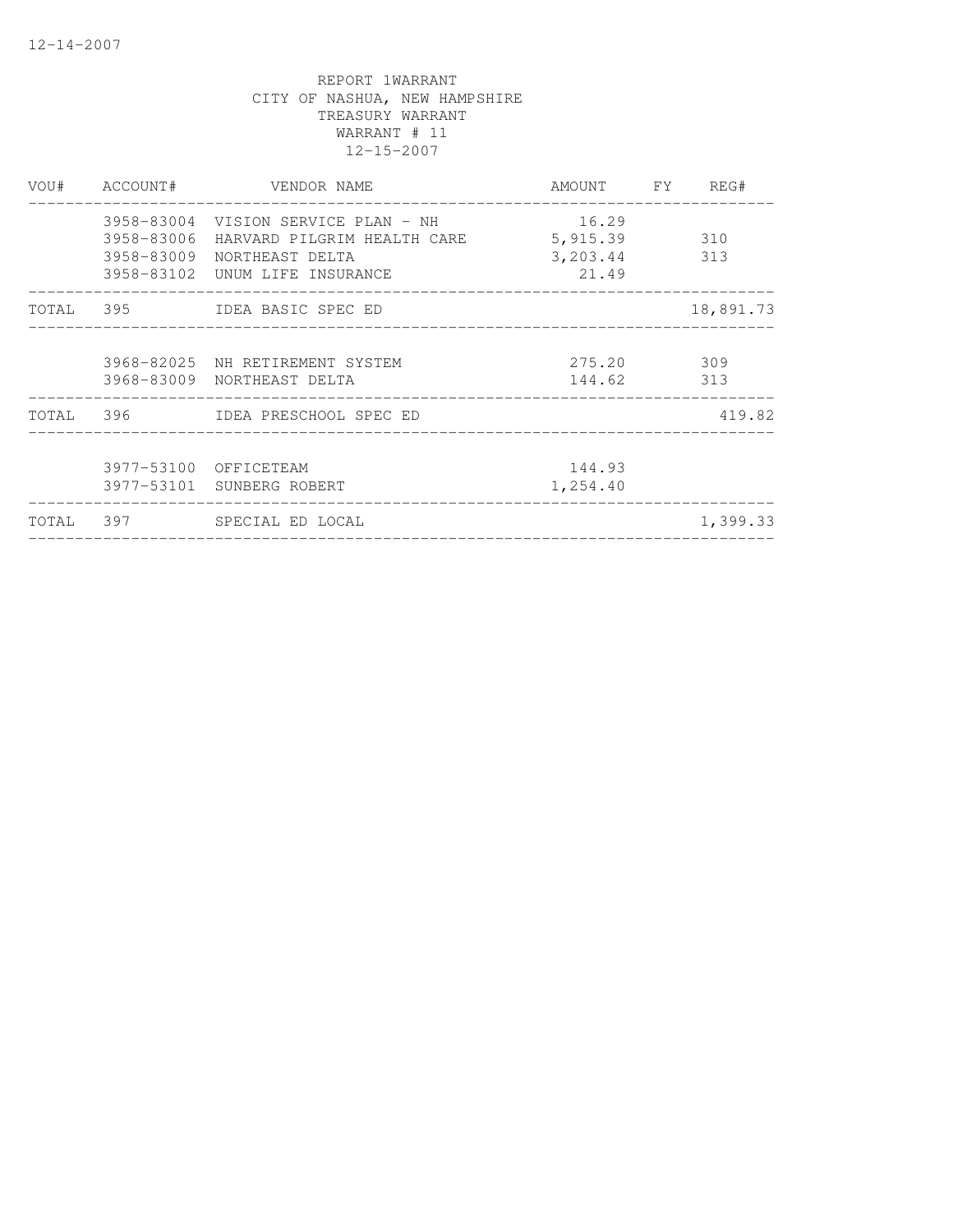|                          | VOU# ACCOUNT#                                    | VENDOR NAME                                                            | AMOUNT FY REG#                     |                                          |
|--------------------------|--------------------------------------------------|------------------------------------------------------------------------|------------------------------------|------------------------------------------|
|                          |                                                  | 968 412-162 HILLSBOROUGH COUNTY TREASURER                              | 35.23 110,268                      |                                          |
|                          |                                                  | TOTAL 412-16 FINANCIAL SERVICES<br>INT & COST ON REDEMPTION            |                                    | 35.23                                    |
| 969<br>970<br>971<br>972 | 412-180<br>$412 - 180$<br>412-180<br>$412 - 180$ | BURNS THOMAS W<br>CARLSON ROBERT B<br>DWYER JANE D<br>MCLAUGHLIN TRANS | 29.00<br>28.00<br>286.00<br>401.00 | 109,909<br>109,910<br>109,913<br>109,911 |
|                          |                                                  | TOTAL 412-18 FINANCIAL SERVICES<br>AUTO PERMITS                        |                                    | 744.00                                   |
|                          |                                                  | 973 413-203 TREASURER STATE OF NH                                      | 1,786.00 111,108                   |                                          |
|                          |                                                  | TOTAL 413-20 CITY CLERK'S OFFICE<br>MARRIAGE LICENSES                  |                                    | 1,786.00                                 |
|                          |                                                  | 973 413-303 TREASURER STATE OF NH                                      | 8,636.00 111,108                   |                                          |
|                          |                                                  | TOTAL 413-30 CITY CLERK'S OFFICE<br>CERTIFIED COPIES                   |                                    | 8,636.00                                 |
|                          |                                                  | 974   431-314   CITY OF NASHUA                                         |                                    | 14.87 111,011                            |
|                          |                                                  | TOTAL 431-31 POLICE DEPARTMENT<br>SALE OF PHOTOCOPIES                  |                                    | 14.87                                    |
|                          |                                                  |                                                                        |                                    |                                          |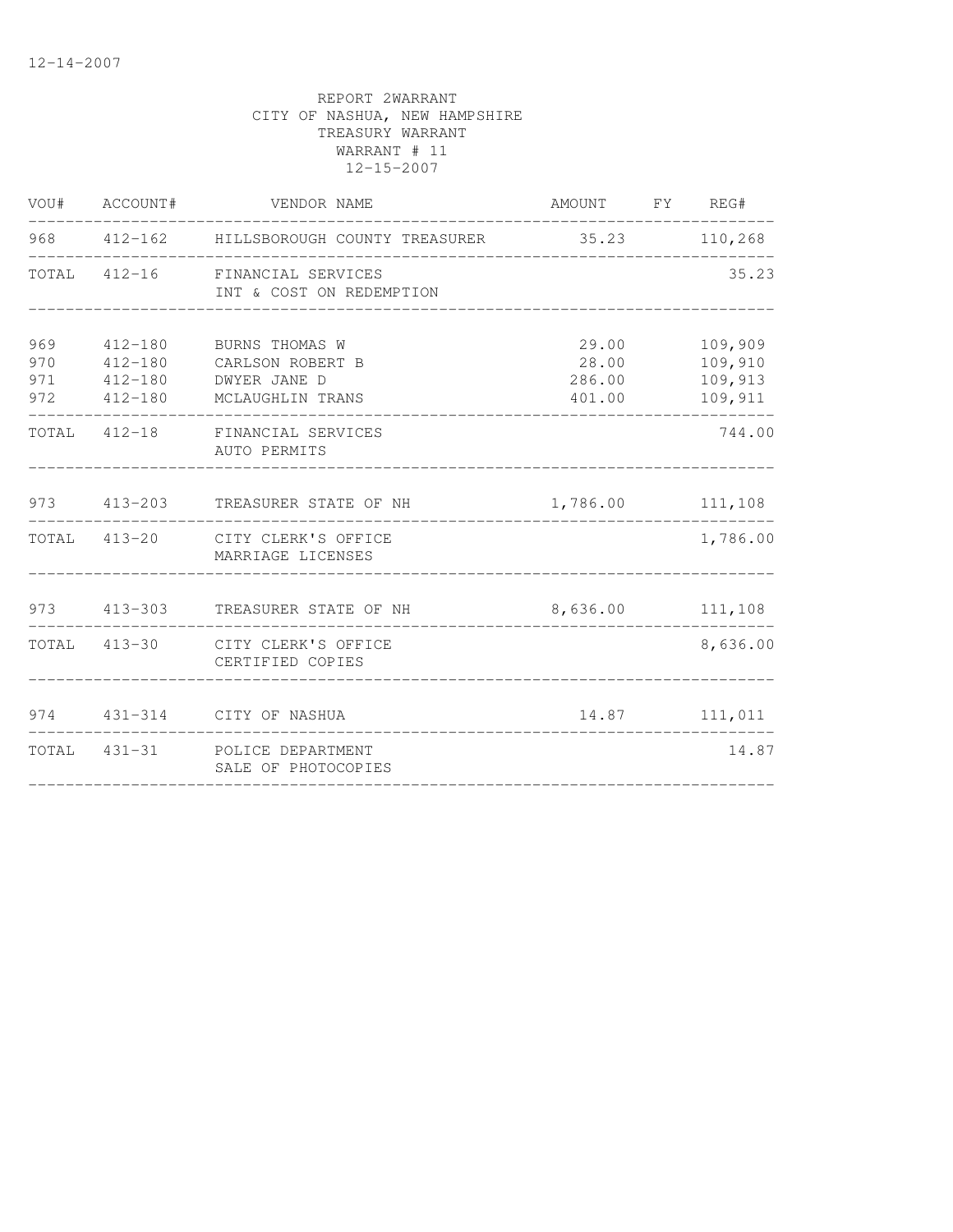| VOU#       | ACCOUNT#               | VENDOR NAME                                   | AMOUNT                    | FY<br>REG#         |
|------------|------------------------|-----------------------------------------------|---------------------------|--------------------|
| 975        | 501-98015              | HARRIS                                        | 67.70                     | 110,113            |
| 976        | $501 - 31050$          | NEXTEL COMMUNICATIONS                         | 43.43                     | 111,065            |
| 977        | 501-95010              | THE TELEGRAPH                                 | 156.00                    | 111,123            |
| TOTAL      | 501                    | MAYOR'S OFFICE                                |                           | 267.13             |
| 978        | 502-94020              | PRIMEX                                        | 115.00                    | 111,068            |
| TOTAL      | 502                    | LEGAL DEPARTMENT                              |                           | 115.00             |
|            |                        |                                               |                           |                    |
| 979        | 505-81005              | ADULT LEARNING CENTER                         | 7,000.00                  | 110,000            |
| 980<br>981 | 505-81011<br>505-81025 | AMERICAN RED CROSS<br>GIRLS INC OF NH         | 3,125.00<br>5,000.00      | 110,267<br>109,763 |
| 982        | 505-81032              | HARBOR HOMES INC                              | 9,500.00                  | 109,812            |
| 983        | 505-81039              | HUMANE SOCIETY OF NEW ENGLAND                 | 7,756.75                  | 109,731            |
| 984        | 505-81116              | SALVATION ARMY EDS                            | 3,750.00                  | 109,619            |
| 985        | 505-81078              | ST JOSEPH COMMUNITY SERVICES I                | 1,951.60                  | 110,266            |
| 986        | 505-81014              | THE CAREGIVERS INC                            | 1,000.00                  | 109,972            |
| TOTAL      | 505                    | CIVIC & COMM. ACTIVITIES                      |                           | 39,083.35          |
|            |                        |                                               |                           |                    |
| 987        | 506-31005              | ALTURA COMMUNICATION SOLUTIONS                | 8,545.37                  | 109,626            |
| 988<br>989 | 506-31005<br>506-31005 | AMERICAN TELECOM SERVICES LLC<br>LOVERING SUE | 998.75<br>33.83           | 109,848<br>111,012 |
| 990        | 506-31005              | PAETEC COMMUNICATIONS INC                     | 600.00                    | 111,057            |
| 991        | 506-31005              | VERIZON                                       | 523.26                    | 111,104            |
| 992        | 506-31005              | VERIZON ONLINE                                | 41.84                     | 111, 111           |
| TOTAL      | 506                    | TELECOMMUNICATIONS                            |                           | 10,743.05          |
|            |                        |                                               |                           |                    |
| 993        | 507-82020              | NH RETIREMENT SYSTEM                          | 195, 147.60               | 309                |
| 993        | 507-82025              | NH RETIREMENT SYSTEM                          | 205,767.43                | 309                |
| 993<br>993 | 507-82030<br>507-82035 | NH RETIREMENT SYSTEM<br>NH RETIREMENT SYSTEM  | 214,106.80<br>199, 192.09 | 309<br>309         |
|            |                        |                                               |                           |                    |
|            | TOTAL 507 PENSIONS     |                                               |                           | 814, 213.92        |
| 994        |                        | 511-31050 NEXTEL COMMUNICATIONS               |                           | 13.53 111,065      |
| TOTAL 511  |                        | ADMINISTRATIVE SERVICES                       |                           | 13.53              |
|            |                        |                                               |                           |                    |
| 995        |                        | 512-59095 ANACOMP INC                         | 417.25                    | 109,648            |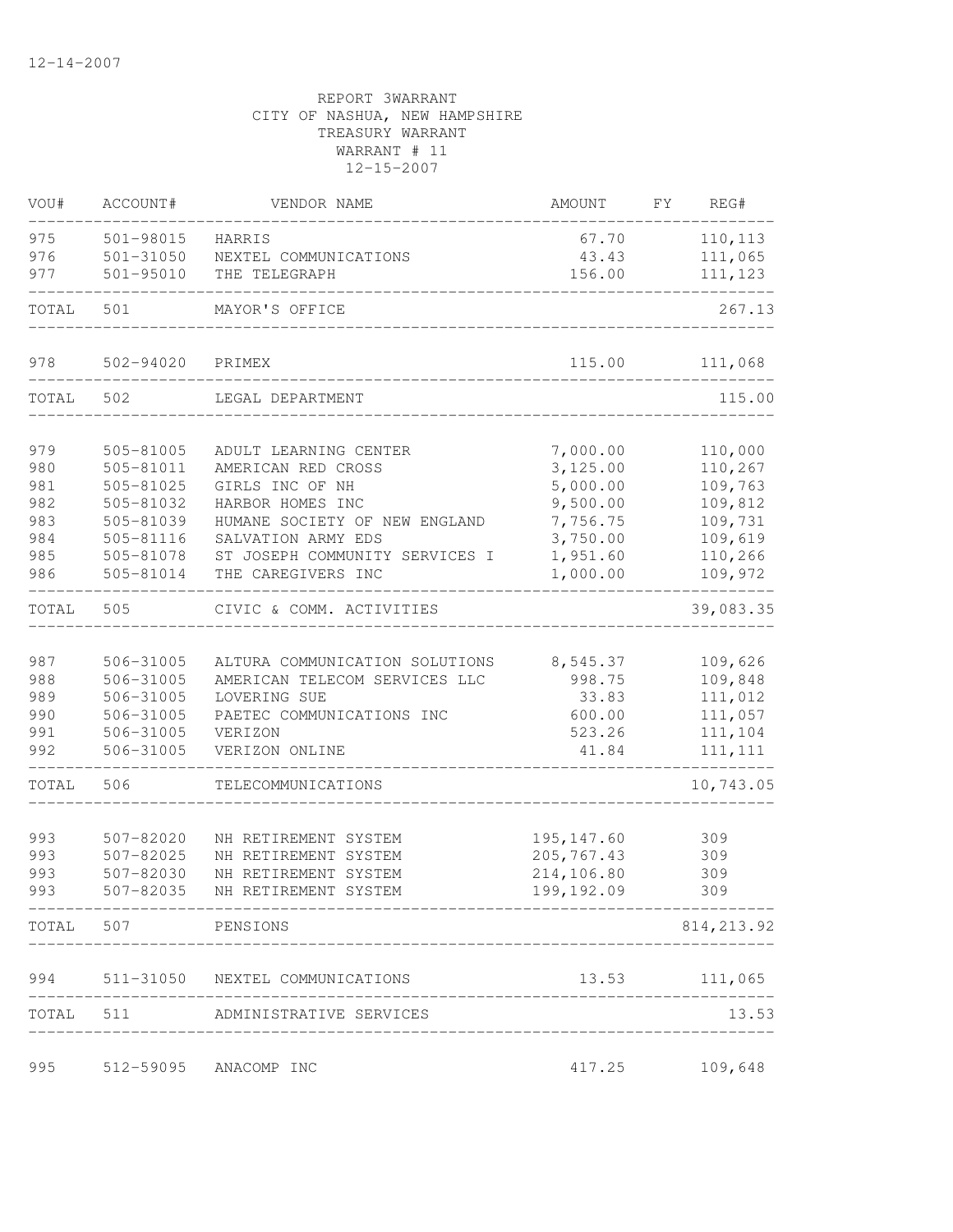| VOU#           | ACCOUNT#               | VENDOR NAME                                | AMOUNT            | FY. | REG#               |
|----------------|------------------------|--------------------------------------------|-------------------|-----|--------------------|
| 996            | 512-94005              | CITIZENS BANK                              | 1,136.00          |     | 296                |
| 997            | 512-59182              | PRINTGRAPHICS OF MAINE                     | 643.26            |     | 109,681            |
| 998            | 512-41015              | STAPLES BUSINESS ADVANTAGE                 | 86.11             |     | 110,023            |
| TOTAL          | 512                    | FINANCIAL SERVICES                         |                   |     | 2,282.62           |
|                |                        |                                            |                   |     |                    |
| 999            | 513-95005              | NAGARA                                     | 150.00            |     | 111,088            |
| 1,000          | 513-95005              | NEW ENGLAND ARCHIVISTS                     | 30.00             |     | 111,098            |
| 1,001          | 513-95005              | NH CITY & TOWN CLERKS ASSOCIAT             | 20.00             |     | 111,128            |
| 1,002          | 513-41015              | STAPLES BUSINESS ADVANTAGE                 | 419.24            |     | 110,023            |
| TOTAL          | 513                    | CITY CLERK'S OFFICE                        |                   |     | 619.24             |
|                |                        |                                            |                   |     |                    |
| 1,003          | 516-54016              | SUCCESS ADVERTISING INC                    | 989.44            |     | 109,720            |
| 1,004          | 516-54011              | TELEGRAPH PUBLISHING COMPANY               | 532.15            |     | 110,271            |
| 1,004          | 516-54016              | TELEGRAPH PUBLISHING COMPANY               | 1,493.66          |     | 110,271            |
| 1,005          | 516-54016              | THE LOWELL PUBLISHING CO                   | 1,023.60          |     | 111,069            |
| 1,006          | 516-94005              | TREMBLAY JANICE                            | 124.16            |     | 111,013            |
| 1,007          | 516-54016              | UNION LEADER CORPORATION                   | 802.03            |     | 111,063            |
| TOTAL          | 516                    | PURCHASING DEPARTMENT                      |                   |     | 4,965.04           |
|                |                        |                                            |                   |     |                    |
| 1,008          | 517-42010              | BIGELOW WASTE COMPANY INC                  | 339.88            |     | 110,258            |
| 1,009          | 517-75130              | J LAWRENCE HALL INC                        | 280.00            |     | 110,283            |
| 1,010          | 517-34015              | KEYSPAN ENERGY DELIVERY                    | 8,891.81          |     | 111,074            |
| 1,011          | 517-75105              | M & M ELECTRICAL SUPPLY CO INC             | 82.70             |     | 110,253            |
| 1,012          | 517-75023              | MERRIMACK BUILDING SUPPLY INC              | 99.20             |     | 110,034            |
| 1,013          | 517-31050              | NEXTEL COMMUNICATIONS                      | 46.41             |     | 111,065            |
| 1,014          | 517-32005              | PUBLIC SERVICE OF NH                       | 2,264.85          |     | 111,134            |
| 1,015          | 517-75015              | THE METRO GROUP INC                        | 85.00             |     | 109,877            |
| 1,015<br>1,016 | 517-75130<br>517-75130 | THE METRO GROUP INC<br>VIKING CONTROLS INC | 99.00<br>1,060.00 |     | 109,877<br>109,747 |
| TOTAL          | 517                    | BUILDING MAINT - CITY ADMIN                |                   |     | 13,248.85          |
|                |                        |                                            |                   |     |                    |
|                |                        | 1,017 518-94010 DESHAINES JENNIFER         | 921.75            |     | 111,014            |
| TOTAL          | 518                    | INSURANCE - ADMINISTRATION                 |                   |     | 921.75             |
|                |                        |                                            |                   |     |                    |
| 1,018          | 519-72010              | CONWAY OFFICE PRODUCTS LLC                 | 32.82             |     | 109,736            |
| 1,019          | 519-91005              | DAME DOUGLAS                               | 84.50             |     | 109,657            |
| 1,020          | 519-95005              | IAAO                                       | 350.00            |     | 111,146            |
| 1,021          | 519-94005              | MARINO ANGELO                              | 746.60            |     | 111,015            |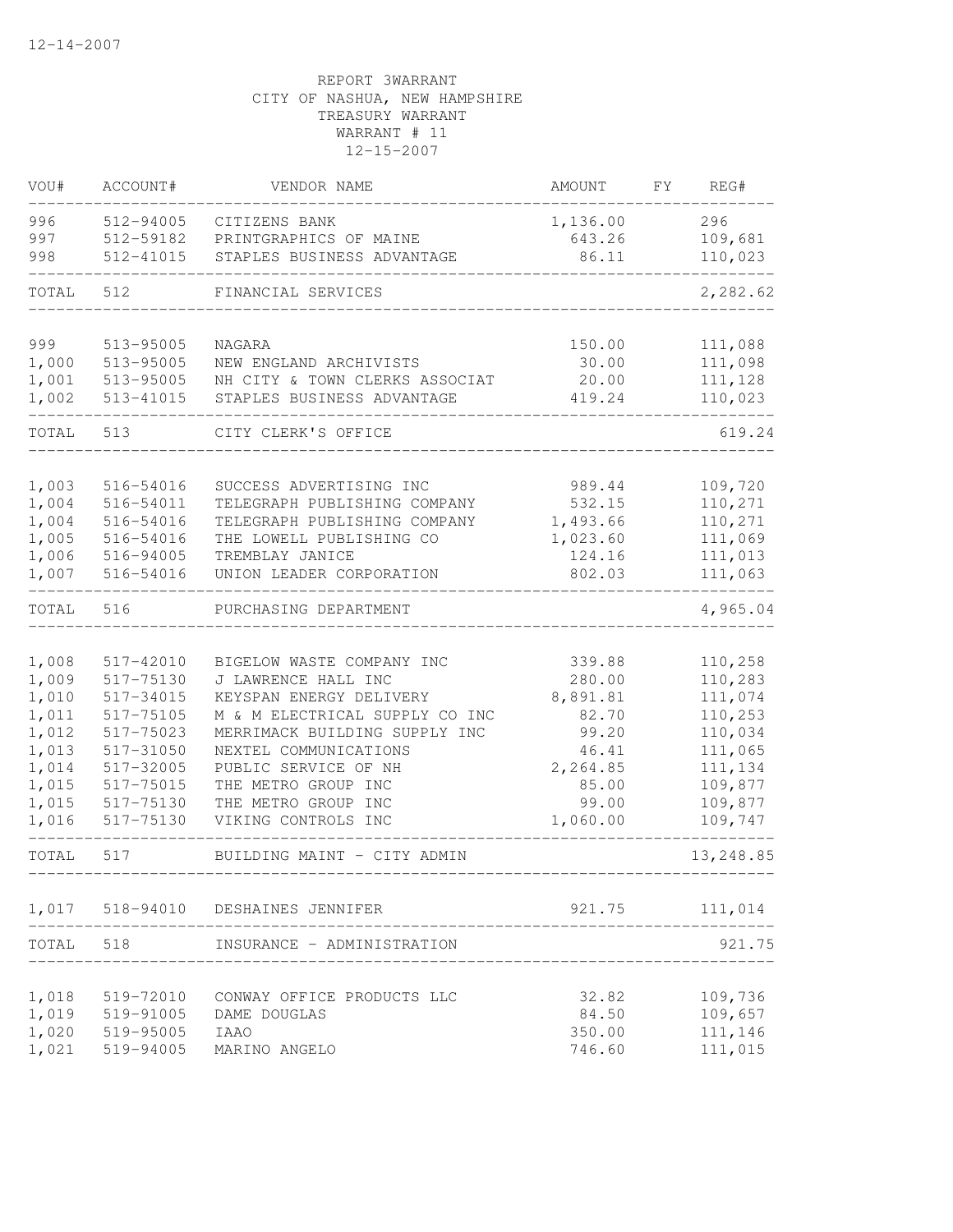| VOU#           | ACCOUNT#               | VENDOR NAME                         | <b>AMOUNT</b>   | FΥ | REG#               |
|----------------|------------------------|-------------------------------------|-----------------|----|--------------------|
| 1,022          | 519-41005              | STAPLES BUSINESS ADVANTAGE          | 135.00          |    | 110,023            |
| 1,022          | 519-41010              | STAPLES BUSINESS ADVANTAGE          | 69.34           |    | 110,023            |
| 1,022          | 519-41015              | STAPLES BUSINESS ADVANTAGE          | 48.71           |    | 110,023            |
| 1,023          | 519-91005              | TURGISS GARY                        | 154.72          |    | 109,708            |
| TOTAL          | 519                    | ASSESSORS                           |                 |    | 1,621.69           |
| 1,024          | 520-59100              | ERICKSON CLEANING SERVICES LLC      | 122.50          |    | 109,743            |
| 1,025          | $520 - 32005$          | PUBLIC SERVICE OF NH                | 378.79          |    | 111,134            |
| TOTAL          | 520                    | HUNT BUILDING                       |                 |    | 501.29             |
| 1,026          | 522-74030              | COCCI COMPUTER SERVICES INC         | 389.00          |    | 109,785            |
| 1,027          | $522 - 74035$          | FOEDUS GROUP LLC                    | 800.00          |    | 109,881            |
| 1,028          | 522-31050              | NEXTEL COMMUNICATIONS               | 230.02          |    | 111,065            |
| 1,029          | 522-74040              | SOUTHWORTH-MILTON INC               | 567.62          |    | 109,617            |
| 1,030          | 522-31040              | TYRRELL KEN                         | 46.33           |    | 109,971            |
| 1,031          | 522-43015              | UNITED PARCEL SERVICE               | 25.29           |    | 111,153            |
| TOTAL          | 522                    | INFORMATION TECHNOLOGY              |                 |    | 2,058.26           |
|                |                        |                                     |                 |    |                    |
| 1,032<br>1,033 | 523-94005<br>523-74035 | ANDRUSKEVICH PAMELA<br>GIS SERVICES | 41.71<br>975.00 |    | 109,635<br>111,080 |
|                |                        |                                     |                 |    |                    |
| TOTAL          | 523                    | GIS                                 |                 |    | 1,016.71           |
| 1,034          | $524 - 64045$          | COMPUSA INC                         | 25.00           |    | 110,082            |
| 1,034          | $524 - 64058$          | COMPUSA INC                         | 1,199.99        |    | 110,082            |
| 1,035          | $524 - 64040$          | DLT SOLUTIONS INC                   | 245.51          |    | 111,109            |
| 1,036          | $524 - 64058$          | GATEWAY COMPANIES INC               | 2,089.44        |    | 109,894            |
| 1,037          | $524 - 64040$          | SOFTWARE HOUSE INTERNATIONAL I      | 256.00          |    | 110,159            |
| TOTAL          | 524                    | COMPUTERS - CITYWIDE                |                 |    | 3,815.94           |
|                |                        |                                     |                 |    |                    |
| 1,038          | 531-78007              | ADAMSON INDUSTRIES CORP             | 326.75          |    | 109,843            |
| 1,039          | 531-46040              | ADAMSON WILLIAM                     | 147.99          |    | 111,024            |
| 1,040          | 531-46040              | ALEC'S SHOE STORE INC               | 1,668.55        |    | 109,760            |
| 1,041          | $531 - 46040$          | ALLARD CRAIG                        | 47.97           |    | 111,027            |
| 1,042          | 531-53070              | ANIMAL HOSPITAL OF NASHUA INC       | 1,695.72        |    | 109,962            |
| 1,043          | 531-59100              | BAER ALEXANDRA                      | 390.00          |    | 109,814            |
| 1,044          | 531-94005              | BAILEY DAVID                        | 1,036.20        |    | 111,022            |
| 1,045          | 531-78007              | BELLETETES INC                      | 60.33           |    | 109,779            |
| 1,046          | 531-46030              | BEN'S UNIFORMS                      | 324.00          |    | 110,277            |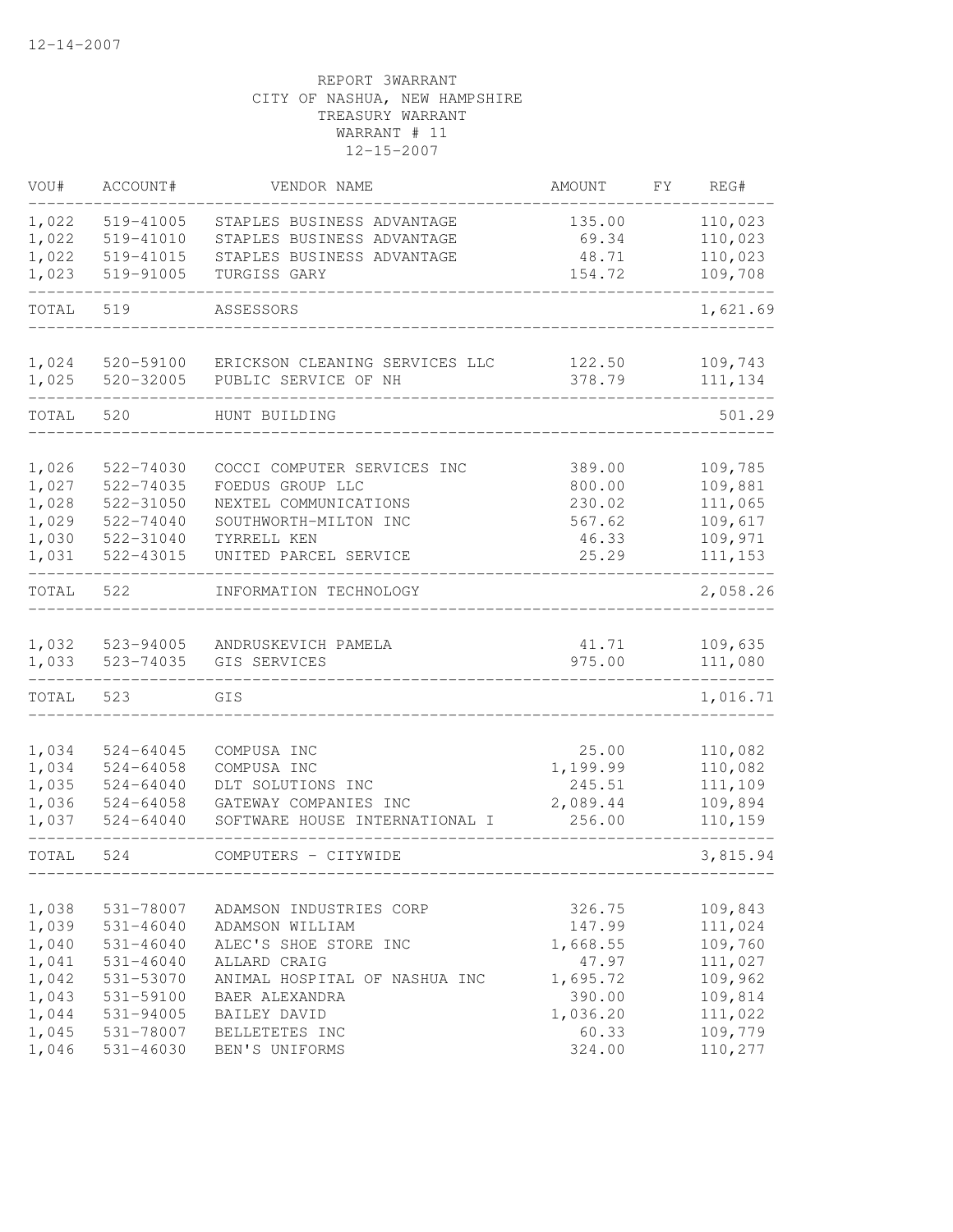| $531 - 46040$<br>2,325.99<br>110,277<br>BEN'S UNIFORMS<br>$531 - 46045$<br>BEN'S UNIFORMS<br>481.00<br>110,277<br>$531 - 46040$<br>BERGERON THOMAS<br>168.05<br>111,016<br>531-78007<br>BEST FORD/BEST CYCLE<br>1,024.02<br>109,616<br>531-59100<br>CANAL ST COLLECTIBLES & FRAMIN<br>94.00<br>110,001<br>531-78007<br>329.21<br>109,615<br>CARPARTS OF NASHUA<br>110,274<br>531-42000<br>CENTRAL PAPER PRODUCTS CO<br>451.02<br>109,866<br>$531 - 45005$<br>178.99<br>CHIEF<br>45.96<br>111,017<br>531-31025<br>CINFO PETER<br>296<br>531-91070<br>CITIZENS BANK<br>207.30<br>531-98035<br>CONLEY DONALD<br>106.94<br>111,029<br>531-41015<br>111,030<br>CONLEY DONALD<br>16.43<br>531-53065<br>CONLEY DONALD<br>1.13<br>111,030<br>111,030<br>531-78007<br>CONLEY DONALD<br>25.84<br>109,589<br>399.60<br>531-78075<br>DIAMOND GLASS INC<br>1,058<br>111,032<br>$531 - 46040$<br>DILLON WILLIAM<br>181.49<br>111,018<br>531-94005<br>DORE MICHAEL<br>752.40<br>109,682<br>1,060<br>531-42000<br>F W WEBB COMPANY<br>105.60<br>1,061<br>FLEET SERVICES<br>109,844<br>531-48015<br>743.46<br>1,062<br>531-98035<br>GOOD MORNING SALES INC<br>57.00<br>110,281<br>1,063<br>531-78065<br>GOODYEAR AUTO SERVICE CENTER<br>73.96<br>109,596<br>1,063<br>531-78100<br>GOODYEAR AUTO SERVICE CENTER<br>72.00<br>109,596<br>1,064<br>$531 - 46040$<br>HAMMOND CRAIG<br>203.79<br>111,033<br>1,065<br>111,120<br>531-42000<br>HOME DEPOT CREDIT SERVICES<br>248.13<br>1,065<br>111,120<br>531-69025<br>HOME DEPOT CREDIT SERVICES<br>149.00<br>111,120<br>1,065<br>531-78007<br>HOME DEPOT CREDIT SERVICES<br>57.50<br>109,649<br>1,066<br>$531 - 45005$<br>INTERSTATE ARMS CORP<br>27.50<br>1,067<br>531-75130<br>J LAWRENCE HALL INC<br>742.77<br>110,283<br>109,900<br>1,068<br>$531 - 45005$<br>JUREK BROTHERS INC<br>2,280.00<br>1,069<br>531-34015<br>KEYSPAN ENERGY DELIVERY<br>137.99<br>111,074<br>109,952<br>1,070<br>531-74145<br>KUSTOM SIGNALS INC<br>620.00<br>111,034<br>1,071<br>531-94010<br>LEDOUX MICHAEL<br>600.00<br>111,035<br>1,072<br>$531 - 46040$<br>LIMA JAMES<br>59.99<br>1,073<br>110,210<br>531-59100<br>LUTHERAN COMMUNITY SERVICES OF<br>90.00<br>1,074<br>110,257<br>531-78007<br>MAC MULKIN CHEVROLET INC<br>341.19<br>1,074<br>110,257<br>531-78100<br>MAC MULKIN CHEVROLET INC<br>42.46<br>1,075<br>531-53125<br>MACLEOD ROBERT<br>200.00<br>111,036<br>$531 - 46040$<br>159.00<br>1,076<br>MAHER JEFFREY<br>111,028<br>531-94005<br>200.00<br>111,021<br>1,077<br>MARTYNY TODD<br>111,023<br>1,078<br>$531 - 46040$<br>89.95<br>MORIARTY TODD<br>1,079<br>110,289<br>531-78007<br>195.42<br>NORTHERN FOREIGN CAR PARTS INC<br>1,080<br>$531 - 46040$<br>O'BRIEN KEVIN<br>8.97<br>111,026<br>1,081<br>110,078<br>531-45125<br>PC MALL GOV INC<br>38.56<br>1,082<br>531-53050<br>PSYCHOTHERAPY ASSOCIATES INC<br>300.00<br>110,085<br>1,083<br>531-94005<br>PUBLIC AGENCY TRAINING COUNCIL<br>495.00<br>111, 114<br>1,084<br>531-32005<br>PUBLIC SERVICE OF NH<br>13,895.69<br>111,134<br>1,084<br>531-32035<br>PUBLIC SERVICE OF NH<br>503.00<br>111,134<br>$531 - 46040$<br>111,025<br>RABY GEOFFREY<br>116.85 | VOU#  | ACCOUNT# | VENDOR NAME | AMOUNT | FΥ | REG# |
|---------------------------------------------------------------------------------------------------------------------------------------------------------------------------------------------------------------------------------------------------------------------------------------------------------------------------------------------------------------------------------------------------------------------------------------------------------------------------------------------------------------------------------------------------------------------------------------------------------------------------------------------------------------------------------------------------------------------------------------------------------------------------------------------------------------------------------------------------------------------------------------------------------------------------------------------------------------------------------------------------------------------------------------------------------------------------------------------------------------------------------------------------------------------------------------------------------------------------------------------------------------------------------------------------------------------------------------------------------------------------------------------------------------------------------------------------------------------------------------------------------------------------------------------------------------------------------------------------------------------------------------------------------------------------------------------------------------------------------------------------------------------------------------------------------------------------------------------------------------------------------------------------------------------------------------------------------------------------------------------------------------------------------------------------------------------------------------------------------------------------------------------------------------------------------------------------------------------------------------------------------------------------------------------------------------------------------------------------------------------------------------------------------------------------------------------------------------------------------------------------------------------------------------------------------------------------------------------------------------------------------------------------------------------------------------------------------------------------------------------------------------------------------------------------------------------------------------------------------------------------------------------------------------------------------------------------------------------------------------------------------------------------------------------------------------------------------------------------------------------------------------------|-------|----------|-------------|--------|----|------|
|                                                                                                                                                                                                                                                                                                                                                                                                                                                                                                                                                                                                                                                                                                                                                                                                                                                                                                                                                                                                                                                                                                                                                                                                                                                                                                                                                                                                                                                                                                                                                                                                                                                                                                                                                                                                                                                                                                                                                                                                                                                                                                                                                                                                                                                                                                                                                                                                                                                                                                                                                                                                                                                                                                                                                                                                                                                                                                                                                                                                                                                                                                                                             | 1,046 |          |             |        |    |      |
|                                                                                                                                                                                                                                                                                                                                                                                                                                                                                                                                                                                                                                                                                                                                                                                                                                                                                                                                                                                                                                                                                                                                                                                                                                                                                                                                                                                                                                                                                                                                                                                                                                                                                                                                                                                                                                                                                                                                                                                                                                                                                                                                                                                                                                                                                                                                                                                                                                                                                                                                                                                                                                                                                                                                                                                                                                                                                                                                                                                                                                                                                                                                             | 1,046 |          |             |        |    |      |
|                                                                                                                                                                                                                                                                                                                                                                                                                                                                                                                                                                                                                                                                                                                                                                                                                                                                                                                                                                                                                                                                                                                                                                                                                                                                                                                                                                                                                                                                                                                                                                                                                                                                                                                                                                                                                                                                                                                                                                                                                                                                                                                                                                                                                                                                                                                                                                                                                                                                                                                                                                                                                                                                                                                                                                                                                                                                                                                                                                                                                                                                                                                                             | 1,047 |          |             |        |    |      |
|                                                                                                                                                                                                                                                                                                                                                                                                                                                                                                                                                                                                                                                                                                                                                                                                                                                                                                                                                                                                                                                                                                                                                                                                                                                                                                                                                                                                                                                                                                                                                                                                                                                                                                                                                                                                                                                                                                                                                                                                                                                                                                                                                                                                                                                                                                                                                                                                                                                                                                                                                                                                                                                                                                                                                                                                                                                                                                                                                                                                                                                                                                                                             | 1,048 |          |             |        |    |      |
|                                                                                                                                                                                                                                                                                                                                                                                                                                                                                                                                                                                                                                                                                                                                                                                                                                                                                                                                                                                                                                                                                                                                                                                                                                                                                                                                                                                                                                                                                                                                                                                                                                                                                                                                                                                                                                                                                                                                                                                                                                                                                                                                                                                                                                                                                                                                                                                                                                                                                                                                                                                                                                                                                                                                                                                                                                                                                                                                                                                                                                                                                                                                             | 1,049 |          |             |        |    |      |
|                                                                                                                                                                                                                                                                                                                                                                                                                                                                                                                                                                                                                                                                                                                                                                                                                                                                                                                                                                                                                                                                                                                                                                                                                                                                                                                                                                                                                                                                                                                                                                                                                                                                                                                                                                                                                                                                                                                                                                                                                                                                                                                                                                                                                                                                                                                                                                                                                                                                                                                                                                                                                                                                                                                                                                                                                                                                                                                                                                                                                                                                                                                                             | 1,050 |          |             |        |    |      |
|                                                                                                                                                                                                                                                                                                                                                                                                                                                                                                                                                                                                                                                                                                                                                                                                                                                                                                                                                                                                                                                                                                                                                                                                                                                                                                                                                                                                                                                                                                                                                                                                                                                                                                                                                                                                                                                                                                                                                                                                                                                                                                                                                                                                                                                                                                                                                                                                                                                                                                                                                                                                                                                                                                                                                                                                                                                                                                                                                                                                                                                                                                                                             | 1,051 |          |             |        |    |      |
|                                                                                                                                                                                                                                                                                                                                                                                                                                                                                                                                                                                                                                                                                                                                                                                                                                                                                                                                                                                                                                                                                                                                                                                                                                                                                                                                                                                                                                                                                                                                                                                                                                                                                                                                                                                                                                                                                                                                                                                                                                                                                                                                                                                                                                                                                                                                                                                                                                                                                                                                                                                                                                                                                                                                                                                                                                                                                                                                                                                                                                                                                                                                             | 1,052 |          |             |        |    |      |
|                                                                                                                                                                                                                                                                                                                                                                                                                                                                                                                                                                                                                                                                                                                                                                                                                                                                                                                                                                                                                                                                                                                                                                                                                                                                                                                                                                                                                                                                                                                                                                                                                                                                                                                                                                                                                                                                                                                                                                                                                                                                                                                                                                                                                                                                                                                                                                                                                                                                                                                                                                                                                                                                                                                                                                                                                                                                                                                                                                                                                                                                                                                                             | 1,053 |          |             |        |    |      |
|                                                                                                                                                                                                                                                                                                                                                                                                                                                                                                                                                                                                                                                                                                                                                                                                                                                                                                                                                                                                                                                                                                                                                                                                                                                                                                                                                                                                                                                                                                                                                                                                                                                                                                                                                                                                                                                                                                                                                                                                                                                                                                                                                                                                                                                                                                                                                                                                                                                                                                                                                                                                                                                                                                                                                                                                                                                                                                                                                                                                                                                                                                                                             | 1,054 |          |             |        |    |      |
|                                                                                                                                                                                                                                                                                                                                                                                                                                                                                                                                                                                                                                                                                                                                                                                                                                                                                                                                                                                                                                                                                                                                                                                                                                                                                                                                                                                                                                                                                                                                                                                                                                                                                                                                                                                                                                                                                                                                                                                                                                                                                                                                                                                                                                                                                                                                                                                                                                                                                                                                                                                                                                                                                                                                                                                                                                                                                                                                                                                                                                                                                                                                             | 1,055 |          |             |        |    |      |
|                                                                                                                                                                                                                                                                                                                                                                                                                                                                                                                                                                                                                                                                                                                                                                                                                                                                                                                                                                                                                                                                                                                                                                                                                                                                                                                                                                                                                                                                                                                                                                                                                                                                                                                                                                                                                                                                                                                                                                                                                                                                                                                                                                                                                                                                                                                                                                                                                                                                                                                                                                                                                                                                                                                                                                                                                                                                                                                                                                                                                                                                                                                                             | 1,056 |          |             |        |    |      |
|                                                                                                                                                                                                                                                                                                                                                                                                                                                                                                                                                                                                                                                                                                                                                                                                                                                                                                                                                                                                                                                                                                                                                                                                                                                                                                                                                                                                                                                                                                                                                                                                                                                                                                                                                                                                                                                                                                                                                                                                                                                                                                                                                                                                                                                                                                                                                                                                                                                                                                                                                                                                                                                                                                                                                                                                                                                                                                                                                                                                                                                                                                                                             | 1,056 |          |             |        |    |      |
|                                                                                                                                                                                                                                                                                                                                                                                                                                                                                                                                                                                                                                                                                                                                                                                                                                                                                                                                                                                                                                                                                                                                                                                                                                                                                                                                                                                                                                                                                                                                                                                                                                                                                                                                                                                                                                                                                                                                                                                                                                                                                                                                                                                                                                                                                                                                                                                                                                                                                                                                                                                                                                                                                                                                                                                                                                                                                                                                                                                                                                                                                                                                             | 1,056 |          |             |        |    |      |
|                                                                                                                                                                                                                                                                                                                                                                                                                                                                                                                                                                                                                                                                                                                                                                                                                                                                                                                                                                                                                                                                                                                                                                                                                                                                                                                                                                                                                                                                                                                                                                                                                                                                                                                                                                                                                                                                                                                                                                                                                                                                                                                                                                                                                                                                                                                                                                                                                                                                                                                                                                                                                                                                                                                                                                                                                                                                                                                                                                                                                                                                                                                                             | 1,057 |          |             |        |    |      |
|                                                                                                                                                                                                                                                                                                                                                                                                                                                                                                                                                                                                                                                                                                                                                                                                                                                                                                                                                                                                                                                                                                                                                                                                                                                                                                                                                                                                                                                                                                                                                                                                                                                                                                                                                                                                                                                                                                                                                                                                                                                                                                                                                                                                                                                                                                                                                                                                                                                                                                                                                                                                                                                                                                                                                                                                                                                                                                                                                                                                                                                                                                                                             |       |          |             |        |    |      |
|                                                                                                                                                                                                                                                                                                                                                                                                                                                                                                                                                                                                                                                                                                                                                                                                                                                                                                                                                                                                                                                                                                                                                                                                                                                                                                                                                                                                                                                                                                                                                                                                                                                                                                                                                                                                                                                                                                                                                                                                                                                                                                                                                                                                                                                                                                                                                                                                                                                                                                                                                                                                                                                                                                                                                                                                                                                                                                                                                                                                                                                                                                                                             | 1,059 |          |             |        |    |      |
|                                                                                                                                                                                                                                                                                                                                                                                                                                                                                                                                                                                                                                                                                                                                                                                                                                                                                                                                                                                                                                                                                                                                                                                                                                                                                                                                                                                                                                                                                                                                                                                                                                                                                                                                                                                                                                                                                                                                                                                                                                                                                                                                                                                                                                                                                                                                                                                                                                                                                                                                                                                                                                                                                                                                                                                                                                                                                                                                                                                                                                                                                                                                             |       |          |             |        |    |      |
|                                                                                                                                                                                                                                                                                                                                                                                                                                                                                                                                                                                                                                                                                                                                                                                                                                                                                                                                                                                                                                                                                                                                                                                                                                                                                                                                                                                                                                                                                                                                                                                                                                                                                                                                                                                                                                                                                                                                                                                                                                                                                                                                                                                                                                                                                                                                                                                                                                                                                                                                                                                                                                                                                                                                                                                                                                                                                                                                                                                                                                                                                                                                             |       |          |             |        |    |      |
|                                                                                                                                                                                                                                                                                                                                                                                                                                                                                                                                                                                                                                                                                                                                                                                                                                                                                                                                                                                                                                                                                                                                                                                                                                                                                                                                                                                                                                                                                                                                                                                                                                                                                                                                                                                                                                                                                                                                                                                                                                                                                                                                                                                                                                                                                                                                                                                                                                                                                                                                                                                                                                                                                                                                                                                                                                                                                                                                                                                                                                                                                                                                             |       |          |             |        |    |      |
|                                                                                                                                                                                                                                                                                                                                                                                                                                                                                                                                                                                                                                                                                                                                                                                                                                                                                                                                                                                                                                                                                                                                                                                                                                                                                                                                                                                                                                                                                                                                                                                                                                                                                                                                                                                                                                                                                                                                                                                                                                                                                                                                                                                                                                                                                                                                                                                                                                                                                                                                                                                                                                                                                                                                                                                                                                                                                                                                                                                                                                                                                                                                             |       |          |             |        |    |      |
|                                                                                                                                                                                                                                                                                                                                                                                                                                                                                                                                                                                                                                                                                                                                                                                                                                                                                                                                                                                                                                                                                                                                                                                                                                                                                                                                                                                                                                                                                                                                                                                                                                                                                                                                                                                                                                                                                                                                                                                                                                                                                                                                                                                                                                                                                                                                                                                                                                                                                                                                                                                                                                                                                                                                                                                                                                                                                                                                                                                                                                                                                                                                             |       |          |             |        |    |      |
|                                                                                                                                                                                                                                                                                                                                                                                                                                                                                                                                                                                                                                                                                                                                                                                                                                                                                                                                                                                                                                                                                                                                                                                                                                                                                                                                                                                                                                                                                                                                                                                                                                                                                                                                                                                                                                                                                                                                                                                                                                                                                                                                                                                                                                                                                                                                                                                                                                                                                                                                                                                                                                                                                                                                                                                                                                                                                                                                                                                                                                                                                                                                             |       |          |             |        |    |      |
|                                                                                                                                                                                                                                                                                                                                                                                                                                                                                                                                                                                                                                                                                                                                                                                                                                                                                                                                                                                                                                                                                                                                                                                                                                                                                                                                                                                                                                                                                                                                                                                                                                                                                                                                                                                                                                                                                                                                                                                                                                                                                                                                                                                                                                                                                                                                                                                                                                                                                                                                                                                                                                                                                                                                                                                                                                                                                                                                                                                                                                                                                                                                             |       |          |             |        |    |      |
|                                                                                                                                                                                                                                                                                                                                                                                                                                                                                                                                                                                                                                                                                                                                                                                                                                                                                                                                                                                                                                                                                                                                                                                                                                                                                                                                                                                                                                                                                                                                                                                                                                                                                                                                                                                                                                                                                                                                                                                                                                                                                                                                                                                                                                                                                                                                                                                                                                                                                                                                                                                                                                                                                                                                                                                                                                                                                                                                                                                                                                                                                                                                             |       |          |             |        |    |      |
|                                                                                                                                                                                                                                                                                                                                                                                                                                                                                                                                                                                                                                                                                                                                                                                                                                                                                                                                                                                                                                                                                                                                                                                                                                                                                                                                                                                                                                                                                                                                                                                                                                                                                                                                                                                                                                                                                                                                                                                                                                                                                                                                                                                                                                                                                                                                                                                                                                                                                                                                                                                                                                                                                                                                                                                                                                                                                                                                                                                                                                                                                                                                             |       |          |             |        |    |      |
|                                                                                                                                                                                                                                                                                                                                                                                                                                                                                                                                                                                                                                                                                                                                                                                                                                                                                                                                                                                                                                                                                                                                                                                                                                                                                                                                                                                                                                                                                                                                                                                                                                                                                                                                                                                                                                                                                                                                                                                                                                                                                                                                                                                                                                                                                                                                                                                                                                                                                                                                                                                                                                                                                                                                                                                                                                                                                                                                                                                                                                                                                                                                             |       |          |             |        |    |      |
|                                                                                                                                                                                                                                                                                                                                                                                                                                                                                                                                                                                                                                                                                                                                                                                                                                                                                                                                                                                                                                                                                                                                                                                                                                                                                                                                                                                                                                                                                                                                                                                                                                                                                                                                                                                                                                                                                                                                                                                                                                                                                                                                                                                                                                                                                                                                                                                                                                                                                                                                                                                                                                                                                                                                                                                                                                                                                                                                                                                                                                                                                                                                             |       |          |             |        |    |      |
|                                                                                                                                                                                                                                                                                                                                                                                                                                                                                                                                                                                                                                                                                                                                                                                                                                                                                                                                                                                                                                                                                                                                                                                                                                                                                                                                                                                                                                                                                                                                                                                                                                                                                                                                                                                                                                                                                                                                                                                                                                                                                                                                                                                                                                                                                                                                                                                                                                                                                                                                                                                                                                                                                                                                                                                                                                                                                                                                                                                                                                                                                                                                             |       |          |             |        |    |      |
|                                                                                                                                                                                                                                                                                                                                                                                                                                                                                                                                                                                                                                                                                                                                                                                                                                                                                                                                                                                                                                                                                                                                                                                                                                                                                                                                                                                                                                                                                                                                                                                                                                                                                                                                                                                                                                                                                                                                                                                                                                                                                                                                                                                                                                                                                                                                                                                                                                                                                                                                                                                                                                                                                                                                                                                                                                                                                                                                                                                                                                                                                                                                             |       |          |             |        |    |      |
|                                                                                                                                                                                                                                                                                                                                                                                                                                                                                                                                                                                                                                                                                                                                                                                                                                                                                                                                                                                                                                                                                                                                                                                                                                                                                                                                                                                                                                                                                                                                                                                                                                                                                                                                                                                                                                                                                                                                                                                                                                                                                                                                                                                                                                                                                                                                                                                                                                                                                                                                                                                                                                                                                                                                                                                                                                                                                                                                                                                                                                                                                                                                             |       |          |             |        |    |      |
|                                                                                                                                                                                                                                                                                                                                                                                                                                                                                                                                                                                                                                                                                                                                                                                                                                                                                                                                                                                                                                                                                                                                                                                                                                                                                                                                                                                                                                                                                                                                                                                                                                                                                                                                                                                                                                                                                                                                                                                                                                                                                                                                                                                                                                                                                                                                                                                                                                                                                                                                                                                                                                                                                                                                                                                                                                                                                                                                                                                                                                                                                                                                             |       |          |             |        |    |      |
|                                                                                                                                                                                                                                                                                                                                                                                                                                                                                                                                                                                                                                                                                                                                                                                                                                                                                                                                                                                                                                                                                                                                                                                                                                                                                                                                                                                                                                                                                                                                                                                                                                                                                                                                                                                                                                                                                                                                                                                                                                                                                                                                                                                                                                                                                                                                                                                                                                                                                                                                                                                                                                                                                                                                                                                                                                                                                                                                                                                                                                                                                                                                             |       |          |             |        |    |      |
|                                                                                                                                                                                                                                                                                                                                                                                                                                                                                                                                                                                                                                                                                                                                                                                                                                                                                                                                                                                                                                                                                                                                                                                                                                                                                                                                                                                                                                                                                                                                                                                                                                                                                                                                                                                                                                                                                                                                                                                                                                                                                                                                                                                                                                                                                                                                                                                                                                                                                                                                                                                                                                                                                                                                                                                                                                                                                                                                                                                                                                                                                                                                             |       |          |             |        |    |      |
|                                                                                                                                                                                                                                                                                                                                                                                                                                                                                                                                                                                                                                                                                                                                                                                                                                                                                                                                                                                                                                                                                                                                                                                                                                                                                                                                                                                                                                                                                                                                                                                                                                                                                                                                                                                                                                                                                                                                                                                                                                                                                                                                                                                                                                                                                                                                                                                                                                                                                                                                                                                                                                                                                                                                                                                                                                                                                                                                                                                                                                                                                                                                             |       |          |             |        |    |      |
|                                                                                                                                                                                                                                                                                                                                                                                                                                                                                                                                                                                                                                                                                                                                                                                                                                                                                                                                                                                                                                                                                                                                                                                                                                                                                                                                                                                                                                                                                                                                                                                                                                                                                                                                                                                                                                                                                                                                                                                                                                                                                                                                                                                                                                                                                                                                                                                                                                                                                                                                                                                                                                                                                                                                                                                                                                                                                                                                                                                                                                                                                                                                             |       |          |             |        |    |      |
|                                                                                                                                                                                                                                                                                                                                                                                                                                                                                                                                                                                                                                                                                                                                                                                                                                                                                                                                                                                                                                                                                                                                                                                                                                                                                                                                                                                                                                                                                                                                                                                                                                                                                                                                                                                                                                                                                                                                                                                                                                                                                                                                                                                                                                                                                                                                                                                                                                                                                                                                                                                                                                                                                                                                                                                                                                                                                                                                                                                                                                                                                                                                             |       |          |             |        |    |      |
|                                                                                                                                                                                                                                                                                                                                                                                                                                                                                                                                                                                                                                                                                                                                                                                                                                                                                                                                                                                                                                                                                                                                                                                                                                                                                                                                                                                                                                                                                                                                                                                                                                                                                                                                                                                                                                                                                                                                                                                                                                                                                                                                                                                                                                                                                                                                                                                                                                                                                                                                                                                                                                                                                                                                                                                                                                                                                                                                                                                                                                                                                                                                             |       |          |             |        |    |      |
|                                                                                                                                                                                                                                                                                                                                                                                                                                                                                                                                                                                                                                                                                                                                                                                                                                                                                                                                                                                                                                                                                                                                                                                                                                                                                                                                                                                                                                                                                                                                                                                                                                                                                                                                                                                                                                                                                                                                                                                                                                                                                                                                                                                                                                                                                                                                                                                                                                                                                                                                                                                                                                                                                                                                                                                                                                                                                                                                                                                                                                                                                                                                             |       |          |             |        |    |      |
|                                                                                                                                                                                                                                                                                                                                                                                                                                                                                                                                                                                                                                                                                                                                                                                                                                                                                                                                                                                                                                                                                                                                                                                                                                                                                                                                                                                                                                                                                                                                                                                                                                                                                                                                                                                                                                                                                                                                                                                                                                                                                                                                                                                                                                                                                                                                                                                                                                                                                                                                                                                                                                                                                                                                                                                                                                                                                                                                                                                                                                                                                                                                             |       |          |             |        |    |      |
|                                                                                                                                                                                                                                                                                                                                                                                                                                                                                                                                                                                                                                                                                                                                                                                                                                                                                                                                                                                                                                                                                                                                                                                                                                                                                                                                                                                                                                                                                                                                                                                                                                                                                                                                                                                                                                                                                                                                                                                                                                                                                                                                                                                                                                                                                                                                                                                                                                                                                                                                                                                                                                                                                                                                                                                                                                                                                                                                                                                                                                                                                                                                             |       |          |             |        |    |      |
|                                                                                                                                                                                                                                                                                                                                                                                                                                                                                                                                                                                                                                                                                                                                                                                                                                                                                                                                                                                                                                                                                                                                                                                                                                                                                                                                                                                                                                                                                                                                                                                                                                                                                                                                                                                                                                                                                                                                                                                                                                                                                                                                                                                                                                                                                                                                                                                                                                                                                                                                                                                                                                                                                                                                                                                                                                                                                                                                                                                                                                                                                                                                             |       |          |             |        |    |      |
|                                                                                                                                                                                                                                                                                                                                                                                                                                                                                                                                                                                                                                                                                                                                                                                                                                                                                                                                                                                                                                                                                                                                                                                                                                                                                                                                                                                                                                                                                                                                                                                                                                                                                                                                                                                                                                                                                                                                                                                                                                                                                                                                                                                                                                                                                                                                                                                                                                                                                                                                                                                                                                                                                                                                                                                                                                                                                                                                                                                                                                                                                                                                             |       |          |             |        |    |      |
|                                                                                                                                                                                                                                                                                                                                                                                                                                                                                                                                                                                                                                                                                                                                                                                                                                                                                                                                                                                                                                                                                                                                                                                                                                                                                                                                                                                                                                                                                                                                                                                                                                                                                                                                                                                                                                                                                                                                                                                                                                                                                                                                                                                                                                                                                                                                                                                                                                                                                                                                                                                                                                                                                                                                                                                                                                                                                                                                                                                                                                                                                                                                             |       |          |             |        |    |      |
|                                                                                                                                                                                                                                                                                                                                                                                                                                                                                                                                                                                                                                                                                                                                                                                                                                                                                                                                                                                                                                                                                                                                                                                                                                                                                                                                                                                                                                                                                                                                                                                                                                                                                                                                                                                                                                                                                                                                                                                                                                                                                                                                                                                                                                                                                                                                                                                                                                                                                                                                                                                                                                                                                                                                                                                                                                                                                                                                                                                                                                                                                                                                             |       |          |             |        |    |      |
|                                                                                                                                                                                                                                                                                                                                                                                                                                                                                                                                                                                                                                                                                                                                                                                                                                                                                                                                                                                                                                                                                                                                                                                                                                                                                                                                                                                                                                                                                                                                                                                                                                                                                                                                                                                                                                                                                                                                                                                                                                                                                                                                                                                                                                                                                                                                                                                                                                                                                                                                                                                                                                                                                                                                                                                                                                                                                                                                                                                                                                                                                                                                             |       |          |             |        |    |      |
|                                                                                                                                                                                                                                                                                                                                                                                                                                                                                                                                                                                                                                                                                                                                                                                                                                                                                                                                                                                                                                                                                                                                                                                                                                                                                                                                                                                                                                                                                                                                                                                                                                                                                                                                                                                                                                                                                                                                                                                                                                                                                                                                                                                                                                                                                                                                                                                                                                                                                                                                                                                                                                                                                                                                                                                                                                                                                                                                                                                                                                                                                                                                             |       |          |             |        |    |      |
|                                                                                                                                                                                                                                                                                                                                                                                                                                                                                                                                                                                                                                                                                                                                                                                                                                                                                                                                                                                                                                                                                                                                                                                                                                                                                                                                                                                                                                                                                                                                                                                                                                                                                                                                                                                                                                                                                                                                                                                                                                                                                                                                                                                                                                                                                                                                                                                                                                                                                                                                                                                                                                                                                                                                                                                                                                                                                                                                                                                                                                                                                                                                             | 1,085 |          |             |        |    |      |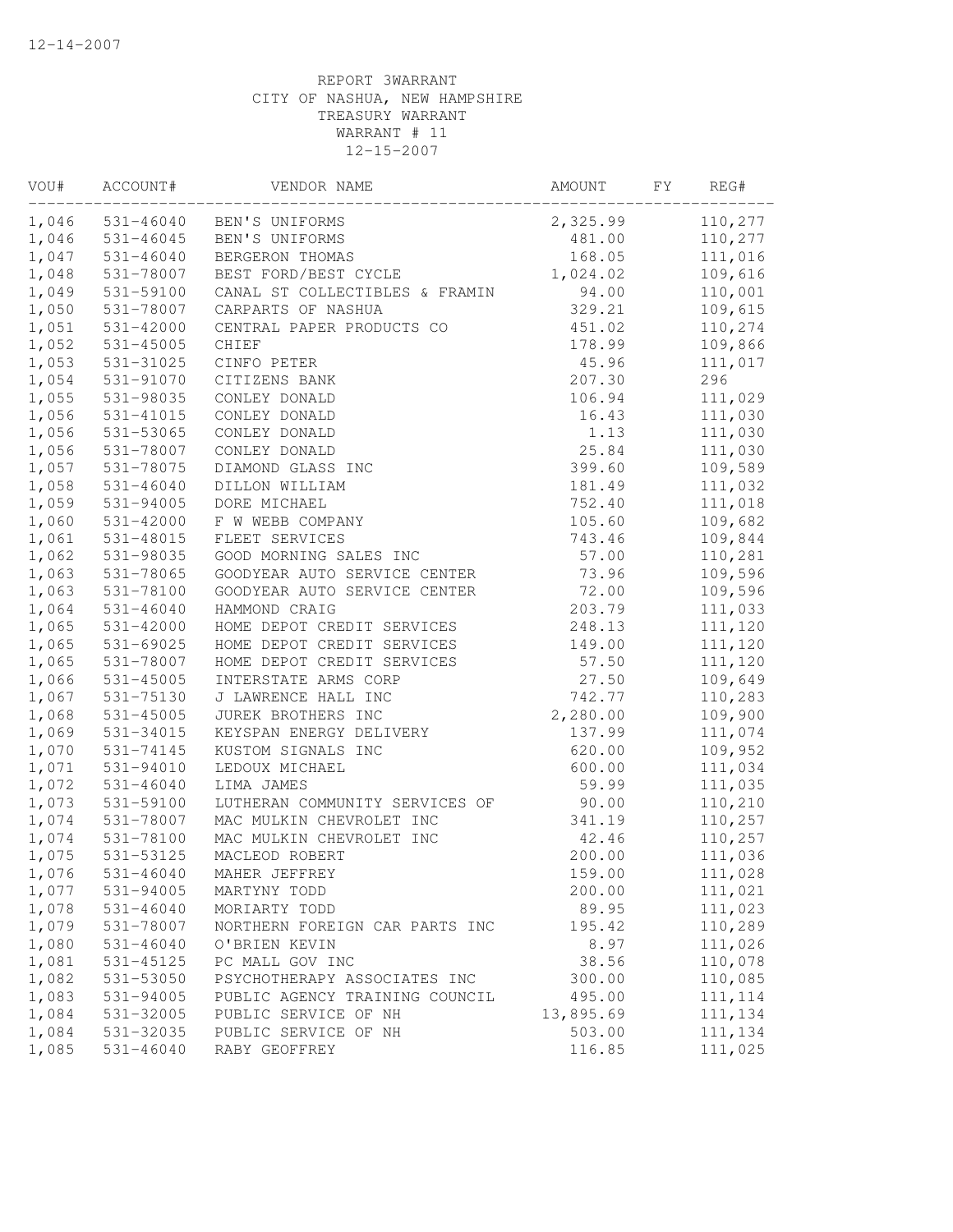| VOU#  | ACCOUNT#      | VENDOR NAME                          | AMOUNT   | FΥ | REG#      |
|-------|---------------|--------------------------------------|----------|----|-----------|
| 1,086 | 531-53125     | RAUTENBERG KEVIN                     | 200.00   |    | 111,019   |
| 1,087 | 531-42000     | REXEL CLS                            | 15.60    |    | 110,194   |
| 1,088 | $531 - 46040$ | RILEY'S SPORT SHOP INC               | 194.90   |    | 109,605   |
| 1,089 | 531-78007     | ROBBINS AUTO PARTS INC               | 265.93   |    | 109,826   |
| 1,090 | 531-34015     | SHATTUCK MALONE OIL CO               | 614.52   |    | 111,053   |
| 1,091 | $531 - 45220$ | SUPREME SALES COMPANY INC            | 102.00   |    | 109,795   |
| 1,092 | 531-75130     | THE METRO GROUP INC                  | 126.00   |    | 109,877   |
| 1,093 | 531-74145     | TREASURER STATE OF NH                | 202.50   |    | 109,716   |
| 1,094 | 531-43005     | UNITED STATES POSTAL SERVICE         | 1,000.00 |    | 308       |
| 1,095 | 531-94005     | VANDERHOOF KATHRYN                   | 11.78    |    | 111,031   |
| 1,096 | 531-31025     | VERIZON                              | 575.25   |    | 111,104   |
| 1,097 | 531-53125     | WELCH MIKE                           | 200.00   |    | 111,020   |
| 1,098 | 531-74035     | WEST PAYMENT CENTER                  | 131.15   |    | 109,690   |
| 1,099 | 531-64015     | WISKUR                               | 2,625.00 |    | 109,925   |
| TOTAL | 531           | POLICE DEPARTMENT                    |          |    | 41,606.29 |
|       |               |                                      |          |    |           |
| 1,100 | 532-78100     | ADVANCED EMERGENCY PRODUCTS          | 168.98   |    | 109,777   |
| 1,101 | 532-46015     | AGAN WAYNE                           | 627.20   |    | 109,765   |
| 1,102 | 532-45175     | AIRGAS EAST                          | 212.40   |    | 109,661   |
| 1,103 | 532-46045     | ALLISON JEFFREY                      | 82.80    |    | 109,600   |
| 1,104 | 532-79040     | BATTERIES PLUS 400                   | 240.40   |    | 110,014   |
| 1,105 | 532-75023     | BELLETETES INC                       | 62.60    |    | 109,779   |
| 1,105 | 532-78100     | BELLETETES INC                       | 32.99    |    | 109,779   |
| 1,105 | 532-98005     | BELLETETES INC                       | 17.98    |    | 109,779   |
| 1,106 | 532-78020     | BEST FORD/BEST CYCLE                 | 197.46   |    | 109,616   |
| 1,107 | 532-53065     | FARRAR CORY                          | 70.00    |    | 109,658   |
| 1,108 | 532-98005     | FREUND CONTAINER                     | 304.74   |    | 109,899   |
| 1,109 | 532-75023     | HOME DEPOT CREDIT SERVICES           | 185.33   |    | 111,071   |
| 1,110 | 532-46040     | HUNTRESS UNIFORMS                    | 1,317.25 |    | 109,699   |
| 1,111 | 532-94010     | HUSSEY STEVEN                        | 75.00    |    | 109,873   |
| 1,112 | 532-59135     | J P PEST SERVICES                    | 340.00   |    | 109,847   |
| 1,113 | 532-34015     | KEYSPAN ENERGY DELIVERY              | 3,920.50 |    | 111,074   |
| 1,114 | 532-94010     | KIROUAC ERNEST E                     | 75.00    |    | 109,898   |
| 1,115 | 532-75105     | M & M ELECTRICAL SUPPLY CO INC       | 268.95   |    | 110,253   |
| 1,116 | 532-78065     | MAYNARD & LESIEUR INCORPORATED       | 1,012.82 |    | 110,262   |
| 1,117 | 532-78100     | MINUTEMAN TRUCKS INC                 | 541.29   |    | 109,846   |
| 1,118 | 532-94010     | MURPHY ERIC                          | 1,557.00 |    | 109,876   |
| 1,119 | 532-42005     | NEW ENGLAND PAPER & SUPPLY           | 764.81   |    | 109,817   |
| 1,119 | 532-42010     | NEW ENGLAND PAPER & SUPPLY           | 305.55   |    | 109,817   |
| 1,119 | 532-42020     | NEW ENGLAND PAPER & SUPPLY           | 310.87   |    | 109,817   |
| 1,120 | 532-31040     | NEXTEL COMMUNICATIONS                | 513.35   |    | 111,065   |
| 1,121 | 532-95005     | NHAFC                                | 25.00    |    | 111,122   |
| 1,122 | 532-94010     | NIELSEN GLENN                        | 600.00   |    | 109,741   |
| 1,123 | 532-33005     |                                      | 320.59   |    | 111,077   |
| 1,124 | 532-75023     | PENNICHUCK WATER<br>PRO FENCE CO INC | 4,800.00 |    | 109,929   |
| 1,125 | 532-32005     | PUBLIC SERVICE OF NH                 | 3,843.63 |    | 111,134   |
|       |               |                                      |          |    |           |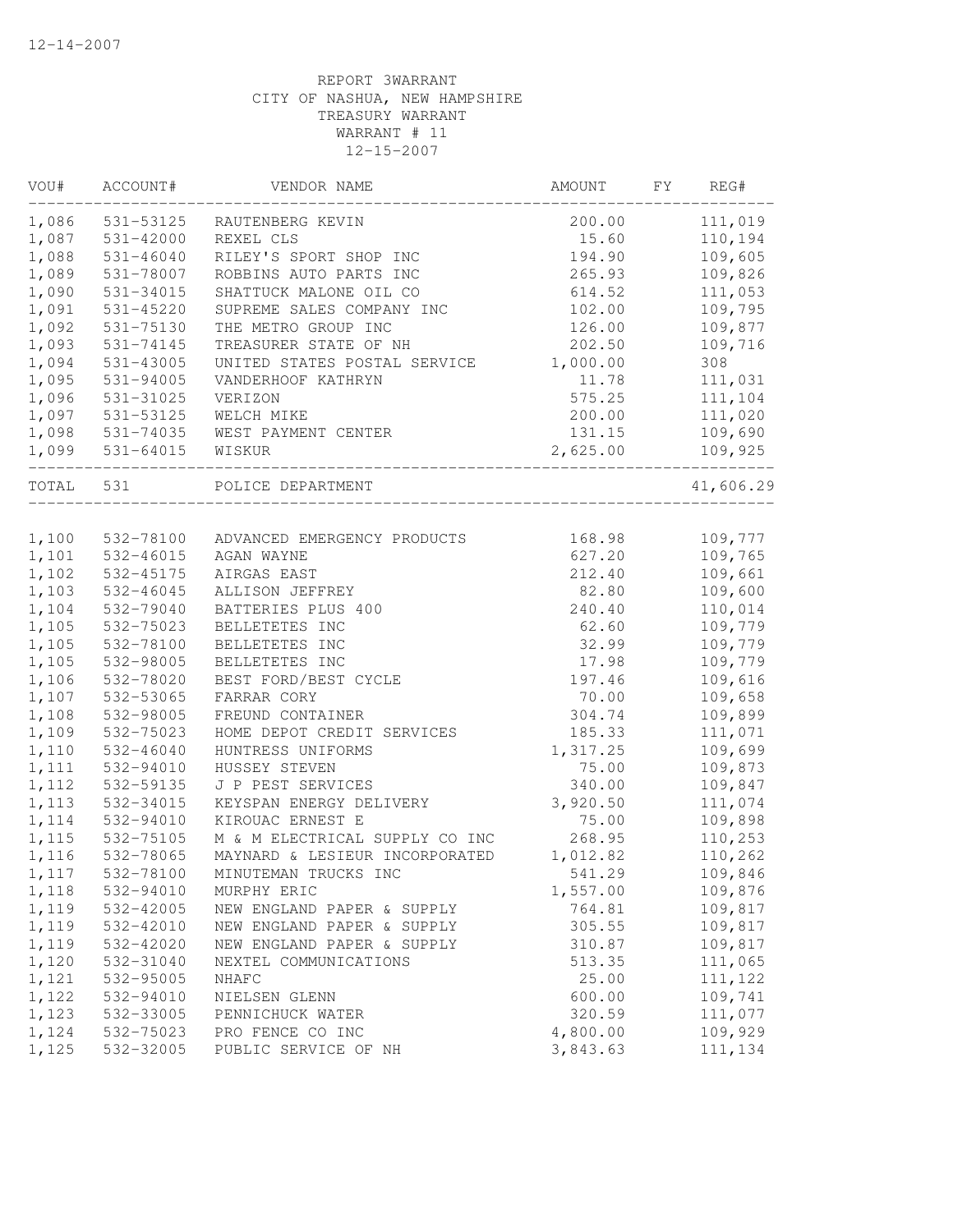| VOU#           | ACCOUNT#               | VENDOR NAME                            | AMOUNT             | FY | REG#               |
|----------------|------------------------|----------------------------------------|--------------------|----|--------------------|
| 1,126          | 532-79025              | R B ALLEN CO INC                       | 287.50             |    | 109,603            |
| 1,127          | 532-75023              | REEDS FERRY LUMBER CORP                | 4,530.00           |    | 109,650            |
| 1,128          | 532-79045              | REXEL CLS                              | 143.39             |    | 110,194            |
| 1,129          | 532-78007              | SANEL AUTO PARTS CO                    | 188.09             |    | 109,787            |
| 1,129          | 532-78080              | SANEL AUTO PARTS CO                    | 238.19             |    | 109,787            |
| 1,129          | 532-78100              | SANEL AUTO PARTS CO                    | 11.57              |    | 109,787            |
| 1,130          | 532-75023              | SERVICEMASTER OF NASHUA INC            | 215.00             |    | 109,965            |
| 1,131          | 532-34005              | SHATTUCK MALONE OIL CO                 | 198.20             |    | 111,053            |
| 1,132          | 532-41015              | STAPLES BUSINESS ADVANTAGE             | 166.66             |    | 110,023            |
| 1,133          | 532-49025              | STATE OF NEW HAMPSHIRE                 | 252.00             |    | 111,126            |
| 1,134          | 532-64080              | STATION HOUSE SUPPLY/DBA THE F         | 137.85             |    | 109,917            |
| 1,135          | 532-59100              | TRUE BLUE CLEANERS                     | 228.53             |    | 109,845            |
| 1,136          | 532-75023              | UNITED SUPPLY COMPANY INC              | 74.02              |    | 110,272            |
| 1,137          | 532-31050              | USA MOBILITY WIRELESS INC              | 38.50              |    | 111, 131           |
| 1,138          | 532-31040              | VERIZON WIRELESS                       | 69.34              |    | 111, 119           |
| 1,139          | 532-98030              | ZAX SIGNAGE                            | 242.80             |    | 109,860            |
| TOTAL          | 532                    | FIRE DEPARTMENT                        |                    |    | 29,816.13          |
| 1,140          | 534-64297              | PSNH                                   | 416.66             |    | 111,141            |
| 1,141          | 534-32020              | PUBLIC SERVICE OF NH                   | 55, 412.81         |    | 111,134            |
| TOTAL          | 534                    | STREET LIGHTING                        |                    |    | 55,829.47          |
| 1,142          | 535-81023              | NEXTEL COMMUNICATIONS                  | 86.87              |    | 111,065            |
| TOTAL          | 535                    | EMERGENCY MANAGEMENT                   |                    |    | 86.87              |
|                |                        |                                        |                    |    |                    |
| 1,143<br>1,144 | 536-46045<br>536-64255 | CAMBRIDGE EMBROIDERY<br>MOTOROLA       | 389.00<br>9,328.00 |    | 109,858<br>109,703 |
| 1,145          | 536-32035              | PUBLIC SERVICE OF NH                   | 1,071.06           |    | 111,134            |
| 1,146          | 536-43005              | UNITED PARCEL SERVICE                  | 10.13              |    | 111, 153           |
| TOTAL          | 536                    | CITYWIDE COMMUNICATIONS                |                    |    | 10,798.19          |
|                | 1,147 541-53020        | ETKIND PAUL                            | 103.90             |    | 109,693            |
|                |                        | 1,148 541-53165 LANGUAGE LINE SERVICES | 93.10              |    | 109,684            |
|                |                        | 1,149 541-34005 SHATTUCK MALONE OIL CO | 1,292.29           |    | 111,053            |
| 1,150          |                        | 541-41015 STAPLES BUSINESS ADVANTAGE   | 148.25             |    | 110,023            |
| TOTAL 541      |                        | COMMUNITY SERVICES DIVISION            |                    |    | 1,637.54           |
|                |                        | 1,151 542-91005 BAGLEY BOBBIE          | 286.51             |    | 109,800            |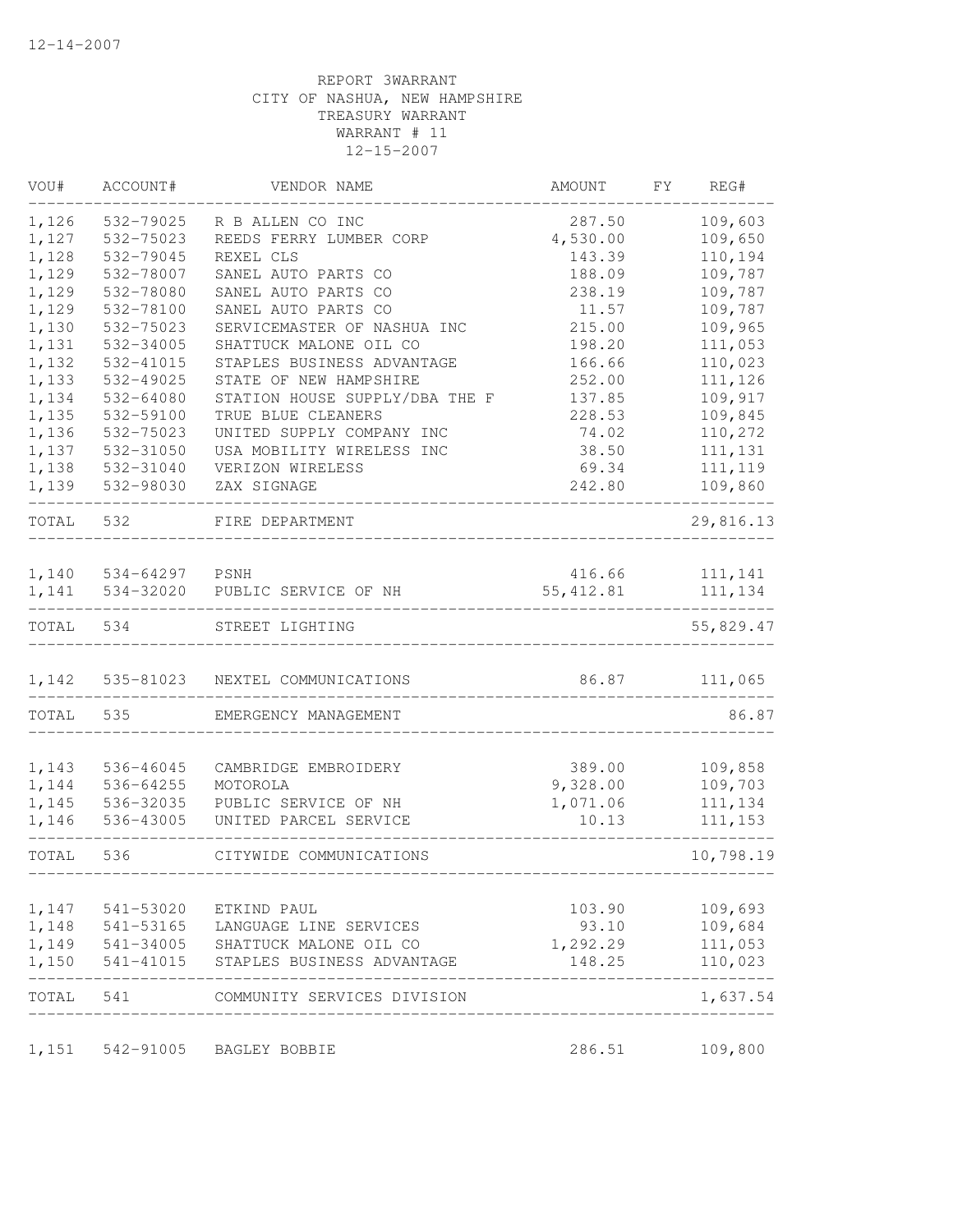| VOU#           | ACCOUNT#               | VENDOR NAME                                         | AMOUNT          | FY | REG#               |
|----------------|------------------------|-----------------------------------------------------|-----------------|----|--------------------|
| 1,152          | 542-91005              | COTE JOAN                                           | 5.82            |    | 109,801            |
| 1,153          | 542-91005              | FELICIANO SANDRA                                    | 45.15           |    | 109,597            |
| 1,154          | 542-94005              | MASSACHUSETTS MEDICAL SOCIETY                       | 40.00           |    | 111,152            |
| 1,155          | 542-47010              | NH MEDICAL/DENTAL SUPPLY LLC/D                      | 100.00          |    | 109,782            |
| 1,156          | 542-59100              | ROTARY CLUB OF NASHUA WEST                          | 42.00           |    | 111,076            |
| TOTAL 542      |                        | COMMUNITY HEALTH                                    |                 |    | 519.48             |
|                |                        |                                                     |                 |    |                    |
| 1,157          | 543-49070              | A DAIGGER & COMPANY INC                             | 11.58           |    | 110,015            |
| 1,158          | 543-64028              | FOX LAMINATING COMPANY INC                          | 315.00          |    | 109,696            |
| 1,159<br>1,160 | 543-91005              | GERMAIN MEREDITH                                    | 29.59           |    | 109,943            |
| 1,161          | 543-31050<br>543-41015 | NEXTEL COMMUNICATIONS<br>STAPLES BUSINESS ADVANTAGE | 25.36<br>123.15 |    | 111,065<br>110,023 |
| 1,162          | 543-91005              | TORHAN APRIL                                        | 75.75           |    | 109,944            |
| TOTAL 543      |                        | ENVIRONMENTAL HEALTH DEPT.                          |                 |    | 580.43             |
|                |                        |                                                     |                 |    |                    |
| 1,163          | 545-97020              | 188 CONCORD ST LLC DBA LILLIAN                      | 65.00           |    | 109,934            |
| 1,164          | 545-97020              | 23-25 TEMPLE ST REALTY LLC                          | 1,728.00        |    | 109,953            |
| 1,165          | 545-97020              | 28-34 RR SQUARE LLC                                 | 400.00          |    | 109,631            |
| 1,166          | 545-97020              | ACCEL REALTY                                        | 188.03          |    | 109,938            |
| 1,167          | 545-97020              | ALCERRO ILVIA                                       | 797.06          |    | 109,941            |
| 1,168          | 545-97020              | AMHERST PARK APARTMENTS LLC                         | 696.00          |    | 109,769            |
| 1,169          | 545-97020              | BAYRIDGE AT NASHUA                                  | 797.06          |    | 109,612            |
| 1,170          | 545-97020              | BEAULIEU FRANCIS                                    | 606.28          |    | 109,723            |
| 1,171          | 545-97020              | BRODEUR CLAUDE                                      | 797.06          |    | 109,768            |
| 1,172          | 545-97020              | BROOK VILLAGE NORTH ASSOCIATES                      | 629.00          |    | 109,834            |
| 1,173          | 545-97020              | CANTERBURY APARTMENTS                               | 2,823.72        |    | 109,613            |
| 1,174          | 545-97020              | CAYMAN REALTY LLC                                   | 311.88          |    | 109,697            |
| 1,175          | 545-97020              | CENTRAL REALTY                                      | 2,526.35        |    | 109,815            |
| 1,176          | 545-97020              | CLARK E G                                           | 986.64          |    | 109,728            |
| 1,177          | 545-97020              | CLOCKTOWER HOUSING ASSOCIATES                       | 797.06          |    | 109,601            |
| 1,178          | 545-97020              | COFFEY ALBERT                                       | 400.00          |    | 109,936            |
| 1,179          | 545-97020              | CONSTANT FAMILY LLC II                              | 500.00          |    | 109,809            |
| 1,180          | 545-97020              | DICHARD DOUGLAS J                                   | 153.98          |    | 109,622            |
| 1,181          | 545-97020              | DOBENS SUSAN                                        | 682.23          |    | 109,687            |
| 1,182          | 545-97020              | DOWNTOWNER NELSON/DAVID A GREG                      | 337.50          |    | 109,625            |
| 1,183          | 545-97020              | DUCHARME DIANE                                      | 320.00          |    | 109,607            |
| 1,184          | 545-97015              | EASTERN PROPANE GAS INC                             | 304.09          |    | 111,149            |
| 1,185          | 545-97020              | FAIR KEVIN                                          | 388.38          |    | 109,729            |
| 1,186          | 545-97015              | FRED FULLER OIL CO                                  | 599.80          |    | 111,086            |
| 1,187          | 545-97020              | GANDER PROP MANAGEMENT LLC                          | 347.30          |    | 109,739            |
| 1,188          | 545-97020              | GAUTHIER CONRAD J                                   | 1,132.40        |    | 109,781            |
| 1,189          | 545-97020              | GAUTHIER REALTY/CONNIE GAUTHIE                      | 1,954.12        |    | 110,019            |
| 1,190          | 545-97020              | GAUVIN GARY                                         | 350.00          |    | 109,868            |
| 1,191          | 545-97020              | HAMMERHEAD RENTAL PROPERTIES                        | 1,000.00        |    | 109,867            |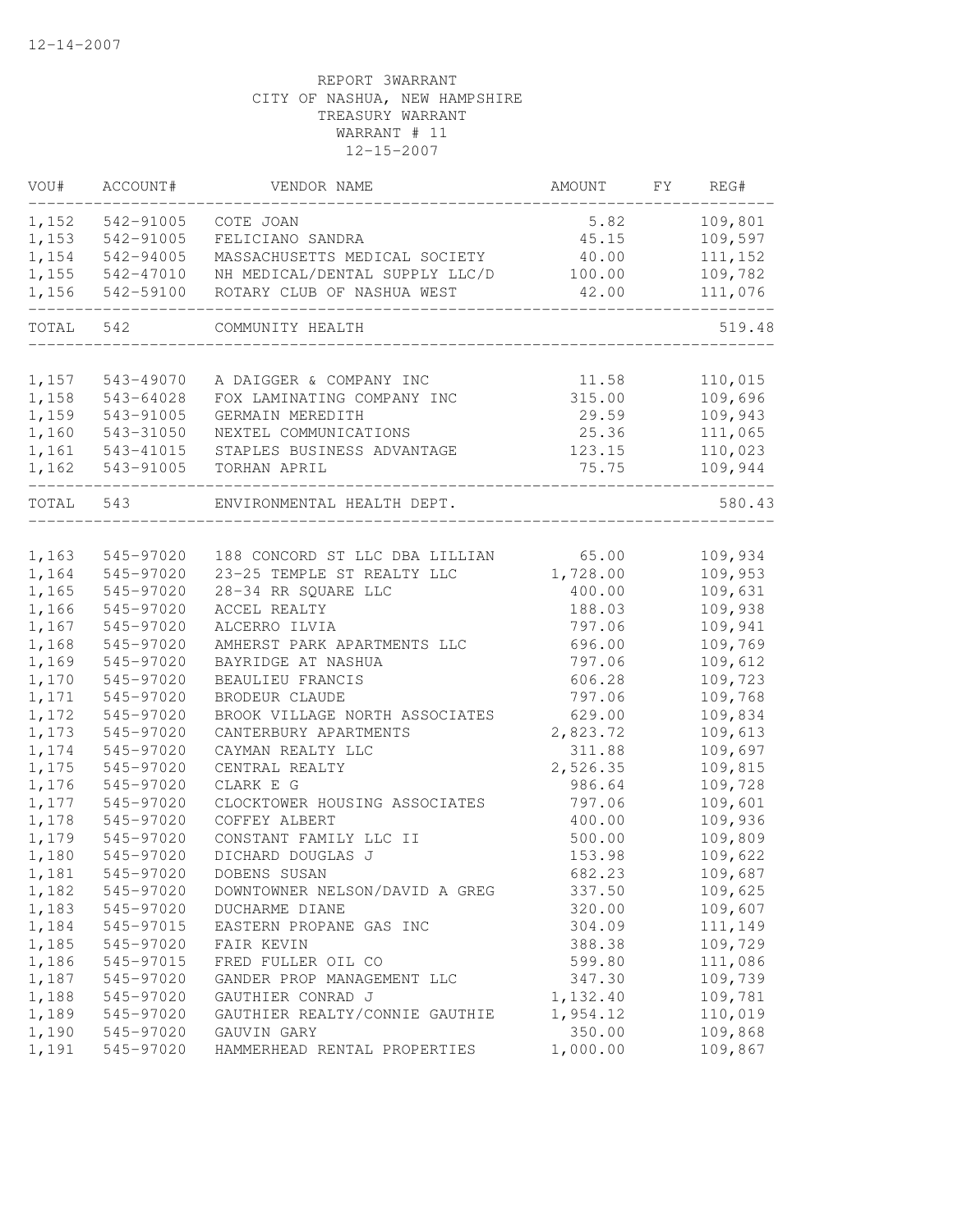| VOU#  | ACCOUNT#                  | VENDOR NAME                          | AMOUNT   | FY | REG#      |
|-------|---------------------------|--------------------------------------|----------|----|-----------|
| 1,192 | 545-97020                 | JOHNSON EDWARD                       | 797.06   |    | 109,939   |
| 1,193 | 545-97020                 | KEHAIAS THEOGINIS/ANE PROPERTI       | 620.79   |    | 109,733   |
| 1,194 | 545-97015                 | KEYSPAN ENERGY DELIVERY              | 275.00   |    | 111,147   |
| 1,195 | 545-97020                 | LAMERAND ENTERPRISES/KYLE LAME       | 1,062.93 |    | 109,979   |
| 1,196 | 545-97020                 | LANZARA RONALD F SR                  | 1,081.61 |    | 109,745   |
| 1,197 | 545-97020                 | LOSIK WALTER P                       | 300.00   |    | 109,762   |
| 1,198 | 545-97020                 | LTA INVESTMENTS LLC                  | 514.92   |    | 109,869   |
| 1,199 | 545-97020                 | MARANDOS CROTEAU                     | 645.17   |    | 109,973   |
| 1,200 | 545-97020                 | MCCHANDLER LLC                       | 580.00   |    | 109,778   |
| 1,201 | 545-97020                 | MCGRANITE LLC                        | 223.30   |    | 109,710   |
| 1,202 | 545-97020                 | MELVILLE GREGORY                     | 400.00   |    | 109,691   |
| 1,203 | 545-97020                 | MOTEL 6                              | 137.97   |    | 109,980   |
| 1,204 | 545-97020                 | NASHUA HOUSING AUTHORITY             | 574.00   |    | 109,988   |
| 1,205 | 545-97020                 | NASHUA PASTORAL CARE                 | 340.00   |    | 109,780   |
| 1,206 | 545-97020                 | OH ASH STREET HOLDINGS LLC           | 160.27   |    | 109,937   |
| 1,207 | 545-97020                 | PAQUIN EDWARD                        | 919.68   |    | 109,614   |
| 1,208 | 545-97015                 | PENNICHUCK WATER WORKS INC           | 127.10   |    | 111,073   |
| 1,209 | 545-97015                 | PUBLIC SERVICE CO OF NH              | 450.87   |    | 111,142   |
| 1,210 | 545-97020                 | QUARATIELLO NICHOLAS                 | 540.00   |    | 109,595   |
| 1,211 | 545-97020                 | QUIRION GILLES                       | 437.50   |    | 109,822   |
| 1,212 | 545-97020                 | REGENT PARK ASSOCIATES               | 476.95   |    | 109,713   |
| 1,213 | 545-97020                 | RHODES DAVID                         | 725.00   |    | 109,636   |
| 1,214 | 545-97020                 | ROYAL CREST ESTATES                  | 615.08   |    | 109,679   |
| 1,215 | 545-97020                 | SHAH JAYESH                          | 656.80   |    | 109,940   |
| 1,216 | 545-97020                 | SPILLER LAURENCE D                   | 210.00   |    | 109,610   |
| 1,217 | 545-97015                 | ST JOSEPH PHARMACY                   | 113.70   |    | 109,633   |
| 1,218 | 545-97020                 | THOMPSON JOHN                        | 329.17   |    | 109,734   |
|       | 1,219 545-97020           | URQUHART DIANE                       | 564.14   |    | 109,665   |
| 1,220 | 545-97020                 | VACHON LINDA                         | 1,195.59 |    | 109,964   |
| TOTAL | 545                       | WELFARE COSTS                        |          |    | 37,693.54 |
|       |                           |                                      |          |    |           |
| 1,221 | 551-59100                 | CORBETT CLEANING CO/STEPHEN CO       | 320.00   |    | 109,805   |
| 1,222 | 551-59100                 | J P PEST SERVICES                    | 115.41   |    | 109,847   |
| 1,223 | 551-34015                 | KEYSPAN ENERGY DELIVERY              | 437.00   |    | 111,074   |
| 1,224 | 551-31050                 | NEXTEL COMMUNICATIONS                | 301.61   |    | 111,065   |
| 1,225 | 551-32005                 | PUBLIC SERVICE OF NH                 | 703.81   |    | 111,134   |
|       | 1,226 551-49075 SPILLER'S |                                      | 487.32   |    | 109,974   |
| 1,227 |                           | 551-41015 STAPLES BUSINESS ADVANTAGE | 65.28    |    | 110,023   |
| TOTAL |                           | 551 PUBLIC WORKS DIV & ENGINEERING   |          |    | 2,430.43  |
| 1,228 | 552-53106                 | ASAP FIRE & SAFETY CORPORATION       | 1,190.00 |    | 109,724   |
| 1,229 | 552-75021                 | BROX INDUSTRIES INC                  | 3,225.20 |    | 109,644   |
| 1,230 | 552-78007                 | CARPARTS OF NASHUA                   | 114.90   |    | 109,615   |
| 1,231 | 552-75022                 | CORBETT CLEANING CO/STEPHEN CO       | 300.00   |    | 109,805   |
|       |                           |                                      |          |    |           |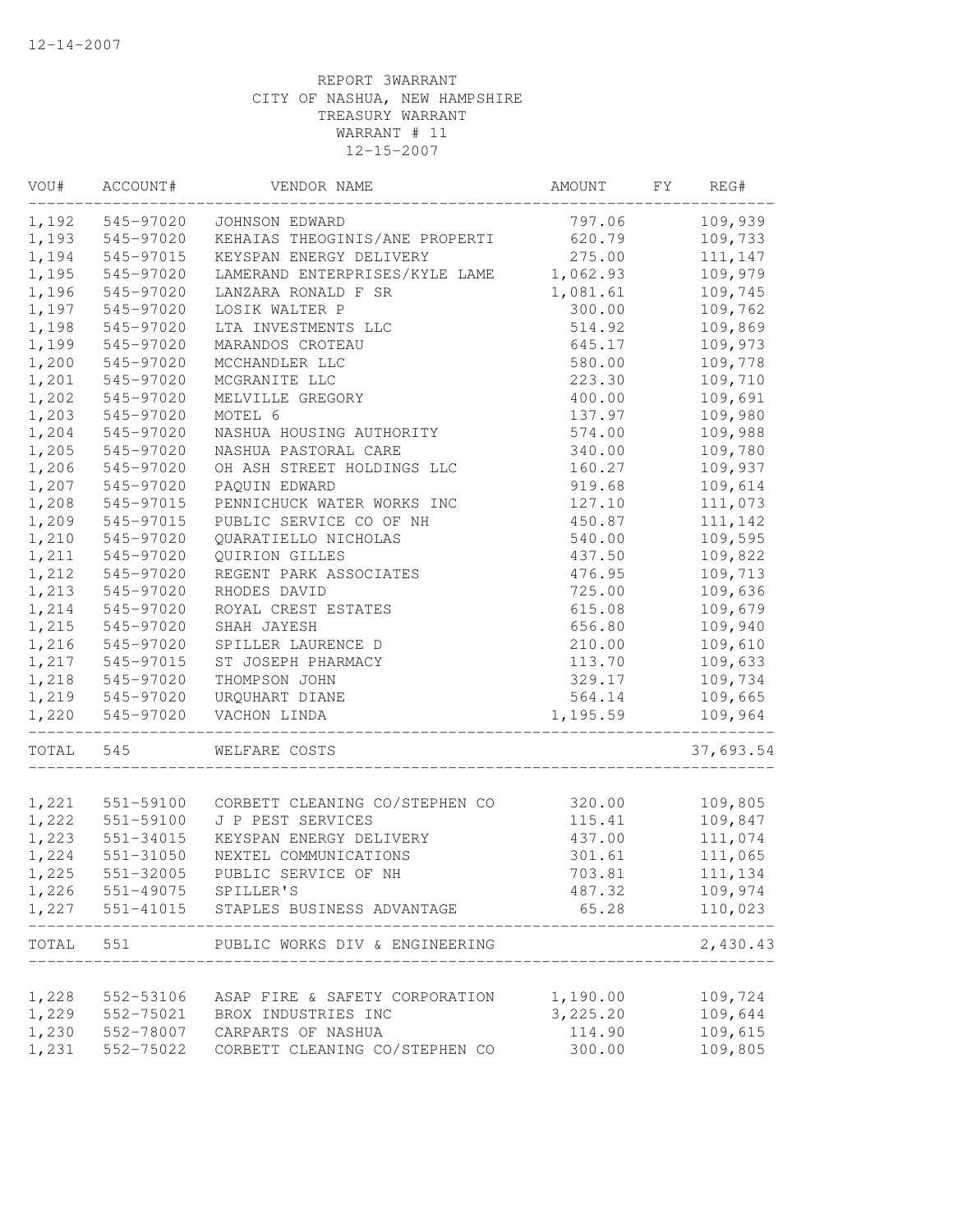| VOU#           | ACCOUNT#               | VENDOR NAME                    | AMOUNT   | FY | REG#      |
|----------------|------------------------|--------------------------------|----------|----|-----------|
| 1,232          | 552-74092              | DMX INC                        | 800.40   |    | 109,830   |
| 1,233          | 552-78100              | DONOVAN EQUIPMENT CO INC       | 122.35   |    | 109,639   |
| 1,234          | 552-75022              | F W WEBB COMPANY               | 302.24   |    | 109,682   |
| 1,235          | 552-45196              | FORTIN-GAGE LTD.               | 1,048.50 |    | 109,694   |
| 1,236          | 552-78007              | GMS HYDRAULICS INC             | 510.61   |    | 110,280   |
| 1,237          | 552-66000              | HANDY HOUSE INC                | 59.00    |    | 111,110   |
| 1,238          | 552-75021              | HOME DEPOT CREDIT SERVICES     | 113.29   |    | 111,071   |
| 1,238          | 552-75022              | HOME DEPOT CREDIT SERVICES     | 244.87   |    | 111,071   |
| 1,238          | 552-75040              | HOME DEPOT CREDIT SERVICES     | 3.94     |    | 111,071   |
| 1,239          | 552-78100              | HOWARD P FAIRFIELD INC         | 3,960.00 |    | 110,189   |
| 1,240          | 552-75135              | JG GRADING LLC                 | 680.00   |    | 109,859   |
| 1,241          | 552-75021              | JOHNSON'S ELECTRIC SUPPLY      | 479.23   |    | 109,689   |
| 1,241          | 552-75040              | JOHNSON'S ELECTRIC SUPPLY      | 764.41   |    | 109,689   |
| 1,242          | 552-78100              | LIBERTY INTN'L TRUCKS OF NH LL | 124.86   |    | 110,260   |
| 1,243          | 552-75021              | M & M ELECTRICAL SUPPLY CO INC | 104.70   |    | 110,253   |
| 1,244          | 552-78007              | MAC MULKIN CHEVROLET INC       | 29.87    |    | 110,257   |
| 1,245          | 552-78007              | NAPA AUTO PARTS                | 38.94    |    | 109,978   |
| 1,246          | 552-78007              | NASHUA OUTDOOR POWER EQUIP     | 234.00   |    | 109,797   |
| 1,247          | 552-81090              | NASHUA VETERAN'S PARADE COMMIT | 4,000.00 |    | 109,825   |
| 1,248          | 552-31050              | NEXTEL COMMUNICATIONS          | 176.78   |    | 111,065   |
| 1,249          | 552-33005              | PENNICHUCK WATER               | 1,639.14 |    | 111,077   |
| 1,249          | 552-33045              | PENNICHUCK WATER               | 1,001.12 |    | 111,077   |
| 1,249          | 552-33050              | PENNICHUCK WATER               | 35.61    |    | 111,077   |
| 1,250          | 552-32005              | PUBLIC SERVICE OF NH           | 353.26   |    | 111,134   |
| 1,250          | 552-32005              | PUBLIC SERVICE OF NH           | 2,730.03 |    | 111, 135  |
| 1,250          | 552-32030              | PUBLIC SERVICE OF NH           | 1,714.06 |    | 111, 135  |
| 1,250          | 552-32040              | PUBLIC SERVICE OF NH           | 3,925.09 |    | 111, 135  |
| 1,250          | 552-32040              | PUBLIC SERVICE OF NH           | 2,125.55 |    | 111,136   |
| 1,251          | 552-74085              | R WHITE EQUIPMENT CENTER INC   | 127.95   |    | 110,264   |
| 1,251          | 552-75021              | R WHITE EQUIPMENT CENTER INC   | 16.85    |    | 110,264   |
| 1,252          | 552-75021              | RF MORSE TURF & ORNAMENTAL INC | 594.00   |    | 109,698   |
| 1,253          | 552-78007              | SANEL AUTO PARTS CO            | 146.91   |    | 109,787   |
| 1,254          | 552-74092              | SIMPLEXGRINNELL                | 415.21   |    | 109,606   |
| 1,255          | 552-95005              | SPORTS TURF MANAGERS ASSOCIATI | 165.00   |    | 111,091   |
| 1,256          | 552-41015              | STAPLES BUSINESS ADVANTAGE     | 8.73     |    | 110,023   |
| 1,257          | 552-75021              | TOM IRWIN INCORPORATED         | 3,239.60 |    | 110,279   |
| 1,258          | 552-75021              | UNITED SUPPLY COMPANY INC      | 10.42    |    | 110,272   |
| 1,258          | 552-75022              | UNITED SUPPLY COMPANY INC      | 33.65    |    | 110,272   |
| 1,258          | 552-75040              | UNITED SUPPLY COMPANY INC      | 27.84    |    | 110,272   |
| TOTAL          | 552                    | PARKS AND RECREATION           |          |    | 36,938.11 |
|                |                        |                                |          |    | 109,790   |
| 1,259<br>1,260 | 553-75023<br>553-47010 | ARCSOURCE INC                  | 951.00   |    |           |
| 1,261          |                        | BASS FIRST AID SERVICE COMPANY | 65.45    |    | 109,680   |
| 1,261          | 553-45060              | BELLETETES INC                 | 24.96    |    | 109,779   |
|                | 553-49075              | BELLETETES INC                 | 129.92   |    | 109,779   |
| 1,261          | 553-69025              | BELLETETES INC                 | 65.50    |    | 109,779   |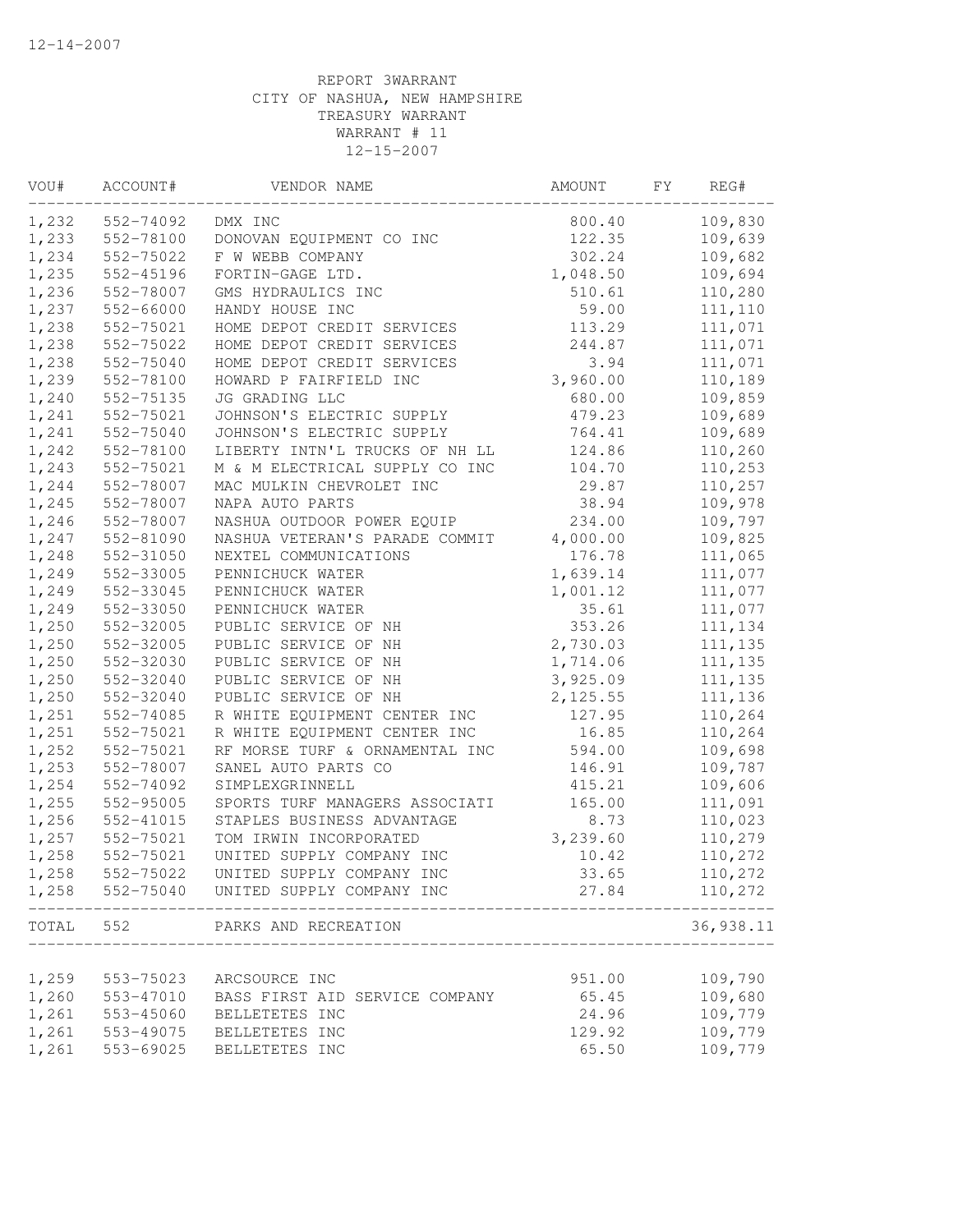| VOU#  | ACCOUNT#  | VENDOR NAME                    | AMOUNT    | FY | REG#     |
|-------|-----------|--------------------------------|-----------|----|----------|
| 1,261 | 553-75023 | BELLETETES INC                 | 2.83      |    | 109,779  |
| 1,262 | 553-45015 | BROX INDUSTRIES INC            | 346.84    |    | 109,644  |
| 1,262 | 553-45025 | BROX INDUSTRIES INC            | 38.00     |    | 109,644  |
| 1,262 | 553-45190 | BROX INDUSTRIES INC            | 431.92    |    | 109,644  |
| 1,263 | 553-59160 | CADY PATRICK T                 | 770.82    |    | 111,125  |
| 1,264 | 553-78100 | CHAPPELL TRACTOR SALES INC     | 186.87    |    | 109,647  |
| 1,265 | 553-72035 | CONWAY OFFICE PRODUCTS LLC     | .66       |    | 109,736  |
| 1,266 | 553-59105 | CORBETT CLEANING CO/STEPHEN CO | 500.00    |    | 109,805  |
| 1,267 | 553-59160 | CORCORAN WILLIAM J             | 375.00    |    | 111,103  |
| 1,268 | 553-45060 | CORRIVEAU ROUTHIER INC         | 49.16     |    | 110,254  |
| 1,269 | 553-59160 | CRISP CONTRACTING LLC          | 142.58    |    | 111,094  |
| 1,270 | 553-59160 | DEAN THOMAS                    | 762.50    |    | 111,097  |
| 1,271 | 553-48015 | DENNIS K BURKE INC             | 13,002.07 |    | 111,154  |
| 1,272 | 553-78075 | DEWEY'S AUTO DETAILING         | 150.00    |    | 109,751  |
| 1,273 | 553-78100 | DONOVAN SPRING COMPANY INC     | 88.96     |    | 109,642  |
| 1,274 | 553-59160 | DUBOIS BEN                     | 387.50    |    | 111, 118 |
| 1,275 | 553-78100 | <b>DUNN BATTERY</b>            | 608.65    |    | 109,711  |
| 1,276 | 553-59160 | DZIEGIEL JOEL                  | 441.23    |    | 111,124  |
| 1,277 | 553-45260 | EASTERN MINERALS INC           | 8,021.07  |    | 110,005  |
| 1,278 | 553-78100 | FREIGHTLINER OF NH INC         | 16.50     |    | 109,996  |
| 1,279 | 553-69025 | GMS HYDRAULICS INC             | 151.20    |    | 110,280  |
| 1,279 | 553-78100 | GMS HYDRAULICS INC             | 165.24    |    | 110,280  |
| 1,280 | 553-59187 | HEALTH STOP INC                | 895.00    |    | 109,758  |
| 1,281 | 553-59160 | HILLSBOROUGH PROPERTIES        | 504.78    |    | 111,105  |
| 1,282 | 553-59100 | HOBBS CARBURATOR SHOP          | 80.00     |    | 110,276  |
| 1,283 | 553-59135 | J P PEST SERVICES              | 110.00    |    | 109,847  |
| 1,284 | 553-59160 | KD WELDING & FABRICATING/KENT  | 428.13    |    | 111,095  |
| 1,285 | 553-59160 | KERRY'S POOL & SPA             | 459.00    |    | 111,096  |
| 1,286 | 553-59160 | LEVEILLE ROGER JR              | 370.45    |    | 111,085  |
| 1,287 | 553-59100 | LIBERTY INTN'L TRUCKS OF NH LL | 75.33     |    | 110,260  |
| 1,287 | 553-78100 | LIBERTY INTN'L TRUCKS OF NH LL | 392.78    |    | 110,260  |
| 1,288 | 553-59160 | MARINO JOHN                    | 445.50    |    | 111,092  |
| 1,289 | 553-59160 | MARINO JOHN III                | 445.50    |    | 111,082  |
| 1,290 | 553-78100 | NAPA AUTO PARTS                | 359.28    |    | 109,978  |
| 1,291 | 553-31050 | NEXTEL COMMUNICATIONS          | 164.58    |    | 111,065  |
| 1,292 | 553-32005 | PUBLIC SERVICE OF NH           | 2,993.29  |    | 111,136  |
| 1,293 | 553-59160 | PWM CONTRACTING LLC            | 728.50    |    | 111, 117 |
| 1,294 | 553-59100 | RMJ CORP                       | 1,741.70  |    | 109,740  |
| 1,295 | 553-78100 | RO-BRAND PRODUCTS INC          | 525.51    |    | 109,989  |
| 1,296 | 553-59160 | RWC/ ROBERT CHAMPAGNE          | 425.00    |    | 111,084  |
| 1,297 | 553-59160 | SAMYN RUDY DESIGN & REMODEL LL | 392.78    |    | 111,093  |
| 1,298 | 553-49075 | SANEL AUTO PARTS CO            | 152.14    |    | 109,787  |
| 1,298 | 553-69025 | SANEL AUTO PARTS CO            | 25.67     |    | 109,787  |
| 1,298 | 553-78100 | SANEL AUTO PARTS CO            | 77.30     |    | 109,787  |
| 1,299 | 553-59160 | SAYCO TREE & LANDSCAPING INC   | 412.50    |    | 111,102  |
| 1,300 | 553-59160 | SERPA JOE                      | 553.50    |    | 111,089  |
| 1,301 | 553-48005 | SHATTUCK MALONE OIL CO         | 4,385.76  |    | 111,053  |
| 1,302 | 553-69025 | SNAP ON TOOLS                  | 20.05     |    | 109,643  |
|       |           |                                |           |    |          |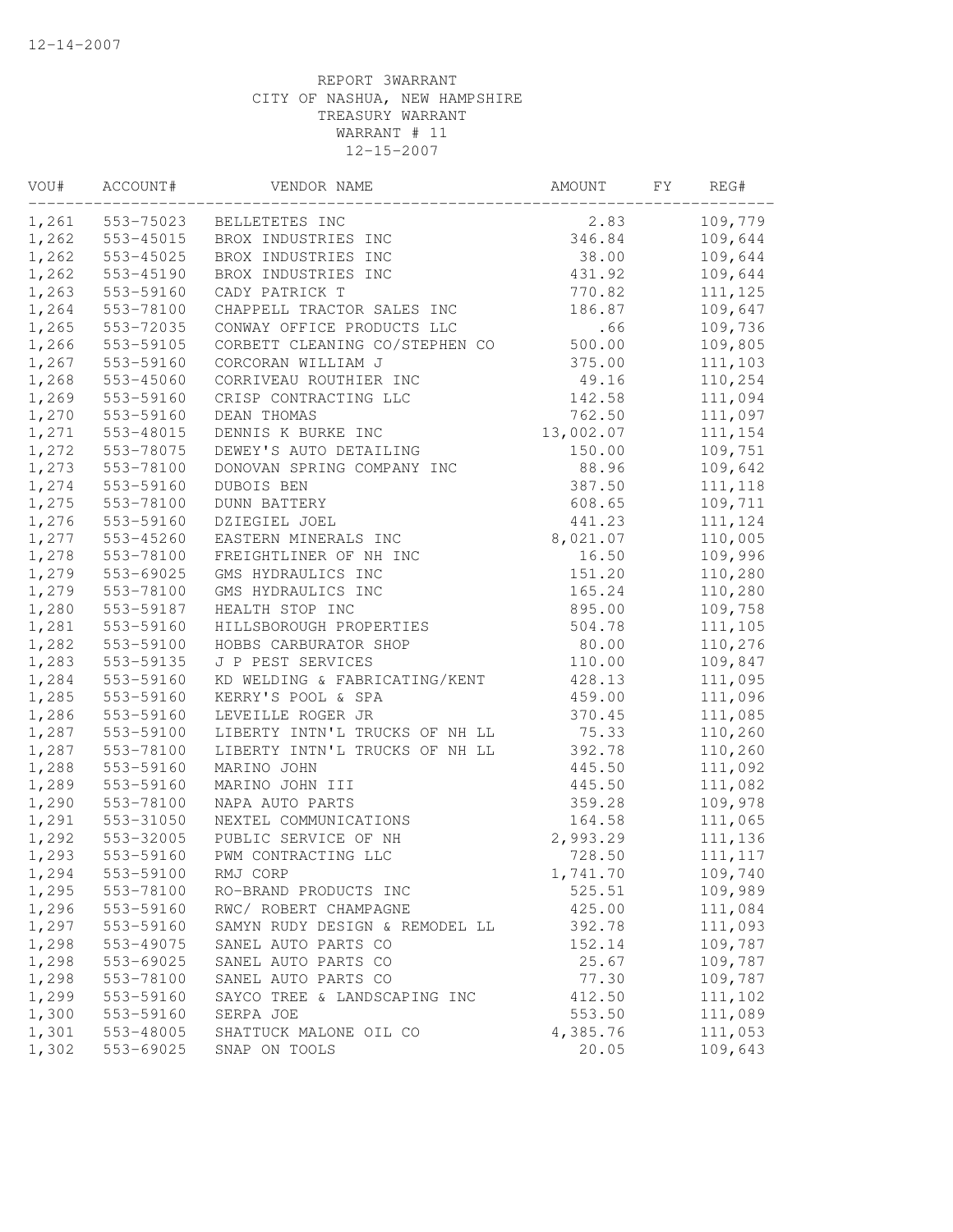| VOU#  | ACCOUNT#  | VENDOR NAME                                 | AMOUNT           | FY | REG#      |
|-------|-----------|---------------------------------------------|------------------|----|-----------|
| 1,303 | 553-59160 | SPINNEY'S LAWN CARE/EVA SPINNE              | 453.94           |    | 111,083   |
| 1,304 | 553-45060 | SWENSON GRANITE WORKS                       | 666.00           |    | 110,060   |
| 1,305 | 553-75130 | THE METRO GROUP INC                         | 79.00            |    | 109,877   |
| 1,306 | 553-78100 | TST EQUIPMENT INC                           | 1,144.00         |    | 109,742   |
| 1,307 | 553-46045 | UNIFIRST CORPORATION                        | 309.73           |    | 109,997   |
| 1,308 | 553-75100 | UNLIMITED DOOR SERVICE/STEVEN               | 842.00           |    | 110,278   |
| 1,309 | 553-31050 | USA MOBILITY WIRELESS INC                   | 365.80           |    | 111, 131  |
| 1,310 | 553-59160 | WAYE JASON                                  | 425.60           |    | 111, 116  |
| 1,311 | 553-78035 | WINDWARD PETROLEUM                          | 3,726.24         |    | 109,673   |
| TOTAL | 553       | STREET DEPARTMENT                           |                  |    | 53,052.77 |
| 1,312 | 555-75023 | BELLETETES INC                              | 21.48            |    | 109,779   |
| 1,313 | 555-34015 | ENERGYNORTH PROPANE                         | 786.80           |    | 111,072   |
| 1,314 | 555-95005 | INSTITUTE OF TRANSPORTATION EN              | 480.00           |    | 111,132   |
| 1,315 | 555-94005 | KENNAMER JEAN MARIE                         | 268.42           |    | 111,037   |
| 1,316 | 555-74170 | MARLIN CONTROLS                             | 525.00           |    | 109,888   |
| 1,317 | 555-78140 | NAPA AUTO PARTS                             | 62.06            |    | 109,978   |
| 1,318 | 555-31050 | NEXTEL COMMUNICATIONS                       | 254.32           |    | 111,065   |
| 1,319 | 555-32025 | PUBLIC SERVICE OF NH                        | 1,654.46         |    | 111,136   |
| 1,319 | 555-32025 | PUBLIC SERVICE OF NH                        | 481.11           |    | 111, 137  |
| 1,320 | 555-78140 | SANEL AUTO PARTS CO                         | 3.82             |    | 109,787   |
| 1,321 | 555-72035 | SIMPLEXGRINNELL                             | 264.50           |    | 109,606   |
| 1,322 | 555-41015 | STAPLES BUSINESS ADVANTAGE                  | 30.63            |    | 110,023   |
| 1,323 | 555-75023 | UNIFIRST CORPORATION                        | 22.70            |    | 109,997   |
| 1,324 | 555-95010 | UNIVERSITY OF FLORIDA                       | 200.00           |    | 111,059   |
| TOTAL | 555       | TRAFFIC DEPARTMENT                          |                  |    | 5,055.30  |
|       |           |                                             |                  |    |           |
| 1,325 | 557-75023 | FAY ELECTRIC MOTORS                         | 1,117.00         |    | 109,732   |
| 1,326 | 557-64035 | MUNICIPAL SUPPLY SALES CO                   | 603.26           |    | 109,912   |
| 1,327 | 557-64192 | NASHUA OUTDOOR POWER EQUIP                  | 1,530.00         |    | 109,797   |
| 1,328 | 557-75023 | POWERS GENERATOR SERVICE LLC                | 133.53<br>255.49 |    | 110,153   |
| 1,329 | 557-32005 | PUBLIC SERVICE OF NH<br>SANEL AUTO PARTS CO |                  |    | 111,137   |
| 1,330 | 557-78140 |                                             | 3.07<br>97.87    |    | 109,787   |
| 1,331 | 557-75023 | W E AUBUCHON COMPANY INC                    |                  |    | 109,621   |
|       |           | TOTAL 557 PARKING LOTS                      |                  |    | 3,740.22  |
|       |           |                                             |                  |    |           |
| 1,332 | 561-45195 | GRIFFIN GREENHOUSE SUPPLIES IN              | 1,084.84         |    | 109,959   |
| 1,333 | 561-75023 | HOME DEPOT CREDIT SERVICES                  | 38.50            |    | 111,071   |
| 1,334 | 561-74085 | NASHUA OUTDOOR POWER EQUIP                  | 11.85            |    | 109,797   |
| 1,335 | 561-33005 | PENNICHUCK WATER                            | 145.11           |    | 111,077   |
| 1,336 | 561-32005 | PUBLIC SERVICE OF NH                        | 94.49            |    | 111,137   |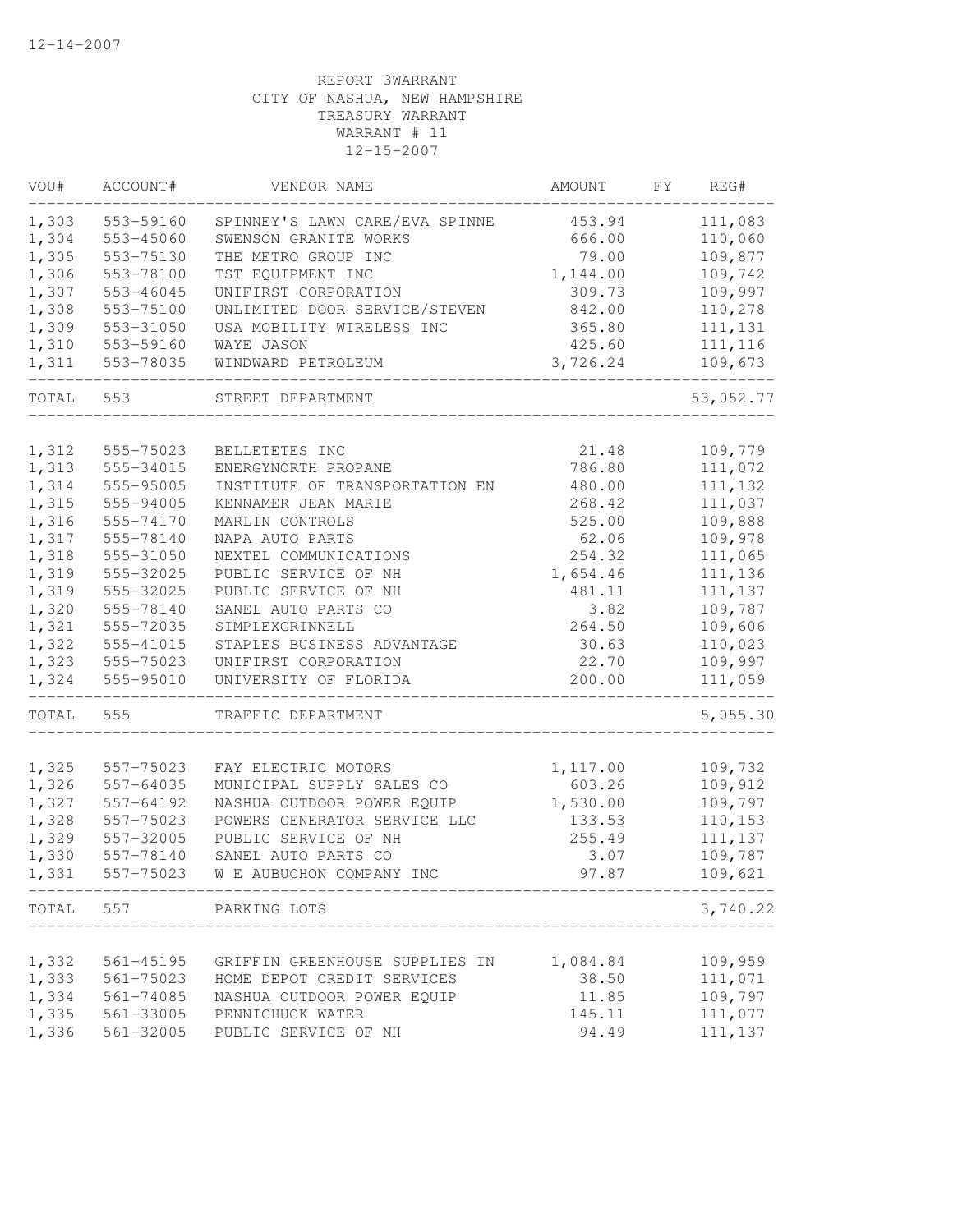| VOU#           | ACCOUNT#               | VENDOR NAME                    | AMOUNT          | FΥ | REG#               |
|----------------|------------------------|--------------------------------|-----------------|----|--------------------|
| TOTAL          | 561                    | EDGEWOOD CEMETERY              |                 |    | 1,374.79           |
| 1,337          | 572-49025              | <b>BUSINESS WEEK</b>           | 90.00           |    | 111,107            |
| 1,338          | 572-49025              | CONSUMER REPORTS               | 26.00           |    | 111,130            |
| 1,339          | 572-94005              | FALK CARTER                    | 325.60          |    | 109,977            |
| 1,340          | 572-51010              | HILLSBOROUGH COUNTY TREASURER  | 26.00           |    | 110,268            |
| 1,341          | 572-91005              | HOUSTON ROGER                  | 409.83          |    | 109,949            |
| 1,342          | 572-49025              | JOURNAL OF LIGHT CONSTRUCTION  | 64.95           |    | 111,052            |
| 1,343          | 572-31050              | NEXTEL COMMUNICATIONS          | 12.25           |    | 111,065            |
| TOTAL          | 572                    | PLANNING DEPARTMENT            |                 |    | 954.63             |
|                |                        |                                |                 |    |                    |
| 1,344<br>1,345 | 575-45090<br>575-45050 | AC MOORE INC<br><b>ACTRACE</b> | 36.19<br>660.00 |    | 109,818<br>109,705 |
| 1,346          | 575-45050              | BAKER & TAYLOR                 | 4,443.04        |    | 109,675            |
| 1,346          | 575-45050              | BAKER & TAYLOR                 | 1,824.26        |    | 109,676            |
| 1,346          | 575-45050              | BAKER & TAYLOR                 | 1,693.75        |    | 109,677            |
| 1,346          | 575-45050              | BAKER & TAYLOR                 | 153.12          |    | 109,678            |
| 1,347          | 575-45085              | BAKER & TAYLOR ENTERTAINMENT   | 177.45          |    | 109,666            |
| 1,347          | 575-45315              | BAKER & TAYLOR ENTERTAINMENT   | 508.22          |    | 109,666            |
| 1,348          | 575-95005              | CODI                           | 75.00           |    | 111,099            |
| 1,349          | 575-45050              | ENFIELD HISTORICAL SOCIETY     | 39.95           |    | 111,150            |
| 1,350          | 575-45050              | <b>GALE</b>                    | 994.13          |    | 109,985            |
| 1,351          | 575-45220              | GAYLORD BROS INC               | 50.08           |    | 110,273            |
| 1,352          | 575-45050              | HERITAGE BOOKS INC             | 191.90          |    | 109,821            |
| 1,353          | 575-45903              | INFO USA MARKETING INC         | 7,560.00        |    | 111,090            |
| 1,354          | 575-34015              | KEYSPAN ENERGY DELIVERY        | 4,124.82        |    | 111,074            |
| 1,355          | 575-45220              | LIBRARY DISPLAY DESIGN SYSTEMS | 334.00          |    | 109,942            |
| 1,356          | 575-45050              | MARSHALL CAVENDISH CORP        | 117.47          |    | 109,761            |
| 1,357          | 575-45050              | MASON CREST PUBLISHERS         | 668.08          |    | 110,158            |
| 1,358          | 575-45085              | MICROMARKETING LLC             | 121.55          |    | 109,774            |
| 1,359          | 575-57010              | MV COMMUNICATIONS INC          | 141.00          |    | 109,609            |
| 1,360          | 575-45050              | NADA APPRAISAL GUIDES          | 140.00          |    | 111,055            |
| 1,361          | 575-95005              | NATIONAL TRUST FOR HISTORIC PR | 115.00          |    | 111,143            |
| 1,362          | 575-42005              | NEW ENGLAND PAPER & SUPPLY     | 26.31           |    | 109,817            |
| 1,362          | 575-42020              | NEW ENGLAND PAPER & SUPPLY     | 302.18          |    | 109,817            |
| 1,363          | 575-31040              | NEXTEL COMMUNICATIONS          | 99.39           |    | 111,065            |
| 1,364          | 575-95005              | NHLA                           | 250.00          |    | 111,100            |
| 1,365          | 575-45050              | OCLC/FOREST PRESS              | 300.00          |    | 109,670            |
| 1,366          | 575-45220              | PLYMOUTH ROCKET INC            | 650.00          |    | 111,064            |
| 1,367          | 575-32005              | PUBLIC SERVICE OF NH           | 6,703.03        |    | 111,137            |
| 1,368          | 575-45085              | RANDOM HOUSE INC               | 93.50           |    | 110,028            |
| 1,369          | 575-45085              | RECORDED BOOKS LLC             | 357.49          |    | 110,002            |
| 1,370          | 575-45050              | SIMON & SCHUSTER               | 64.58           |    | 109,667            |
| 1,371          | 575-41015              | STAPLES BUSINESS ADVANTAGE     | 154.92          |    | 110,023            |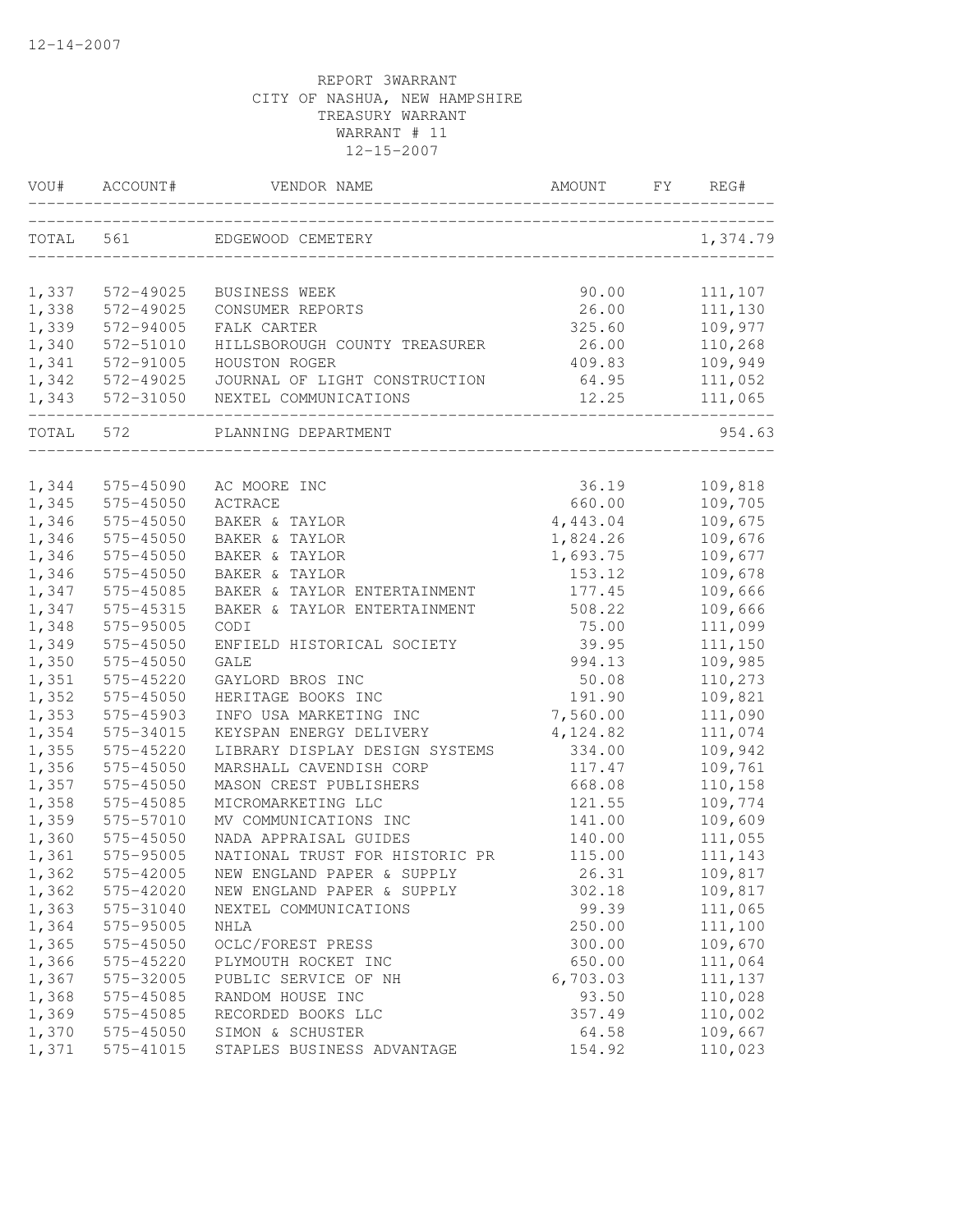|                                                                                                                                                                                                                                                                                                                   |                                                                                                                                                                                                                                                                                                                                                                                                                                                                     |                                                                                                                                                                                                                                                                                                                                                                                                                                                                                                                       |                                                                                                                                                  | 34,068.53                                                                                                                                                                                                                                |
|-------------------------------------------------------------------------------------------------------------------------------------------------------------------------------------------------------------------------------------------------------------------------------------------------------------------|---------------------------------------------------------------------------------------------------------------------------------------------------------------------------------------------------------------------------------------------------------------------------------------------------------------------------------------------------------------------------------------------------------------------------------------------------------------------|-----------------------------------------------------------------------------------------------------------------------------------------------------------------------------------------------------------------------------------------------------------------------------------------------------------------------------------------------------------------------------------------------------------------------------------------------------------------------------------------------------------------------|--------------------------------------------------------------------------------------------------------------------------------------------------|------------------------------------------------------------------------------------------------------------------------------------------------------------------------------------------------------------------------------------------|
|                                                                                                                                                                                                                                                                                                                   |                                                                                                                                                                                                                                                                                                                                                                                                                                                                     |                                                                                                                                                                                                                                                                                                                                                                                                                                                                                                                       |                                                                                                                                                  |                                                                                                                                                                                                                                          |
|                                                                                                                                                                                                                                                                                                                   |                                                                                                                                                                                                                                                                                                                                                                                                                                                                     |                                                                                                                                                                                                                                                                                                                                                                                                                                                                                                                       |                                                                                                                                                  |                                                                                                                                                                                                                                          |
|                                                                                                                                                                                                                                                                                                                   |                                                                                                                                                                                                                                                                                                                                                                                                                                                                     |                                                                                                                                                                                                                                                                                                                                                                                                                                                                                                                       |                                                                                                                                                  |                                                                                                                                                                                                                                          |
|                                                                                                                                                                                                                                                                                                                   |                                                                                                                                                                                                                                                                                                                                                                                                                                                                     |                                                                                                                                                                                                                                                                                                                                                                                                                                                                                                                       |                                                                                                                                                  |                                                                                                                                                                                                                                          |
|                                                                                                                                                                                                                                                                                                                   |                                                                                                                                                                                                                                                                                                                                                                                                                                                                     |                                                                                                                                                                                                                                                                                                                                                                                                                                                                                                                       |                                                                                                                                                  |                                                                                                                                                                                                                                          |
|                                                                                                                                                                                                                                                                                                                   |                                                                                                                                                                                                                                                                                                                                                                                                                                                                     |                                                                                                                                                                                                                                                                                                                                                                                                                                                                                                                       |                                                                                                                                                  |                                                                                                                                                                                                                                          |
|                                                                                                                                                                                                                                                                                                                   |                                                                                                                                                                                                                                                                                                                                                                                                                                                                     |                                                                                                                                                                                                                                                                                                                                                                                                                                                                                                                       |                                                                                                                                                  | 803.01                                                                                                                                                                                                                                   |
|                                                                                                                                                                                                                                                                                                                   |                                                                                                                                                                                                                                                                                                                                                                                                                                                                     |                                                                                                                                                                                                                                                                                                                                                                                                                                                                                                                       |                                                                                                                                                  |                                                                                                                                                                                                                                          |
|                                                                                                                                                                                                                                                                                                                   |                                                                                                                                                                                                                                                                                                                                                                                                                                                                     |                                                                                                                                                                                                                                                                                                                                                                                                                                                                                                                       |                                                                                                                                                  | _______________<br>45.40                                                                                                                                                                                                                 |
| 581-53101<br>581-49075<br>581-49030<br>581-49050<br>581-42110<br>$581 - 46040$<br>581-91005<br>581-94030<br>581-72065<br>581-53100<br>581-94030<br>1,381 581-53100<br>581-41015<br>581-49050<br>581-91005<br>581-42130<br>581-49050<br>581-49075<br>581-49030<br>581-49035<br>581-74092<br>581-42110<br>581-42130 | AC MOORE INC<br>ADULT LEARNING CENTER<br>AIA CORP<br>ALARMAX DISTRIBUTORS INC<br>ALEC'S SHOE STORE INC<br>ALMEIDA SARAH<br>ALMEIDA SARAH<br>AMERICAN ALARM<br>AMERICAN TRAINCO<br>ANACOMP INC<br>ANCO SIGNS & STAMPS INC<br>APPLE WIPER & SUPPLY CO INC<br>ARCARO JANICE<br>ARCSOURCE INC<br>ASCD<br>B & S LOCKSMITHS INC<br>BARNES & NOBLE INC<br>BARNES & NOBLE INC<br>BASSETT SERVICES CORPORATION<br>BATTERY SPECIALISTS OF NH LLC<br>BEARINGS SPECIALTY CO INC | 189.00<br>77.99<br>576.00<br>198.71<br>119.70<br>105.00<br>199.95<br>31.53<br>360.00<br>295.00<br>201.50<br>1,780.00<br>85.79<br>24.75<br>320.00<br>427.16<br>42.00<br>26.95<br>786.53<br>194.74<br>164.31<br>1,096.00<br>816.95<br>169.89                                                                                                                                                                                                                                                                            |                                                                                                                                                  | 109,648                                                                                                                                                                                                                                  |
|                                                                                                                                                                                                                                                                                                                   | 581-59130                                                                                                                                                                                                                                                                                                                                                                                                                                                           | ACCOUNT# VENDOR NAME<br>1,372 575-91015 TAGGART LINDA<br>1,373 575-45050 THE CREATIVE COMPANY<br>1,374 575-45050 WORLD BOOK INC<br>TOTAL 575 PUBLIC LIBRARIES<br>1,375 576-91005<br>COLLINS MARK<br>576-62022<br>DLT SOLUTIONS INC<br>1,377 576-91005<br>DUPONT TIMOTHY<br>1,378 576-49025 FINDLEY MICHAEL<br>1,380 576-31065 NEXTEL COMMUNICATIONS<br>TOTAL 576 BUILDING DEPARTMENT<br>1,380 577-31050 NEXTEL COMMUNICATIONS<br>TOTAL 577 CODE ENFORCEMENT<br>581-94030 AARTHUN KAY<br>581-49050<br>BEGLEY TIMOTHY J | ______________________________<br>75,000.00<br>AIMS EDUCATION FOUNDATION<br>AIMS EDUCATION FOUNDATION<br>ALTERNATIVE COMMUNICATIONS SER<br>76.00 | AMOUNT FY REG#<br>58.37 109,806<br>90.75 109,714<br>749.00 110,084<br>145.02 109,966<br>257.00 111,109<br>152.92 109,692<br>99.95 110,167<br>1,379 576-49025 INTERNATIONAL CODE COUNCIL 40.00 111,075<br>108.12 111,065<br>45.40 111,065 |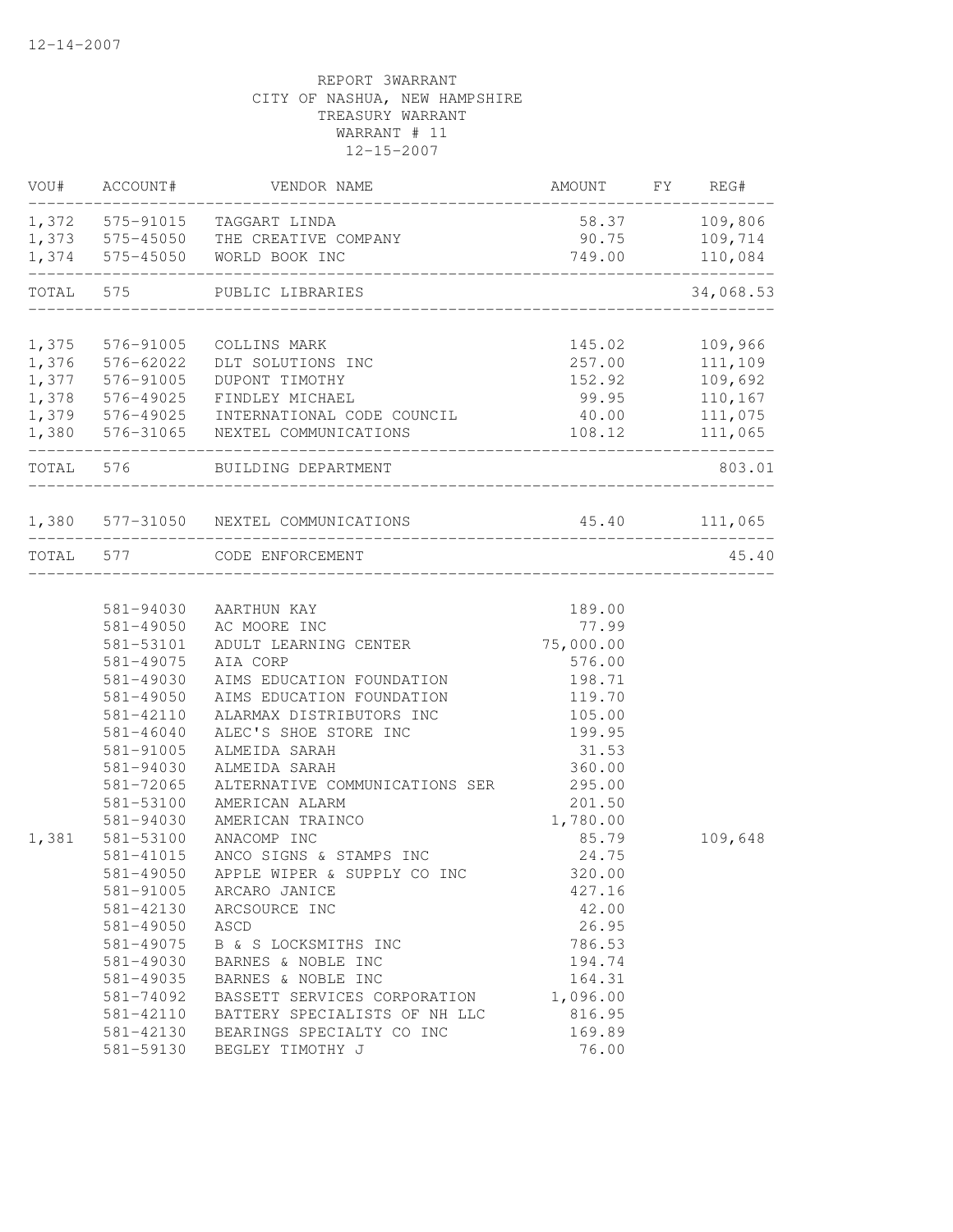|       |           | VOOH ACCOUNT# VENDOR NAME<br>1903 - 1905 BELLETETES INC 63.57<br>1910.13<br>1910.13<br>1910.13<br>1910.13<br>1910.13<br>1910.13<br>1910.13<br>1910.13<br>1910.13<br>1910.13<br>1910.13<br>1910.13<br>1910.13<br>1910.19<br>1910.19<br>1910.19<br>1910.19<br>1910.19<br> |          |  |
|-------|-----------|-------------------------------------------------------------------------------------------------------------------------------------------------------------------------------------------------------------------------------------------------------------------------|----------|--|
|       |           |                                                                                                                                                                                                                                                                         |          |  |
|       |           |                                                                                                                                                                                                                                                                         |          |  |
|       |           |                                                                                                                                                                                                                                                                         |          |  |
|       |           |                                                                                                                                                                                                                                                                         |          |  |
|       |           |                                                                                                                                                                                                                                                                         |          |  |
|       |           |                                                                                                                                                                                                                                                                         |          |  |
|       |           |                                                                                                                                                                                                                                                                         |          |  |
|       |           |                                                                                                                                                                                                                                                                         |          |  |
|       |           |                                                                                                                                                                                                                                                                         |          |  |
|       |           |                                                                                                                                                                                                                                                                         |          |  |
|       |           |                                                                                                                                                                                                                                                                         |          |  |
|       |           |                                                                                                                                                                                                                                                                         |          |  |
|       |           |                                                                                                                                                                                                                                                                         |          |  |
|       |           |                                                                                                                                                                                                                                                                         |          |  |
|       |           |                                                                                                                                                                                                                                                                         |          |  |
|       |           |                                                                                                                                                                                                                                                                         |          |  |
|       |           |                                                                                                                                                                                                                                                                         |          |  |
|       |           |                                                                                                                                                                                                                                                                         |          |  |
|       |           |                                                                                                                                                                                                                                                                         |          |  |
|       |           |                                                                                                                                                                                                                                                                         |          |  |
|       |           |                                                                                                                                                                                                                                                                         |          |  |
|       |           |                                                                                                                                                                                                                                                                         |          |  |
|       |           |                                                                                                                                                                                                                                                                         |          |  |
|       |           |                                                                                                                                                                                                                                                                         |          |  |
|       |           |                                                                                                                                                                                                                                                                         |          |  |
|       |           |                                                                                                                                                                                                                                                                         |          |  |
|       |           |                                                                                                                                                                                                                                                                         |          |  |
|       |           |                                                                                                                                                                                                                                                                         |          |  |
|       |           |                                                                                                                                                                                                                                                                         |          |  |
|       |           | 1,382 581-41015 CITIZENS BANK                                                                                                                                                                                                                                           |          |  |
|       |           | 1,382 581-91040 CITIZENS BANK                                                                                                                                                                                                                                           |          |  |
| 1,382 |           | 581–94030 CHISHOLM DAWN<br>581–56030 CHRISTIAN PARTY RENTAL INC 273.88<br>581–78007 CHUCK'S AUTO REPAIR INC 541.42<br>581–41015 CITIZENS BANK 153.00 296<br>581–91040 CITIZENS BANK 699.72 296<br>581–94030 CITIZENS BANK 169.00 296<br>78                              |          |  |
|       |           | 581-53103 CLARK ASSOCIATES/DEBBIE CLARK 17,560.00                                                                                                                                                                                                                       |          |  |
|       |           |                                                                                                                                                                                                                                                                         |          |  |
|       |           |                                                                                                                                                                                                                                                                         |          |  |
|       |           | 581-49025 COLLINS EDUCATION ASSOCIATES L 667.70<br>581-74092 COMPUTER HUT OF N E INC 2,537.50<br>581-42130 CONTROL TECHNOLOGIES INC 1,053.24                                                                                                                            |          |  |
|       |           | 581-75015 CONTROL TECHNOLOGIES INC 28,673.75                                                                                                                                                                                                                            |          |  |
|       | 581-94010 | COSTA KIMBERLY                                                                                                                                                                                                                                                          | 1,260.80 |  |
|       | 581-91005 | COUGHLIN JOHN                                                                                                                                                                                                                                                           | 21.34    |  |
|       | 581-53100 | COUNSELING CENTER OF NASHUA                                                                                                                                                                                                                                             | 2,000.00 |  |
|       | 581-74092 | CPACINC.COM                                                                                                                                                                                                                                                             | 1,019.00 |  |
|       | 581-64040 | DAMEWARE DEVELOPMENT                                                                                                                                                                                                                                                    | 443.80   |  |
|       | 581-94030 | DERUSHA ANGELA                                                                                                                                                                                                                                                          | 81.05    |  |
|       | 581-59130 | DICHARD RICHARD                                                                                                                                                                                                                                                         | 112.00   |  |
|       | 581-91005 | DIMARIA JENNIFER                                                                                                                                                                                                                                                        | 166.20   |  |
|       | 581-49050 | DONAHUE BRUCE                                                                                                                                                                                                                                                           | 55.50    |  |
|       | 581-78007 | DONOVAN EQUIPMENT CO INC                                                                                                                                                                                                                                                | 445.26   |  |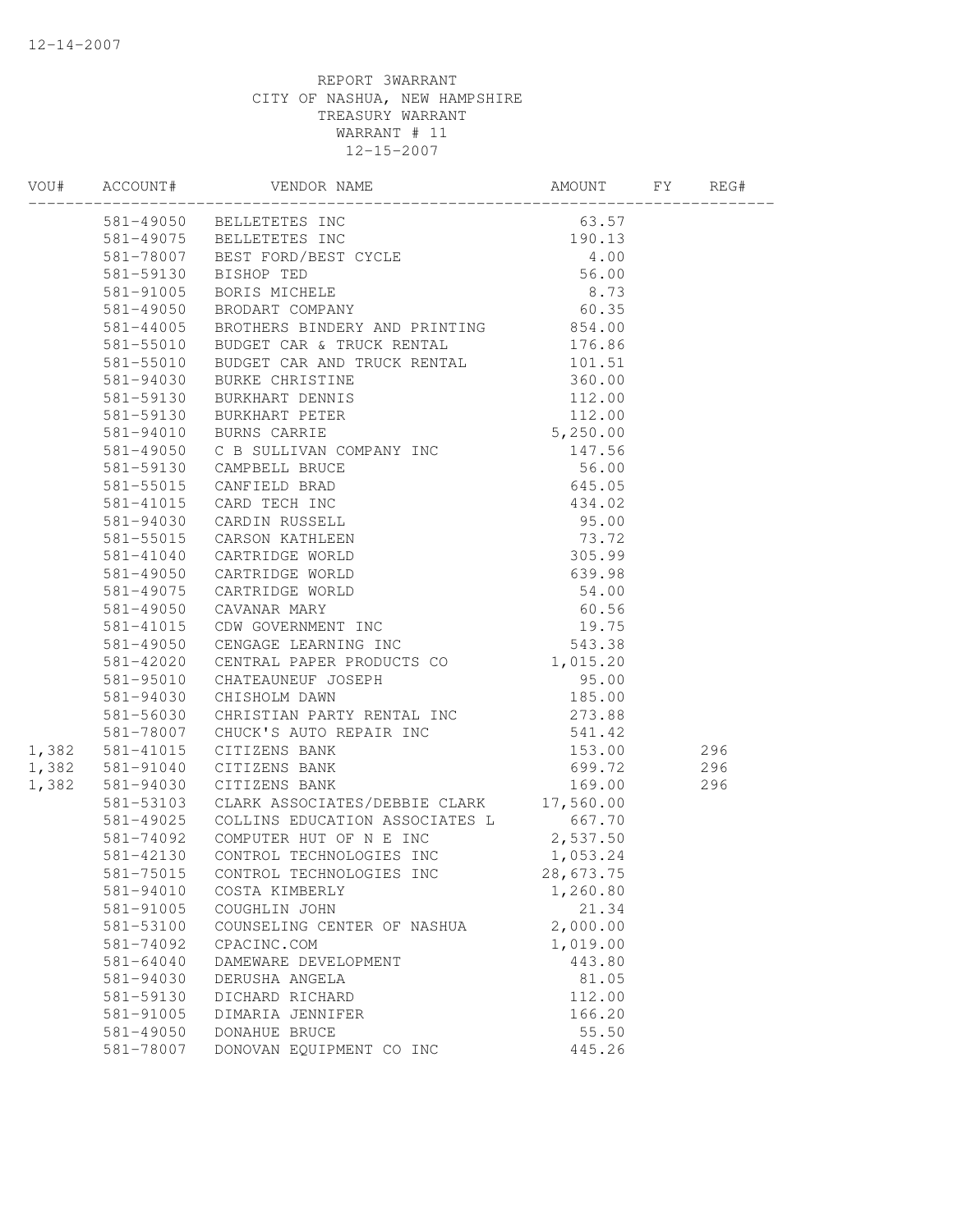| 301-42130 GREATER NASHUA CHAMBER OF COMM 750.00<br>581-49050 GYM CLOSET 488.60<br>581-49050 HANDWRITING WITHOUT TEARS 176.72<br>581-49050 HANDWRITING WITHOUT TEARS 176.72<br>581-49095 HARCOURT ASSESSMENT, INC 83.55<br>581-49095 HARC |  |
|------------------------------------------------------------------------------------------------------------------------------------------------------------------------------------------------------------------------------------------|--|
|                                                                                                                                                                                                                                          |  |
|                                                                                                                                                                                                                                          |  |
|                                                                                                                                                                                                                                          |  |
|                                                                                                                                                                                                                                          |  |
|                                                                                                                                                                                                                                          |  |
|                                                                                                                                                                                                                                          |  |
|                                                                                                                                                                                                                                          |  |
|                                                                                                                                                                                                                                          |  |
|                                                                                                                                                                                                                                          |  |
|                                                                                                                                                                                                                                          |  |
|                                                                                                                                                                                                                                          |  |
|                                                                                                                                                                                                                                          |  |
|                                                                                                                                                                                                                                          |  |
|                                                                                                                                                                                                                                          |  |
|                                                                                                                                                                                                                                          |  |
|                                                                                                                                                                                                                                          |  |
|                                                                                                                                                                                                                                          |  |
|                                                                                                                                                                                                                                          |  |
|                                                                                                                                                                                                                                          |  |
|                                                                                                                                                                                                                                          |  |
|                                                                                                                                                                                                                                          |  |
|                                                                                                                                                                                                                                          |  |
|                                                                                                                                                                                                                                          |  |
|                                                                                                                                                                                                                                          |  |
|                                                                                                                                                                                                                                          |  |
|                                                                                                                                                                                                                                          |  |
|                                                                                                                                                                                                                                          |  |
|                                                                                                                                                                                                                                          |  |
|                                                                                                                                                                                                                                          |  |
|                                                                                                                                                                                                                                          |  |
|                                                                                                                                                                                                                                          |  |
|                                                                                                                                                                                                                                          |  |
|                                                                                                                                                                                                                                          |  |
| 581-42130 HEATING SPECIALTIES OF NH INC 1,260.19<br>581-49050 HEINEMANN 121.39<br>581-49050 HIGGINS VICKI 71.40<br>581-49050 HOME DEPOT CREDIT SERVICES 71.57<br>581-91005 HORNE LORRAINE 20.37                                          |  |
|                                                                                                                                                                                                                                          |  |
|                                                                                                                                                                                                                                          |  |
|                                                                                                                                                                                                                                          |  |
|                                                                                                                                                                                                                                          |  |
| 581-49050<br>161.82<br>HOUGHTON MIFFLIN CO                                                                                                                                                                                               |  |
| 462.97<br>581-49095<br>HOUGHTON MIFFLIN CO                                                                                                                                                                                               |  |
| 7,200.00<br>581-77005<br>HUDSON PAVING & EXCAVATION INC                                                                                                                                                                                  |  |
| 122.50<br>581-84030<br>HUEBNER MELINDA                                                                                                                                                                                                   |  |
| 67.26<br>581-49050<br>HYNES JOANNA                                                                                                                                                                                                       |  |
| 156.24<br>581-74092<br>INSIGHT PUBLIC SECTOR                                                                                                                                                                                             |  |
| 456.00<br>581-41040<br>INTEGRATED OFFICE SOLUTIONS                                                                                                                                                                                       |  |
| 581-49050<br>J W PEPPER & SON INC<br>49.95                                                                                                                                                                                               |  |
| 9.83<br>581-91005<br><b>JANCO KATHRYN</b>                                                                                                                                                                                                |  |
| 581-59130<br>99.00<br><b>JASKOLKA JOHN</b>                                                                                                                                                                                               |  |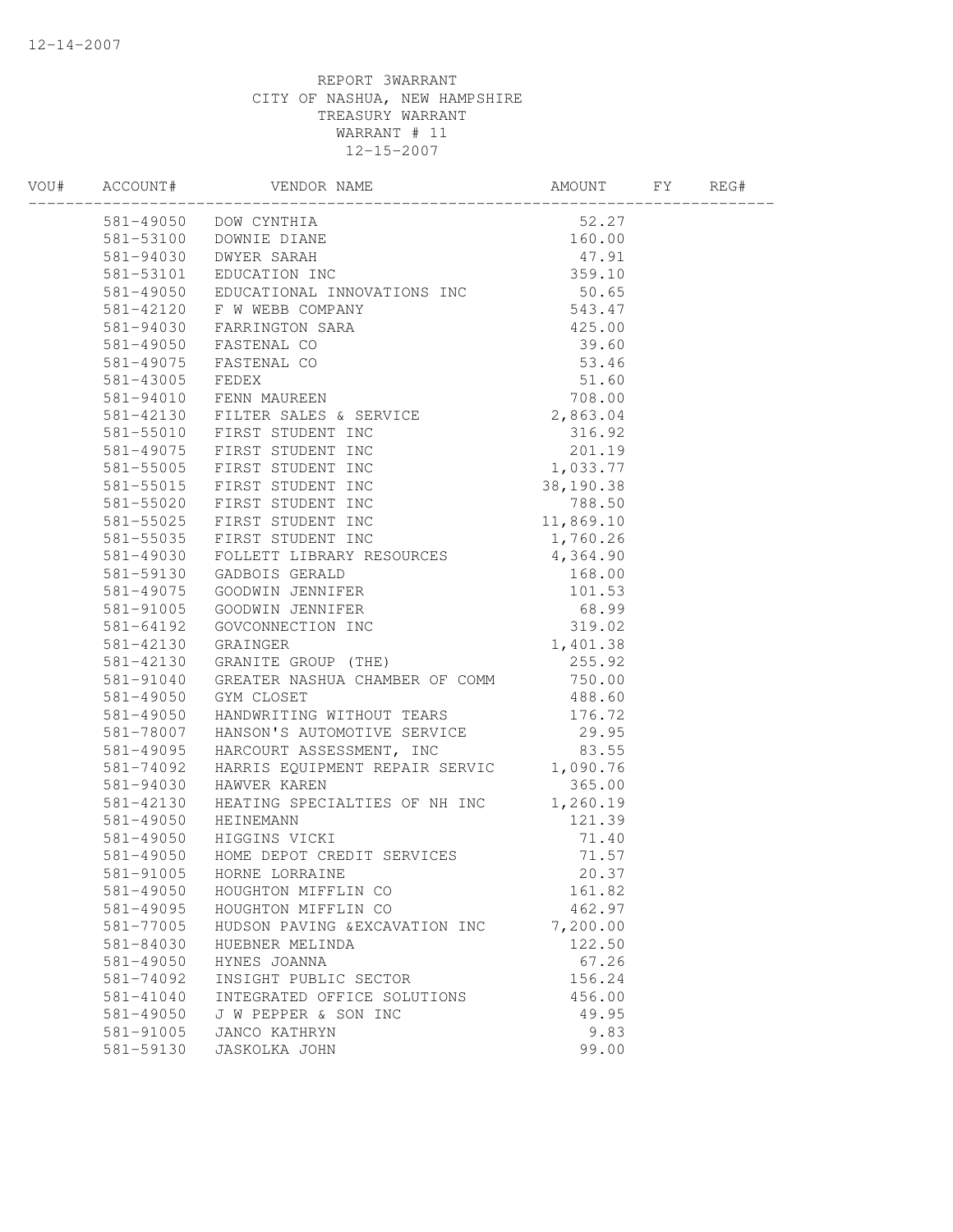| 581-42130 | MCMASTER-CARR SUPPLY CO       | 145.80    |  |
|-----------|-------------------------------|-----------|--|
| 581-94030 | MEAGHER MICHAEL               | 135.00    |  |
| 581-95005 | MENC                          | 102.00    |  |
| 581-49050 | MERCIER ANN                   | 26.96     |  |
| 581-75023 | MERRIMACK BUILDING SUPPLY INC | 1,631.00  |  |
| 581-34015 | METROMEDIA ENERGY INC         | 18,676.97 |  |
| 581-59130 | MICHAEL BARBARA               | 56.00     |  |
| 581-98030 | MILLER JOE                    | 23.89     |  |
| 581-49050 | MODERN SCHOOL SUPPLIES INC    | 1,308.65  |  |
| 581-59130 | MORRISON JOHN                 | 56.00     |  |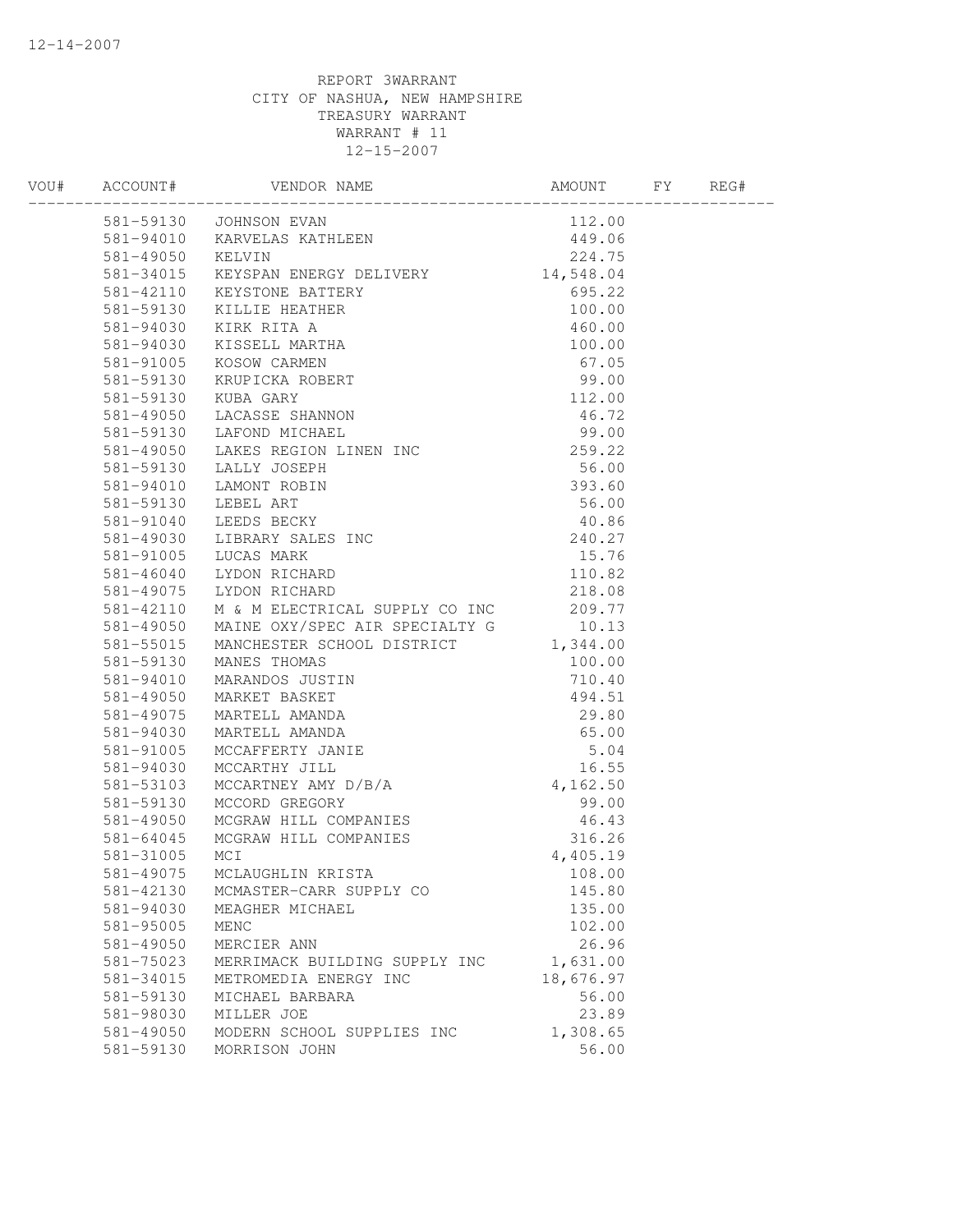|           | 581-94010 MOTIKA CHRISTOPHER 1,010.40<br>581-53100 MULTI-STATE BILLING SERVICES L 356.07<br>581-49050 MUSIC IN MOTION 150.22<br>581-49050 MUSICIAN'S FRIEND 358.05<br>581-49050 MASHUA OUTDOOR POWER EQUIP 47.18<br>581-78007 NASHUA WHO   |            |  |
|-----------|--------------------------------------------------------------------------------------------------------------------------------------------------------------------------------------------------------------------------------------------|------------|--|
|           |                                                                                                                                                                                                                                            |            |  |
|           |                                                                                                                                                                                                                                            |            |  |
|           |                                                                                                                                                                                                                                            |            |  |
|           |                                                                                                                                                                                                                                            |            |  |
|           |                                                                                                                                                                                                                                            |            |  |
|           |                                                                                                                                                                                                                                            |            |  |
|           |                                                                                                                                                                                                                                            |            |  |
|           |                                                                                                                                                                                                                                            |            |  |
|           |                                                                                                                                                                                                                                            |            |  |
|           |                                                                                                                                                                                                                                            |            |  |
|           |                                                                                                                                                                                                                                            |            |  |
|           |                                                                                                                                                                                                                                            |            |  |
|           |                                                                                                                                                                                                                                            |            |  |
|           |                                                                                                                                                                                                                                            |            |  |
|           |                                                                                                                                                                                                                                            |            |  |
|           |                                                                                                                                                                                                                                            |            |  |
|           |                                                                                                                                                                                                                                            |            |  |
|           | 581-49050 NCS PEARSON INC<br>581-74092 NELSON PIANO SERVICE/FRANK J N 80.00<br>581-59130 NEVERETT WILLIAM 112.00<br>581-31005 NEXTEL COMMUNICATIONS 1,728.53<br>581-95005 NHASP 3,948.00<br>581-49050 NORTHEAST DELTA DENTAL 4,973.31<br>5 |            |  |
|           |                                                                                                                                                                                                                                            |            |  |
|           |                                                                                                                                                                                                                                            |            |  |
|           |                                                                                                                                                                                                                                            |            |  |
|           |                                                                                                                                                                                                                                            |            |  |
|           |                                                                                                                                                                                                                                            |            |  |
|           |                                                                                                                                                                                                                                            |            |  |
|           |                                                                                                                                                                                                                                            |            |  |
|           |                                                                                                                                                                                                                                            |            |  |
|           |                                                                                                                                                                                                                                            |            |  |
|           |                                                                                                                                                                                                                                            |            |  |
|           |                                                                                                                                                                                                                                            |            |  |
|           |                                                                                                                                                                                                                                            |            |  |
|           |                                                                                                                                                                                                                                            |            |  |
|           |                                                                                                                                                                                                                                            |            |  |
|           |                                                                                                                                                                                                                                            |            |  |
|           |                                                                                                                                                                                                                                            |            |  |
|           |                                                                                                                                                                                                                                            |            |  |
|           |                                                                                                                                                                                                                                            |            |  |
|           |                                                                                                                                                                                                                                            |            |  |
|           |                                                                                                                                                                                                                                            |            |  |
| 581-49075 | PETTY CASH                                                                                                                                                                                                                                 | 50.54      |  |
| 581-68003 | PETTY CASH                                                                                                                                                                                                                                 | 8.00       |  |
| 581-49050 | PLANK ROAD PUBLISHING INC                                                                                                                                                                                                                  | 75.19      |  |
| 581-59130 | PLUMO SCOTT                                                                                                                                                                                                                                | 112.00     |  |
| 581-94010 | PROVOST HOLLY A                                                                                                                                                                                                                            | 930.72     |  |
| 581-74092 | PTECH PERCUSSION TECH                                                                                                                                                                                                                      | 146.00     |  |
| 581-32005 | PUBLIC SERVICE OF NH                                                                                                                                                                                                                       | 57, 341.99 |  |
| 581-49050 | PYRAMID EDUCATIONAL PRODUCTS I                                                                                                                                                                                                             | 94.60      |  |
| 581-53085 | QUIMBY EYE CARE INC                                                                                                                                                                                                                        | 257.20     |  |
| 581-49075 | RASMUSSEN VERONICA                                                                                                                                                                                                                         | 57.69      |  |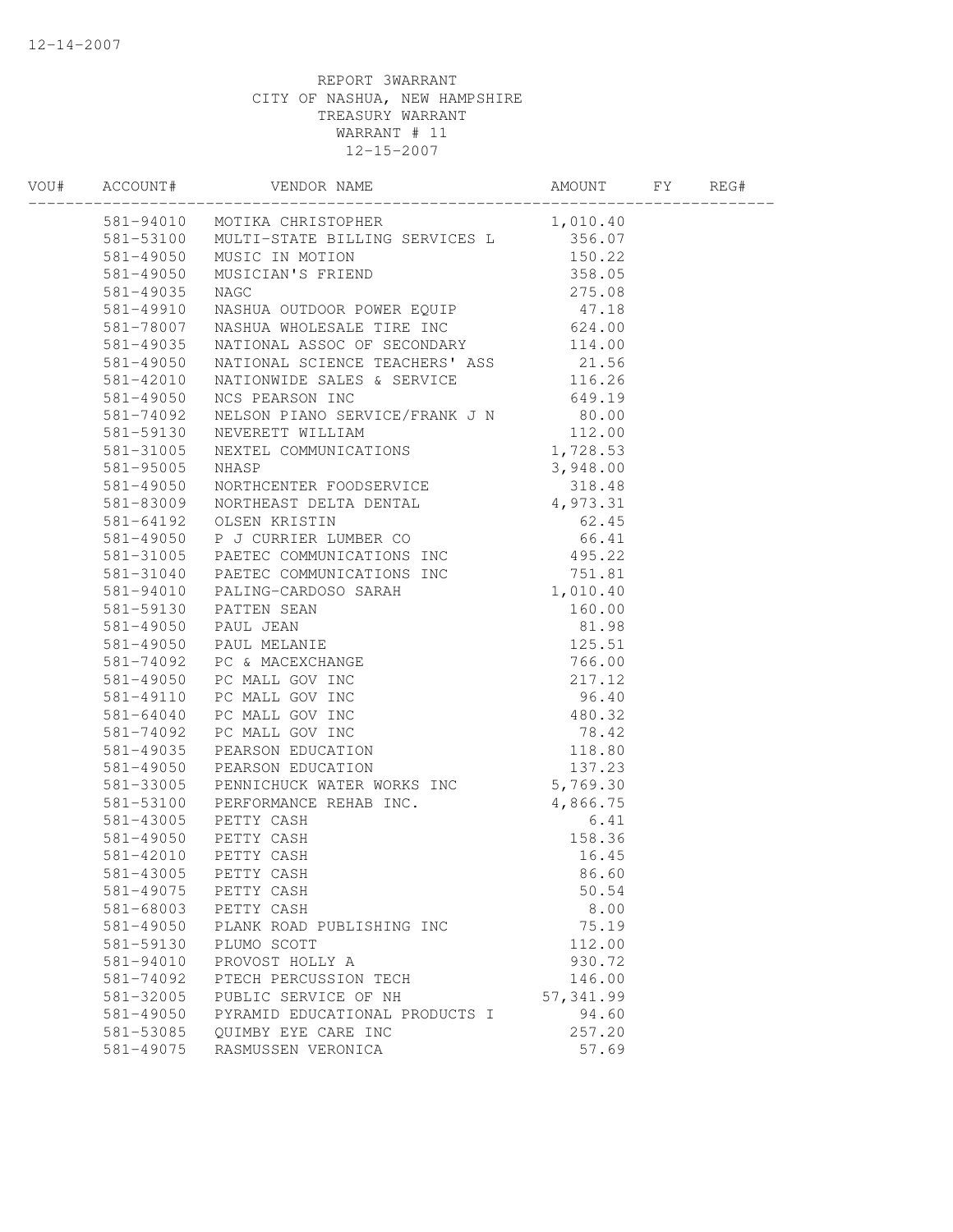|           | 004 ACCOUNT WEBDON RAMES<br>1005 S11-49050 REHEELD FRANCES L 41.00<br>581-49105 REHEELD FRANCES L 41.00<br>581-49110 REXELT ELS<br>581-49110 REXELT LES<br>581-94030 REVAICEMENT (12.95<br>581-491075 RICH ROBIN A 51.00<br>581-491075 RICH |          |  |
|-----------|---------------------------------------------------------------------------------------------------------------------------------------------------------------------------------------------------------------------------------------------|----------|--|
|           |                                                                                                                                                                                                                                             |          |  |
|           |                                                                                                                                                                                                                                             |          |  |
|           |                                                                                                                                                                                                                                             |          |  |
|           |                                                                                                                                                                                                                                             |          |  |
|           |                                                                                                                                                                                                                                             |          |  |
|           |                                                                                                                                                                                                                                             |          |  |
|           |                                                                                                                                                                                                                                             |          |  |
|           |                                                                                                                                                                                                                                             |          |  |
|           |                                                                                                                                                                                                                                             |          |  |
|           |                                                                                                                                                                                                                                             |          |  |
|           |                                                                                                                                                                                                                                             |          |  |
|           |                                                                                                                                                                                                                                             |          |  |
|           |                                                                                                                                                                                                                                             |          |  |
|           |                                                                                                                                                                                                                                             |          |  |
|           |                                                                                                                                                                                                                                             |          |  |
|           |                                                                                                                                                                                                                                             |          |  |
|           |                                                                                                                                                                                                                                             |          |  |
|           |                                                                                                                                                                                                                                             |          |  |
|           |                                                                                                                                                                                                                                             |          |  |
|           |                                                                                                                                                                                                                                             |          |  |
|           |                                                                                                                                                                                                                                             |          |  |
|           |                                                                                                                                                                                                                                             |          |  |
|           |                                                                                                                                                                                                                                             |          |  |
|           |                                                                                                                                                                                                                                             |          |  |
|           |                                                                                                                                                                                                                                             |          |  |
|           |                                                                                                                                                                                                                                             |          |  |
|           | 581-41045 STAPLES BUSINESS ADVANTAGE 7,736.05                                                                                                                                                                                               |          |  |
|           | 581-49050 STAPLES BUSINESS ADVANTAGE 2,285.27                                                                                                                                                                                               |          |  |
|           |                                                                                                                                                                                                                                             |          |  |
|           |                                                                                                                                                                                                                                             |          |  |
|           |                                                                                                                                                                                                                                             |          |  |
|           |                                                                                                                                                                                                                                             |          |  |
|           |                                                                                                                                                                                                                                             |          |  |
|           | 381–49050 STAPLES BUSINESS ADVANTAGE<br>581–64045 STAPLES BUSINESS ADVANTAGE<br>581–53100 STATE OF NH – CRIMINAL RECORDS<br>581–94010 SWAN CHERRIE<br>581–94010 SWAN CHERRIE<br>581–91005 SWINDELL LORNE<br>581–64192 SYSTEMS PLUS COMPUTE  |          |  |
|           |                                                                                                                                                                                                                                             |          |  |
|           |                                                                                                                                                                                                                                             |          |  |
|           |                                                                                                                                                                                                                                             |          |  |
| 581-78007 | TOWERS MOTOR PARTS CORP                                                                                                                                                                                                                     | 74.82    |  |
| 581-49030 | TROMBLY DENISE                                                                                                                                                                                                                              | 80.00    |  |
| 581-43005 | U S POSTAL SERVICE                                                                                                                                                                                                                          | 399.75   |  |
| 581-42120 | UNITED SUPPLY COMPANY INC                                                                                                                                                                                                                   | 1,159.39 |  |
| 581-83102 | UNUM LIFE INSURANCE                                                                                                                                                                                                                         | 2,635.93 |  |
| 581-94030 | VACCARO KATHLEEN                                                                                                                                                                                                                            | 189.00   |  |
| 581-59130 | VALAVANCE DANIEL                                                                                                                                                                                                                            | 56.00    |  |
| 581-31005 | VERIZON                                                                                                                                                                                                                                     | 52.34    |  |
| 581-34015 | VERIZON                                                                                                                                                                                                                                     | 32.77    |  |
| 581-31005 | VERIZON                                                                                                                                                                                                                                     | 45.20    |  |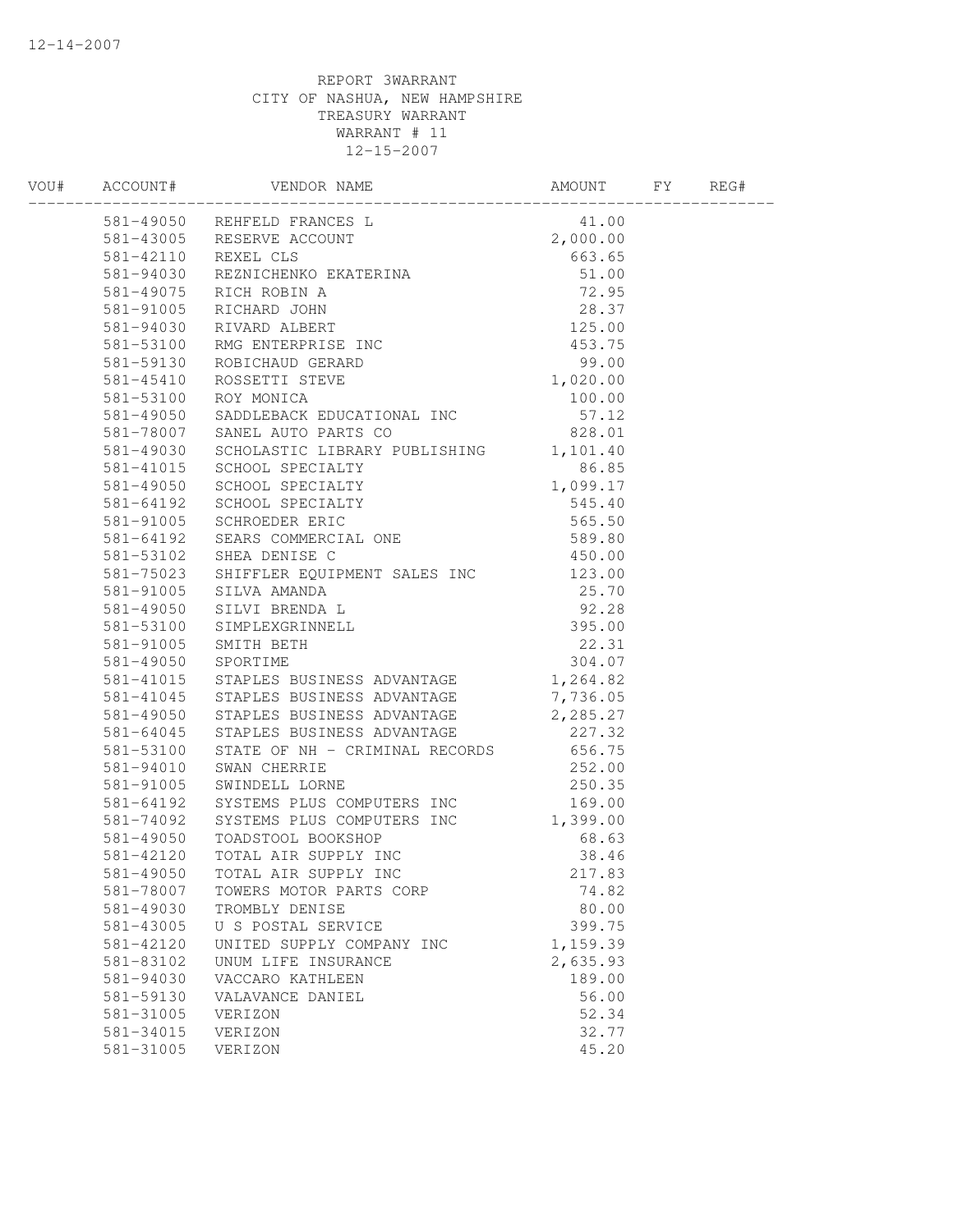| VOU#      | ACCOUNT#                | VENDOR NAME                   | AMOUNT                        | FY | REG#       |
|-----------|-------------------------|-------------------------------|-------------------------------|----|------------|
|           | 581-31005               | VERIZON                       | 29.10                         |    |            |
|           | 581-34015               | VERIZON                       | 32.69                         |    |            |
|           | 581-34015               | VERIZON                       | 49.52                         |    |            |
|           | 581-31005               | VERIZON                       | 49.19                         |    |            |
|           | 581-31005               | VERIZON                       | 28.73                         |    |            |
|           | 581-31005               | VERIZON                       | 116.40                        |    |            |
|           | 581-75180               | VIKING ROOFING, INC.          | 245.00                        |    |            |
|           | 581-83004               | VISION SERVICE PLAN - NH      | 1,727.99                      |    |            |
|           | 581-49075               | W E AUBUCHON CO INC           | 80.77                         |    |            |
|           | 581-49050               | WALMART COMMUNITY             | 352.04                        |    |            |
|           | 581-49075               | WALMART COMMUNITY             | 115.12                        |    |            |
|           | 581-84030               | WALSH SILVIA                  | 472.50                        |    |            |
|           | 581-94030               | WARD LINDSAY                  | 298.34                        |    |            |
|           | 581-53100               | WATER CHEMICALS INC           | 2,100.00                      |    |            |
|           | 581-84030               | WATERS MARCIA                 | 186.68                        |    |            |
|           | 581-49050               | WB MASON COMPANY INC          | 21.10                         |    |            |
|           | 581-91005               | WELLMAN ANN MARIE             | 15.13                         |    |            |
|           | 581-47010               | WILLIAM V. MACGILL & COMPANY  | 97.30                         |    |            |
|           | 581-49050               | WILSON LANGUAGE TRAINING CORP | 216.70                        |    |            |
|           | 581-53101               | YOUTH COUNCIL (THE)           | 8,373.90                      |    |            |
|           | 581-64040               | ZONES                         | 155, 105.72                   |    |            |
|           | 581-74092               | ZONES                         | 439.33                        |    |            |
| TOTAL     | 581                     | SCHOOL DEPARTMENT             |                               |    | 575,208.76 |
|           |                         |                               |                               |    |            |
| 1,383     | 590-23553               | BELLETETES INC                | 811.45                        |    | 109,779    |
| 1,384     | 590-23553               | REDIMIX COMPANIES INC         | 3,084.00                      |    | 109,811    |
| 1,385     | 590-24576               | DLT SOLUTIONS INC             | 3,493.50                      |    | 111,109    |
| 1,386     | 590-24581               | CITIZENS BANK                 | 33.65                         |    | 296        |
|           | 590-24581               | HANSON'S AUTOMOTIVE SERVICE   | 321.00                        |    |            |
|           | 590-24581               | MCGRAW HILL COMPANIES         | 570.00                        |    |            |
|           | 590-24581               | SOUTHWORTH-MILTON INC         | 1,400.00                      |    |            |
|           | 590-24581               | SYSTEMS PLUS COMPUTERS INC    | 1,230.00                      |    |            |
|           | 590-24581               | UNICOM                        | 7,573.89                      |    |            |
| TOTAL     | 590                     | P/Y OBLIGATIONS               |                               |    | 18,517.49  |
|           | 1,387 592-85005 US BANK |                               | 300.00                        |    | 109,654    |
| TOTAL 592 |                         | BONDED DEBT SERVICE           |                               |    | 300.00     |
|           |                         |                               | ----------------------------- |    |            |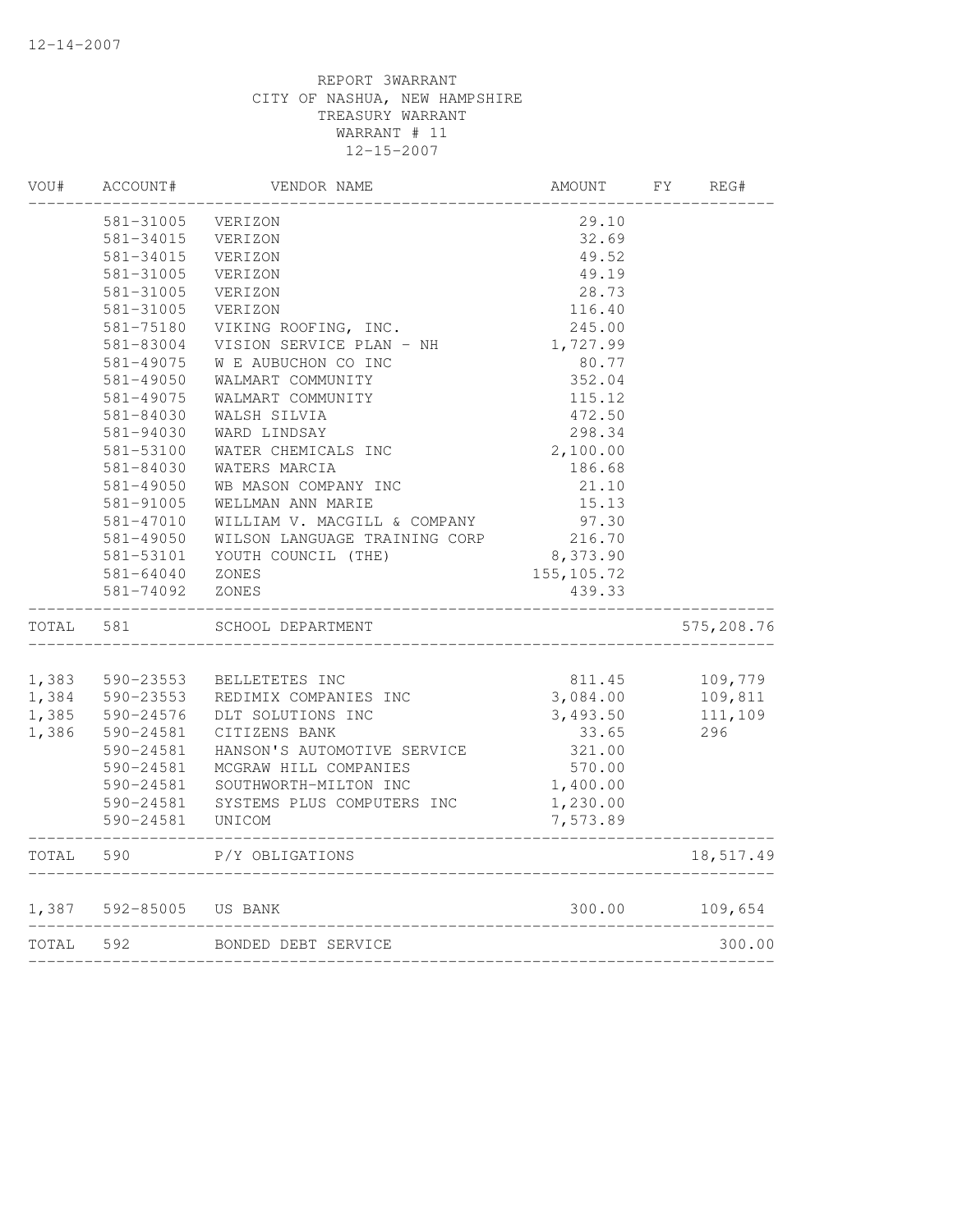|                | VOU# ACCOUNT# | VENDOR NAME                                                         | AMOUNT FY REG#                        |                    |
|----------------|---------------|---------------------------------------------------------------------|---------------------------------------|--------------------|
| 1,388<br>1,389 |               | 653-05 BELLETETES INC<br>653-05 REDIMIX COMPANIES INC               | 82.20<br>565.00                       | 109,779<br>109,811 |
|                |               | TOTAL 653-05 CAP IMP - STREET DEPT<br>SIDEWALK CONSTR & REPLACEMENT | _____________________________________ | 647.20             |
| 1,390<br>1,391 |               | 653-09 CORRIVEAU ROUTHIER INC<br>653-09 REDIMIX COMPANIES INC       | 49.90<br>824.00                       | 110,254<br>109,811 |
|                |               | TOTAL 653-09 CAP IMP - STREET DEPT<br>SIDEWALK CONSTR & REPLACEMENT |                                       | 873.90             |
|                |               | 1,392 653-18 TELEGRAPH PUBLISHING COMPANY                           | ____________________________          | 178.50 110,271     |
|                |               | TOTAL 653-18 CAP IMP - STREET DEPT<br>SIDEWALK CONSTR & REPLACEMENT |                                       | 178.50             |
|                |               |                                                                     |                                       |                    |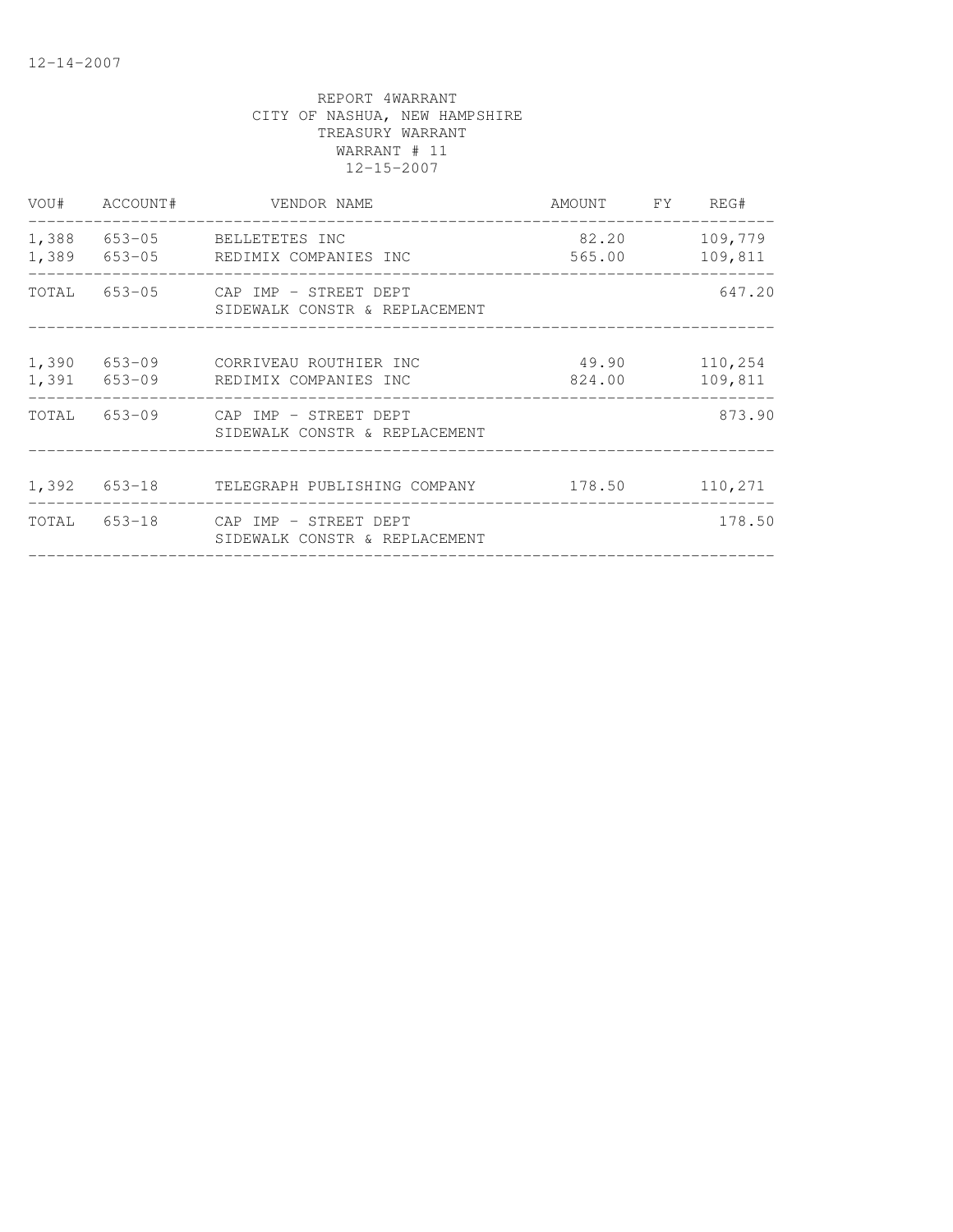| VOU#  | ACCOUNT#      | PROGRAM<br>VENDOR NAME              | AMOUNT       | FY REG# |
|-------|---------------|-------------------------------------|--------------|---------|
| 1,393 | 731-64040     | 3705 MOTOROLA                       | 7,722.00     | 109,935 |
| 1,394 | $731 - 64045$ | 3705 CDW GOVERNMENT INC             | 237.99       | 109,827 |
| 1,395 | 731-64045     | 3705 DELL MARKETING LP              | 2,951.45     | 109,772 |
| 1,396 | 731-64045     | 3705 GHA TECHNOLOGIES INC           | 48.02        | 109,767 |
| TOTAL | 731           | CPF-POLICE DEPARTMENT               | 10,959.46    |         |
|       |               | 781-01310 3773 TRI TURF INC         | 31,245.00    |         |
| 1,397 |               | 781-01310 3773 TRI TURF INC         | 31,245.00    | 109,585 |
| TOTAL | 781           | CPF-SCHOOL DEPARTMENT               | 62,490.00    |         |
|       |               |                                     |              |         |
| 1,398 | 792-01310     | 3799 METHUEN CONSTRUCTION CORP INC  | 821,440.80   | 109,792 |
| 1,399 | 792-01310     | 3799 METHUEN CONSTRUCTION CORP INC/ | 91, 271.20   | 316     |
| 1,400 | 792-53030     | 3799 MALCOLM PIRNIE INC             | 26,362.95    | 109,819 |
| 1,401 | 792-53030     | 3799 METCALF & EDDY                 | 78,847.32    | 109,748 |
| 1,402 | 792-53075     | 3792 ADS LLC                        | 4,389.75     | 109,832 |
| 1,403 | 792-53183     | 3795 TDD EARTH TECHNOLOGIES INC     | 8,500.00     | 109,688 |
| 1,404 | 792-59232     | 3795 CAPE ANN EQUIPMENT LLC         | 8,146.82     | 109,889 |
| 1,405 | $792 - 83$    | 3795 CAPE ANN EOUIPMENT LLC         | 49,949.92    | 314     |
| 1,405 | 792-84        | 3795 CAPE ANN EQUIPMENT LLC         | 3,050.52     | 314     |
| TOTAL | 792           | CPF-WASTEWATER USER FUND            | 1,091,959.28 |         |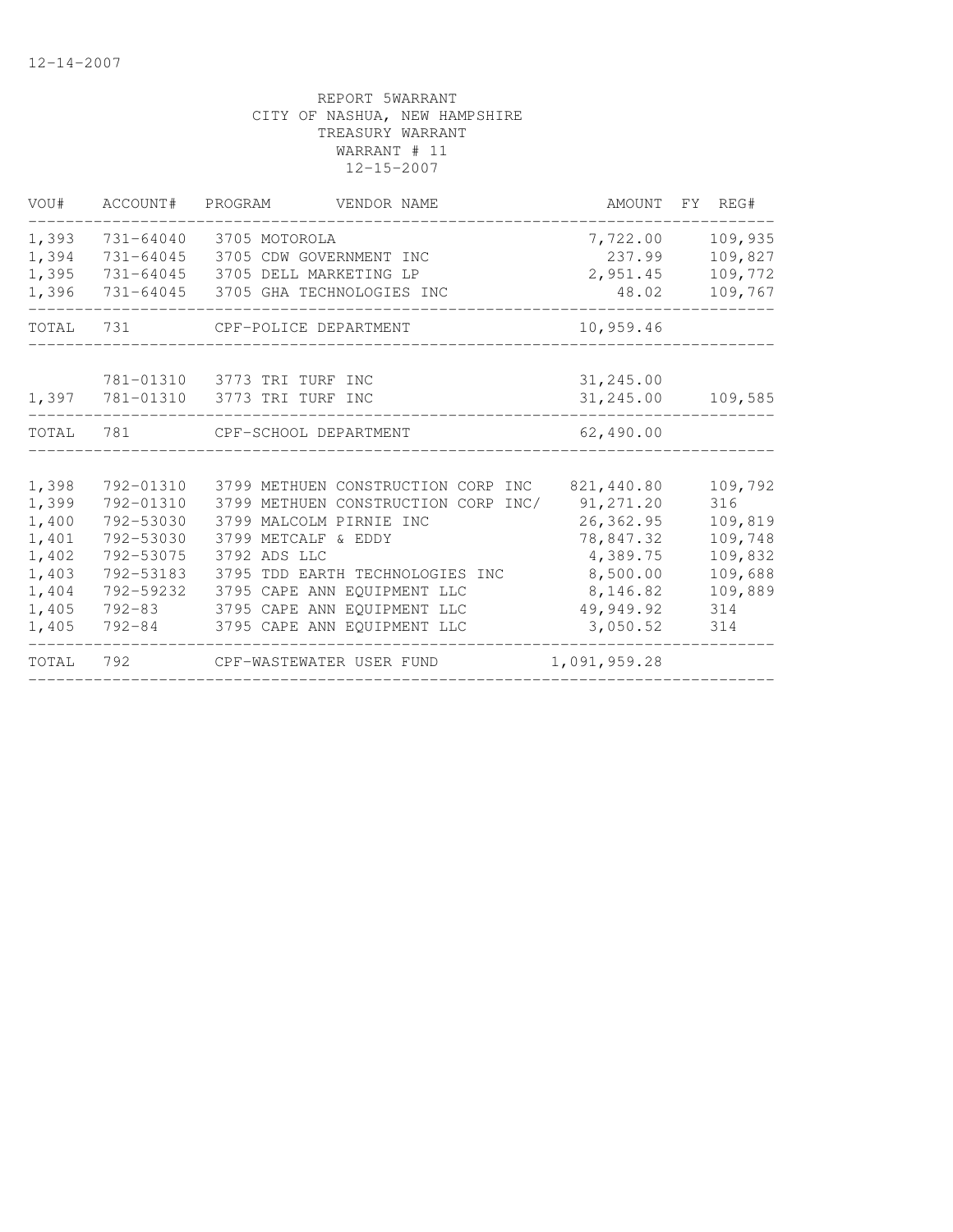| VOU#  | ACCOUNT#  | VENDOR NAME                    | AMOUNT     | FY | REG#    |
|-------|-----------|--------------------------------|------------|----|---------|
| 1,406 | 801-31050 | NEXTEL COMMUNICATIONS          | 186.12     |    | 111,065 |
| 1,407 | 801-32005 | PUBLIC SERVICE OF NH           | 1,106.52   |    | 111,138 |
| 1,408 | 801-34015 | ENERGYNORTH PROPANE            | 110.00     |    | 111,072 |
| 1,409 | 801-45285 | STAY SAFE TRAFFIC PRODUCTS INC | 121.25     |    | 109,646 |
| 1,410 | 801-46030 | CONVERSE KERRY                 | 82.00      |    | 109,594 |
| 1,411 | 801-46030 | LEHIGH SAFETY SHOE LLC         | 82.00      |    | 109,753 |
| 1,412 | 801-53030 | CMA ENGINEERS INC              | 9,035.47   |    | 109,813 |
| 1,413 | 801-53075 | USDA APHIS                     | 5,066.67   |    | 111,078 |
| 1,414 | 801-53082 | ENDYNE INC                     | 1,603.00   |    | 109,842 |
| 1,414 | 801-53087 | ENDYNE INC                     | 1,567.00   |    | 109,842 |
| 1,414 | 801-53088 | ENDYNE INC                     | 407.00     |    | 109,842 |
| 1,415 | 801-53130 | COLUMBIA ANALYTICAL SERVICES I | 742.50     |    | 109,835 |
| 1,416 | 801-54020 | TELEGRAPH PUBLISHING COMPANY   | 250.03     |    | 110,271 |
| 1,417 | 801-54020 | THE LOWELL PUBLISHING CO       | 295.60     |    | 111,069 |
| 1,418 | 801-54020 | UNION LEADER CORPORATION       | 216.49     |    | 111,063 |
| 1,419 | 801-59100 | AMHERST APPLIANCE REPAIR/STEVE | 1,904.00   |    | 109,837 |
| 1,420 | 801-59100 | FIRST STUDENT INC              | 125.00     |    | 110,103 |
| 1,421 | 801-59238 | ANACOMP INC                    | 16.09      |    | 109,648 |
| 1,422 | 801-59245 | ADVANCED LIQUID RECYCLING INC  | 77.94      |    | 110,012 |
| 1,423 | 801-59245 | D & R TOWING INC               | 409.00     |    | 110,255 |
| 1,424 | 801-59255 | ROUTHIER & SONS INC            | 1,246.41   |    | 109,794 |
| 1,425 | 801-75023 | BELLETETES INC                 | 100.22     |    | 109,779 |
| 1,426 | 801-77020 | CHADWICK-BAROSS INC            | 1,498.71   |    | 109,645 |
| 1,427 | 801-77020 | INTERSTATE FIRE PROTECTION     | 3, 114.46  |    | 109,755 |
| 1,428 | 801-77020 | SOUTHWORTH-MILTON INC          | 7,470.17   |    | 109,617 |
| 1,429 | 801-78065 | MAYNARD & LESIEUR INCORPORATED | 33.33      |    | 110,262 |
| 1,429 | 801-78065 | MAYNARD & LESIEUR INCORPORATED | 2,649.93   |    | 110,262 |
| 1,429 | 801-78065 | MAYNARD & LESIEUR INCORPORATED | 33.34      |    | 110,262 |
| 1,430 | 801-78065 | SULLIVAN TIRE INC              | 385.50     |    | 109,627 |
| 1,431 | 801-78100 | CN WOOD CO INC                 | 3,345.15   |    | 110,013 |
| 1,432 | 801-78100 | DONOVAN EQUIPMENT CO INC       | 636.48     |    | 109,639 |
| 1,433 | 801-78100 | DONOVAN SPRING COMPANY INC     | 231.34     |    | 109,642 |
| 1,434 | 801-78100 | <b>DUNN BATTERY</b>            | 347.80     |    | 109,711 |
| 1,435 | 801-78100 | LIBERTY INTN'L TRUCKS OF NH LL | 310.57     |    | 110,260 |
| 1,435 | 801-78100 | LIBERTY INTN'L TRUCKS OF NH LL | 633.30     |    | 110,260 |
| 1,436 | 801-78100 | MCDEVITT TRUCKS INC            | 101.86     |    | 110,018 |
| 1,437 | 801-78100 | NAPA AUTO PARTS                | 445.02     |    | 109,978 |
| 1,438 | 801-78100 | SANEL AUTO PARTS CO            | 6.86       |    | 109,788 |
| 1,438 | 801-78100 | SANEL AUTO PARTS CO            | 60.48      |    | 109,788 |
| 1,439 | 801-78100 | WINDWARD PETROLEUM             | 485.97     |    | 109,673 |
| 1,439 | 801-78100 | WINDWARD PETROLEUM             | 485.96     |    | 109,673 |
| 1,439 | 801-78100 | WINDWARD PETROLEUM             | 485.96     |    | 109,673 |
| 1,440 | 801-82025 | NH RETIREMENT SYSTEM           | 584.05     |    | 309     |
| 1,441 | 801-83106 | HARVARD PILGRIM HEALTH CARE    | 215.83     |    | 310     |
| 1,441 | 801-83306 | HARVARD PILGRIM HEALTH CARE    | 106.58     |    | 310     |
| 1,441 | 801-83406 | HARVARD PILGRIM HEALTH CARE    | 1,065.83   |    | 310     |
| 1,442 | 801-91005 | CONVERSE KERRY                 | 39.19      |    | 109,594 |
| 1,443 | 801-96125 | CMA ENGINEERS INC              | 38, 105.42 |    | 109,813 |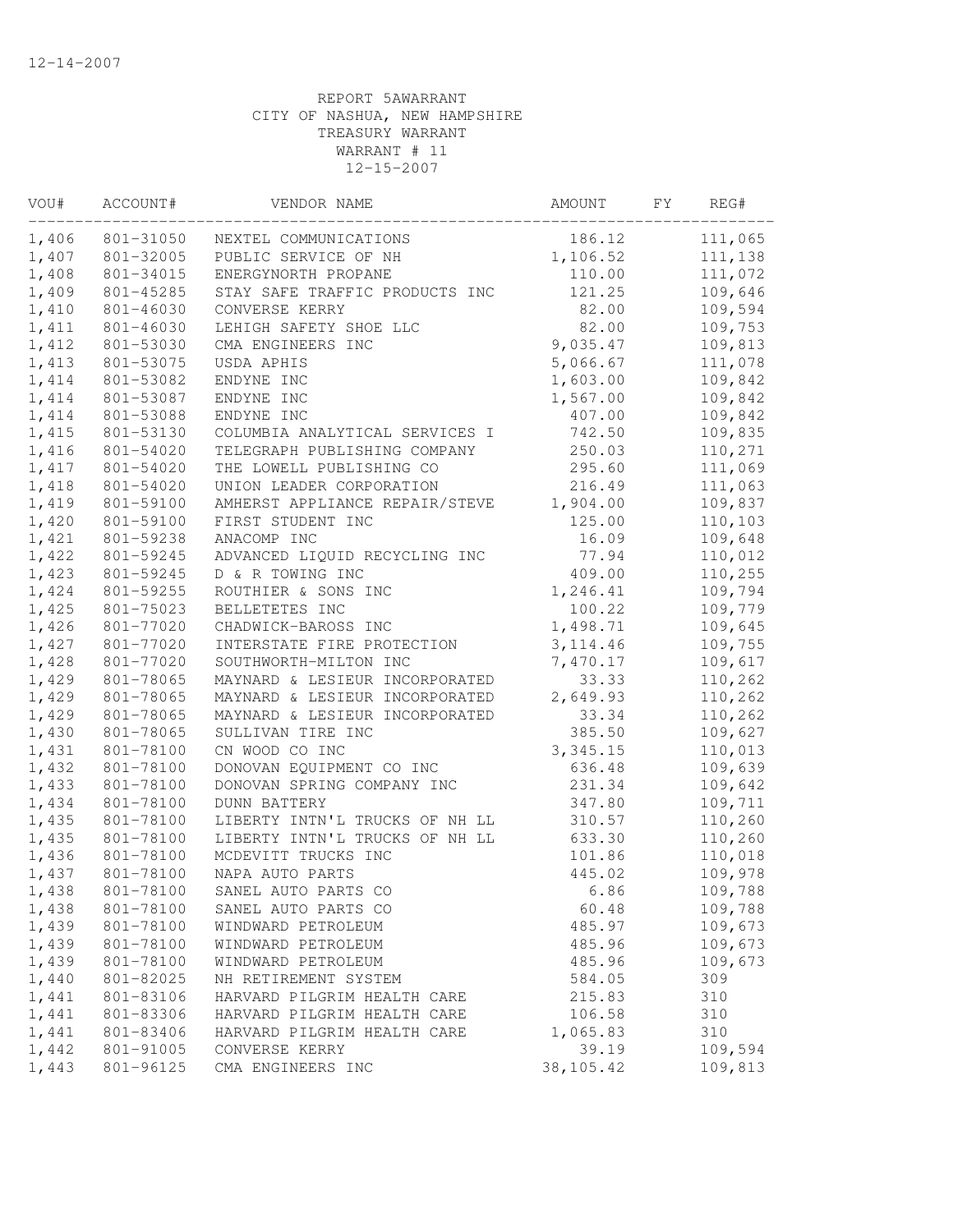|       | VOU# ACCOUNT#    | J# ACCOUNT# VENDOR NAME AMOUNT FY REG |           | REG#    |
|-------|------------------|---------------------------------------|-----------|---------|
|       |                  |                                       |           |         |
|       |                  |                                       |           |         |
| 1,444 | 802-215-00       | LALMOND MARK & JOSEPHINE              | 67.36     | 109,892 |
| 1,445 | $802 - 215 - 00$ | REINER JOAN                           | 42.74     | 109,891 |
| 1,446 | $802 - 215 - 00$ | SMITH ALICE & CHARLES                 | 34.42     | 109,890 |
| 1,447 | 802-31005        | NEXTEL COMMUNICATIONS                 | 100.79    | 111,065 |
| 1,447 | 802-31005        | NEXTEL COMMUNICATIONS                 | 211.07    | 111,065 |
| 1,448 | 802-31005        | VERIZON                               | 69.56     | 111,104 |
| 1,449 | 802-32005        | PUBLIC SERVICE OF NH                  | 14.85     | 111,138 |
| 1,449 | 802-32005        | PUBLIC SERVICE OF NH                  | 394.22    | 111,138 |
| 1,450 | 802-33005        | PENNICHUCK WATER                      | 164.87    | 111,077 |
| 1,451 | 802-42010        | CENTRAL PAPER PRODUCTS CO             | 165.14    | 110,274 |
| 1,452 | 802-42010        | GREENLEAF WILLIAM                     | 340.00    | 109,879 |
| 1,453 | 802-45101        | CIBA SPECIALTY CHEMICALS CO           | 10,932.00 | 109,671 |
| 1,454 | 802-45103        | JCI JONES CHEMICALS INC               | 2,620.75  | 109,824 |
| 1,455 | 802-45106        | KEMIRA WATER SOLUTIONS INC            | 1,827.32  | 109,829 |
| 1,456 | 802-46045        | MCAULEY LESIEUR, NANCY                | 82.00     | 111,046 |
| 1,457 | 802-46045        | UNIFIRST CORPORATION                  | 229.54    | 109,997 |
| 1,457 | 802-46045        | UNIFIRST CORPORATION                  | 988.06    | 109,997 |
| 1,458 | 802-467          | HILLSBOROUGH COUNTY TREASURER         | 23.64     | 110,268 |
| 1,459 | 802-49070        | VWR INTERNATIONAL INC                 | 1,164.19  | 110,025 |
| 1,460 | 802-49075        | HOME DEPOT CREDIT SERVICES            | 18.99     | 111,071 |
| 1,461 | 802-53030        | CHEMSERVE ENVIRONMENTAL ANALYS        | 2,065.76  | 109,961 |
| 1,462 | 802-59100        | AMERICAN TANK MANAGEMENT INC          | 350.00    | 109,783 |
| 1,463 | 802-59220        | PRINTGRAPHICS OF MAINE                | 775.90    | 109,681 |
| 1,464 | 802-59230        | VELLANO BROS INC                      | 1,089.82  | 109,789 |
| 1,465 | 802-59238        | ANACOMP INC                           | 30.87     | 109,648 |
| 1,466 | 802-59275        | PENNICHUCK WATER                      | 10,013.34 | 111,081 |
| 1,467 | 802-59320        | CN WOOD CO INC                        | 16.27     | 110,013 |
| 1,468 | 802-59320        | MAYNARD & LESIEUR INCORPORATED        | 297.01    | 110,262 |
| 1,469 | 802-64192        | BELLETETES INC                        | 38.68     | 109,779 |
| 1,469 | 802-64192        | BELLETETES INC                        | 63.52     | 109,779 |
| 1,470 | 802-64192        | DEPENDABLE LOCK SERVICE INC           | 88.00     | 109,999 |
| 1,471 | 802-64192        | GRAINGER                              | 287.10    | 109,664 |
| 1,471 | 802-64192        | GRAINGER                              | 87.10     | 109,664 |
| 1,472 | 802-64192        | HOME DEPOT CREDIT SERVICES            | 88.91     | 111,071 |
| 1,473 | 802-64192        | UNITED SUPPLY COMPANY INC             | 139.99    | 110,272 |
| 1,474 | 802-66025        | GE CAPITAL INC                        | 105.00    | 110,009 |
| 1,475 | 802-77045        | BEARINGS SPECIALTY CO INC             | 442.43    | 110,004 |
| 1,476 | 802-77045        | M & M ELECTRICAL SUPPLY CO INC        | 137.77    | 110,253 |
| 1,477 | 802-77045        | NH HYDRAULICS INC                     | 897.32    | 109,756 |
| 1,478 | 802-77050        | GRAINGER                              | 42.62     | 109,664 |
| 1,479 | 802-77050        | HOME DEPOT CREDIT SERVICES            | 414.01    | 111,071 |
| 1,480 | 802-77065        | INNOVATIVE MACHINE INC                | 1,670.00  | 109,620 |
| 1,481 | 802-77065        | SAFETY-KLEEN SYSTEMS INC              | 439.15    | 109,640 |
| 1,482 | 802-77067        | HACH COMPANY                          | 789.00    | 109,986 |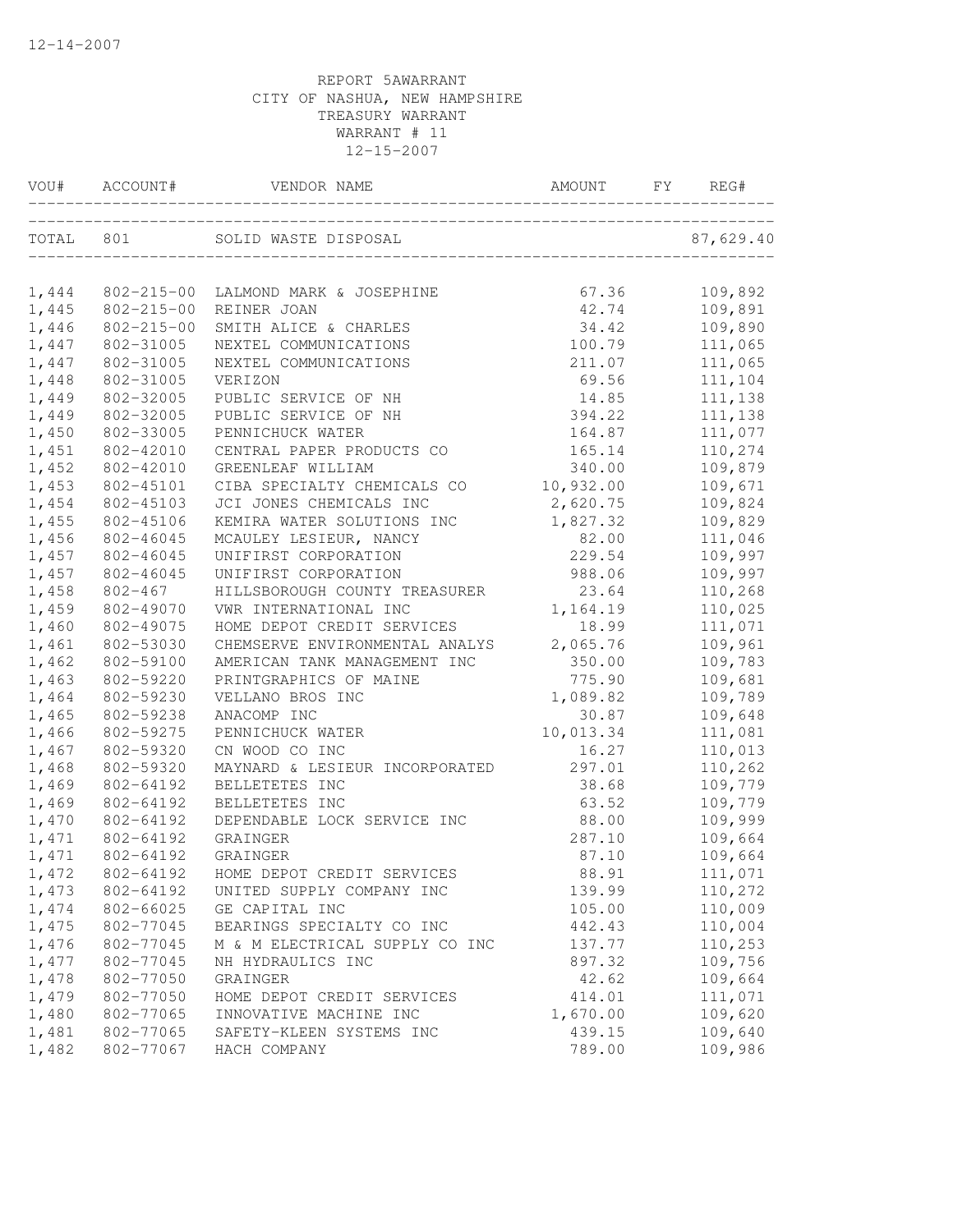| VOU#  | ACCOUNT#  | VENDOR NAME                    | AMOUNT    | FY | REG#      |
|-------|-----------|--------------------------------|-----------|----|-----------|
| 1,483 | 802-77069 | GRAINGER                       | 288.40    |    | 109,664   |
| 1,484 | 802-77069 | HEATING SPECIALTIES OF NH INC  | 486.00    |    | 110,256   |
| 1,485 | 802-77069 | HOME DEPOT CREDIT SERVICES     | 122.37    |    | 111,071   |
| 1,486 | 802-77069 | M & M ELECTRICAL SUPPLY CO INC | 4,328.54  |    | 110,253   |
| 1,487 | 802-77069 | PINE MOTOR PARTS               | 555.90    |    | 110,263   |
| 1,488 | 802-77069 | SOUTHWORTH-MILTON INC          | 460.46    |    | 109,617   |
| 1,489 | 802-82025 | NH RETIREMENT SYSTEM           | 1,148.06  |    | 309       |
| 1,490 | 802-83006 | HARVARD PILGRIM HEALTH CARE    | 14,498.03 |    | 310       |
| 1,491 | 802-91010 | CIARDELLI GERALDINE            | 49.47     |    | 111,045   |
| 1,492 | 802-94005 | ELECTRICAL TRAINING SEMINARS   | 500.00    |    | 111,060   |
| 1,493 | 802-94005 | KEATING WILLIAM                | 43.77     |    | 109,882   |
| 1,494 | 802-94005 | TREASURER STATE OF NH          | 735.00    |    | 111,087   |
| 1,494 | 802-95075 | TREASURER STATE OF NH          | 150.00    |    | 111,087   |
| 1,495 | 802-95075 | TREASURER STATE OF NH          | 130.00    |    | 111,140   |
| 1,496 | 802-96004 | GRAINGER                       | 641.48    |    | 109,664   |
| 1,497 | 802-96007 | ABLE CRANE SERVICE INC         | 1,000.00  |    | 109,672   |
| 1,498 | 802-96007 | CONCRETE CORING CO             | 1,250.00  |    | 109,668   |
| 1,499 | 802-96007 | CONCRETE SYSTEMS INC           | 7,450.00  |    | 110,282   |
| 1,500 | 802-96007 | HOME DEPOT CREDIT SERVICES     | 86.99     |    | 111,071   |
| 1,501 | 802-96007 | M & M ELECTRICAL SUPPLY CO INC | 253.18    |    | 110,253   |
| 1,502 | 802-96060 | CONCRETE CORING CO             | 450.00    |    | 109,668   |
| 1,503 | 802-96060 | M & M ELECTRICAL SUPPLY CO INC | 49.76     |    | 110,253   |
| 1,504 | 802-96060 | MCMASTER-CARR SUPPLY CO        | 138.33    |    | 109,766   |
| 1,505 | 802-96060 | MCNICHOLS CO                   | 2,995.00  |    | 109,695   |
| 1,506 | 802-96060 | UNITED SUPPLY COMPANY INC      | 1,046.50  |    | 110,272   |
| TOTAL | 802       | SEWERAGE DISPOSAL SYSTEM       |           |    | 78,718.32 |
|       |           |                                |           |    |           |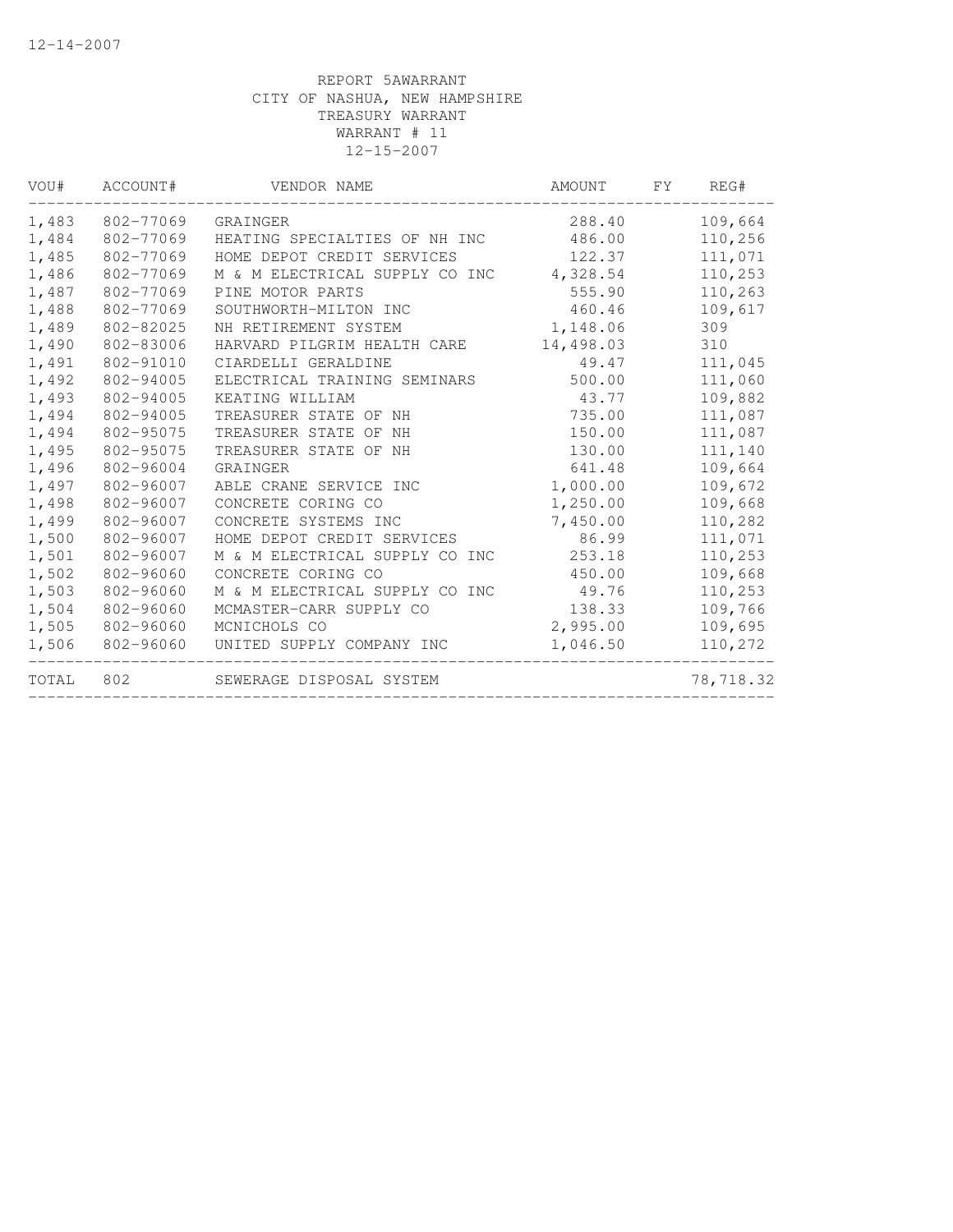| VOU#                                               | ACCOUNT#                                                                           | VENDOR NAME                                                                                                                          |                                                          | FY     | REG#                                                           |
|----------------------------------------------------|------------------------------------------------------------------------------------|--------------------------------------------------------------------------------------------------------------------------------------|----------------------------------------------------------|--------|----------------------------------------------------------------|
| 1,507<br>1,508                                     | 931-98029<br>931-98029                                                             | CONLEY DONALD<br>CONLEY DONALD                                                                                                       | 74.56<br>72.58                                           |        | 111,047<br>111,048                                             |
| TOTAL                                              | 931                                                                                | POLICE TRUST FUND                                                                                                                    |                                                          | 147.14 |                                                                |
| 1,509                                              | $951 - 22$                                                                         | GUILMAIN MARK E                                                                                                                      | 10,000.00                                                |        | 109,584                                                        |
| TOTAL                                              | 951                                                                                | PWD & ENG TRUST FUND                                                                                                                 |                                                          |        | 10,000.00                                                      |
| 1,510<br>1,511<br>1,512<br>1,513<br>1,514<br>1,515 | 952-05054<br>952-05058<br>$952 - 05058$<br>$952 - 05058$<br>952-75022<br>952-98029 | HOME DEPOT CREDIT SERVICES<br>ASAP FIRE & SAFETY CORPORATION<br>HANDY HOUSE INC<br>PAINTER SCOTT<br>SIMPLEXGRINNELL<br>PAINTER SCOTT | 17.91<br>2,532.50<br>59.00<br>29.94<br>507.50<br>6.99    |        | 111,071<br>109,724<br>111,110<br>111,049<br>109,606<br>111,049 |
| TOTAL                                              | 952                                                                                | PARK & RECREATION TRUST FUND                                                                                                         |                                                          |        | 3, 153.84                                                      |
| 1,516                                              | 961-45185                                                                          | HARDY DORIC INC                                                                                                                      | 700.00                                                   |        | 109,798                                                        |
| TOTAL                                              | 961                                                                                | EDGEWOOD CEMETERY TRUST FUND                                                                                                         |                                                          |        | 700.00                                                         |
| 1,516<br>1,517                                     | 963-45185<br>963-61030                                                             | HARDY DORIC INC<br>JORDAN'S FURNITURE                                                                                                | 700.00<br>1,796.00                                       |        | 109,798<br>111,050                                             |
| TOTAL                                              | 963                                                                                | WOODLAWN CEMETERY TRUST FUND                                                                                                         |                                                          |        | 2,496.00                                                       |
| 1,518<br>1,519                                     | 975-01660<br>975-05071                                                             | EATON & BERUBE INS AGENCY<br>GRAUSLYS JURA                                                                                           | 3,064.00<br>3,240.00                                     |        | 111,151<br>109,784                                             |
| TOTAL                                              | 975                                                                                | LIBRARY TRUST FUND                                                                                                                   |                                                          |        | 6,304.00                                                       |
|                                                    | 981-49075<br>981-49075<br>981-49075<br>981-49075<br>981-49075                      | BELAIR LISA<br>GOPHER<br>981-49075 O'BRIEN & SONS INC<br>QUIGLEY JANE<br>SCHOOL MATE<br>SULLIVAN SLINEY MOLLY                        | 89.13<br>521.64<br>255.00<br>45.95<br>1,120.00<br>500.00 |        |                                                                |
| TOTAL                                              | 981                                                                                | SCHOOL TRUST FUND<br>. _ _ _ _ _ _ _ _ _ _ _ _ _ _                                                                                   |                                                          |        | 2,531.72                                                       |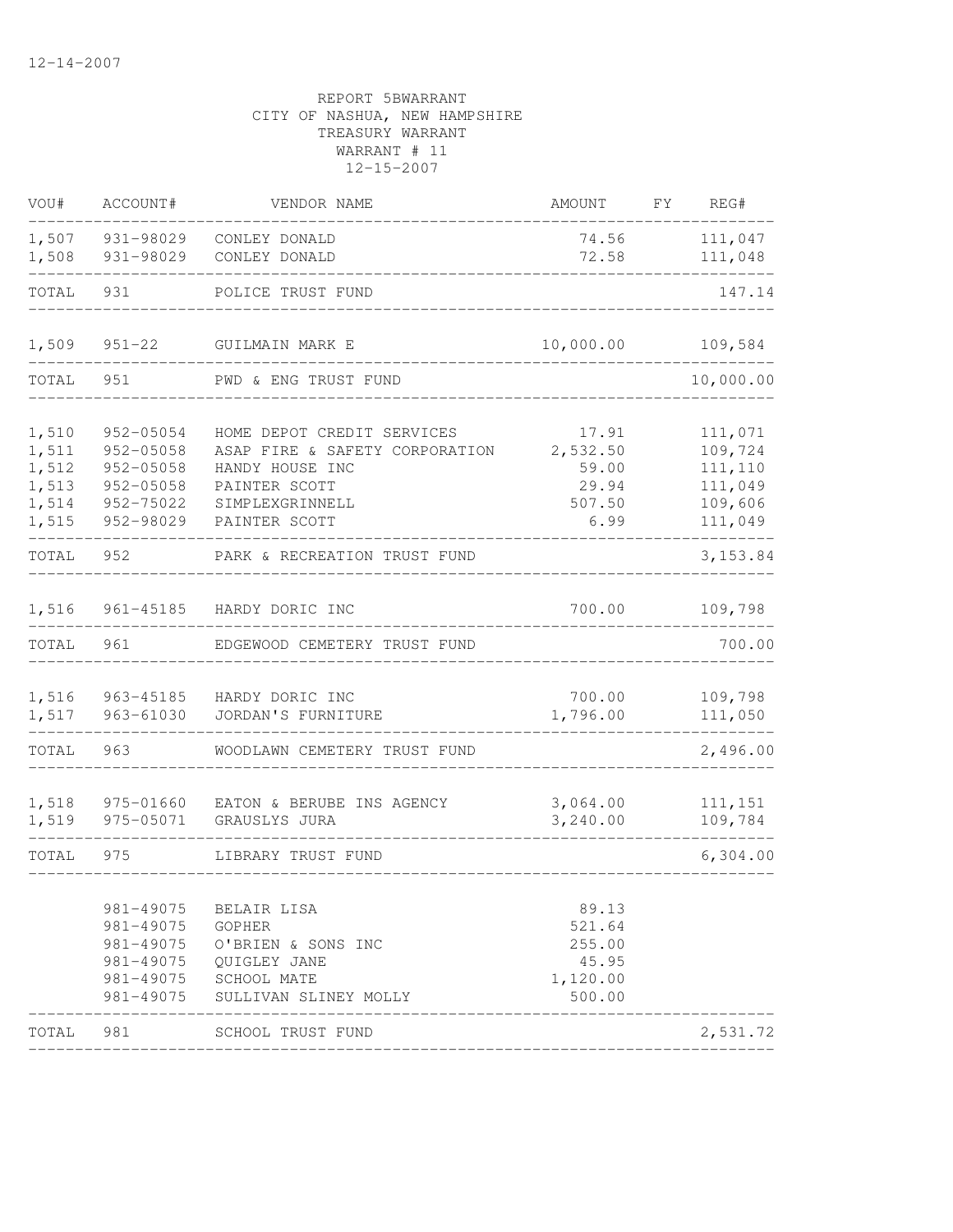| VOU#  | ACCOUNT# | VENDOR NAME                       | AMOUNT    | <b>FY</b> | REG#      |
|-------|----------|-----------------------------------|-----------|-----------|-----------|
| 1,520 |          | 982-05053 BU F/B/O ASHLEY MCKEONE | 10,000.00 |           | 109,921   |
| TOTAL | 982      | SCHOLARSHIP TRUST FUND            |           |           | 10,000.00 |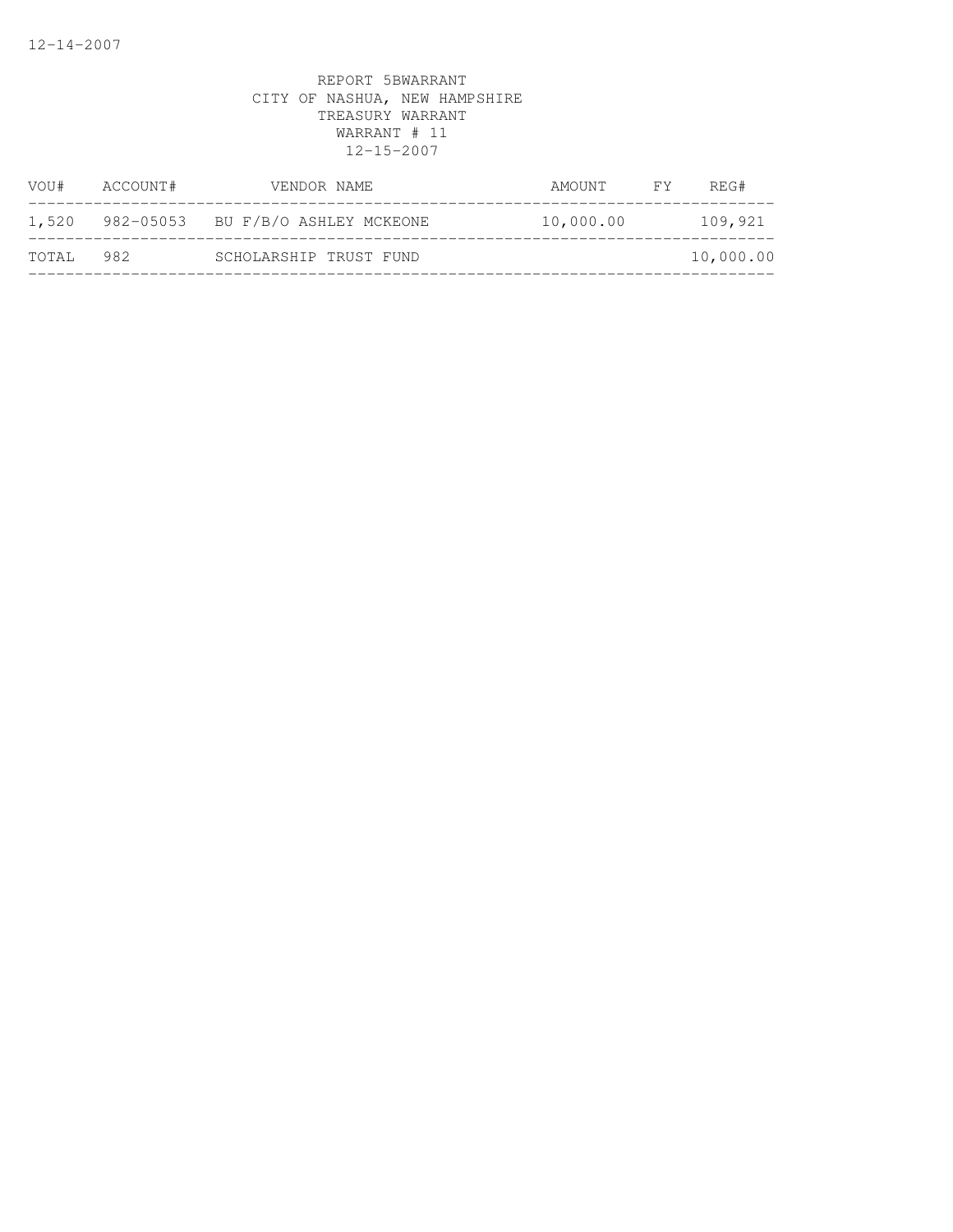|           | ACCOUNT# PAYROLL WEEK ENDING |  |  | AMOUNT |  |
|-----------|------------------------------|--|--|--------|--|
|           |                              |  |  |        |  |
| TOTAL 951 |                              |  |  |        |  |
|           |                              |  |  |        |  |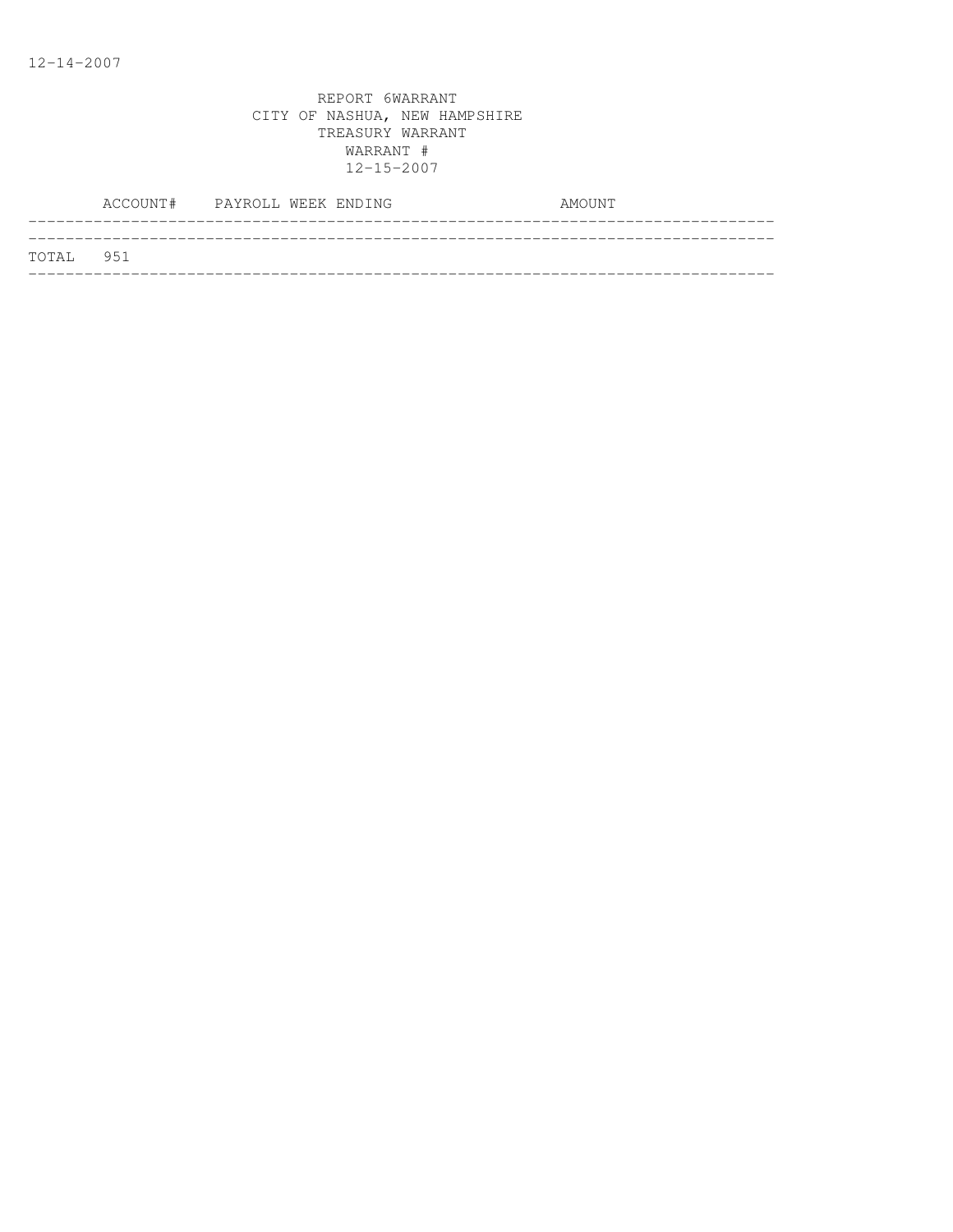|           |                        | ACCOUNT# PAYROLL WEEK ENDING           | AMOUNT                |           |
|-----------|------------------------|----------------------------------------|-----------------------|-----------|
|           |                        | 3037-11515 01-DEC-2007                 | 1,143.19              |           |
|           | TOTAL 303              | ALT - INCENTIVE FUND PROGRAM           |                       | 1,143.19  |
|           |                        |                                        |                       |           |
|           |                        | 305-11239 01-DEC-2007                  | 970.72                |           |
|           | 305-59100              | 305-11239 08-DEC-2007<br>$01-DEC-2007$ | 970.72<br>112.50      |           |
| TOTAL     | 305                    | SRF - CIVIC & COMM ACTIVITIES          |                       | 2,053.94  |
|           |                        |                                        |                       |           |
|           | 308-83051              | 01-DEC-2007                            | 5,592.28              |           |
|           |                        | 308-83051 08-DEC-2007                  | 3,581.09              |           |
|           | 308-83052              | $01 - DEC - 2007$                      | 617.42                |           |
|           | 308-83052              | 08-DEC-2007                            | 373.51                |           |
|           | 308-83102<br>308-83102 | $01 - DEC - 2007$<br>08-DEC-2007       | 1,028.08<br>1,028.08  |           |
| TOTAL 308 |                        | SRF - INSURANCE                        |                       | 12,220.46 |
|           |                        | _________________                      |                       |           |
|           |                        | 3086-11870 01-DEC-2007                 | 2,497.20              |           |
|           |                        | 3086-12006 01-DEC-2007                 | 1,901.54              |           |
|           |                        | 3086-13032 01-DEC-2007                 | 248.55                |           |
|           |                        | 3086-13032 08-DEC-2007                 | 248.55                |           |
|           |                        | 3086-13133 01-DEC-2007                 | 425.00                |           |
| TOTAL     | 308                    | JAVITS GRANT PROGRAM                   |                       | 5,320.84  |
|           | 3097-11162             |                                        |                       |           |
|           | 3097-11162             | $01 - DEC - 2007$<br>08-DEC-2007       | 1,245.00<br>1, 114.50 |           |
|           | 3097-11408             | $01 - DEC - 2007$                      | 721.60                |           |
|           | 3097-11408             | 08-DEC-2007                            | 721.60                |           |
|           | 3097-12112             | $01 - DEC - 2007$                      | 2,436.21              |           |
|           | 3097-12112             | 08-DEC-2007                            | 1,882.35              |           |
|           |                        | 3097-12830 01-DEC-2007                 | 203.15                |           |
|           | 3097-12830             | 08-DEC-2007                            | 138.63                |           |
|           | 3097-19138             | $01 - DEC - 2007$                      | 2,838.17              |           |
|           | 3097-19139             | $01 - DEC - 2007$                      | 8,403.20              |           |
|           | 3097-19140             | $01 - DEC - 2007$                      | 8,497.55              |           |
|           | 3097-19140             | 08-DEC-2007                            | 6,760.60              |           |
|           | 3097-19540             | $01 - DEC - 2007$                      | 21,301.37             |           |
|           | 3097-19540             | $08 - DEC - 2007$                      | 16, 915.41            |           |
|           | 3097-19544             | $01 - DEC - 2007$                      | 742.10                |           |
|           | 3097-19544             | 08-DEC-2007                            | 584.82                |           |
|           | 3097-19545             | $01 - DEC - 2007$                      | 1,337.69              |           |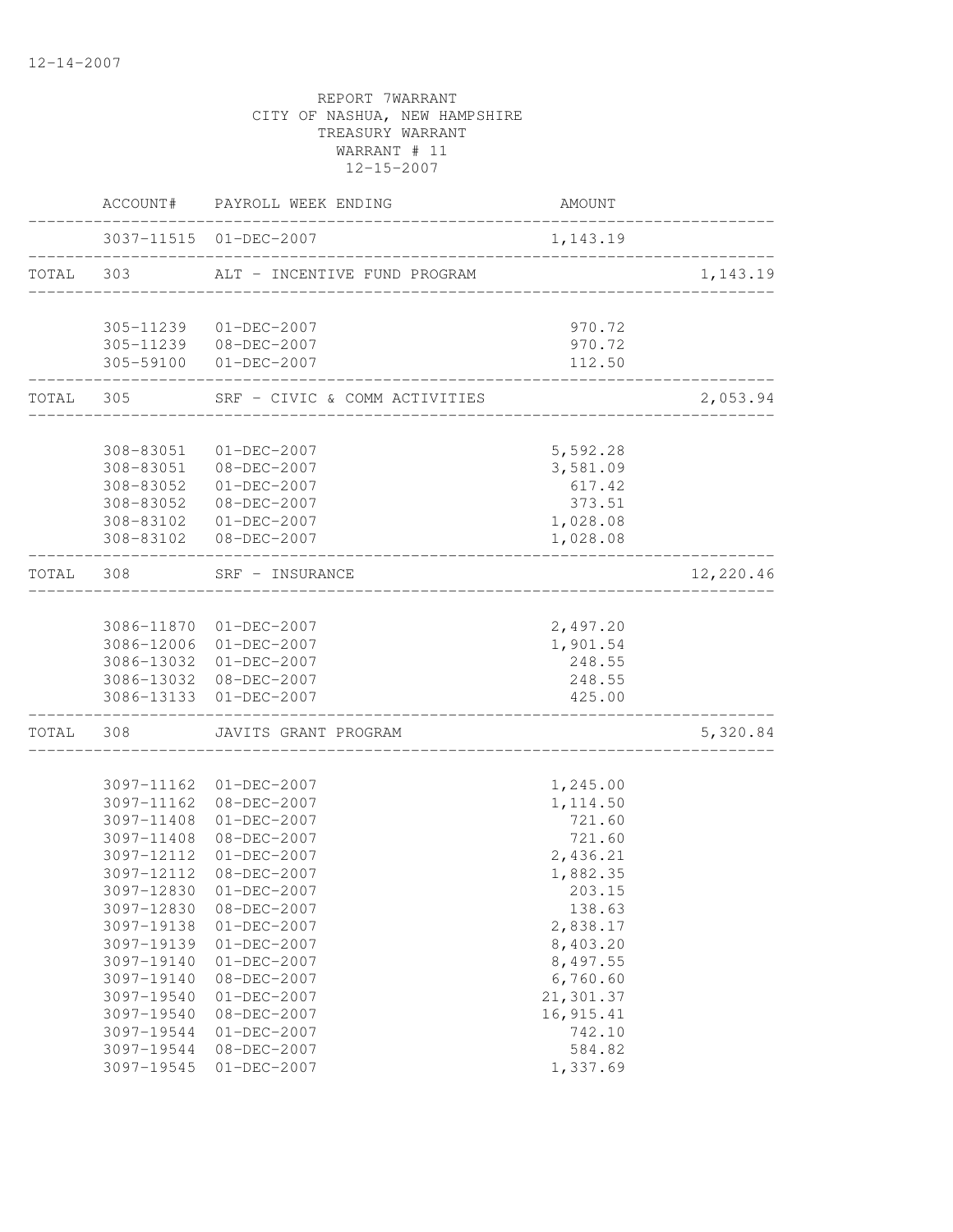|           | ACCOUNT#                                                                                | PAYROLL WEEK ENDING                                                                                                 | AMOUNT                                                             |           |
|-----------|-----------------------------------------------------------------------------------------|---------------------------------------------------------------------------------------------------------------------|--------------------------------------------------------------------|-----------|
|           |                                                                                         | 3097-19545 08-DEC-2007                                                                                              | 1,034.80                                                           |           |
| TOTAL 309 |                                                                                         | SRF - FOOD SERVICES                                                                                                 |                                                                    | 76,878.75 |
|           |                                                                                         | 3117-12006 01-DEC-2007<br>3117-12006 08-DEC-2007                                                                    | 2,584.40<br>500.00                                                 |           |
| TOTAL     | 311                                                                                     | DRIVER'S EDUCATION                                                                                                  |                                                                    | 3,084.40  |
|           |                                                                                         |                                                                                                                     |                                                                    |           |
|           | 312-11165<br>312-11165<br>312-11191<br>312-11191<br>312-11547                           | $01 - DEC - 2007$<br>08-DEC-2007<br>01-DEC-2007<br>08-DEC-2007<br>01-DEC-2007                                       | 993.59<br>993.59<br>761.94<br>761.94<br>2,045.58                   |           |
|           | 312-11547<br>312-12010<br>312-12010<br>312-12116<br>312-12116<br>312-13004<br>312-13004 | 08-DEC-2007<br>$01 - DEC - 2007$<br>08-DEC-2007<br>$01-DEC-2007$<br>08-DEC-2007<br>$01 - DEC - 2007$<br>08-DEC-2007 | 2,045.58<br>91.27<br>91.27<br>579.58<br>579.59<br>588.68<br>800.72 |           |
| TOTAL     | 312                                                                                     | SRF - FINANCIAL SERVICES                                                                                            |                                                                    | 10,333.33 |
|           | 3122-12006                                                                              | 3122-12006 01-DEC-2007<br>$08 - DEC - 2007$                                                                         | 3,230.50<br>623.30                                                 |           |
| TOTAL 312 |                                                                                         | ADULT ED/CONTINUING ED                                                                                              |                                                                    | 3,853.80  |
|           |                                                                                         | 3245-11860 01-DEC-2007                                                                                              | 1,301.28                                                           |           |
| TOTAL     | 324                                                                                     | YOUTH SAFE HAVEN-PAL                                                                                                |                                                                    | 1,301.28  |
|           |                                                                                         | 3248-19230 01-DEC-2007                                                                                              | 1,025.00                                                           |           |
| TOTAL     | 324                                                                                     | . <u>_ _ _ _ _ _ _ _ _ _ _ _ _ _ _ _ _</u> _ _ _<br>REDUCING THE RISK                                               |                                                                    | 1,025.00  |
|           |                                                                                         | 3249-19230 01-DEC-2007                                                                                              | 1,025.00                                                           |           |
| TOTAL     | 324                                                                                     | LAEP - WAIT TRAINING                                                                                                |                                                                    | 1,025.00  |
|           |                                                                                         |                                                                                                                     |                                                                    |           |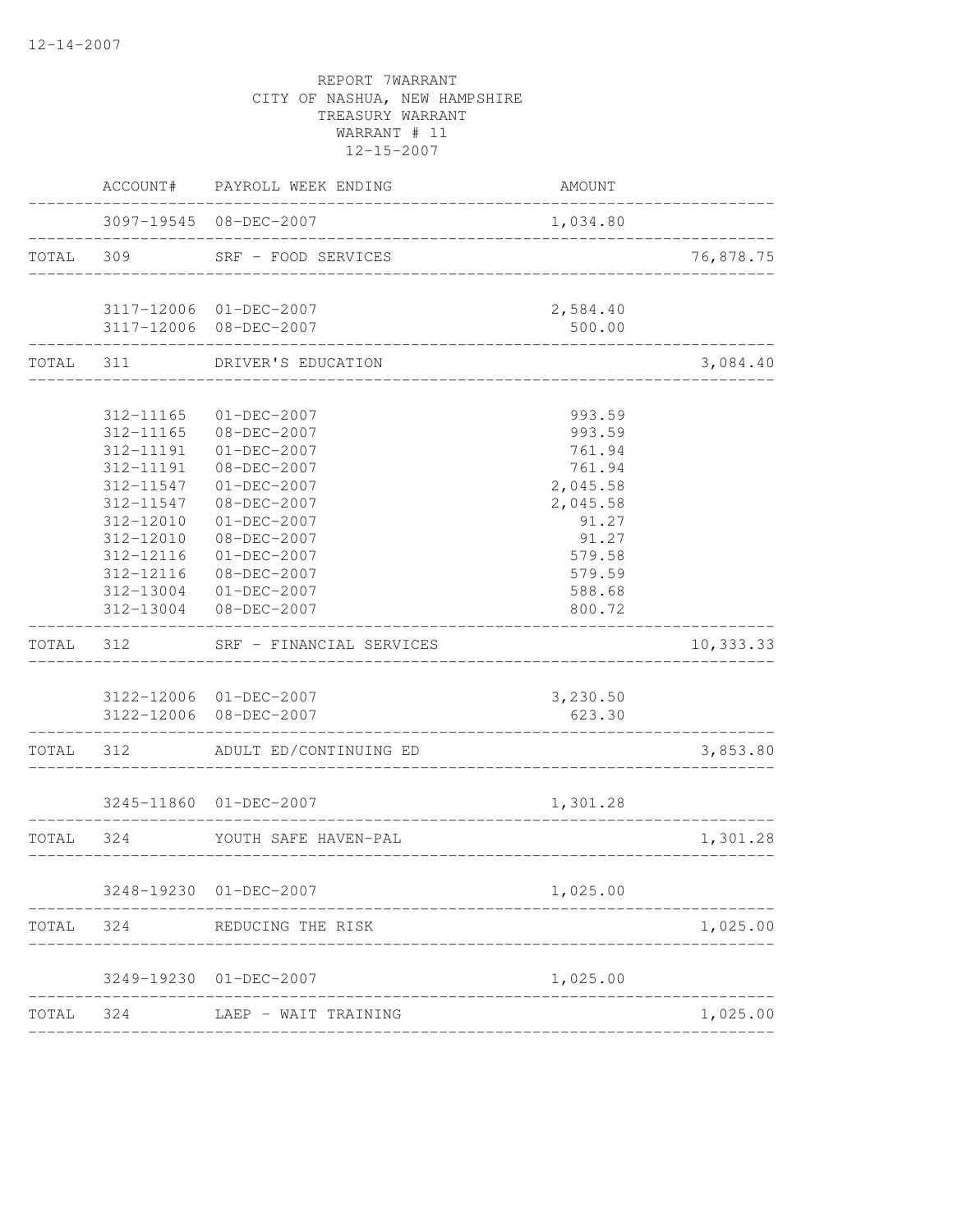|           | ACCOUNT#                 | PAYROLL WEEK ENDING                           | AMOUNT                              |           |
|-----------|--------------------------|-----------------------------------------------|-------------------------------------|-----------|
|           | 331-11250                | $01 - DEC - 2007$                             | 654.88                              |           |
|           | 331-11250                | $08 - DEC - 2007$                             | 654.88                              |           |
|           | 331-11552                | $01 - DEC - 2007$                             | 952.92                              |           |
|           | 331-11552                | 08-DEC-2007                                   | 952.92                              |           |
|           | 331-11558                | $01 - DEC - 2007$                             | 1,139.17                            |           |
|           | 331-11558                | 08-DEC-2007                                   | 1,139.16                            |           |
|           | 331-11567                | $01 - DEC - 2007$                             | 1,366.91                            |           |
|           | 331-11567                | 08-DEC-2007                                   | 1,366.91                            |           |
|           | 331-12115                | $01 - DEC - 2007$                             | 524.61                              |           |
|           | 331-12115                | 08-DEC-2007                                   | 524.61                              |           |
|           | 331-13038                | $01 - DEC - 2007$                             | 1,025.24                            |           |
|           | 331-13038                | 08-DEC-2007                                   | 1,227.73                            |           |
|           | 331-13044                | $01 - DEC - 2007$                             | 3,513.54                            |           |
|           | 331-13044                | 08-DEC-2007                                   | 3, 242.25                           |           |
|           | 331-13048                | $01 - DEC - 2007$                             | 705.07                              |           |
|           |                          | 331-18036 01-DEC-2007                         | 12,519.03                           |           |
|           |                          | 331-18036 08-DEC-2007                         | 11,997.69                           |           |
| TOTAL 331 |                          | SRF - POLICE DEPARTMENT<br>__________________ |                                     | 43,507.52 |
|           |                          |                                               |                                     |           |
|           |                          | 3328-19230 01-DEC-2007                        | 87.50                               |           |
| TOTAL 332 |                          | TITLE I SCHL IMPRV LEDGE ST                   |                                     | 87.50     |
|           |                          |                                               |                                     |           |
|           |                          | 3338-12006 01-DEC-2007                        | 1,292.30                            |           |
|           |                          | 3338-12201 01-DEC-2007                        | 31.00                               |           |
|           |                          | 3338-12201 08-DEC-2007                        | 62.00<br>------------               |           |
| TOTAL     | 333                      | TITLE I SCHL IMPRV MT PLEASANT                |                                     | 1,385.30  |
|           |                          |                                               |                                     |           |
|           |                          | 3348-13133 01-DEC-2007                        | 761.73                              |           |
|           |                          | 3348-13133 08-DEC-2007                        | 278.86                              |           |
| TOTAL 334 | -----------              | TITLE I SCHL IMPRV AMHERST ST                 | ___________________________________ | 1,040.59  |
|           |                          |                                               |                                     |           |
|           | 3358-12006               | $01 - DEC - 2007$                             | 1,575.61                            |           |
|           | 3358-12078               | $01 - DEC - 2007$                             | 1,718.75                            |           |
|           | 3358-12078               | 08-DEC-2007                                   | 1,631.25                            |           |
|           | 3358-19230<br>3358-19230 | $01 - DEC - 2007$<br>08-DEC-2007              | 287.00<br>460.00                    |           |
| TOTAL     | 335                      | TITLE IB READ 1ST MT PLEASANT                 |                                     | 5,672.61  |
|           |                          |                                               |                                     |           |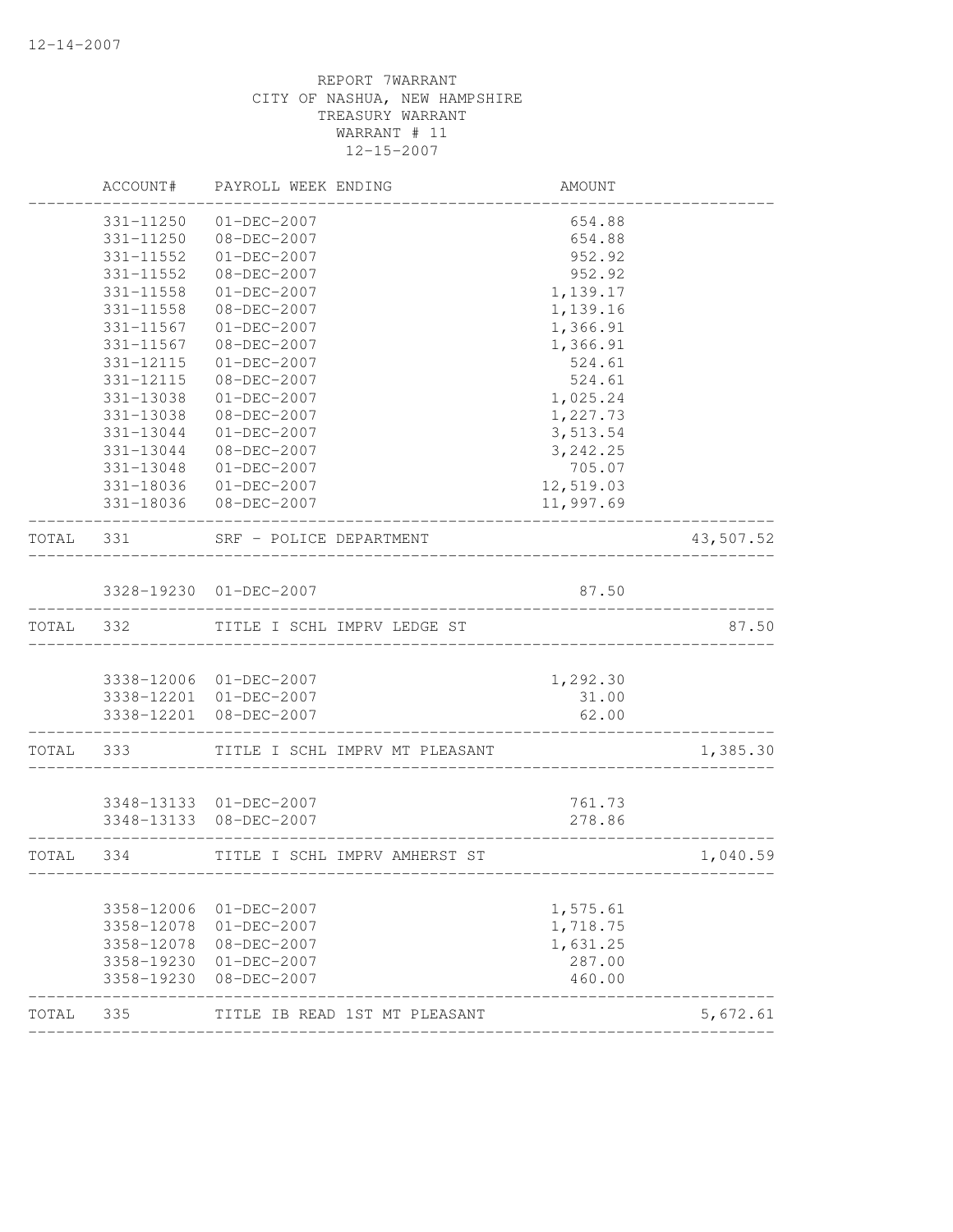|           | ACCOUNT#                 | PAYROLL WEEK ENDING              | AMOUNT               |           |
|-----------|--------------------------|----------------------------------|----------------------|-----------|
|           | 341-11107                | $01 - DEC - 2007$                | 687.84               |           |
|           | 341-11107                | 08-DEC-2007                      | 687.84               |           |
|           | 341-11235                | $01 - DEC - 2007$                | 1,927.43             |           |
|           | 341-11235                | 08-DEC-2007                      | 1,927.43             |           |
|           | 341-11346                | $01 - DEC - 2007$                | 214.09               |           |
|           | 341-11346                | 08-DEC-2007                      | 285.45               |           |
|           | 341-11563                | $01 - DEC - 2007$                | 938.54               |           |
|           | $341 - 11563$            | $08 - DEC - 2007$                | 938.54               |           |
|           | 341-12037                | $01 - DEC - 2007$                | 103.03               |           |
|           | 341-12037                | $08 - DEC - 2007$                | 103.03               |           |
|           |                          | 341-12101  01-DEC-2007           | 382.67               |           |
|           |                          | 341-12101 08-DEC-2007            | 382.66               |           |
| TOTAL 341 |                          | SRF - COMMUNITY SERVICES         |                      | 8,578.55  |
|           | 342-11499                | 01-DEC-2007                      | 696.60               |           |
|           | 342-11499                | 08-DEC-2007                      | 696.60               |           |
|           | 342-11584                | $01 - DEC - 2007$                | 1,785.34             |           |
|           | 342-11584                | 08-DEC-2007                      | 1,785.34             |           |
|           | 342-12000                | $01 - DEC - 2007$                | 556.20               |           |
|           | 342-12000                | 08-DEC-2007                      | 556.20               |           |
|           | 342-12040                | $01 - DEC - 2007$                | 914.64               |           |
|           | 342-12040                | 08-DEC-2007                      | 914.64               |           |
|           | 342-12081                | $01 - DEC - 2007$                | 94.76                |           |
|           | 342-12081                | 08-DEC-2007                      | 71.07                |           |
|           | 342-12113                | $01 - DEC - 2007$                | 194.67               |           |
|           | 342-12113                | 08-DEC-2007                      | 194.67               |           |
|           |                          | 342-12582 01-DEC-2007            | 121.71               |           |
|           |                          | 342-12582  08-DEC-2007           | 121.71               |           |
| TOTAL     | 342                      | SRF - COMMUNITY HEALTH           |                      | 8,704.15  |
|           |                          |                                  |                      |           |
|           |                          | 3448-11162 01-DEC-2007           | 621.38               |           |
|           | 3448-11162<br>3448-11860 | 08-DEC-2007<br>$01 - DEC - 2007$ | 563.38               |           |
|           |                          |                                  | 5,740.29             |           |
|           | 3448-12006<br>3448-12006 | $01-DEC-2007$<br>08-DEC-2007     | 7,050.03<br>5,216.55 |           |
| TOTAL     | 344                      | TITLE IV SDF 21ST CENTURY        |                      | 19,191.63 |
|           |                          |                                  |                      |           |
|           | 3508-11726               | $01-DEC-2007$                    | 22,888.22            |           |
|           | 3508-12201               | $01-DEC-2007$                    | 124.00               |           |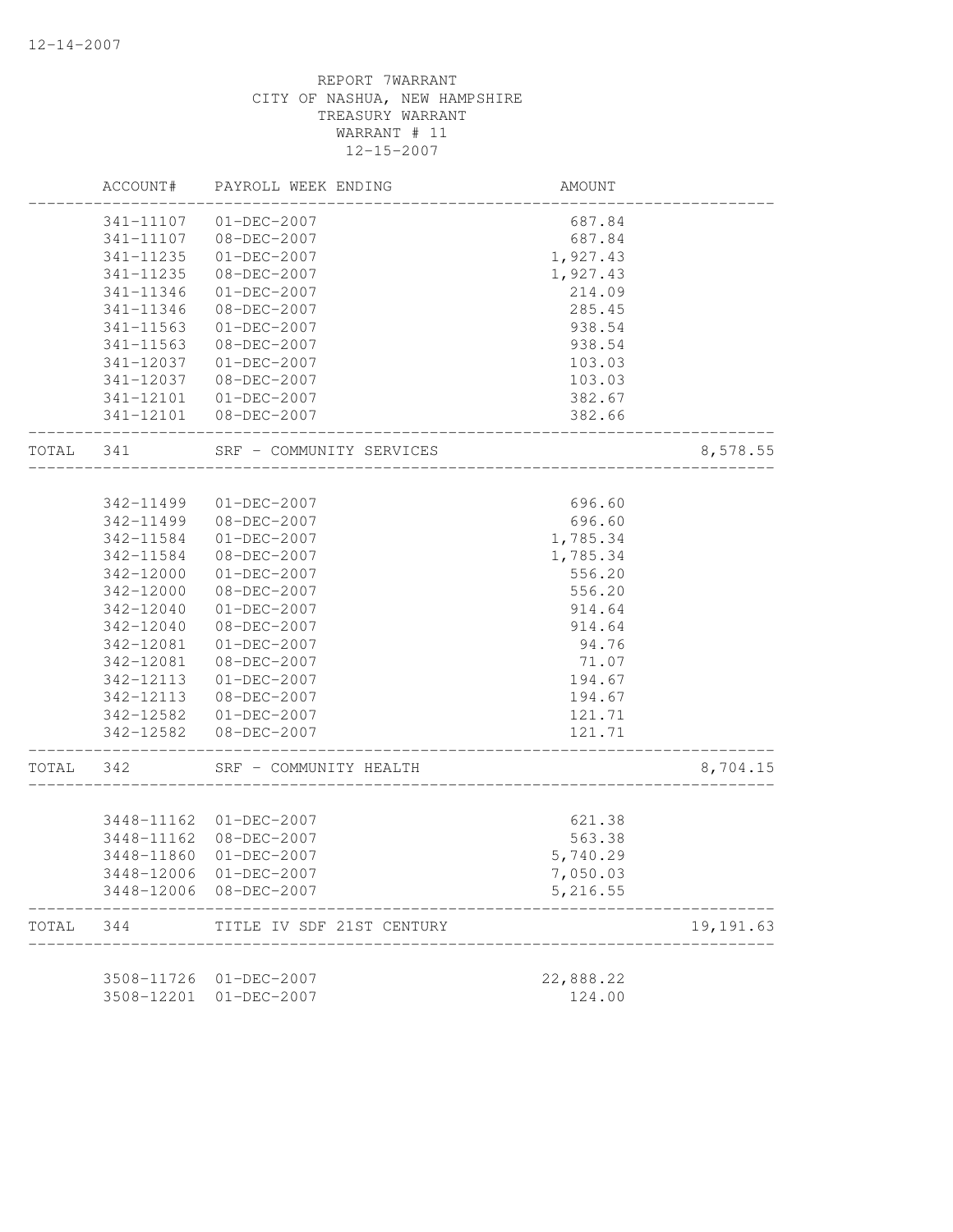|           | ACCOUNT#      | PAYROLL WEEK ENDING                              | AMOUNT                     |           |
|-----------|---------------|--------------------------------------------------|----------------------------|-----------|
| TOTAL 350 |               | TITLE 11A TEACHER QUALITY                        |                            | 23,012.22 |
|           |               |                                                  |                            |           |
|           |               | 352-59055 01-DEC-2007                            | 386.16                     |           |
|           |               | 352-59055 08-DEC-2007                            | 386.16                     |           |
|           | $352 - 705$   | $01 - DEC - 2007$                                | 550.00<br>________________ |           |
|           |               | TOTAL 352 SRF - PARKS AND RECREATION             |                            | 1,322.32  |
|           |               |                                                  |                            |           |
|           |               | 3558-11870 01-DEC-2007                           | 2,671.69                   |           |
|           |               | 3558-12006 08-DEC-2007                           | 646.16                     |           |
|           |               | 3558-12078 01-DEC-2007                           | 325.00                     |           |
|           |               | 3558-12078 08-DEC-2007<br>3558-13004 01-DEC-2007 | 1,825.00                   |           |
| TOTAL 355 |               | TITLE IB READING 1ST FES                         |                            | 5,467.85  |
|           |               |                                                  | _______________________    |           |
|           | 374-01210     | 01-DEC-2007                                      | 1,711.69                   |           |
|           | 374-01210     | 08-DEC-2007                                      | 1,711.69                   |           |
|           | 374-0703P     | $01 - DEC - 2007$                                | 445.25                     |           |
|           | 374-0703P     | 08-DEC-2007                                      | 779.96                     |           |
|           | 374-0704P     | $01-DEC-2007$                                    | 258.26                     |           |
|           | 374-0704P     | 08-DEC-2007                                      | 516.53                     |           |
|           | 374-0705P     | $01 - DEC - 2007$                                | 567.67                     |           |
|           | 374-0705P     | 08-DEC-2007                                      | 776.16                     |           |
|           | 374-07235     | $01 - DEC - 2007$                                | 847.07                     |           |
|           | 374-07235     | 08-DEC-2007                                      | 1,134.58                   |           |
|           | 374-0734P     | $01 - DEC - 2007$                                | 1,691.10                   |           |
|           | 374-0734P     | 08-DEC-2007                                      | 1,383.90                   |           |
|           | 374-09003     | $01 - DEC - 2007$                                | 506.40                     |           |
|           | $374 - 09003$ | $08 - DEC - 2007$                                | 506.41                     |           |
|           | 374-12075     | $01 - DEC - 2007$                                | 1,189.18                   |           |
|           | 374-12075     | $08 - DEC - 2007$                                | 453.44                     |           |
| TOTAL     | 374           | SRF - URBAN PROGRAMS                             |                            | 14,479.29 |
|           |               | 3767-13133 01-DEC-2007                           | 237.50                     |           |
| TOTAL     | 376           | TITLE I ESEA                                     |                            | 237.50    |
|           |               |                                                  |                            |           |
|           | 3768-11726    | 01-DEC-2007                                      | 7,285.80                   |           |
|           | 3768-11802    | 01-DEC-2007                                      | 1,886.64                   |           |
|           | 3768-11870    | $01 - DEC - 2007$                                | 3,183.63                   |           |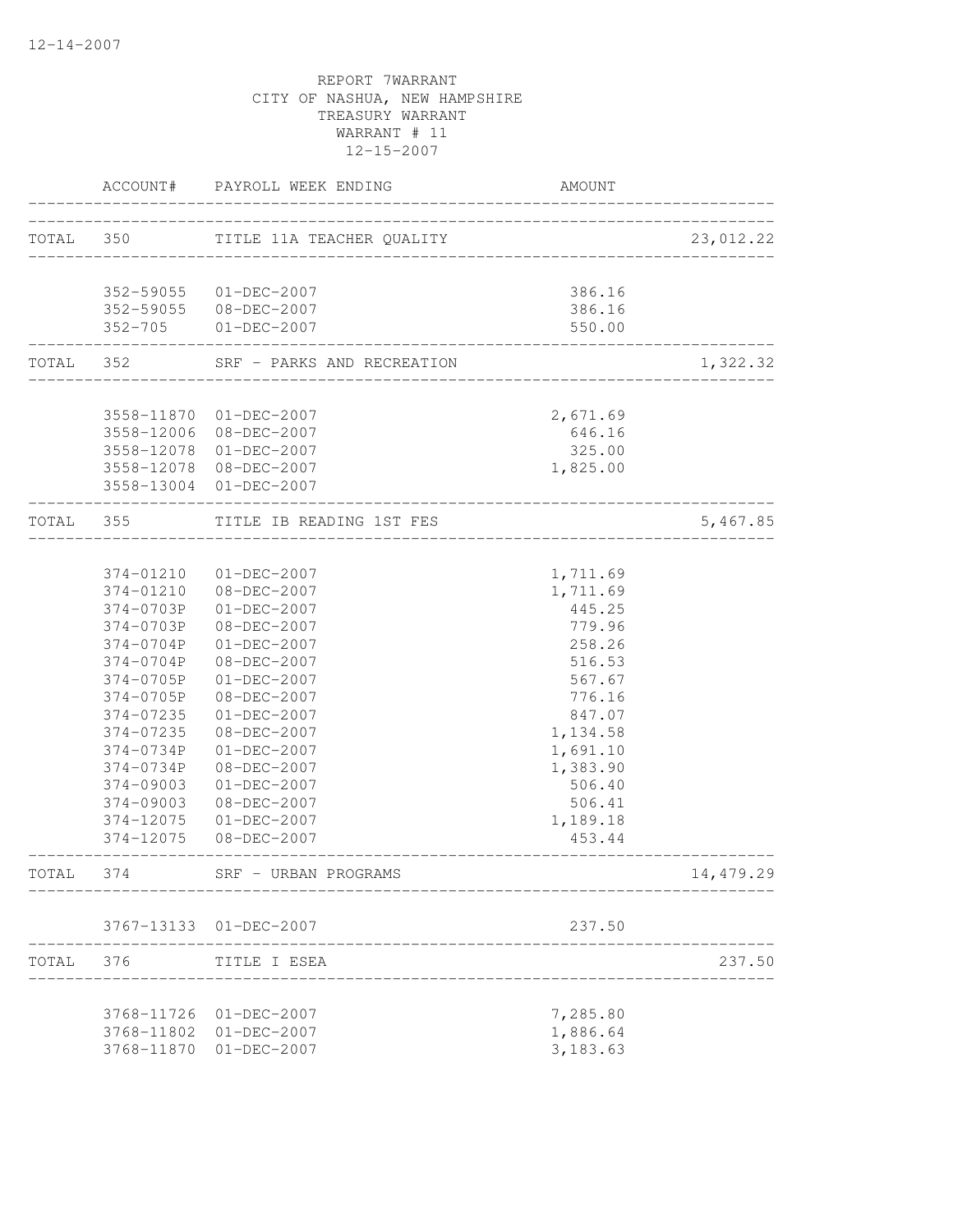| ACCOUNT#   | PAYROLL WEEK ENDING                    | AMOUNT                                                                                                                                                                                                                                                                                                                                      |                                                                                                                                          |
|------------|----------------------------------------|---------------------------------------------------------------------------------------------------------------------------------------------------------------------------------------------------------------------------------------------------------------------------------------------------------------------------------------------|------------------------------------------------------------------------------------------------------------------------------------------|
| 3768-12111 | $01 - DEC - 2007$                      |                                                                                                                                                                                                                                                                                                                                             |                                                                                                                                          |
| 3768-12111 | $08 - DEC - 2007$                      | 3,022.23                                                                                                                                                                                                                                                                                                                                    |                                                                                                                                          |
| 3768-12126 | $01 - DEC - 2007$                      | 522.00                                                                                                                                                                                                                                                                                                                                      |                                                                                                                                          |
| 3768-12126 | 08-DEC-2007                            | 417.60                                                                                                                                                                                                                                                                                                                                      |                                                                                                                                          |
| 3768-12135 | $01 - DEC - 2007$                      | 185.60                                                                                                                                                                                                                                                                                                                                      |                                                                                                                                          |
| 3768-12198 | $01 - DEC - 2007$                      | 39,359.80                                                                                                                                                                                                                                                                                                                                   |                                                                                                                                          |
| 3768-12201 | $01 - DEC - 2007$                      | 62.00                                                                                                                                                                                                                                                                                                                                       |                                                                                                                                          |
| 3768-12201 |                                        |                                                                                                                                                                                                                                                                                                                                             |                                                                                                                                          |
| 3768-13133 | $01 - DEC - 2007$                      |                                                                                                                                                                                                                                                                                                                                             |                                                                                                                                          |
|            | $08 - DEC - 2007$                      |                                                                                                                                                                                                                                                                                                                                             |                                                                                                                                          |
|            |                                        |                                                                                                                                                                                                                                                                                                                                             |                                                                                                                                          |
| 3768-19000 | 08-DEC-2007                            | 3, 116.46                                                                                                                                                                                                                                                                                                                                   |                                                                                                                                          |
| 376        | TITLE I ESEA                           |                                                                                                                                                                                                                                                                                                                                             | 69,850.25                                                                                                                                |
|            |                                        |                                                                                                                                                                                                                                                                                                                                             |                                                                                                                                          |
|            |                                        |                                                                                                                                                                                                                                                                                                                                             |                                                                                                                                          |
|            |                                        |                                                                                                                                                                                                                                                                                                                                             |                                                                                                                                          |
|            |                                        |                                                                                                                                                                                                                                                                                                                                             |                                                                                                                                          |
| 377        |                                        |                                                                                                                                                                                                                                                                                                                                             | 3,683.75                                                                                                                                 |
|            |                                        |                                                                                                                                                                                                                                                                                                                                             |                                                                                                                                          |
|            |                                        |                                                                                                                                                                                                                                                                                                                                             |                                                                                                                                          |
|            |                                        |                                                                                                                                                                                                                                                                                                                                             |                                                                                                                                          |
|            |                                        |                                                                                                                                                                                                                                                                                                                                             | 450.90                                                                                                                                   |
|            |                                        |                                                                                                                                                                                                                                                                                                                                             |                                                                                                                                          |
|            |                                        |                                                                                                                                                                                                                                                                                                                                             |                                                                                                                                          |
|            |                                        |                                                                                                                                                                                                                                                                                                                                             |                                                                                                                                          |
| 390        | VOC ED SECONDARY PERKINS               |                                                                                                                                                                                                                                                                                                                                             | 2,065.78                                                                                                                                 |
|            |                                        |                                                                                                                                                                                                                                                                                                                                             |                                                                                                                                          |
|            |                                        |                                                                                                                                                                                                                                                                                                                                             |                                                                                                                                          |
|            |                                        |                                                                                                                                                                                                                                                                                                                                             | 375.00                                                                                                                                   |
|            |                                        | 757.44                                                                                                                                                                                                                                                                                                                                      |                                                                                                                                          |
|            |                                        |                                                                                                                                                                                                                                                                                                                                             |                                                                                                                                          |
|            | 3768-13137<br>3768-19000<br>388<br>392 | $08 - DEC - 2007$<br>$01-DEC-2007$<br>3778-13133 01-DEC-2007<br>3778-13133<br>08-DEC-2007<br>3778-19230<br>$01 - DEC - 2007$<br>3888-12126 01-DEC-2007<br>3888-12126<br>08-DEC-2007<br>TITLE V INNOVATIVE PROGRAMS<br>3908-11726 01-DEC-2007<br>3908-12198 01-DEC-2007<br>3927-13133 01-DEC-2007<br>CULINARY ARTS<br>3937-19000 01-DEC-2007 | 4,123.42<br>62.00<br>2,091.30<br>56.50<br>4,475.27<br>3,376.25<br>382.50<br>$-75.00$<br>225.45<br>225.45<br>1,428.77<br>637.01<br>375.00 |

3957-19000 01-DEC-2007 -2,607.49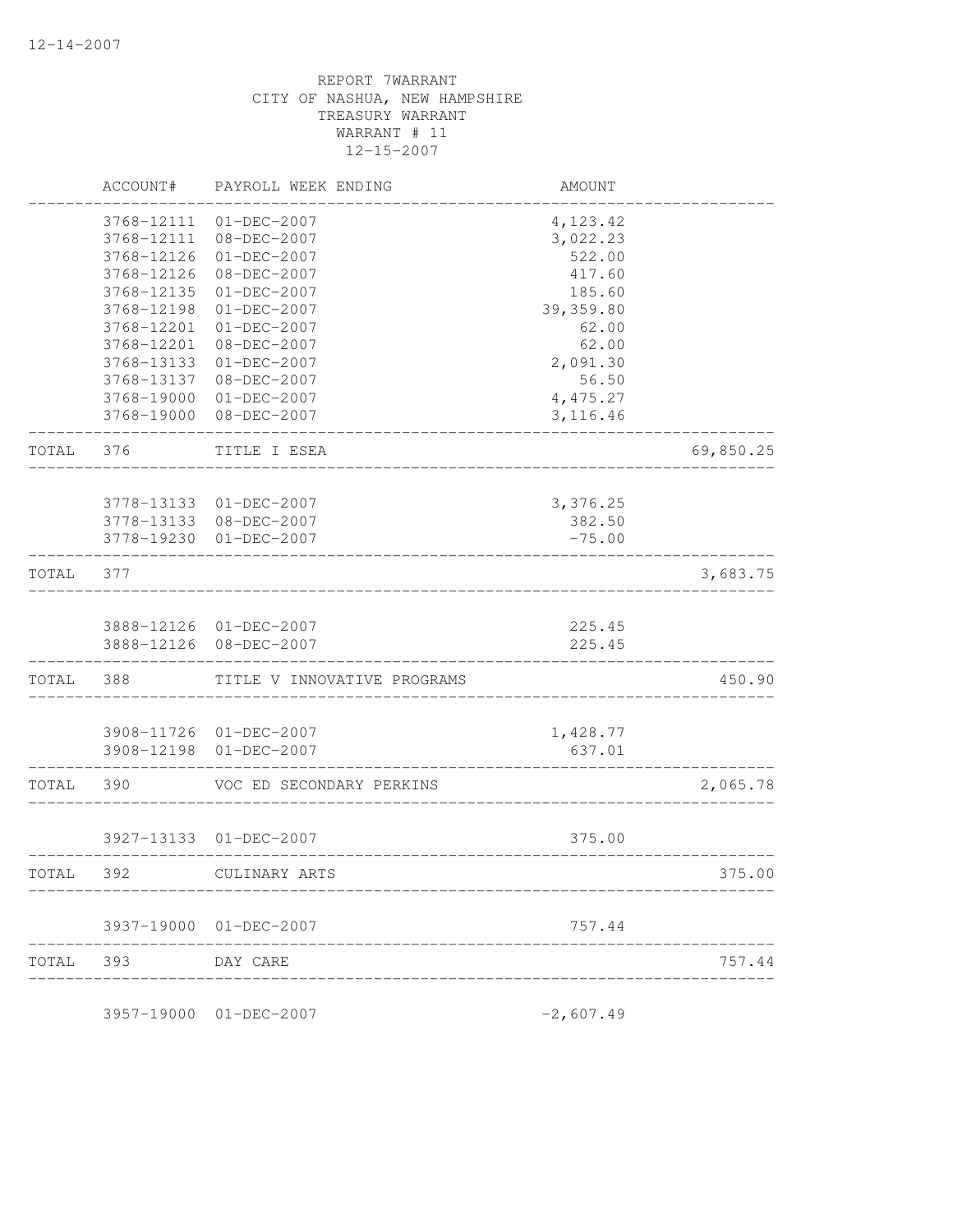|  | ACCOUNT# PAYROLL WEEK ENDING                                                                         | AMOUNT<br>____________________________    | _________________ |
|--|------------------------------------------------------------------------------------------------------|-------------------------------------------|-------------------|
|  | TOTAL 395 IDEA BASIC SPEC ED                                                                         |                                           | $-2,607.49$       |
|  | 3958-11726 01-DEC-2007<br>3958-11860 01-DEC-2007<br>3958-12201 01-DEC-2007<br>3958-12201 08-DEC-2007 | 62,274.60<br>1,782.69<br>217.00<br>105.40 |                   |
|  | TOTAL 395 IDEA BASIC SPEC ED                                                                         |                                           | 64,379.69         |
|  | 3968-11726 01-DEC-2007                                                                               | 2,372.42                                  |                   |
|  | TOTAL 396 IDEA PRESCHOOL SPEC ED                                                                     |                                           | 2,372.42          |
|  | 3977-12111 01-DEC-2007<br>3977-12111 08-DEC-2007                                                     | 8,875.02<br>6,781.21                      |                   |
|  | TOTAL 397 SPECIAL ED LOCAL                                                                           |                                           | 15,656.23         |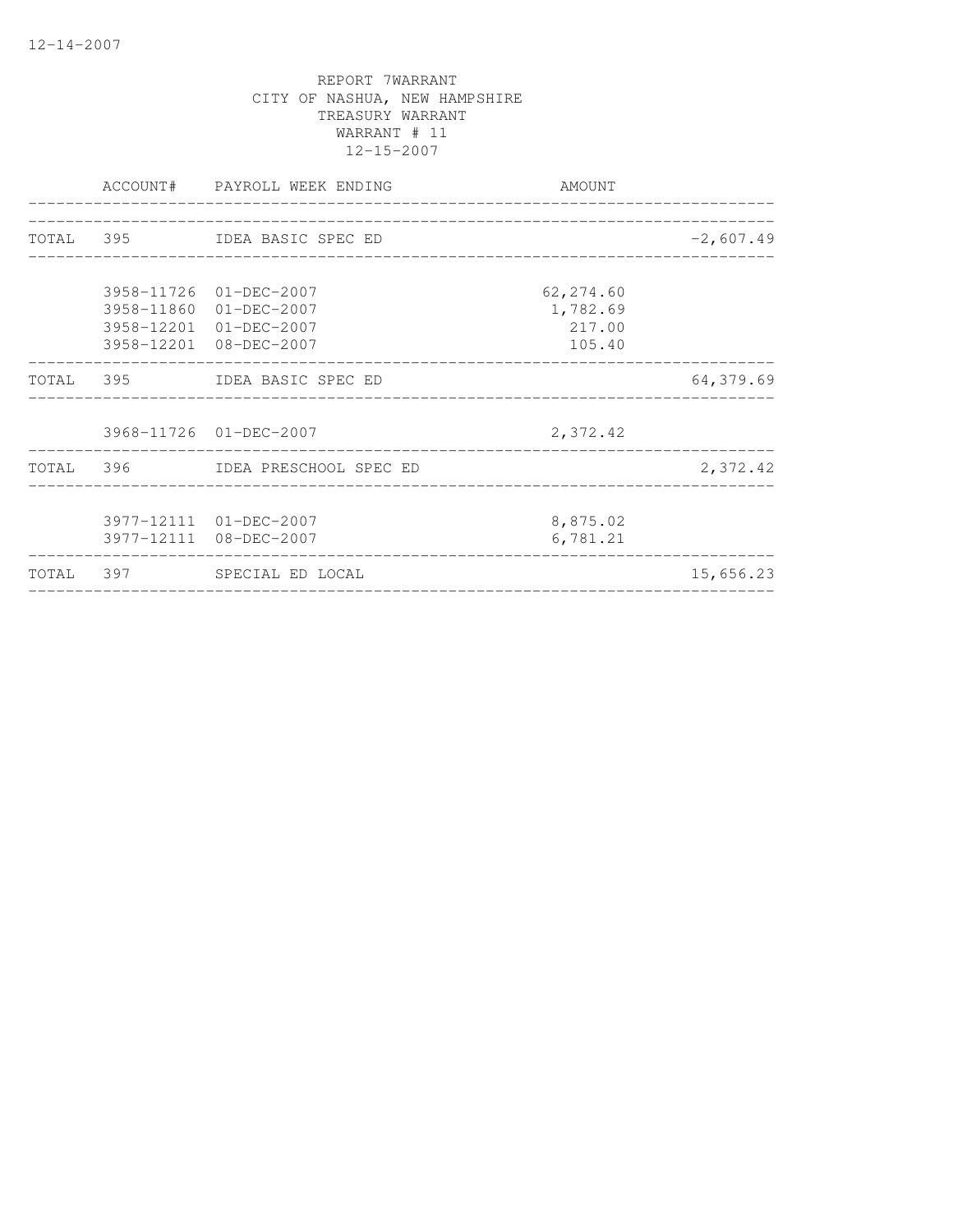|       | ACCOUNT#                            | PAYROLL WEEK ENDING                             | AMOUNT                         |           |
|-------|-------------------------------------|-------------------------------------------------|--------------------------------|-----------|
|       | 501-11471<br>501-11471<br>501-11472 | 01-DEC-2007<br>08-DEC-2007<br>$01 - DEC - 2007$ | 1,864.88<br>1,864.88<br>935.65 |           |
|       | 501-11472                           | $08 - DEC - 2007$                               | 935.63                         |           |
| TOTAL | 501                                 | MAYOR'S OFFICE                                  |                                | 5,601.04  |
|       | 502-11113                           | $01 - DEC - 2007$                               | 1,456.87                       |           |
|       | 502-11113                           | 08-DEC-2007                                     | 1,456.88                       |           |
|       | 502-11219                           | $01-DEC-2007$                                   | 1,701.30                       |           |
|       | 502-11219                           | 08-DEC-2007                                     | 1,701.30                       |           |
|       | 502-11518<br>502-11518              | 01-DEC-2007<br>08-DEC-2007                      | 1,541.40<br>1,541.40           |           |
| TOTAL | 502                                 | LEGAL DEPARTMENT                                |                                | 9,399.15  |
|       |                                     |                                                 |                                |           |
|       | 503-11071                           | $01 - DEC - 2007$                               | 1,139.10                       |           |
|       | 503-11071                           | $08 - DEC - 2007$                               | 1,139.10                       |           |
|       | 503-12092                           | $01 - DEC - 2007$                               | 465.84                         |           |
|       | 503-12092                           | $08 - DEC - 2007$                               | 465.84                         |           |
|       | 503-18005                           | $08 - DEC - 2007$                               | 18,750.00                      |           |
| TOTAL | 503                                 | BOARD OF ALDERMEN                               |                                | 21,959.88 |
|       |                                     |                                                 |                                |           |
|       | 511-11103                           | 01-DEC-2007                                     | 671.40                         |           |
|       | 511-11103<br>511-11234              | 08-DEC-2007<br>$01 - DEC - 2007$                | 671.39<br>1,985.25             |           |
|       | 511-11234                           | 08-DEC-2007                                     | 1,985.25                       |           |
|       |                                     |                                                 |                                |           |
| TOTAL | 511                                 | ADMINISTRATIVE SERVICES                         |                                | 5, 313.29 |
|       |                                     |                                                 |                                |           |
|       | 512-11005<br>512-11005              | $01 - DEC - 2007$<br>$08 - DEC - 2007$          | 843.19<br>843.19               |           |
|       | 512-11050                           | $01-DEC-2007$                                   | 690.29                         |           |
|       | 512-11050                           | 08-DEC-2007                                     | 690.29                         |           |
|       | 512-11064                           | $01 - DEC - 2007$                               | 944.84                         |           |
|       | 512-11064                           | 08-DEC-2007                                     | 944.84                         |           |
|       | 512-11073                           | $01 - DEC - 2007$                               | 2,196.69                       |           |
|       | 512-11073                           | $08 - DEC - 2007$                               | 2,196.71                       |           |
|       | 512-11165                           | $01 - DEC - 2007$                               | 1,833.71                       |           |
|       | 512-11165                           | $08 - DEC - 2007$                               | 1,833.71                       |           |
|       | 512-11173                           | $01 - DEC - 2007$                               | 1,310.46                       |           |
|       | 512-11173                           | 08-DEC-2007                                     | 1,310.46                       |           |
|       | 512-11177                           | $01 - DEC - 2007$                               | 1,871.29                       |           |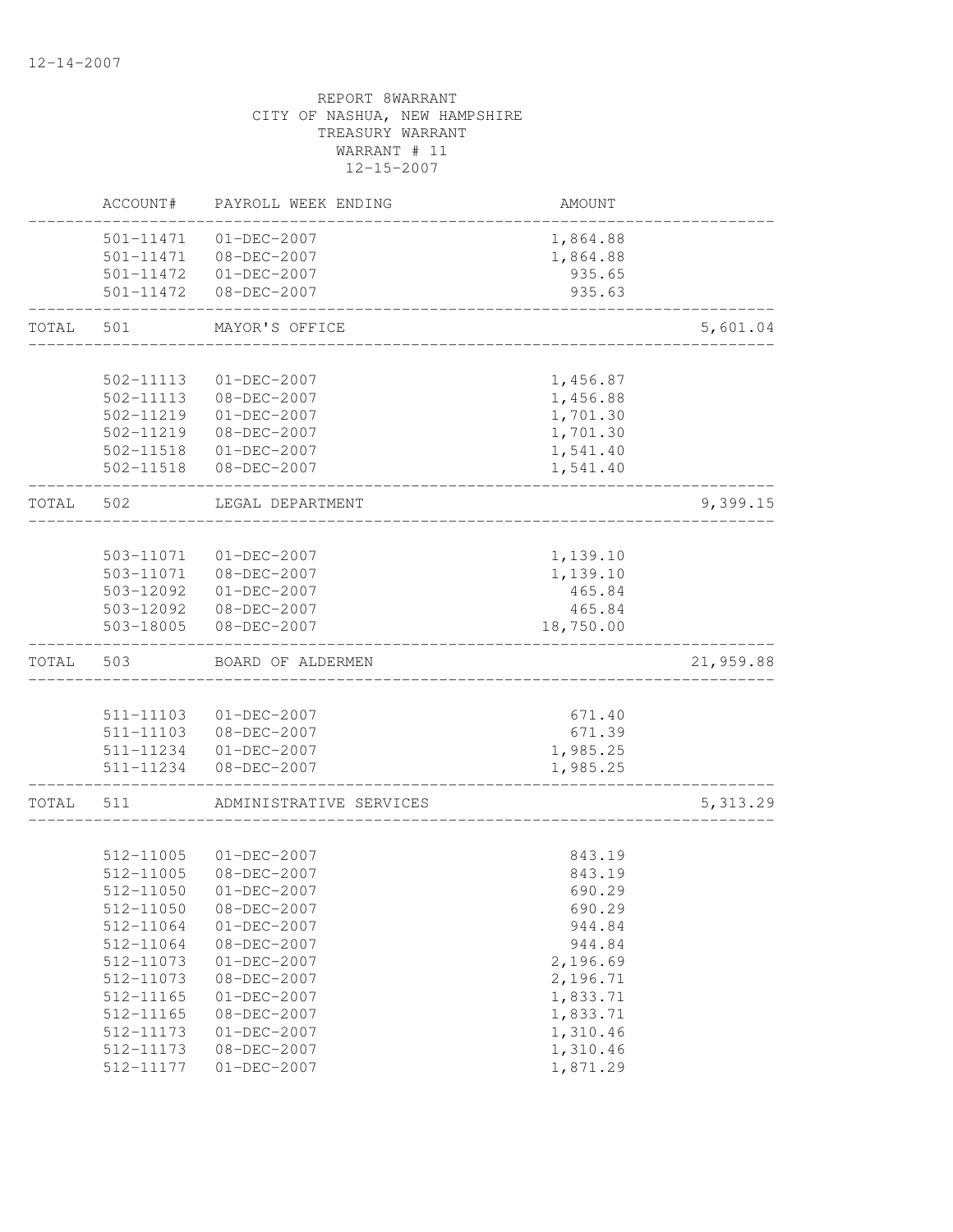|       | ACCOUNT#  | PAYROLL WEEK ENDING    | AMOUNT   |            |
|-------|-----------|------------------------|----------|------------|
|       | 512-11177 | 08-DEC-2007            | 1,871.29 |            |
|       | 512-11222 | 01-DEC-2007            | 919.63   |            |
|       | 512-11222 | 08-DEC-2007            | 919.63   |            |
|       | 512-11224 | $01 - DEC - 2007$      | 924.98   |            |
|       | 512-11224 | 08-DEC-2007            | 924.98   |            |
|       | 512-11232 | $01 - DEC - 2007$      | 975.39   |            |
|       | 512-11232 | 08-DEC-2007            | 975.38   |            |
|       | 512-11265 | $01 - DEC - 2007$      | 795.56   |            |
|       | 512-11265 | 08-DEC-2007            | 795.56   |            |
|       | 512-11531 | $01 - DEC - 2007$      | 1,521.34 |            |
|       | 512-11531 | 08-DEC-2007            | 1,651.74 |            |
|       | 512-11581 | $01 - DEC - 2007$      | 707.55   |            |
|       | 512-11581 | 08-DEC-2007            | 707.56   |            |
|       | 512-11714 | 01-DEC-2007            | 862.84   |            |
|       | 512-11714 | 08-DEC-2007            | 862.84   |            |
|       | 512-11740 | $01 - DEC - 2007$      | 1,515.40 |            |
|       | 512-11740 | 08-DEC-2007            | 1,515.40 |            |
|       | 512-12010 | $01 - DEC - 2007$      | 273.79   |            |
|       | 512-12010 | 08-DEC-2007            | 273.79   |            |
|       | 512-12019 | $01 - DEC - 2007$      | 1,082.61 |            |
|       | 512-12019 | 08-DEC-2007            | 948.75   |            |
|       | 512-12033 | $01 - DEC - 2007$      | 555.46   |            |
|       | 512-12033 | 08-DEC-2007            | 555.46   |            |
|       | 512-12052 | $01 - DEC - 2007$      | 500.03   |            |
|       | 512-12052 | 08-DEC-2007            | 496.89   |            |
|       | 512-12056 | $01 - DEC - 2007$      | 331.07   |            |
|       | 512-12056 | 08-DEC-2007            | 331.07   |            |
|       | 512-13004 | 01-DEC-2007            | 17.76    |            |
|       | 512-13004 | 08-DEC-2007            | 3.14     |            |
|       |           |                        |          |            |
| TOTAL | 512       | FINANCIAL SERVICES     |          | 41,326.56  |
|       |           |                        |          |            |
|       |           | 513-11117  01-DEC-2007 | 1,474.94 |            |
|       | 513-11117 | 08-DEC-2007            | 1,474.94 |            |
|       | 513-11171 | $01-DEC-2007$          | 1,914.05 |            |
|       | 513-11171 | 08-DEC-2007            | 2,355.75 |            |
|       |           | 513-11213 01-DEC-2007  | 1,136.10 |            |
|       | 513-11213 | 08-DEC-2007            | 1,136.10 |            |
|       | 513-11223 | $01 - DEC - 2007$      | 821.19   |            |
|       | 513-11223 | 08-DEC-2007            | 821.19   |            |
| TOTAL | 513       | CITY CLERK'S OFFICE    |          | 11, 134.26 |
|       |           |                        |          |            |
|       | 515-11031 | 01-DEC-2007            | 999.84   |            |
|       | 515-11031 | 08-DEC-2007            | 999.84   |            |
|       | 515-11350 | $01 - DEC - 2007$      | 862.84   |            |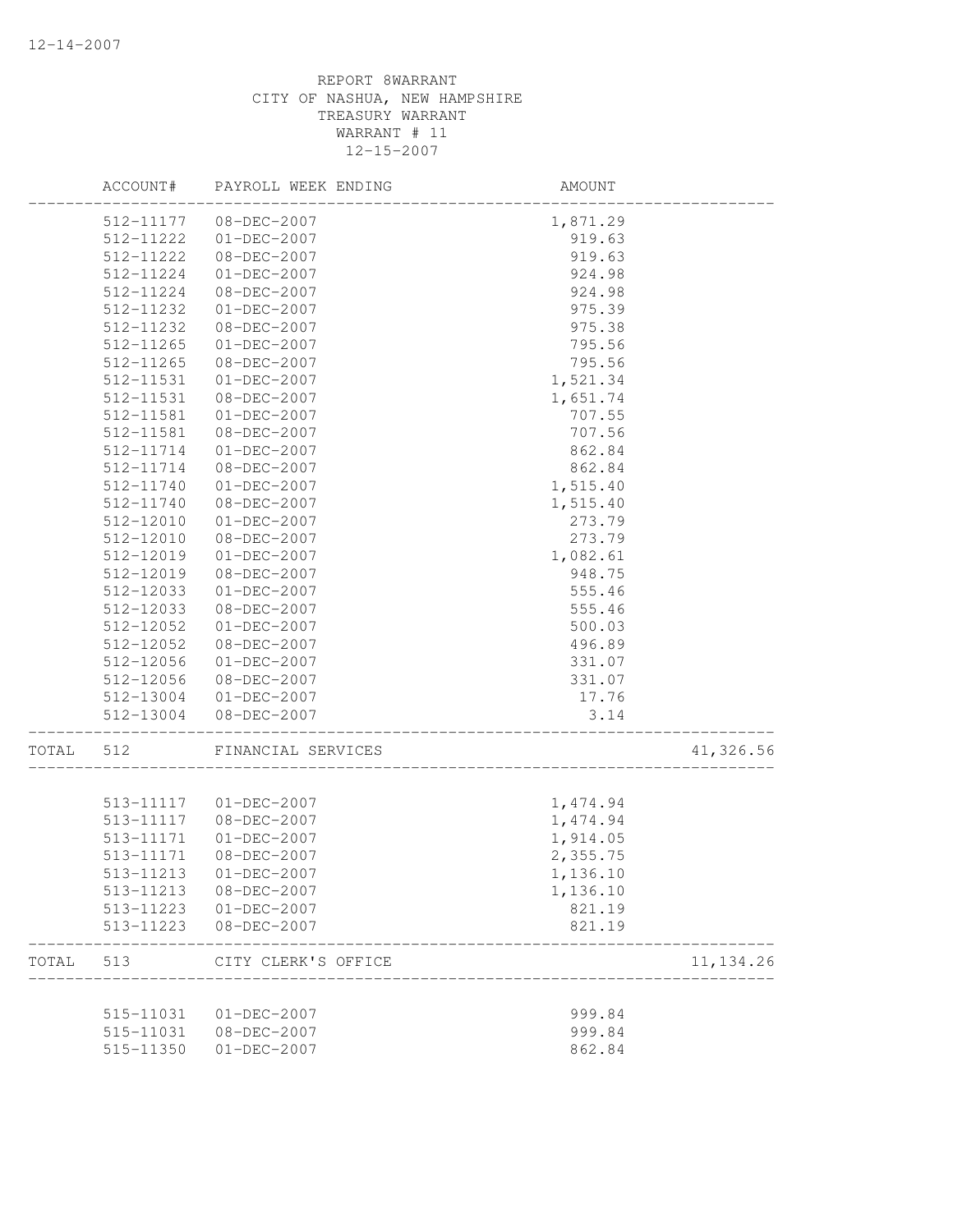|           | ACCOUNT#  | PAYROLL WEEK ENDING                      | AMOUNT   |           |
|-----------|-----------|------------------------------------------|----------|-----------|
|           | 515-11350 | 08-DEC-2007                              | 862.85   |           |
|           | 515-11447 | 01-DEC-2007                              | 1,560.86 |           |
|           | 515-11447 | 08-DEC-2007                              | 1,560.86 |           |
|           |           | 515-12001 01-DEC-2007                    | 633.41   |           |
|           | 515-12001 | 08-DEC-2007                              | 633.41   |           |
| TOTAL     | 515       | HUMAN RESOURCES                          |          | 8, 113.91 |
|           |           |                                          |          |           |
|           | 516-11147 | $01 - DEC - 2007$                        | 667.54   |           |
|           | 516-11147 | 08-DEC-2007                              | 667.54   |           |
|           | 516-11148 | $01 - DEC - 2007$                        | 872.06   |           |
|           | 516-11148 | 08-DEC-2007                              | 872.06   |           |
|           | 516-11459 | $01 - DEC - 2007$                        | 1,474.94 |           |
|           | 516-11459 | 08-DEC-2007                              | 1,474.94 |           |
|           | 516-11573 | $01 - DEC - 2007$                        | 864.92   |           |
|           | 516-11573 | 08-DEC-2007                              | 864.92   |           |
| TOTAL     | 516       | PURCHASING DEPARTMENT<br>_______________ |          | 7,758.92  |
|           |           |                                          |          |           |
|           | 517-11198 | $01 - DEC - 2007$                        | 601.38   |           |
|           | 517-11198 | 08-DEC-2007                              | 601.38   |           |
|           | 517-11201 | $01 - DEC - 2007$                        | 615.29   |           |
|           | 517-11201 | 08-DEC-2007                              | 615.29   |           |
|           | 517-11203 | $01 - DEC - 2007$                        | 557.34   |           |
|           | 517-11203 | 08-DEC-2007                              | 557.35   |           |
|           | 517-11420 | $01 - DEC - 2007$                        | 797.40   |           |
|           | 517-11420 | 08-DEC-2007                              | 797.40   |           |
|           | 517-12063 | $01 - DEC - 2007$                        | 275.10   |           |
|           | 517-12063 | 08-DEC-2007                              | 275.10   |           |
|           | 517-13020 | 08-DEC-2007                              | 83.60    |           |
| TOTAL 517 |           | BUILDING MAINT - CITY ADMIN              |          | 5,776.63  |
|           |           |                                          |          |           |
|           |           | 518-11130 01-DEC-2007                    | 772.39   |           |
|           |           | 518-11130 08-DEC-2007                    | 772.39   |           |
|           | 518-11441 | $01 - DEC - 2007$                        | 1,310.46 |           |
|           | 518-11441 | 08-DEC-2007                              | 1,310.46 |           |
|           | 518-11540 | $01 - DEC - 2007$                        | 973.79   |           |
|           | 518-11540 | $08 - DEC - 2007$                        | 973.79   |           |
|           | 518-11578 | $01 - DEC - 2007$                        | 895.42   |           |
|           | 518-11578 | $08 - DEC - 2007$                        | 895.42   |           |
|           | 518-11589 | $01 - DEC - 2007$                        | 970.71   |           |
|           | 518-11589 | $08 - DEC - 2007$                        | 970.71   |           |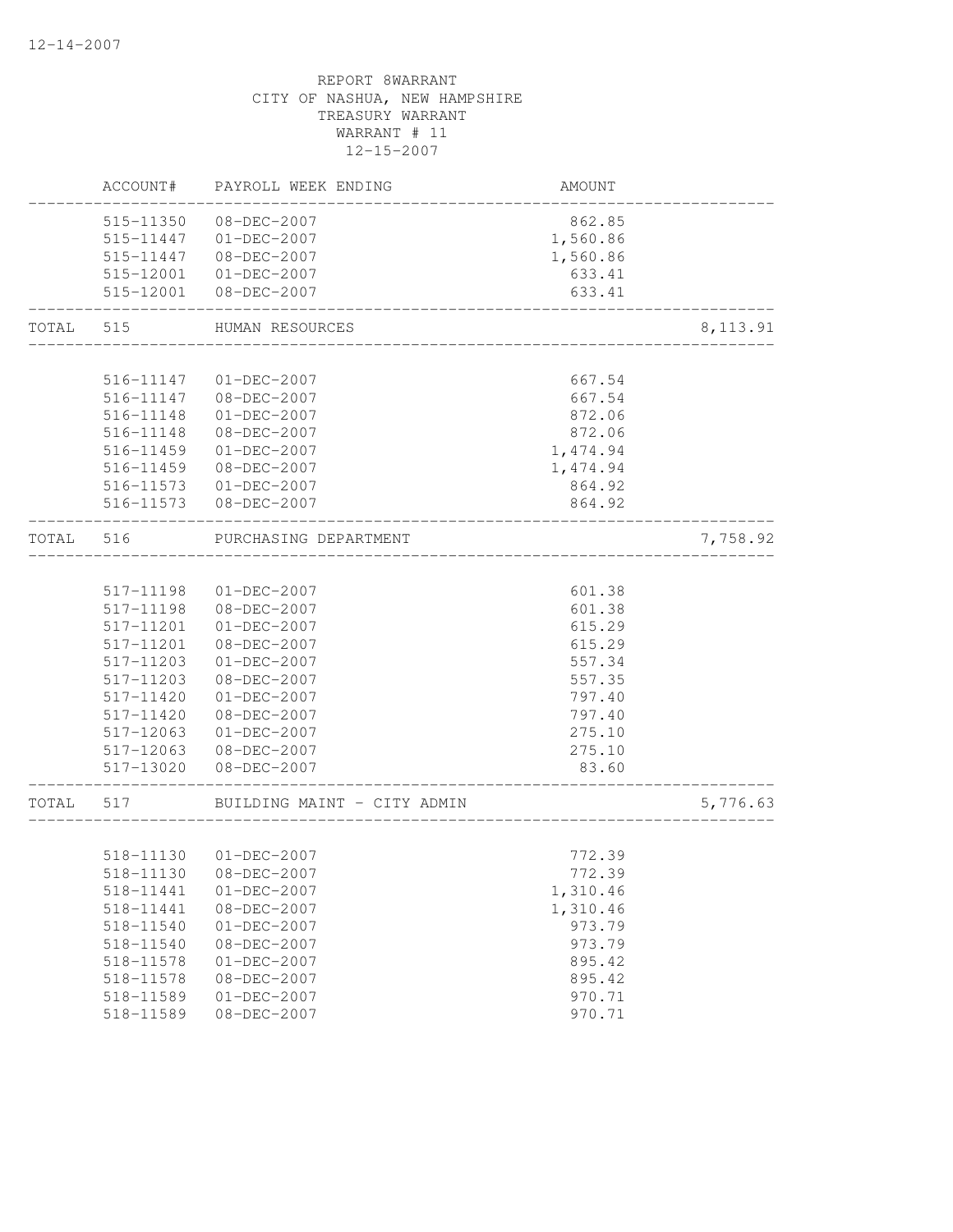|           |                        | ACCOUNT# PAYROLL WEEK ENDING     |                    |           |
|-----------|------------------------|----------------------------------|--------------------|-----------|
|           |                        |                                  |                    | 9,845.54  |
|           |                        |                                  |                    |           |
|           | 519-11014              | 01-DEC-2007                      | 1,033.05           |           |
|           |                        | 519-11014 08-DEC-2007            | 1,033.05           |           |
|           | 519-11016              | $01 - DEC - 2007$                | 906.86             |           |
|           | 519-11016<br>519-11017 | 08-DEC-2007<br>$01 - DEC - 2007$ | 906.86             |           |
|           |                        |                                  | 756.67             |           |
|           | 519-11017              | 08-DEC-2007                      | 756.67             |           |
|           | 519-11115<br>519-11115 | $01 - DEC - 2007$<br>08-DEC-2007 | 1,804.91           |           |
|           | 519-11146              | $01 - DEC - 2007$                | 1,804.91<br>788.29 |           |
|           | 519-11146              | 08-DEC-2007                      | 788.29             |           |
|           | 519-11153              | $01 - DEC - 2007$                | 568.62             |           |
|           | 519-11153              | 08-DEC-2007                      | 568.62             |           |
|           | 519-11154              | $01 - DEC - 2007$                | 594.65             |           |
|           | 519-11154              | 08-DEC-2007                      | 594.65             |           |
|           | 519-11205              | $01 - DEC - 2007$                | 743.44             |           |
|           | 519-11205              | 08-DEC-2007                      | 743.44             |           |
|           |                        | 519-11241  01-DEC-2007           | 1,275.49           |           |
|           |                        | 519-11241 08-DEC-2007            | 1,275.49           |           |
|           |                        |                                  |                    |           |
| TOTAL 519 |                        | ASSESSORS                        |                    | 16,943.96 |
|           |                        |                                  |                    |           |
|           |                        | 522-11142  01-DEC-2007           | 1,196.92           |           |
|           | 522-11142              | 08-DEC-2007                      | 1,196.92           |           |
|           | 522-11429              | $01 - DEC - 2007$                | 1,701.30           |           |
|           | 522-11429              | 08-DEC-2007                      | 1,701.30           |           |
|           | 522-11488              | $01-DEC-2007$                    | 1,557.27           |           |
|           | 522-11488              | 08-DEC-2007                      | 1,557.26           |           |
|           | 522-11641              | $01-DEC-2007$                    | 1,295.88           |           |
|           | 522-11641              | $08 - DEC - 2007$                | 1,295.89           |           |
|           | 522-11652              | $01 - DEC - 2007$                | 1,349.78           |           |
|           | 522-11652              | 08-DEC-2007                      | 1,349.78           |           |
|           | 522-11721              | $01 - DEC - 2007$                | 1,431.77           |           |
|           |                        | 522-11721 08-DEC-2007            | 1,431.77           |           |
|           | 522-11724              | $01 - DEC - 2007$                | 1,241.45           |           |
|           | 522-11724              | $08 - DEC - 2007$                | 1,241.45           |           |
|           | 522-11725              | $01 - DEC - 2007$                | 919.27             |           |
|           | 522-11725              | 08-DEC-2007                      | 919.26             |           |
|           | 522-11729              | $01 - DEC - 2007$                | 3,036.19           |           |
|           | 522-11729              | 08-DEC-2007                      | 3,036.19           |           |
|           | 522-13004              | $01 - DEC - 2007$                | 34.47              |           |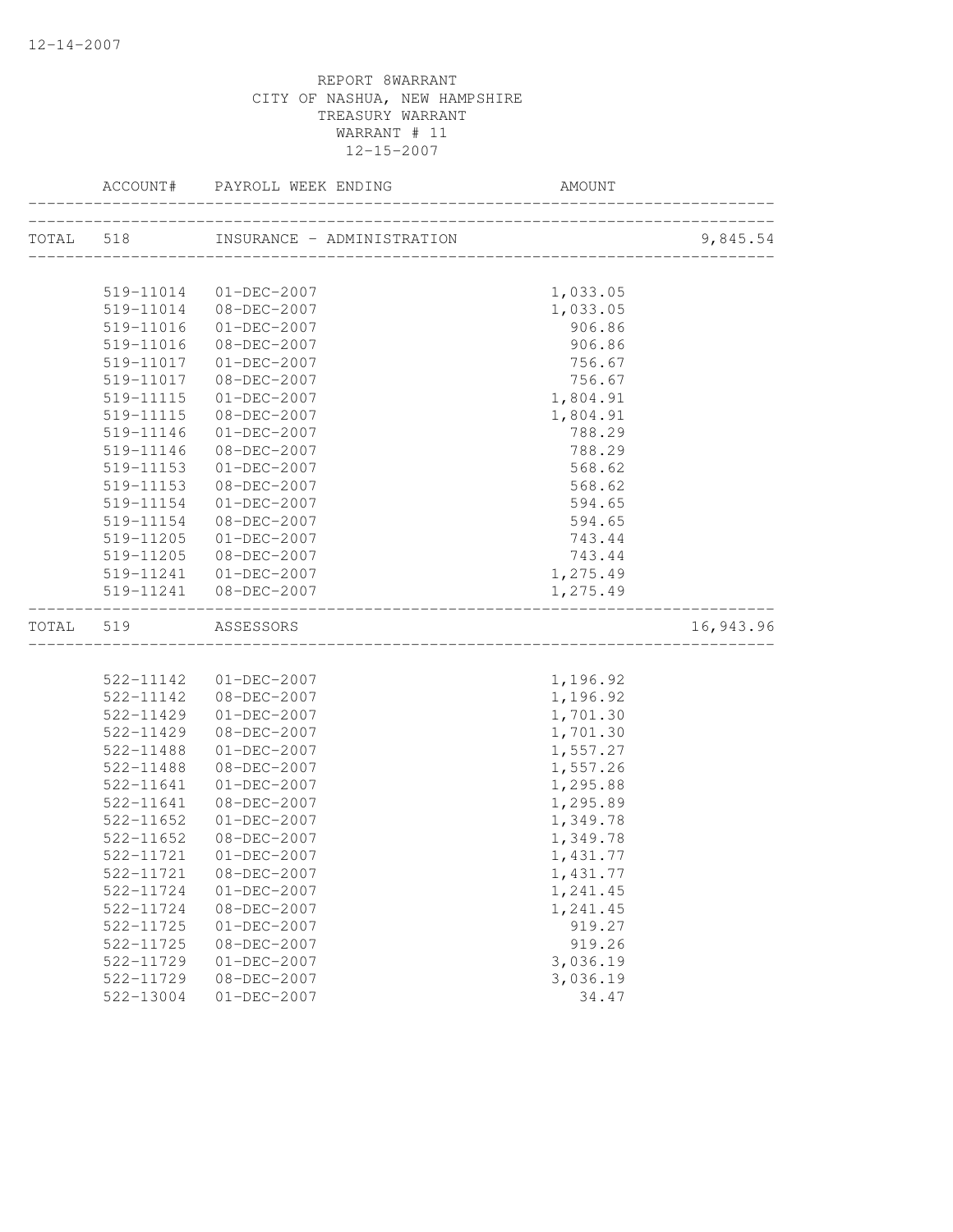|                        | ACCOUNT# PAYROLL WEEK ENDING     | AMOUNT                           |            |
|------------------------|----------------------------------|----------------------------------|------------|
|                        | TOTAL 522 INFORMATION TECHNOLOGY | ________________________________ | 27, 494.12 |
|                        | 523-11332  01-DEC-2007           | 924.10                           |            |
|                        | 523-11332  08-DEC-2007           | 924.10                           |            |
| TOTAL 523 GIS          |                                  |                                  | 1,848.20   |
|                        |                                  |                                  |            |
|                        | 531-11065 01-DEC-2007            | 1,033.09                         |            |
| 531-11065<br>531-11085 | 08-DEC-2007<br>$01 - DEC - 2007$ | 1,033.09<br>847.79               |            |
| 531-11085              | 08-DEC-2007                      | 847.79                           |            |
| 531-11114              | $01 - DEC - 2007$                | 2, 145.15                        |            |
| 531-11114              | $08 - DEC - 2007$                | 2,145.15                         |            |
| 531-11129              | $01 - DEC - 2007$                | 1,826.57                         |            |
| 531-11129              | $08 - DEC - 2007$                | 1,826.56                         |            |
| 531-11164              | $01 - DEC - 2007$                | 1,006.75                         |            |
| 531-11164              | 08-DEC-2007                      | 1,083.76                         |            |
| 531-11166              | $01 - DEC - 2007$                | 1,785.29                         |            |
| 531-11166              | 08-DEC-2007                      | 1,785.29                         |            |
| 531-11170              | 01-DEC-2007                      | 1,356.42                         |            |
| 531-11170              | 08-DEC-2007                      | 1,356.41                         |            |
| 531-11201              | $01 - DEC - 2007$                | 1,231.72                         |            |
| 531-11201              | 08-DEC-2007                      | 1,231.73                         |            |
| 531-11203              | $01 - DEC - 2007$                | 551.70                           |            |
| 531-11203              | 08-DEC-2007                      | 551.70                           |            |
| 531-11226              | $01 - DEC - 2007$                | 740.51                           |            |
| 531-11226              | 08-DEC-2007                      | 740.51                           |            |
| 531-11398              | 01-DEC-2007                      | 574.42                           |            |
| 531-11398              | 08-DEC-2007                      | 574.42                           |            |
| 531-11477              | 01-DEC-2007                      | 1,230.65                         |            |
| 531-11477              | 08-DEC-2007                      | 1,230.65                         |            |
| 531-11489              | $01 - DEC - 2007$                | 1,138.55                         |            |
| 531-11489              | 08-DEC-2007                      | 1,138.55                         |            |
| 531-11498              | $01 - DEC - 2007$                | 807.60                           |            |
| 531-11498              | 08-DEC-2007                      | 807.60                           |            |
| 531-11516              | $01 - DEC - 2007$                | 786.25                           |            |
| 531-11516              | 08-DEC-2007                      | 786.25                           |            |
| 531-11535              | $01 - DEC - 2007$                | 12,497.62<br>12, 187. 12         |            |
| 531-11535<br>531-11537 | 08-DEC-2007<br>$01 - DEC - 2007$ | 13,320.96                        |            |
| 531-11537              | 08-DEC-2007                      | 13,320.94                        |            |
| 531-11538              | $01 - DEC - 2007$                | 847.79                           |            |
| 531-11538              | 08-DEC-2007                      | 847.79                           |            |
| 531-11539              | $01 - DEC - 2007$                | 1,431.98                         |            |
| 531-11539              | 08-DEC-2007                      | 1,431.98                         |            |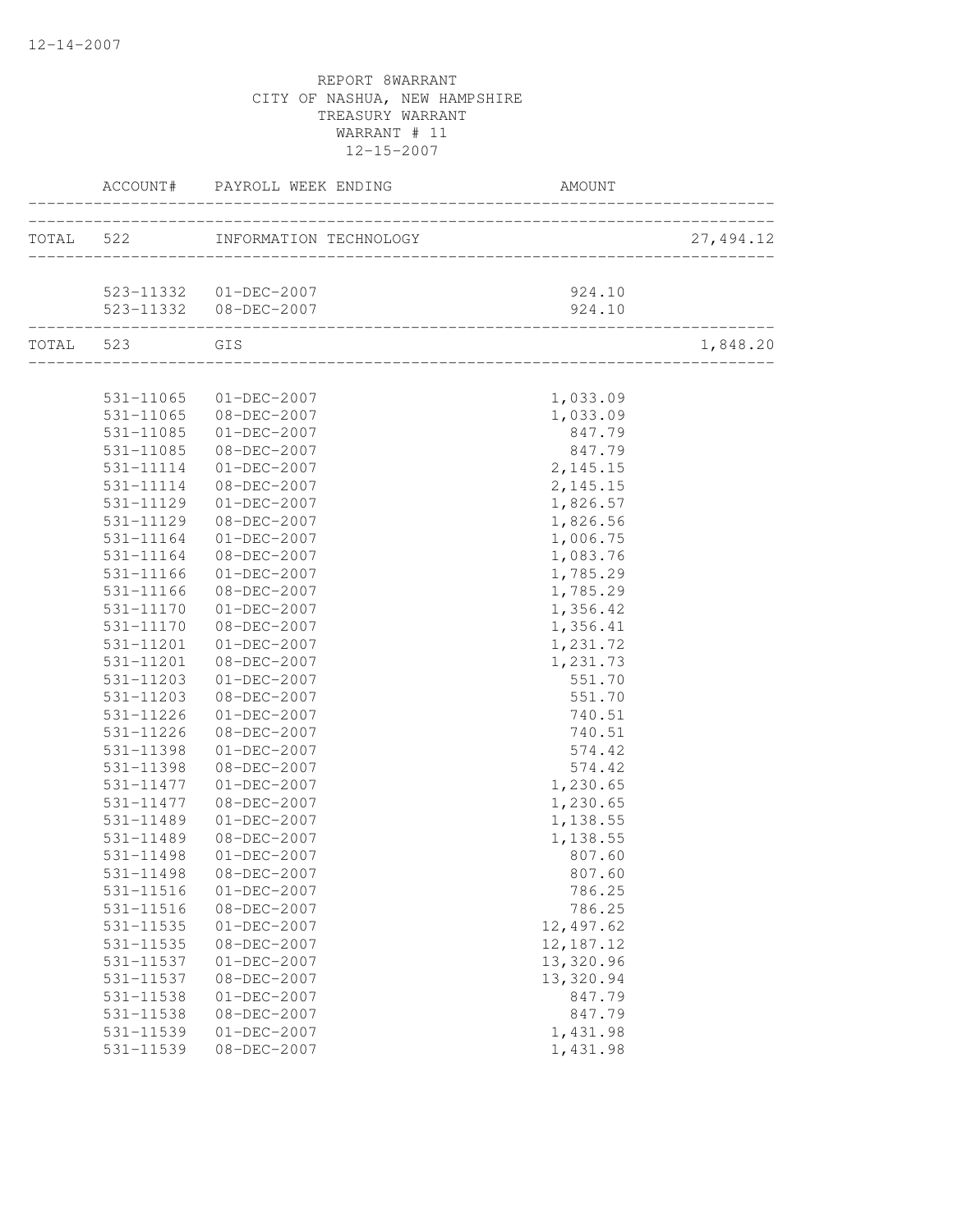| ACCOUNT#      | PAYROLL WEEK ENDING | AMOUNT     |  |
|---------------|---------------------|------------|--|
| 531-11544     | $01 - DEC - 2007$   | 3,887.73   |  |
| 531-11544     | 08-DEC-2007         | 3,887.72   |  |
| 531-11549     | $01 - DEC - 2007$   | 3,659.25   |  |
| 531-11549     | 08-DEC-2007         | 3,659.25   |  |
| $531 - 11550$ | $01-DEC-2007$       | 807.85     |  |
| 531-11550     | 08-DEC-2007         | 807.85     |  |
| 531-11552     | $01 - DEC - 2007$   | 10,481.90  |  |
| 531-11552     | 08-DEC-2007         | 10,481.90  |  |
| 531-11555     | $01 - DEC - 2007$   | 26, 146.74 |  |
| 531-11555     | 08-DEC-2007         | 26, 361.01 |  |
| 531-11558     | $01 - DEC - 2007$   | 61,785.31  |  |
| $531 - 11558$ | $08 - DEC - 2007$   | 61,773.90  |  |
| 531-11561     | $01 - DEC - 2007$   | 18,373.90  |  |
| 531-11561     | 08-DEC-2007         | 18,384.70  |  |
| 531-11567     | $01 - DEC - 2007$   | 28,704.96  |  |
| 531-11567     | 08-DEC-2007         | 30, 345.24 |  |
| 531-11569     | $01 - DEC - 2007$   | 1,116.28   |  |
| 531-11569     | 08-DEC-2007         | 1,116.28   |  |
| 531-11618     | $01 - DEC - 2007$   | 2,031.69   |  |
| 531-11618     | 08-DEC-2007         | 2,031.68   |  |
| 531-11622     | $01 - DEC - 2007$   | 2,738.70   |  |
| 531-11622     | 08-DEC-2007         | 2,738.70   |  |
| 531-11632     | 01-DEC-2007         | 610.55     |  |
| 531-11632     | 08-DEC-2007         | 610.55     |  |
| 531-11633     | $01 - DEC - 2007$   | 1,363.50   |  |
| 531-11633     | 08-DEC-2007         | 1,363.50   |  |
| 531-11634     | $01 - DEC - 2007$   | 527.96     |  |
| 531-11634     | $08 - DEC - 2007$   | 630.40     |  |
| 531-11635     | $01 - DEC - 2007$   | 803.90     |  |
| 531-11635     | 08-DEC-2007         | 803.90     |  |
| 531-11636     | $01-DEC-2007$       | 844.70     |  |
| 531-11636     | 08-DEC-2007         | 844.70     |  |
| 531-11664     | $01-DEC-2007$       | 1,076.89   |  |
| 531-11664     | 08-DEC-2007         | 1,076.89   |  |
| 531-11665     | $01 - DEC - 2007$   | 719.44     |  |
| 531-11665     | 08-DEC-2007         | 719.43     |  |
| 531-11719     | $01 - DEC - 2007$   | 866.50     |  |
| 531-11719     | 08-DEC-2007         | 866.50     |  |
| 531-11722     | $01 - DEC - 2007$   | 1,092.70   |  |
| 531-11722     | 08-DEC-2007         | 1,092.70   |  |
| 531-11732     | $01 - DEC - 2007$   | 1,131.25   |  |
| 531-11732     | 08-DEC-2007         | 1,131.25   |  |
| 531-11733     | $01 - DEC - 2007$   | 2,088.55   |  |
| 531-11733     | $08 - DEC - 2007$   | 2,088.55   |  |
| 531-12020     | $01 - DEC - 2007$   | 875.50     |  |
| 531-12020     | $08 - DEC - 2007$   | 875.51     |  |
| 531-12042     | $01 - DEC - 2007$   | 1,840.22   |  |
| 531-12042     | $08 - DEC - 2007$   | 1,950.53   |  |
|               |                     |            |  |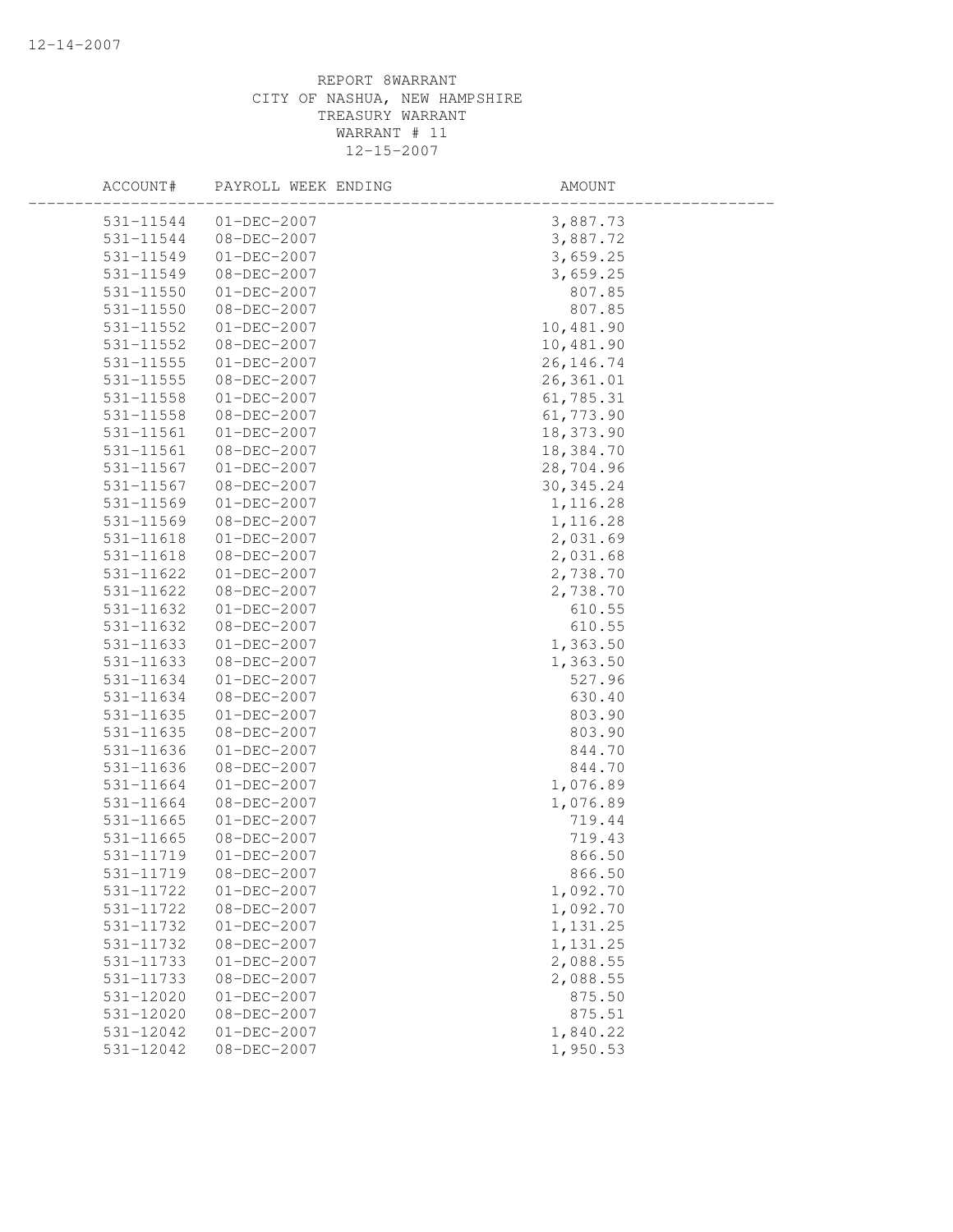|       | ACCOUNT#      | PAYROLL WEEK ENDING | AMOUNT     |             |
|-------|---------------|---------------------|------------|-------------|
|       | 531-12066     | $01 - DEC - 2007$   | 629.36     |             |
|       | 531-12066     | 08-DEC-2007         | 629.36     |             |
|       | 531-12067     | $01-DEC-2007$       | 398.41     |             |
|       | 531-12067     | 08-DEC-2007         | 377.44     |             |
|       | 531-12068     | $01 - DEC - 2007$   | 1,418.78   |             |
|       | 531-12068     | 08-DEC-2007         | 1,418.78   |             |
|       | 531-12071     | $01 - DEC - 2007$   | 236.69     |             |
|       | 531-12071     | 08-DEC-2007         | 236.69     |             |
|       | 531-12119     | $01 - DEC - 2007$   | 1,065.25   |             |
|       | 531-12119     | 08-DEC-2007         | 1,065.25   |             |
|       | 531-13004     | $01 - DEC - 2007$   | 4,732.38   |             |
|       | 531-13004     | 08-DEC-2007         | 5,330.14   |             |
|       | 531-13038     | $01 - DEC - 2007$   | 3,707.28   |             |
|       | 531-13038     | 08-DEC-2007         | 313.29     |             |
|       | 531-13040     | $01 - DEC - 2007$   | 1,825.87   |             |
|       | 531-13040     | $08 - DEC - 2007$   | 4,566.61   |             |
|       | 531-13044     | $01 - DEC - 2007$   | 2,599.13   |             |
|       | 531-13044     | 08-DEC-2007         | 3,083.44   |             |
|       | 531-13047     | $01 - DEC - 2007$   | 25,926.14  |             |
|       | 531-13047     | 08-DEC-2007         | 22, 259.52 |             |
|       | 531-13048     | $01 - DEC - 2007$   | 5,188.77   |             |
|       | 531-13048     | $08 - DEC - 2007$   | 4,599.46   |             |
|       | 531-17003     | $01 - DEC - 2007$   | 1,400.00   |             |
|       | $531 - 17006$ | $08 - DEC - 2007$   | 3,150.00   |             |
| TOTAL | 531           | POLICE DEPARTMENT   |            | 535, 464.75 |
|       |               |                     |            |             |
|       | 532-11024     | $01 - DEC - 2007$   | 2,096.38   |             |
|       | 532-11024     | 08-DEC-2007         | 2,096.38   |             |
|       | 532-11036     | $01 - DEC - 2007$   | 1,752.34   |             |
|       | 532-11036     | 08-DEC-2007         | 1,752.34   |             |
|       | 532-11063     | $01-DEC-2007$       | 1,242.12   |             |
|       | 532-11063     | 08-DEC-2007         | 1,242.12   |             |
|       | 532-11066     | $01 - DEC - 2007$   | 1,205.57   |             |
|       | 532-11066     | 08-DEC-2007         | 1,205.58   |             |
|       | 532-11069     | $01 - DEC - 2007$   | 2,497.77   |             |
|       | 532-11069     | $08 - DEC - 2007$   | 2,435.38   |             |
|       | 532-11111     | $01 - DEC - 2007$   | 2,044.81   |             |
|       | 532-11111     | 08-DEC-2007         | 2,044.81   |             |
|       | 532-11207     | $01 - DEC - 2007$   | 6,213.47   |             |
|       | 532-11207     | 08-DEC-2007         | 6,213.47   |             |
|       | 532-11281     | $01 - DEC - 2007$   | 925.44     |             |
|       | 532-11281     | $08 - DEC - 2007$   | 925.44     |             |
|       | 532-11285     | $01 - DEC - 2007$   | 7,391.30   |             |
|       | 532-11285     | $08 - DEC - 2007$   | 7,391.30   |             |
|       | 532-11291     | $01 - DEC - 2007$   | 6,335.94   |             |
|       | 532-11291     | 08-DEC-2007         | 6,063.22   |             |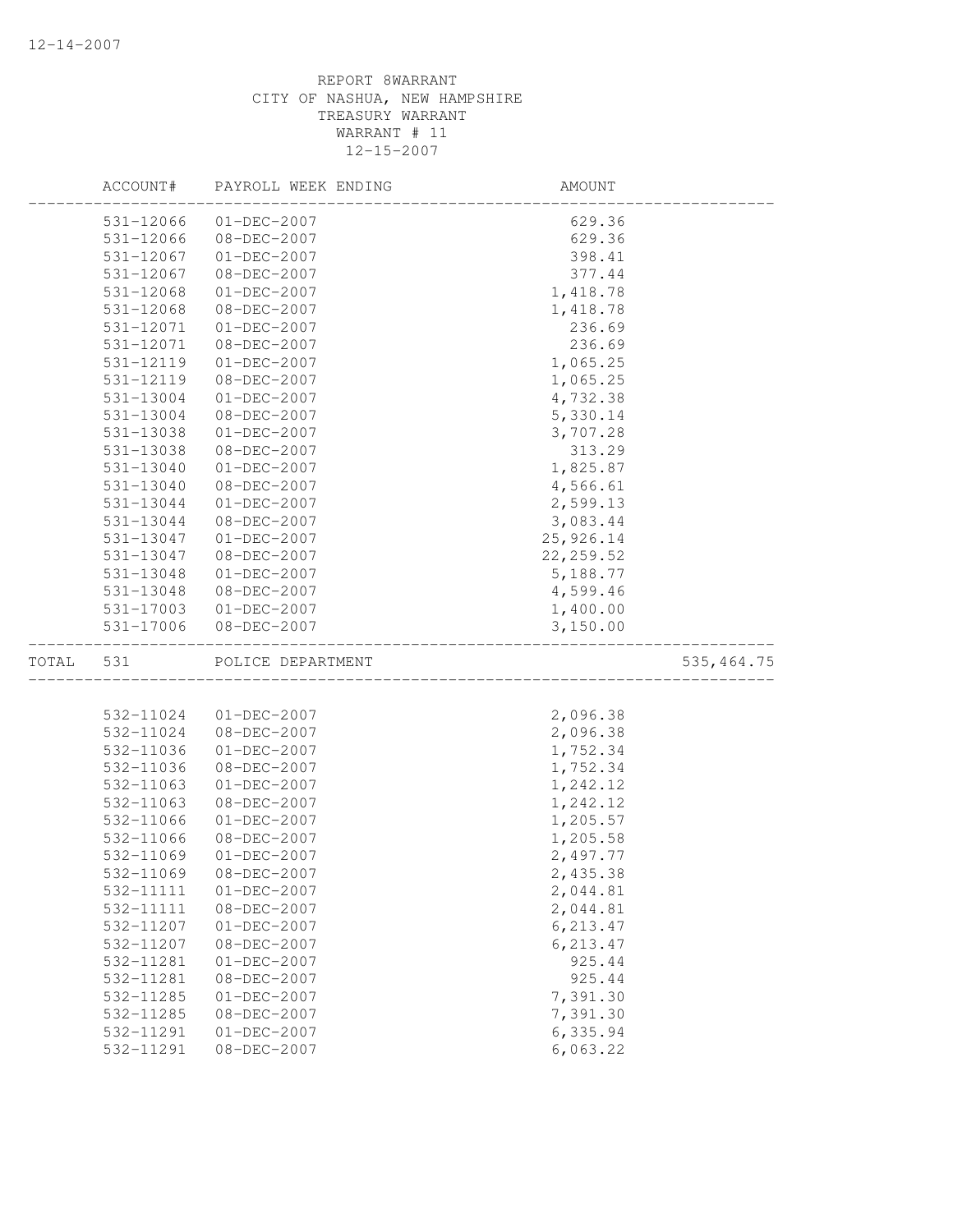|       | ACCOUNT#  | PAYROLL WEEK ENDING    | AMOUNT     |             |
|-------|-----------|------------------------|------------|-------------|
|       | 532-11298 | $01-DEC-2007$          | 986.51     |             |
|       | 532-11298 | 08-DEC-2007            | 1,246.12   |             |
|       | 532-11300 | $01-DEC-2007$          | 33, 237.53 |             |
|       | 532-11300 | 08-DEC-2007            | 33, 451.51 |             |
|       | 532-11303 | $01 - DEC - 2007$      | 1,090.35   |             |
|       | 532-11303 | 08-DEC-2007            | 1,090.35   |             |
|       | 532-11305 | $01 - DEC - 2007$      | 4,361.49   |             |
|       | 532-11305 | 08-DEC-2007            | 4,361.49   |             |
|       | 532-11309 | $01-DEC-2007$          | 88,266.73  |             |
|       | 532-11309 | 08-DEC-2007            | 91,869.13  |             |
|       | 532-11660 | $01-DEC-2007$          | 1,385.40   |             |
|       | 532-11660 | 08-DEC-2007            | 1,385.40   |             |
|       | 532-11663 | $01 - DEC - 2007$      | 1,344.65   |             |
|       | 532-11663 | 08-DEC-2007            | 1,344.65   |             |
|       | 532-11666 | $01 - DEC - 2007$      | 1,344.65   |             |
|       | 532-11666 | 08-DEC-2007            | 1,344.65   |             |
|       | 532-11669 | $01 - DEC - 2007$      | 1,358.09   |             |
|       | 532-11669 | 08-DEC-2007            | 1,358.10   |             |
|       | 532-12070 | $01 - DEC - 2007$      | 20,680.47  |             |
|       | 532-12070 | 08-DEC-2007            | 21,876.93  |             |
|       | 532-13003 | $01-DEC-2007$          | 383.24     |             |
|       | 532-13004 | $01 - DEC - 2007$      | 1,104.45   |             |
|       | 532-13004 | 08-DEC-2007            | 1,168.95   |             |
|       | 532-13018 | $01 - DEC - 2007$      | 1,604.33   |             |
|       | 532-13018 | 08-DEC-2007            | 2,447.91   |             |
|       | 532-13024 | $01 - DEC - 2007$      | 261.08     |             |
|       | 532-13024 | 08-DEC-2007            | 209.84     |             |
|       | 532-13050 | 08-DEC-2007            | 8,443.72   |             |
|       | 532-17020 | 08-DEC-2007            | 13.49      |             |
|       | 532-19231 | $01 - DEC - 2007$      | 1,035.96   |             |
|       | 532-19231 | 08-DEC-2007            | 1,035.96   |             |
|       | 532-19232 | $01 - DEC - 2007$      | 1,469.14   |             |
|       | 532-19232 | 08-DEC-2007            | 1,480.23   |             |
|       | 532-19233 | $01 - DEC - 2007$      | 2,426.63   |             |
|       | 532-19233 | 08-DEC-2007            | 2,459.91   |             |
|       | 532-19234 | $01-DEC-2007$          | 1,583.24   |             |
|       | 532-19234 | 08-DEC-2007            | 1,594.33   |             |
| TOTAL | 532       | FIRE DEPARTMENT        |            | 405, 181.79 |
|       |           |                        |            |             |
|       |           | 535-81023  01-DEC-2007 | 192.30     |             |
|       |           | 535-81023 08-DEC-2007  | 192.30     |             |
| TOTAL | 535       | EMERGENCY MANAGEMENT   |            | 384.60      |
|       |           | 536-11178  01-DEC-2007 | 1,310.46   |             |
|       |           |                        |            |             |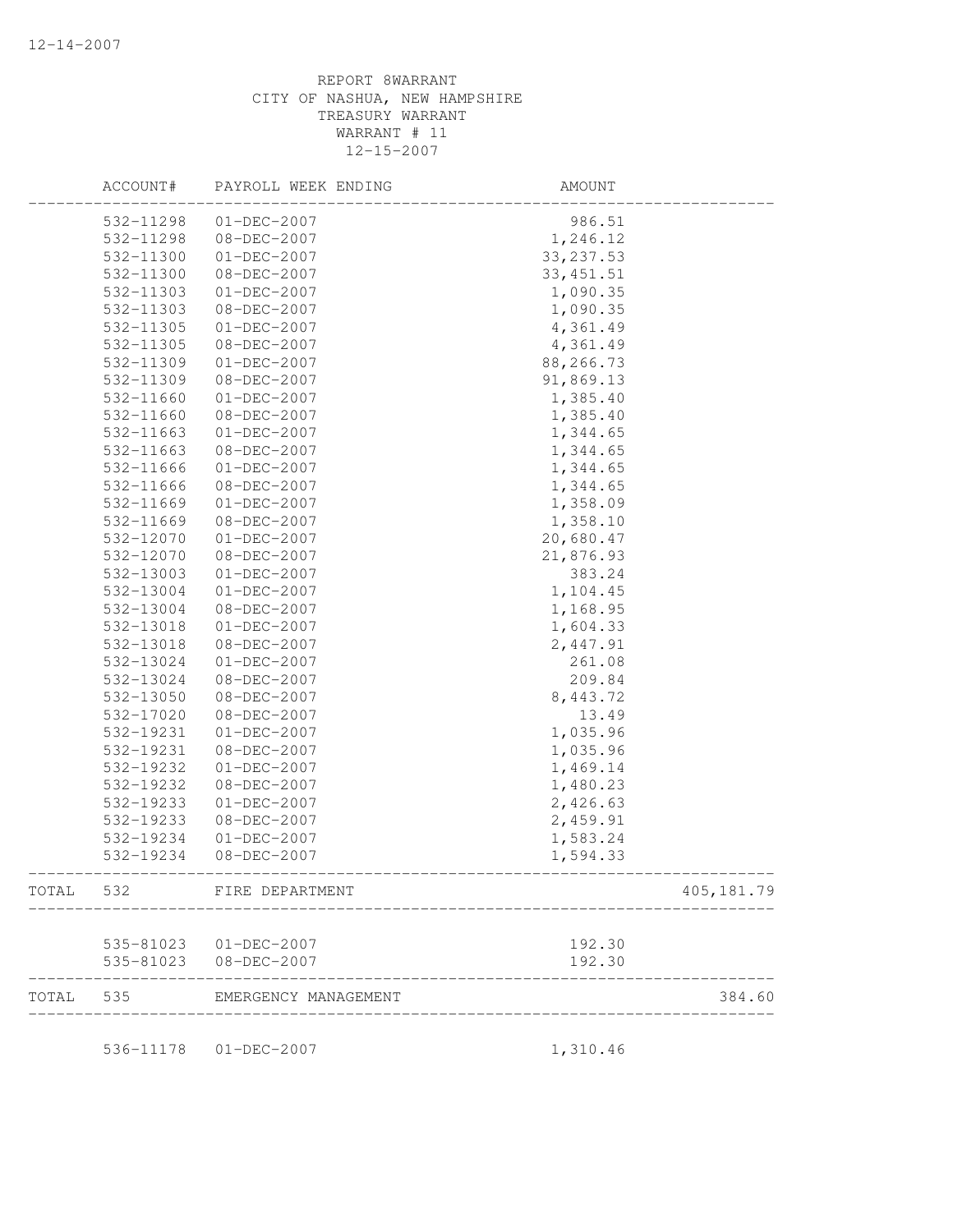|             | AMOUNT    | ACCOUNT# PAYROLL WEEK ENDING                          |           |           |
|-------------|-----------|-------------------------------------------------------|-----------|-----------|
| ___________ | 1,310.46  | 536-11178  08-DEC-2007<br>___________________________ |           |           |
| 2,620.92    |           | CITYWIDE COMMUNICATIONS                               |           | TOTAL 536 |
|             | 702.81    | 01-DEC-2007                                           | 541-11024 |           |
|             | 702.81    | 08-DEC-2007                                           | 541-11024 |           |
|             | 401.55    | $01 - DEC - 2007$                                     | 541-11048 |           |
|             | 562.17    | $08 - DEC - 2007$                                     | 541-11048 |           |
|             | 942.44    | 01-DEC-2007                                           | 541-11104 |           |
|             | 942.44    | 08-DEC-2007                                           | 541-11104 |           |
|             | 1,816.79  | 01-DEC-2007                                           | 541-11240 |           |
|             | 1,816.79  | 08-DEC-2007                                           | 541-11240 |           |
|             | 428.05    | $01 - DEC - 2007$                                     | 541-11346 |           |
|             | 570.74    | 541-11346 08-DEC-2007                                 |           |           |
| 8,886.59    |           | COMMUNITY SERVICES DIVISION                           |           | TOTAL 541 |
|             |           |                                                       |           |           |
|             | 1,272.29  | 01-DEC-2007                                           | 542-11426 |           |
|             | 1,272.29  | 542-11426 08-DEC-2007                                 |           |           |
|             | 3,166.08  | $01 - DEC - 2007$                                     | 542-11584 |           |
|             | 2,010.33  | 08-DEC-2007                                           | 542-11584 |           |
|             | 2,248.25  | 08-DEC-2007                                           | 542-12044 |           |
|             | 144.00    | $01 - DEC - 2007$                                     | 542-12109 |           |
|             | 90.00     | 08-DEC-2007                                           | 542-12109 |           |
|             | 807.90    | 542-12582 01-DEC-2007                                 |           |           |
|             | $-284.60$ | 542-12582 08-DEC-2007                                 |           |           |
| 10,726.54   |           | COMMUNITY HEALTH                                      | 542       | TOTAL     |
|             | 871.84    | 01-DEC-2007                                           | 543-11380 |           |
|             | 871.84    | 08-DEC-2007                                           | 543-11380 |           |
|             | 1,431.98  | $01 - DEC - 2007$                                     | 543-11438 |           |
|             | 1,431.98  | $08 - DEC - 2007$                                     | 543-11438 |           |
|             | 1,170.18  | $01 - DEC - 2007$                                     | 543-11601 |           |
|             | 1,170.18  | $08 - DEC - 2007$                                     | 543-11601 |           |
|             | 819.43    | $01 - DEC - 2007$                                     | 543-11602 |           |
|             | 819.43    | $08 - DEC - 2007$                                     | 543-11602 |           |
|             | 1,393.20  | $01 - DEC - 2007$                                     | 543-11604 |           |
|             | 1,393.20  | 08-DEC-2007                                           | 543-11604 |           |
|             | 888.34    | $01 - DEC - 2007$                                     | 543-11605 |           |
|             | 888.34    | $08 - DEC - 2007$                                     | 543-11605 |           |
| 13, 149. 94 |           | ENVIRONMENTAL HEALTH DEPT.                            | 543       | TOTAL     |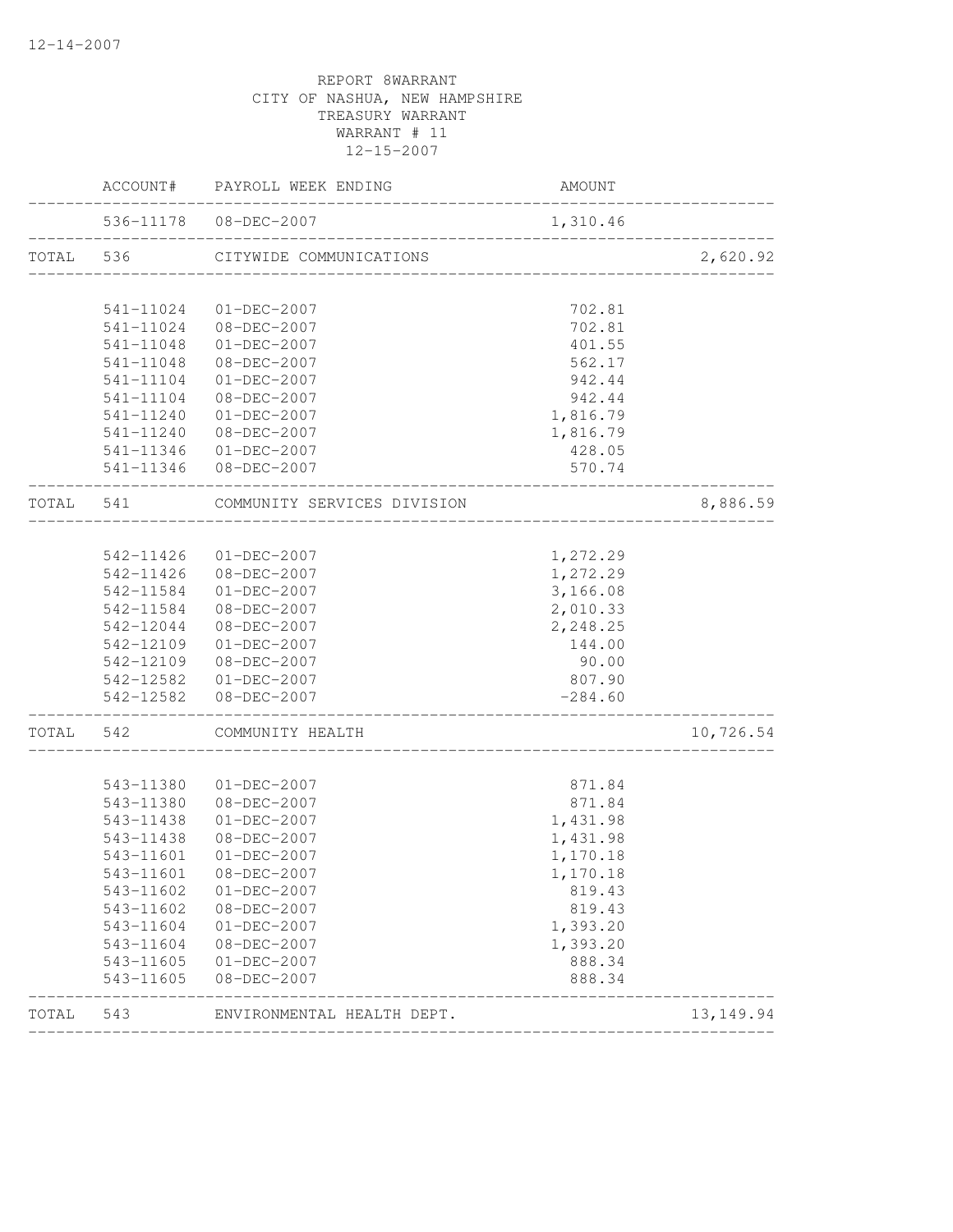|       | ACCOUNT#      | PAYROLL WEEK ENDING            | AMOUNT   |           |
|-------|---------------|--------------------------------|----------|-----------|
|       | 544-11008     | $01 - DEC - 2007$              | 688.21   |           |
|       | 544-11008     | 08-DEC-2007                    | 688.22   |           |
|       | 544-11099     | $01 - DEC - 2007$              | 1,991.69 |           |
|       | 544-11099     | $08 - DEC - 2007$              | 1,991.68 |           |
|       | 544-11112     | $01 - DEC - 2007$              | 783.88   |           |
|       | 544-11112     | $08 - DEC - 2007$              | 783.89   |           |
|       | 544-11367     | $01 - DEC - 2007$              | 772.39   |           |
|       | 544-11367     | 08-DEC-2007                    | 772.39   |           |
|       | 544-11777     | $01 - DEC - 2007$              | 1,202.28 |           |
|       | 544-11777     | $08 - DEC - 2007$              | 1,202.27 |           |
|       | 544-12101     | 01-DEC-2007                    | 250.21   |           |
|       | 544-12101     | $08 - DEC - 2007$              | 250.21   |           |
| TOTAL | 544           | WELFARE ADMINISTRATION         |          | 11,377.32 |
|       |               |                                |          |           |
|       | 551-11008     | 01-DEC-2007                    | 667.54   |           |
|       | 551-11008     | 08-DEC-2007                    | 667.54   |           |
|       | 551-11028     | $01 - DEC - 2007$              | 570.27   |           |
|       | 551-11028     | 08-DEC-2007                    | 570.28   |           |
|       | 551-11057     | $01-DEC-2007$                  | 847.96   |           |
|       | 551-11057     | 08-DEC-2007                    | 847.96   |           |
|       | 551-11094     | $01 - DEC - 2007$              | 288.71   |           |
|       | 551-11094     | $08 - DEC - 2007$              | 288.71   |           |
|       | 551-11097     | $01 - DEC - 2007$              | 1,014.95 |           |
|       | 551-11097     | 08-DEC-2007                    | 1,014.95 |           |
|       | 551-11208     | $01 - DEC - 2007$              | 750.61   |           |
|       | 551-11208     | $08 - DEC - 2007$              | 750.61   |           |
|       | 551-11211     | $01 - DEC - 2007$              | 445.30   |           |
|       | 551-11211     | 08-DEC-2007                    | 445.30   |           |
|       | 551-11212     | $01 - DEC - 2007$              | 1,353.16 |           |
|       | 551-11212     | 08-DEC-2007                    | 1,353.16 |           |
|       | 551-11249     | $01-DEC-2007$                  | 1,590.60 |           |
|       | 551-11249     | $08 - DEC - 2007$              | 1,590.60 |           |
|       | 551-11273     | $01 - DEC - 2007$              | 1,577.44 |           |
|       | 551-11273     | 08-DEC-2007                    | 1,577.44 |           |
|       | $551 - 11435$ | $01 - DEC - 2007$              | 850.64   |           |
|       | 551-11435     | 08-DEC-2007                    | 850.64   |           |
|       | 551-11462     | $01 - DEC - 2007$              | 975.54   |           |
|       | 551-11462     | 08-DEC-2007                    | 975.54   |           |
|       | 551-11638     | $01 - DEC - 2007$              | 1,096.00 |           |
|       | 551-11638     | $08 - DEC - 2007$              | 1,096.00 |           |
|       | 551-13004     | $01 - DEC - 2007$              | 147.17   |           |
|       | 551-13004     | 08-DEC-2007                    | 190.64   |           |
| TOTAL | 551           | PUBLIC WORKS DIV & ENGINEERING |          | 24,395.26 |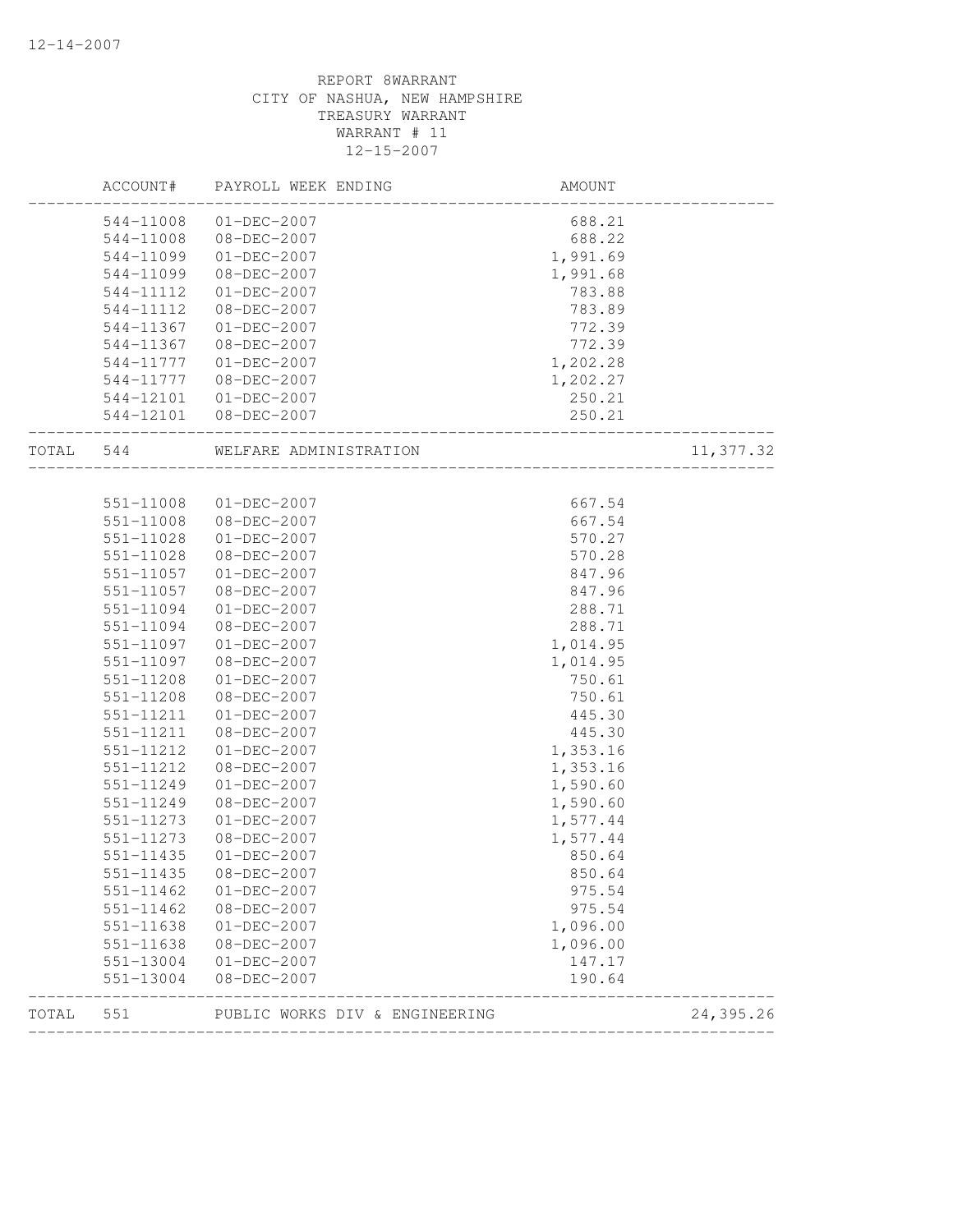|       | ACCOUNT#  | PAYROLL WEEK ENDING  | AMOUNT    |           |
|-------|-----------|----------------------|-----------|-----------|
|       | 552-11077 | 01-DEC-2007          | 1,205.29  |           |
|       | 552-11077 | 08-DEC-2007          | 1,205.30  |           |
|       | 552-11087 | $01-DEC-2007$        | 773.68    |           |
|       | 552-11087 | 08-DEC-2007          | 746.80    |           |
|       | 552-11143 | $01 - DEC - 2007$    | 784.00    |           |
|       | 552-11143 | 08-DEC-2007          | 784.00    |           |
|       | 552-11324 | $01 - DEC - 2007$    | 2,926.63  |           |
|       | 552-11324 | 08-DEC-2007          | 2,926.63  |           |
|       | 552-11339 | $01 - DEC - 2007$    | 2,174.00  |           |
|       | 552-11339 | 08-DEC-2007          | 2,689.60  |           |
|       | 552-11342 | $01 - DEC - 2007$    | 706.00    |           |
|       | 552-11342 | 08-DEC-2007          | 706.00    |           |
|       | 552-11343 | $01 - DEC - 2007$    | 1,580.00  |           |
|       | 552-11343 | 08-DEC-2007          | 1,568.00  |           |
|       | 552-11407 | $01 - DEC - 2007$    | 5, 421.92 |           |
|       | 552-11407 | $08 - DEC - 2007$    | 4,884.00  |           |
|       | 552-11492 | $01-DEC-2007$        | 746.80    |           |
|       | 552-11492 | 08-DEC-2007          | 746.80    |           |
|       | 552-11548 | $01-DEC-2007$        | 992.96    |           |
|       | 552-11548 | 08-DEC-2007          | 992.96    |           |
|       | 552-11562 | $01-DEC-2007$        | 386.17    |           |
|       | 552-11562 | $08 - DEC - 2007$    | 386.17    |           |
|       | 552-11580 | $01 - DEC - 2007$    | 915.39    |           |
|       | 552-11580 | 08-DEC-2007          | 915.39    |           |
|       | 552-11618 | $01 - DEC - 2007$    | 615.90    |           |
|       | 552-11618 | 08-DEC-2007          | 615.90    |           |
|       | 552-11672 | 01-DEC-2007          | 1,349.78  |           |
|       | 552-11672 | 08-DEC-2007          | 1,349.78  |           |
|       | 552-11750 | $01 - DEC - 2007$    | 717.60    |           |
|       | 552-11750 | 08-DEC-2007          | 717.60    |           |
|       | 552-13004 | $01 - DEC - 2007$    | 1,426.87  |           |
|       | 552-13004 | 08-DEC-2007          | 944.14    |           |
|       | 552-13009 | 08-DEC-2007          | 1,868.29  |           |
|       | 552-13067 | $01 - DEC - 2007$    | 68.18     |           |
|       | 552-13067 | 08-DEC-2007          | 1,301.88  |           |
|       | 552-17001 | $01-DEC-2007$        | 300.00    |           |
| TOTAL | 552       | PARKS AND RECREATION |           | 48,440.41 |
|       |           |                      |           |           |
|       | 553-11041 | $01 - DEC - 2007$    | 981.62    |           |
|       | 553-11041 | $08 - DEC - 2007$    | 981.62    |           |
|       | 553-11078 | $01-DEC-2007$        | 1,493.03  |           |
|       | 553-11078 | $08 - DEC - 2007$    | 1,313.75  |           |
|       | 553-11098 | $08 - DEC - 2007$    | 201.39    |           |
|       | 553-11192 | $01 - DEC - 2007$    | 899.89    |           |
|       | 553-11192 | 08-DEC-2007          | 913.42    |           |
|       | 553-11279 | $01 - DEC - 2007$    | 5,483.10  |           |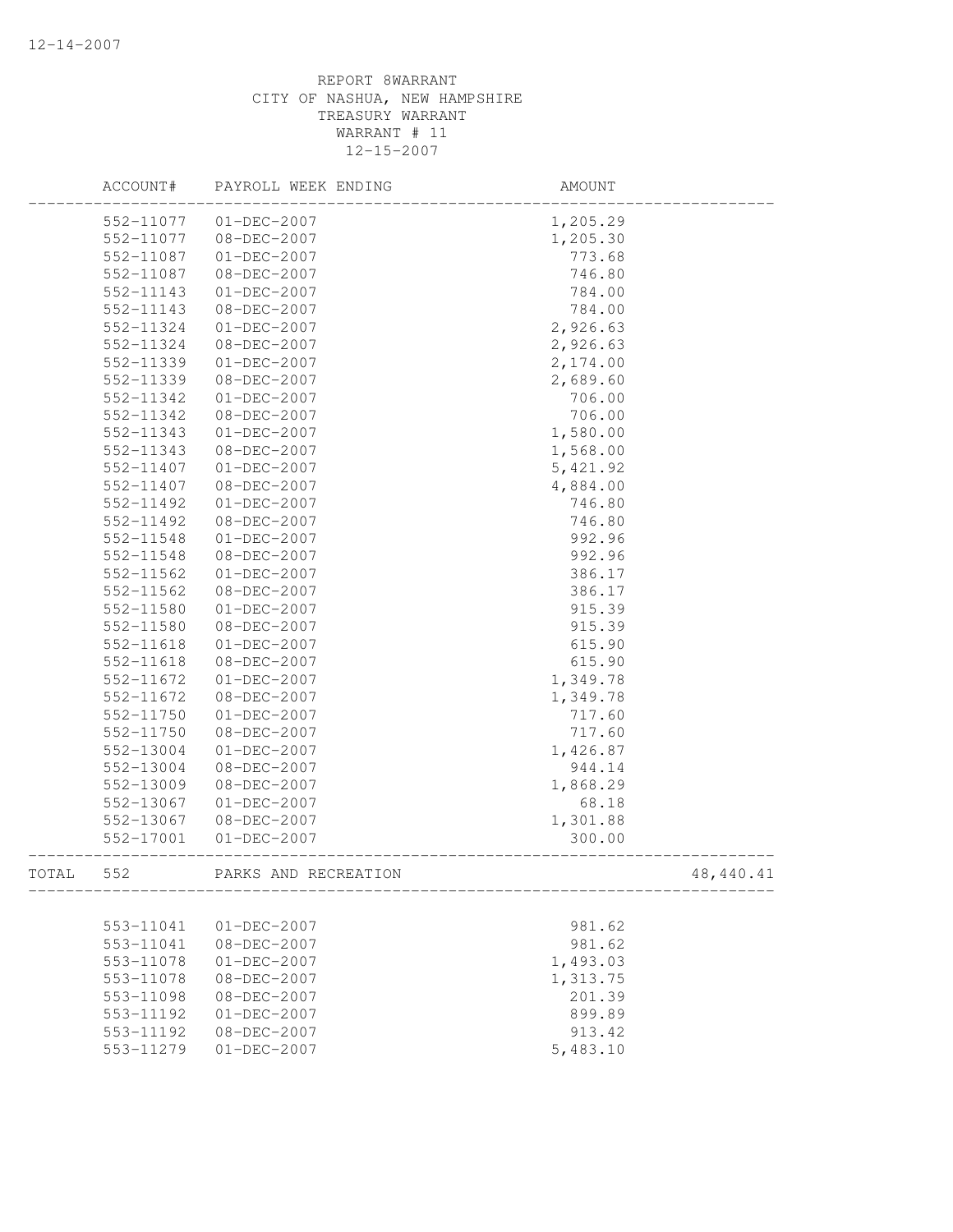|       | ACCOUNT#  | PAYROLL WEEK ENDING | AMOUNT    |            |
|-------|-----------|---------------------|-----------|------------|
|       | 553-11279 | 08-DEC-2007         | 5,448.80  |            |
|       | 553-11327 | 01-DEC-2007         | 3,926.52  |            |
|       | 553-11327 | 08-DEC-2007         | 3,719.62  |            |
|       | 553-11336 | $01 - DEC - 2007$   | 1,047.20  |            |
|       | 553-11336 | 08-DEC-2007         | 1,047.20  |            |
|       | 553-11375 | $01 - DEC - 2007$   | 2,017.20  |            |
|       | 553-11375 | 08-DEC-2007         | 2,017.20  |            |
|       | 553-11465 | $01 - DEC - 2007$   | 2,987.20  |            |
|       | 553-11465 | 08-DEC-2007         | 3,002.08  |            |
|       | 553-11474 | $01 - DEC - 2007$   | 3,484.96  |            |
|       | 553-11474 | 08-DEC-2007         | 4,326.56  |            |
|       | 553-11475 | $01-DEC-2007$       | 1,706.30  |            |
|       | 553-11475 | 08-DEC-2007         | 1,707.20  |            |
|       | 553-11630 | 01-DEC-2007         | 1,435.20  |            |
|       | 553-11630 | 08-DEC-2007         | 1,435.20  |            |
|       | 553-11631 | $01 - DEC - 2007$   | 729.60    |            |
|       | 553-11631 | 08-DEC-2007         | 729.60    |            |
|       | 553-11648 | $01-DEC-2007$       | 841.92    |            |
|       | 553-11648 | 08-DEC-2007         | 792.60    |            |
|       | 553-11678 | $01 - DEC - 2007$   | 1,560.86  |            |
|       | 553-11678 | 08-DEC-2007         | 1,560.87  |            |
|       | 553-11759 | $01 - DEC - 2007$   | 9,768.20  |            |
|       | 553-11759 | 08-DEC-2007         | 14,227.60 |            |
|       | 553-11771 | $01-DEC-2007$       | 1,683.20  |            |
|       | 553-11771 | 08-DEC-2007         | 1,683.20  |            |
|       | 553-12128 | $01 - DEC - 2007$   | 261.46    |            |
|       | 553-12128 | 08-DEC-2007         | 333.35    |            |
|       | 553-13004 | $01 - DEC - 2007$   | 492.31    |            |
|       | 553-13004 | 08-DEC-2007         | 689.57    |            |
|       | 553-13009 | 08-DEC-2007         | 34,957.21 |            |
|       | 553-13901 | $01 - DEC - 2007$   | 10,507.50 |            |
|       | 553-13901 | 08-DEC-2007         | 10,624.26 |            |
|       | 553-17001 | 08-DEC-2007         | 300.00    |            |
|       | 553-17004 | 08-DEC-2007         | 700.00    |            |
|       | 553-17008 | 08-DEC-2007         | 900.00    |            |
|       | 553-17010 | 08-DEC-2007         | 1,100.00  |            |
| TOTAL | 553       | STREET DEPARTMENT   |           | 146,019.57 |
|       |           |                     |           |            |
|       | 555-11024 | $01 - DEC - 2007$   | 725.27    |            |
|       | 555-11024 | $08 - DEC - 2007$   | 725.27    |            |
|       | 555-11058 | $01 - DEC - 2007$   | 915.39    |            |
|       | 555-11058 | $08 - DEC - 2007$   | 915.39    |            |
|       | 555-11461 | $01-DEC-2007$       | 1,390.27  |            |
|       | 555-11461 | $08 - DEC - 2007$   | 1,390.27  |            |
|       | 555-11505 | $01 - DEC - 2007$   | 1,103.01  |            |
|       | 555-11505 | $08 - DEC - 2007$   | 1,103.01  |            |
|       |           |                     |           |            |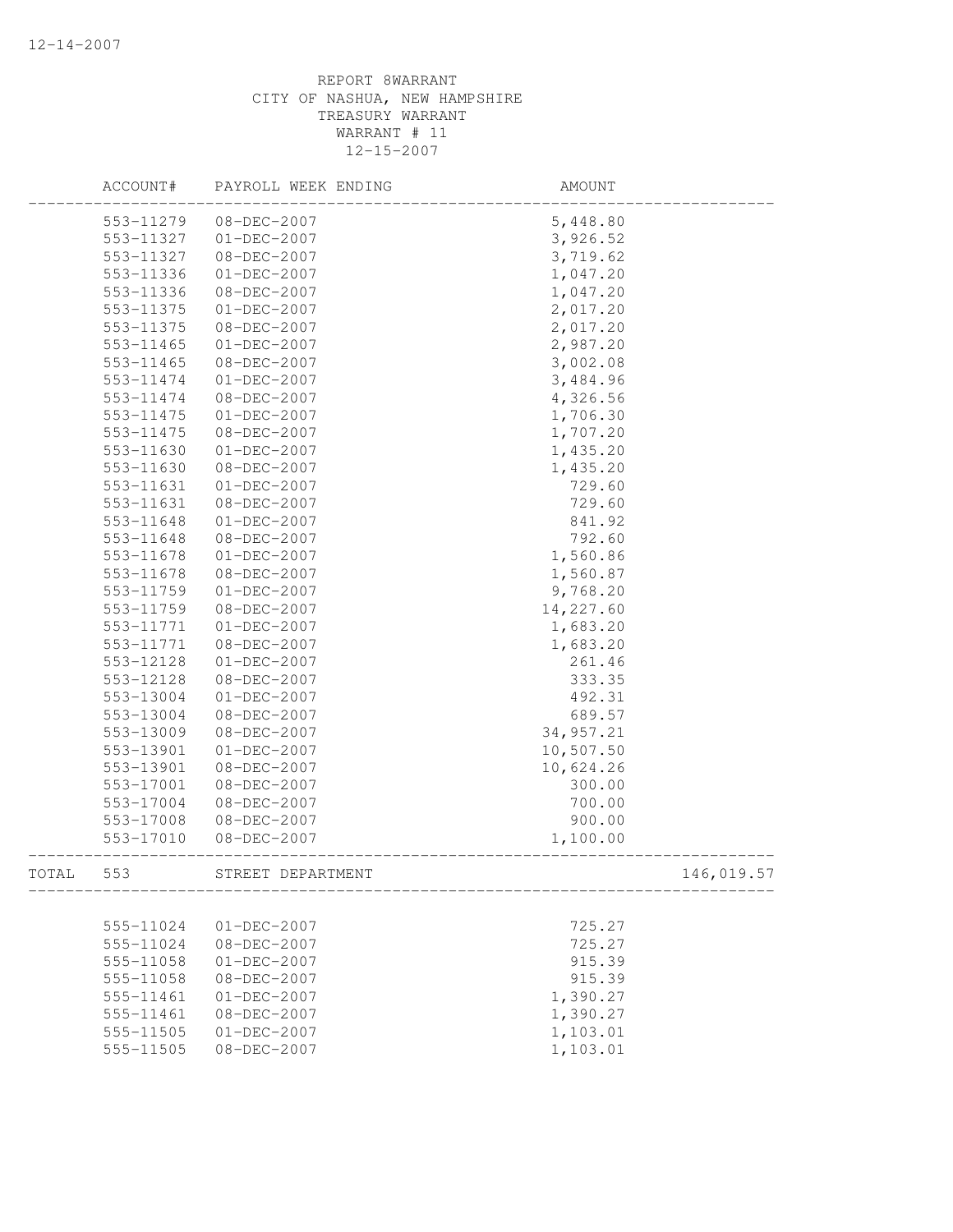|       | ACCOUNT#  | PAYROLL WEEK ENDING   | AMOUNT               |           |
|-------|-----------|-----------------------|----------------------|-----------|
|       | 555-11639 | $01 - DEC - 2007$     | 746.81               |           |
|       | 555-11639 | 08-DEC-2007           | 746.80               |           |
|       | 555-11640 | $01 - DEC - 2007$     | 695.61               |           |
|       | 555-11640 | 08-DEC-2007           | 660.83               |           |
|       | 555-11738 | $01 - DEC - 2007$     | 1,760.00             |           |
|       | 555-11738 | 08-DEC-2007           | 1,760.00             |           |
|       | 555-11745 | $01 - DEC - 2007$     | 738.80               |           |
|       | 555-11745 | 08-DEC-2007           | 738.80               |           |
|       | 555-11746 | $01 - DEC - 2007$     | 1,060.72             |           |
|       | 555-11746 | $08 - DEC - 2007$     | 1,060.72             |           |
|       | 555-13004 | $01 - DEC - 2007$     | 208.78               |           |
|       | 555-13004 | 08-DEC-2007           | 125.30               |           |
| TOTAL | 555       | TRAFFIC DEPARTMENT    |                      | 18,571.05 |
|       | 557-11161 | $01 - DEC - 2007$     | 746.80               |           |
|       |           | 557-11161 08-DEC-2007 | 746.80               |           |
|       | 557-13009 | 08-DEC-2007           | 163.96               |           |
|       |           |                       |                      |           |
| TOTAL | 557       | PARKING LOTS          |                      | 1,657.56  |
|       |           |                       |                      |           |
|       | 561-11345 | $01-DEC-2007$         | 1,272.64             |           |
|       | 561-11345 | 08-DEC-2007           | 1,272.64             |           |
|       | 561-11651 | $01 - DEC - 2007$     | 797.40               |           |
|       | 561-11651 | 08-DEC-2007           | 797.39               |           |
|       | 561-11658 | $01 - DEC - 2007$     | 971.14               |           |
|       | 561-11658 | 08-DEC-2007           | 971.14               |           |
|       | 561-12153 | $01 - DEC - 2007$     | 400.00               |           |
| TOTAL | 561       | EDGEWOOD CEMETERY     |                      | 6,482.35  |
|       |           |                       |                      |           |
|       | 563-11345 | $01-DEC-2007$         | 1,065.82             |           |
|       | 563-11345 | 08-DEC-2007           | 1,065.82             |           |
|       | 563-11651 | $01 - DEC - 2007$     | 708.48               |           |
|       | 563-11651 | $08 - DEC - 2007$     | 708.48               |           |
|       | 563-11657 | $01 - DEC - 2007$     | 888.73               |           |
|       | 563-11657 | $08 - DEC - 2007$     | 888.73               |           |
| TOTAL | 563       | WOODLAWN CEMETERY     |                      | 5,326.06  |
|       | 571-11174 | $01 - DEC - 2007$     | 838.19               |           |
|       | 571-11174 | 08-DEC-2007           | 838.19               |           |
|       | 571-11237 | $01 - DEC - 2007$     |                      |           |
|       | 571-11237 | 08-DEC-2007           | 1,871.29<br>1,871.29 |           |
|       |           |                       |                      |           |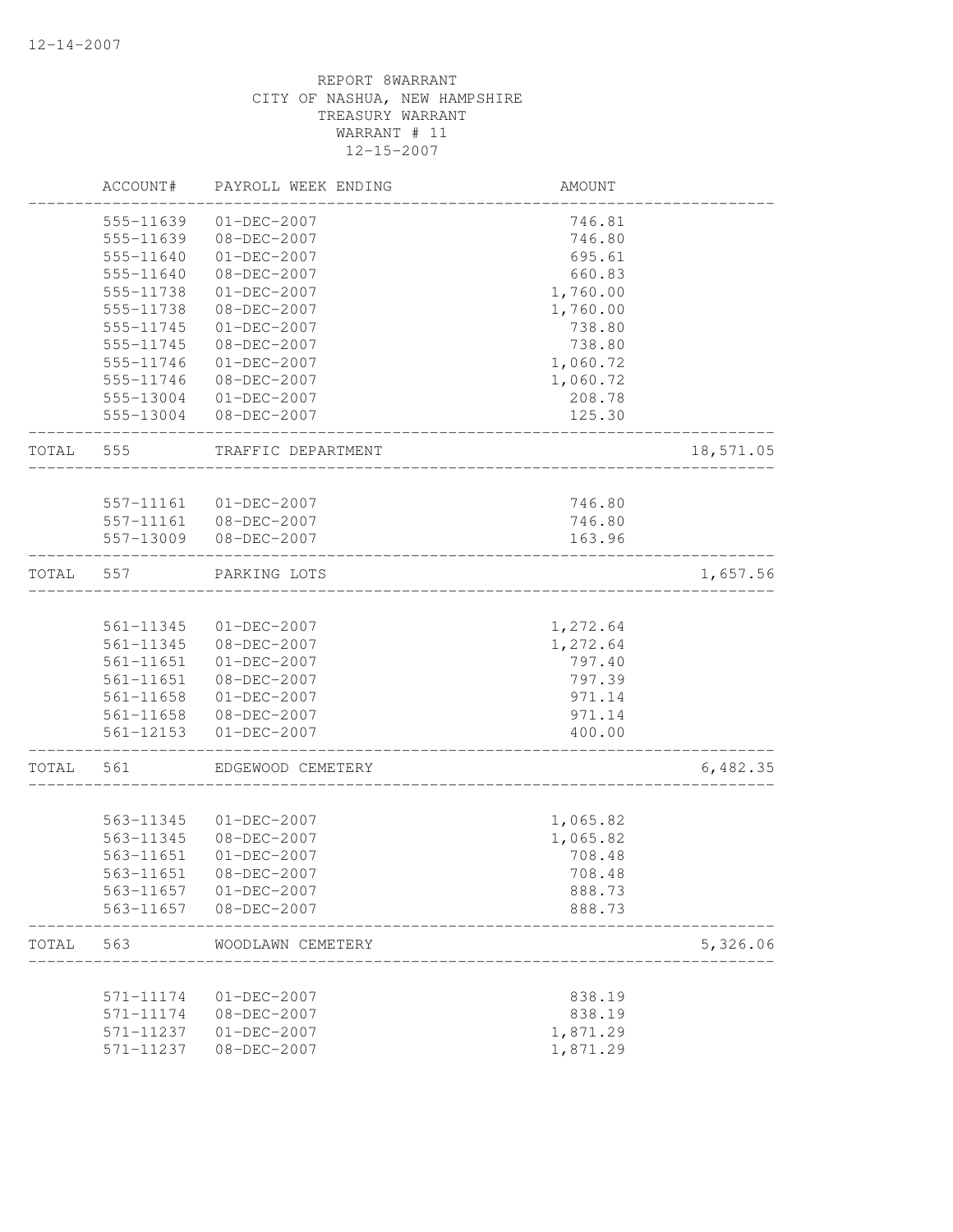| TOTAL 571 COMMUNITY DEVELOPMENT<br>________________________________<br>572-11024<br>$01 - DEC - 2007$<br>609.96<br>609.96<br>572-11024 08-DEC-2007<br>572-11215<br>$01 - DEC - 2007$<br>2,393.50<br>572-11215<br>08-DEC-2007<br>2,393.50<br>572-11238<br>$01 - DEC - 2007$<br>812.71<br>2,438.13<br>572-11238<br>$08 - DEC - 2007$<br>572-11450<br>$01 - DEC - 2007$<br>1,607.69<br>1,607.69<br>572-11450<br>08-DEC-2007<br>572-11522<br>$01 - DEC - 2007$<br>788.29<br>572-11522<br>08-DEC-2007<br>788.29<br>972.85<br>572-11525<br>$01 - DEC - 2007$<br>972.85<br>572-11525<br>08-DEC-2007<br>100.00<br>572-58005<br>$01 - DEC - 2007$<br>141.91<br>572-98045<br>$01 - DEC - 2007$<br>572-98046 08-DEC-2007<br>100.00<br>TOTAL 572<br>PLANNING DEPARTMENT<br>662.46<br>575-11032 01-DEC-2007<br>662.46<br>575-11032 08-DEC-2007<br>575-11042<br>$01 - DEC - 2007$<br>1,304.36<br>575-11042<br>08-DEC-2007<br>1,304.37<br>575-11062<br>$01 - DEC - 2007$<br>559.14<br>559.14<br>575-11062<br>08-DEC-2007<br>575-11189<br>$01 - DEC - 2007$<br>981.93<br>981.93<br>575-11189<br>08-DEC-2007<br>575-11246<br>$01 - DEC - 2007$<br>1,816.79<br>575-11246<br>$08 - DEC - 2007$<br>1,816.79<br>575-11387<br>$01 - DEC - 2007$<br>5,320.92<br>575-11387<br>08-DEC-2007<br>5,320.92<br>575-11393<br>$01 - DEC - 2007$<br>2,657.48<br>575-11393<br>08-DEC-2007<br>2,657.48<br>575-11400 01-DEC-2007<br>7,547.78<br>575-11400<br>08-DEC-2007<br>7,547.76<br>4,595.32<br>575-11401<br>$01 - DEC - 2007$ |           | ACCOUNT# PAYROLL WEEK ENDING<br>_____________ | AMOUNT   |            |
|------------------------------------------------------------------------------------------------------------------------------------------------------------------------------------------------------------------------------------------------------------------------------------------------------------------------------------------------------------------------------------------------------------------------------------------------------------------------------------------------------------------------------------------------------------------------------------------------------------------------------------------------------------------------------------------------------------------------------------------------------------------------------------------------------------------------------------------------------------------------------------------------------------------------------------------------------------------------------------------------------------------------------------------------------------------------------------------------------------------------------------------------------------------------------------------------------------------------------------------------------------------------------------------------------------------------------------------------------------------------------------------------------------------------------------------------------------------------------------------------|-----------|-----------------------------------------------|----------|------------|
|                                                                                                                                                                                                                                                                                                                                                                                                                                                                                                                                                                                                                                                                                                                                                                                                                                                                                                                                                                                                                                                                                                                                                                                                                                                                                                                                                                                                                                                                                                |           |                                               |          | 5,418.96   |
|                                                                                                                                                                                                                                                                                                                                                                                                                                                                                                                                                                                                                                                                                                                                                                                                                                                                                                                                                                                                                                                                                                                                                                                                                                                                                                                                                                                                                                                                                                |           |                                               |          |            |
|                                                                                                                                                                                                                                                                                                                                                                                                                                                                                                                                                                                                                                                                                                                                                                                                                                                                                                                                                                                                                                                                                                                                                                                                                                                                                                                                                                                                                                                                                                |           |                                               |          |            |
|                                                                                                                                                                                                                                                                                                                                                                                                                                                                                                                                                                                                                                                                                                                                                                                                                                                                                                                                                                                                                                                                                                                                                                                                                                                                                                                                                                                                                                                                                                |           |                                               |          |            |
|                                                                                                                                                                                                                                                                                                                                                                                                                                                                                                                                                                                                                                                                                                                                                                                                                                                                                                                                                                                                                                                                                                                                                                                                                                                                                                                                                                                                                                                                                                |           |                                               |          |            |
|                                                                                                                                                                                                                                                                                                                                                                                                                                                                                                                                                                                                                                                                                                                                                                                                                                                                                                                                                                                                                                                                                                                                                                                                                                                                                                                                                                                                                                                                                                |           |                                               |          |            |
|                                                                                                                                                                                                                                                                                                                                                                                                                                                                                                                                                                                                                                                                                                                                                                                                                                                                                                                                                                                                                                                                                                                                                                                                                                                                                                                                                                                                                                                                                                |           |                                               |          |            |
|                                                                                                                                                                                                                                                                                                                                                                                                                                                                                                                                                                                                                                                                                                                                                                                                                                                                                                                                                                                                                                                                                                                                                                                                                                                                                                                                                                                                                                                                                                |           |                                               |          |            |
|                                                                                                                                                                                                                                                                                                                                                                                                                                                                                                                                                                                                                                                                                                                                                                                                                                                                                                                                                                                                                                                                                                                                                                                                                                                                                                                                                                                                                                                                                                |           |                                               |          |            |
|                                                                                                                                                                                                                                                                                                                                                                                                                                                                                                                                                                                                                                                                                                                                                                                                                                                                                                                                                                                                                                                                                                                                                                                                                                                                                                                                                                                                                                                                                                |           |                                               |          |            |
|                                                                                                                                                                                                                                                                                                                                                                                                                                                                                                                                                                                                                                                                                                                                                                                                                                                                                                                                                                                                                                                                                                                                                                                                                                                                                                                                                                                                                                                                                                |           |                                               |          |            |
|                                                                                                                                                                                                                                                                                                                                                                                                                                                                                                                                                                                                                                                                                                                                                                                                                                                                                                                                                                                                                                                                                                                                                                                                                                                                                                                                                                                                                                                                                                |           |                                               |          |            |
|                                                                                                                                                                                                                                                                                                                                                                                                                                                                                                                                                                                                                                                                                                                                                                                                                                                                                                                                                                                                                                                                                                                                                                                                                                                                                                                                                                                                                                                                                                |           |                                               |          |            |
|                                                                                                                                                                                                                                                                                                                                                                                                                                                                                                                                                                                                                                                                                                                                                                                                                                                                                                                                                                                                                                                                                                                                                                                                                                                                                                                                                                                                                                                                                                |           |                                               |          |            |
|                                                                                                                                                                                                                                                                                                                                                                                                                                                                                                                                                                                                                                                                                                                                                                                                                                                                                                                                                                                                                                                                                                                                                                                                                                                                                                                                                                                                                                                                                                |           |                                               |          |            |
|                                                                                                                                                                                                                                                                                                                                                                                                                                                                                                                                                                                                                                                                                                                                                                                                                                                                                                                                                                                                                                                                                                                                                                                                                                                                                                                                                                                                                                                                                                |           |                                               |          |            |
|                                                                                                                                                                                                                                                                                                                                                                                                                                                                                                                                                                                                                                                                                                                                                                                                                                                                                                                                                                                                                                                                                                                                                                                                                                                                                                                                                                                                                                                                                                |           |                                               |          |            |
|                                                                                                                                                                                                                                                                                                                                                                                                                                                                                                                                                                                                                                                                                                                                                                                                                                                                                                                                                                                                                                                                                                                                                                                                                                                                                                                                                                                                                                                                                                |           |                                               |          | 16, 337.33 |
|                                                                                                                                                                                                                                                                                                                                                                                                                                                                                                                                                                                                                                                                                                                                                                                                                                                                                                                                                                                                                                                                                                                                                                                                                                                                                                                                                                                                                                                                                                |           |                                               |          |            |
|                                                                                                                                                                                                                                                                                                                                                                                                                                                                                                                                                                                                                                                                                                                                                                                                                                                                                                                                                                                                                                                                                                                                                                                                                                                                                                                                                                                                                                                                                                |           |                                               |          |            |
|                                                                                                                                                                                                                                                                                                                                                                                                                                                                                                                                                                                                                                                                                                                                                                                                                                                                                                                                                                                                                                                                                                                                                                                                                                                                                                                                                                                                                                                                                                |           |                                               |          |            |
|                                                                                                                                                                                                                                                                                                                                                                                                                                                                                                                                                                                                                                                                                                                                                                                                                                                                                                                                                                                                                                                                                                                                                                                                                                                                                                                                                                                                                                                                                                |           |                                               |          |            |
|                                                                                                                                                                                                                                                                                                                                                                                                                                                                                                                                                                                                                                                                                                                                                                                                                                                                                                                                                                                                                                                                                                                                                                                                                                                                                                                                                                                                                                                                                                |           |                                               |          |            |
|                                                                                                                                                                                                                                                                                                                                                                                                                                                                                                                                                                                                                                                                                                                                                                                                                                                                                                                                                                                                                                                                                                                                                                                                                                                                                                                                                                                                                                                                                                |           |                                               |          |            |
|                                                                                                                                                                                                                                                                                                                                                                                                                                                                                                                                                                                                                                                                                                                                                                                                                                                                                                                                                                                                                                                                                                                                                                                                                                                                                                                                                                                                                                                                                                |           |                                               |          |            |
|                                                                                                                                                                                                                                                                                                                                                                                                                                                                                                                                                                                                                                                                                                                                                                                                                                                                                                                                                                                                                                                                                                                                                                                                                                                                                                                                                                                                                                                                                                |           |                                               |          |            |
|                                                                                                                                                                                                                                                                                                                                                                                                                                                                                                                                                                                                                                                                                                                                                                                                                                                                                                                                                                                                                                                                                                                                                                                                                                                                                                                                                                                                                                                                                                |           |                                               |          |            |
|                                                                                                                                                                                                                                                                                                                                                                                                                                                                                                                                                                                                                                                                                                                                                                                                                                                                                                                                                                                                                                                                                                                                                                                                                                                                                                                                                                                                                                                                                                |           |                                               |          |            |
|                                                                                                                                                                                                                                                                                                                                                                                                                                                                                                                                                                                                                                                                                                                                                                                                                                                                                                                                                                                                                                                                                                                                                                                                                                                                                                                                                                                                                                                                                                |           |                                               |          |            |
|                                                                                                                                                                                                                                                                                                                                                                                                                                                                                                                                                                                                                                                                                                                                                                                                                                                                                                                                                                                                                                                                                                                                                                                                                                                                                                                                                                                                                                                                                                |           |                                               |          |            |
|                                                                                                                                                                                                                                                                                                                                                                                                                                                                                                                                                                                                                                                                                                                                                                                                                                                                                                                                                                                                                                                                                                                                                                                                                                                                                                                                                                                                                                                                                                |           |                                               |          |            |
|                                                                                                                                                                                                                                                                                                                                                                                                                                                                                                                                                                                                                                                                                                                                                                                                                                                                                                                                                                                                                                                                                                                                                                                                                                                                                                                                                                                                                                                                                                |           |                                               |          |            |
|                                                                                                                                                                                                                                                                                                                                                                                                                                                                                                                                                                                                                                                                                                                                                                                                                                                                                                                                                                                                                                                                                                                                                                                                                                                                                                                                                                                                                                                                                                |           |                                               |          |            |
|                                                                                                                                                                                                                                                                                                                                                                                                                                                                                                                                                                                                                                                                                                                                                                                                                                                                                                                                                                                                                                                                                                                                                                                                                                                                                                                                                                                                                                                                                                |           |                                               |          |            |
|                                                                                                                                                                                                                                                                                                                                                                                                                                                                                                                                                                                                                                                                                                                                                                                                                                                                                                                                                                                                                                                                                                                                                                                                                                                                                                                                                                                                                                                                                                |           |                                               |          |            |
|                                                                                                                                                                                                                                                                                                                                                                                                                                                                                                                                                                                                                                                                                                                                                                                                                                                                                                                                                                                                                                                                                                                                                                                                                                                                                                                                                                                                                                                                                                |           |                                               |          |            |
| 795.56                                                                                                                                                                                                                                                                                                                                                                                                                                                                                                                                                                                                                                                                                                                                                                                                                                                                                                                                                                                                                                                                                                                                                                                                                                                                                                                                                                                                                                                                                         | 575-11401 | 08-DEC-2007                                   | 4,595.33 |            |
| 575-11403<br>$01 - DEC - 2007$<br>575-11403<br>$08 - DEC - 2007$                                                                                                                                                                                                                                                                                                                                                                                                                                                                                                                                                                                                                                                                                                                                                                                                                                                                                                                                                                                                                                                                                                                                                                                                                                                                                                                                                                                                                               |           |                                               |          |            |
| 795.57<br>575-11404<br>$01 - DEC - 2007$<br>694.68                                                                                                                                                                                                                                                                                                                                                                                                                                                                                                                                                                                                                                                                                                                                                                                                                                                                                                                                                                                                                                                                                                                                                                                                                                                                                                                                                                                                                                             |           |                                               |          |            |
| $08 - DEC - 2007$<br>575-11404<br>694.68                                                                                                                                                                                                                                                                                                                                                                                                                                                                                                                                                                                                                                                                                                                                                                                                                                                                                                                                                                                                                                                                                                                                                                                                                                                                                                                                                                                                                                                       |           |                                               |          |            |
| 575-11627<br>$01 - DEC - 2007$<br>544.61                                                                                                                                                                                                                                                                                                                                                                                                                                                                                                                                                                                                                                                                                                                                                                                                                                                                                                                                                                                                                                                                                                                                                                                                                                                                                                                                                                                                                                                       |           |                                               |          |            |
| $08 - DEC - 2007$<br>544.61<br>575-11627                                                                                                                                                                                                                                                                                                                                                                                                                                                                                                                                                                                                                                                                                                                                                                                                                                                                                                                                                                                                                                                                                                                                                                                                                                                                                                                                                                                                                                                       |           |                                               |          |            |
| 575-12087<br>$01 - DEC - 2007$<br>421.07                                                                                                                                                                                                                                                                                                                                                                                                                                                                                                                                                                                                                                                                                                                                                                                                                                                                                                                                                                                                                                                                                                                                                                                                                                                                                                                                                                                                                                                       |           |                                               |          |            |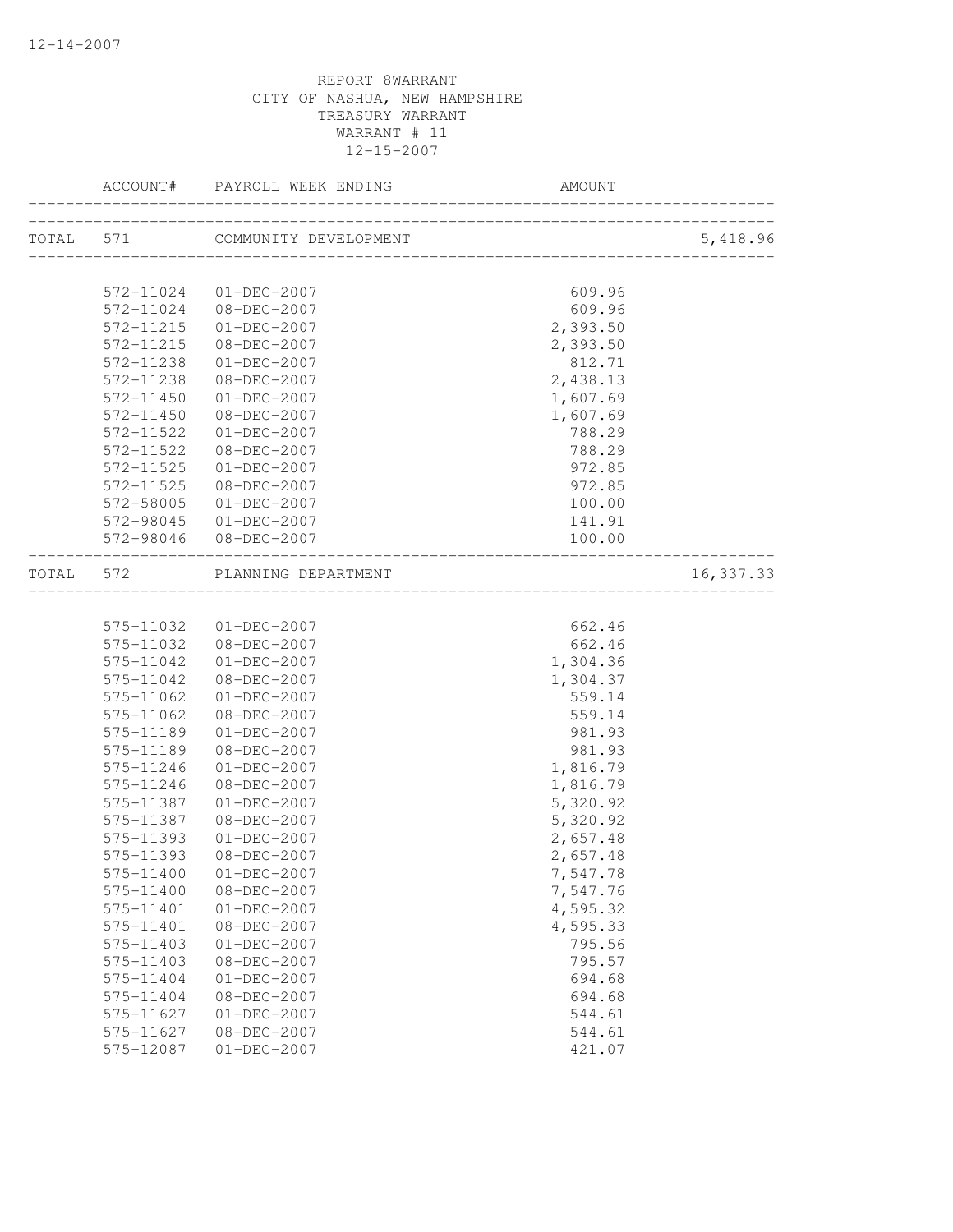# REPORT 8WARRANT CITY OF NASHUA, NEW HAMPSHIRE TREASURY WARRANT WARRANT # 11 12-15-2007 ACCOUNT# PAYROLL WEEK ENDING AMOUNT -------------------------------------------------------------------------------- 575-12087 08-DEC-2007 575-12090 01-DEC-2007 1,083.28 575-12090 08-DEC-2007 1,083.28 575-12114 01-DEC-2007 1,051.64 575-12114 08-DEC-2007 1,120.60 575-13035 01-DEC-2007 648.31 575-13035 08-DEC-2007 1,174.03 -------------------------------------------------------------------------------- TOTAL 575 PUBLIC LIBRARIES 61,965.35 -------------------------------------------------------------------------------- 576-11059 01-DEC-2007 1,202.27 576-11059 08-DEC-2007 1,202.27 576-11138 01-DEC-2007 619.73 576-11138 08-DEC-2007 619.73 576-11139 01-DEC-2007 221.16 576-11139 08-DEC-2007 206.41 576-11221 01-DEC-2007 1,002.92 576-11221 08-DEC-2007 1,002.92 576-11315 01-DEC-2007 637.36 576-11315 08-DEC-2007 637.36 576-11361 01-DEC-2007 3,071.61<br>576-11361 08-DEC-2007 3,128.01 576-11361 08-DEC-2007 576-11362 01-DEC-2007 1,044.79 576-11362 08-DEC-2007 1,044.79 576-13004 01-DEC-2007 19.64 576-13004 08-DEC-2007 184.53 -------------------------------------------------------------------------------- TOTAL 576 BUILDING DEPARTMENT 15,845.50 -------------------------------------------------------------------------------- 577-11067 01-DEC-2007 1,272.29 577-11067 08-DEC-2007 1,272.29 577-11163 01-DEC-2007 914.90 577-11163 08-DEC-2007 914.90 577-11183 01-DEC-2007 1,014.94 577-11183 08-DEC-2007 1,014.94 -------------------------------------------------------------------------------- TOTAL 577 CODE ENFORCEMENT 6,404.26 -------------------------------------------------------------------------------- 581-11012 01-DEC-2007 3,942.31

| $581 - 11012$ | $01 - DEC - 2007$ | 3,942.31   |
|---------------|-------------------|------------|
| 581-11075     | $01 - DEC - 2007$ | 4,076.92   |
| 581-11081     | $01 - DEC - 2007$ | 2,021.22   |
| 581-11162     | $01 - DEC - 2007$ | 55, 252.38 |
| $581 - 11162$ | $08 - DEC - 2007$ | 51,835.57  |
| 581-11204     | $01 - DEC - 2007$ | 11,629.60  |
| 581-11204     | $08 - DEC - 2007$ | 11,022.00  |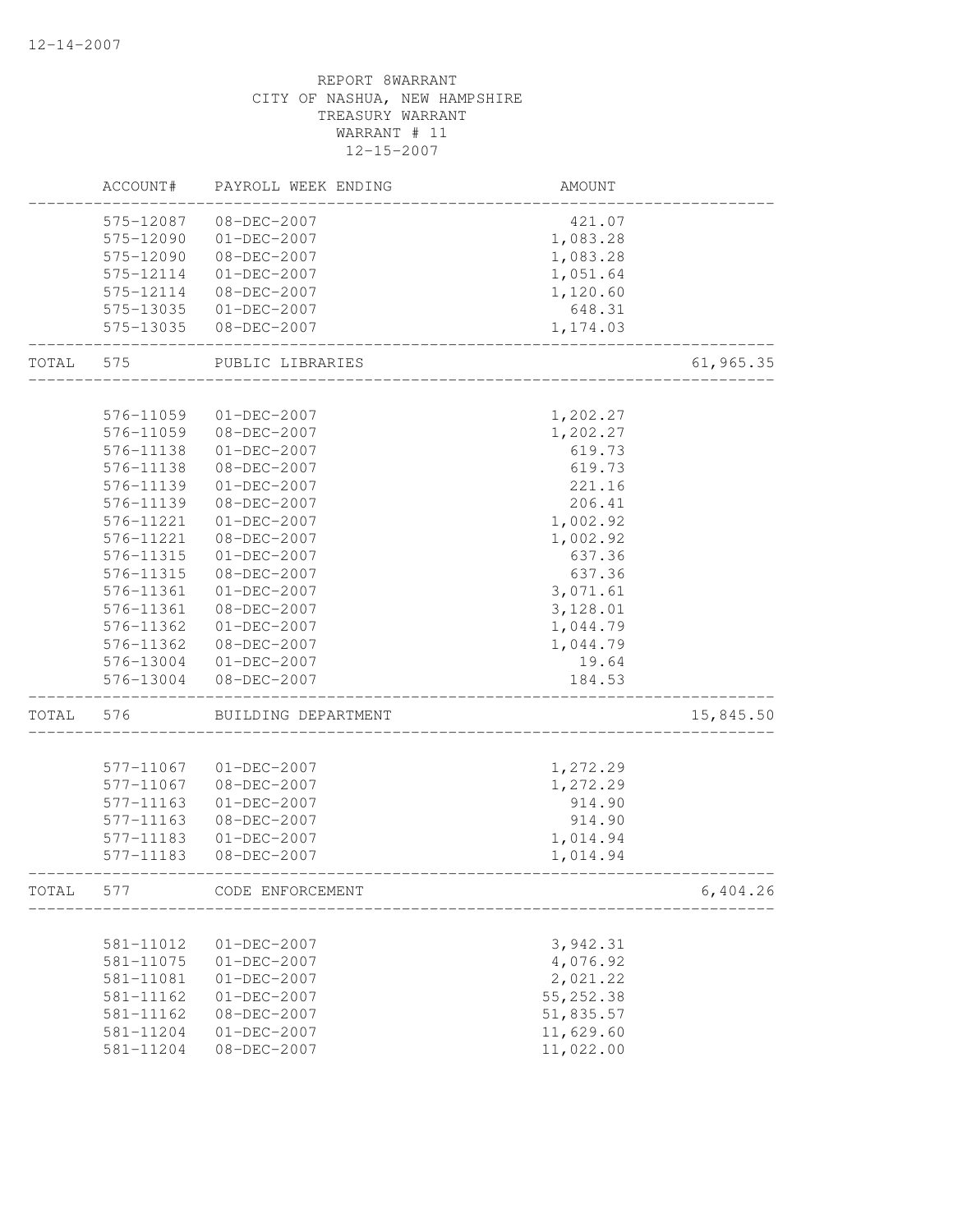| ACCOUNT#      | PAYROLL WEEK ENDING | AMOUNT         |  |
|---------------|---------------------|----------------|--|
| 581-11348     | $01 - DEC - 2007$   | 69,394.56      |  |
| 581-11366     | $01 - DEC - 2007$   | 47,980.47      |  |
| 581-11366     | $08 - DEC - 2007$   | 48,987.88      |  |
| 581-11396     | $01 - DEC - 2007$   | 34,760.77      |  |
| 581-11408     | $01-DEC-2007$       | 15, 124.63     |  |
| 581-11408     | 08-DEC-2007         | 14,813.27      |  |
| 581-11486     | $01 - DEC - 2007$   | 33, 475.59     |  |
| 581-11515     | $01 - DEC - 2007$   | 1,345.31       |  |
| 581-11570     | $01 - DEC - 2007$   | 56,448.93      |  |
| 581-11571     | $01 - DEC - 2007$   | $-20, 203.86$  |  |
| 581-11572     | $01 - DEC - 2007$   | 46,826.20      |  |
| 581-11579     | $01 - DEC - 2007$   | 32, 185.46     |  |
| 581-11579     | 08-DEC-2007         | 1,335.50       |  |
| 581-11628     | $01-DEC-2007$       | 1,215.20       |  |
| 581-11628     | 08-DEC-2007         | 972.16         |  |
| 581-11675     | $01 - DEC - 2007$   | 5,729.23       |  |
| 581-11709     | $01 - DEC - 2007$   | 5,727.67       |  |
| 581-11726     | $01 - DEC - 2007$   | 1, 441, 519.36 |  |
| 581-11800     | $01 - DEC - 2007$   | 59,094.37      |  |
| 581-11801     | $01 - DEC - 2007$   | 12,337.44      |  |
| 581-11802     | $01 - DEC - 2007$   | 12,984.67      |  |
| 581-11803     | $01-DEC-2007$       | 13,637.24      |  |
| 581-11803     | 08-DEC-2007         | 527.52         |  |
| 581-11804     | $01 - DEC - 2007$   | 14,546.42      |  |
| 581-11805     | $01 - DEC - 2007$   | 20,836.55      |  |
| 581-11812     | $01 - DEC - 2007$   | 2,086.42       |  |
| 581-11830     | $01 - DEC - 2007$   | 3,145.85       |  |
| 581-11850     | $01 - DEC - 2007$   | 2,584.05       |  |
| 581-11850     | 08-DEC-2007         | 2,067.24       |  |
| 581-11860     | $01 - DEC - 2007$   | 6, 123.47      |  |
| 581-12021     | $01-DEC-2007$       | 1,850.56       |  |
| 581-12060     | $01-DEC-2007$       | 2,782.73       |  |
| 581-12060     | $08 - DEC - 2007$   | 1,892.58       |  |
| 581-12078     | $01 - DEC - 2007$   | 2, 112.11      |  |
| 581-12078     | 08-DEC-2007         | 75.00          |  |
| 581-12081     | $01 - DEC - 2007$   | 1,327.02       |  |
| 581-12084     | $01 - DEC - 2007$   | 187.50         |  |
| 581-12084     | 08-DEC-2007         | 1,425.00       |  |
| 581-12087     | $01 - DEC - 2007$   | 1,052.20       |  |
| 581-12087     | 08-DEC-2007         | 964.99         |  |
| 581-12111     | $01 - DEC - 2007$   | 131,569.57     |  |
| 581-12111     | $08 - DEC - 2007$   | 101,555.91     |  |
| 581-12112     | $01 - DEC - 2007$   | 7,816.31       |  |
| 581-12112     | $08 - DEC - 2007$   | 6,298.83       |  |
| 581-12126     | $01 - DEC - 2007$   | 5,031.13       |  |
| 581-12126     | $08 - DEC - 2007$   | 4,161.23       |  |
| 581-12135     | $01 - DEC - 2007$   | 4,464.88       |  |
| $581 - 12135$ | $08 - DEC - 2007$   | 3,578.85       |  |
|               |                     |                |  |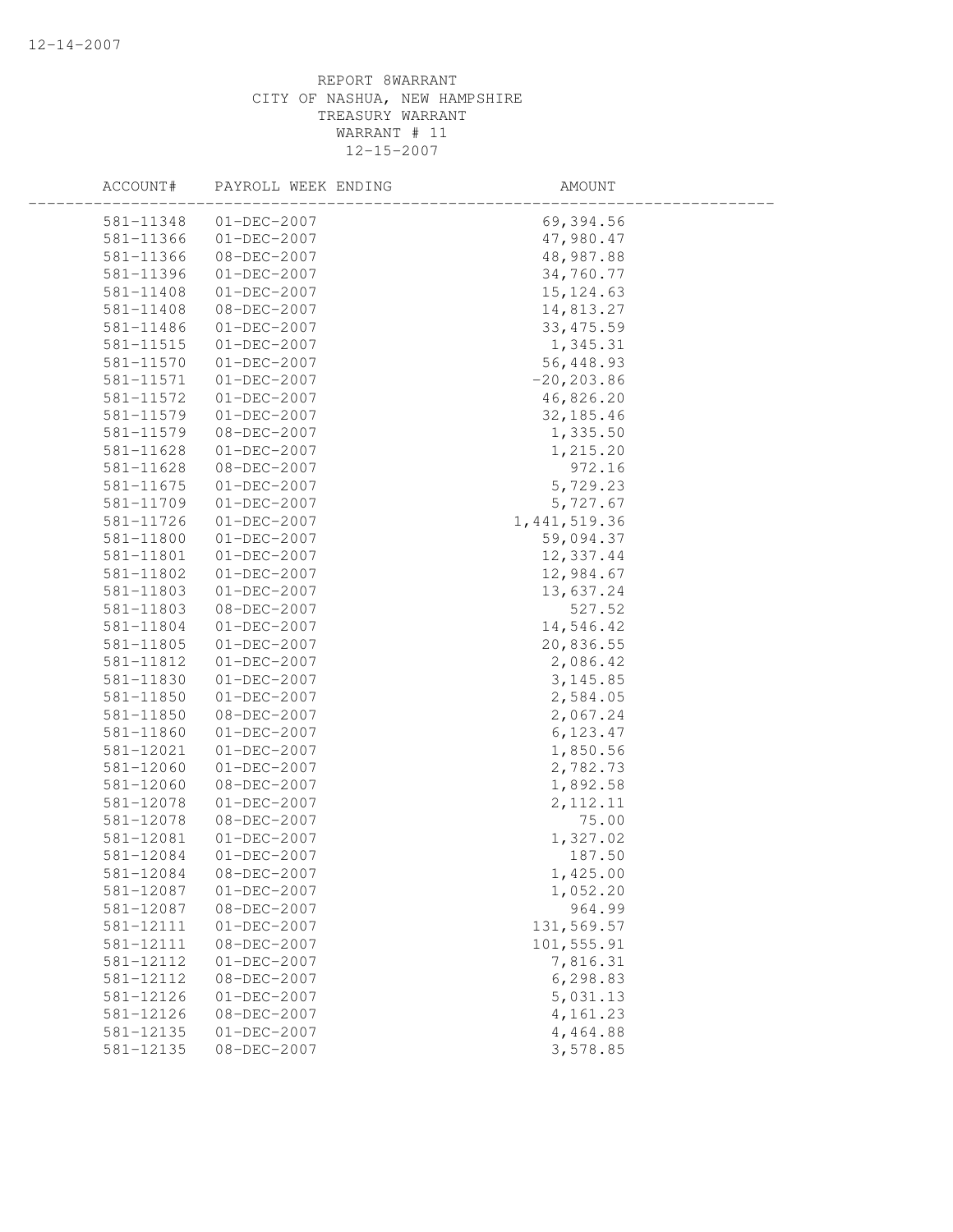|       | ACCOUNT#  | PAYROLL WEEK ENDING    | AMOUNT     |              |
|-------|-----------|------------------------|------------|--------------|
|       | 581-12136 | $01 - DEC - 2007$      | 739.40     |              |
|       | 581-12136 | $08 - DEC - 2007$      | 556.62     |              |
|       | 581-12138 | $01 - DEC - 2007$      | 808.65     |              |
|       | 581-12138 | $08 - DEC - 2007$      | 1,078.20   |              |
|       | 581-12141 | $01 - DEC - 2007$      | 200.00     |              |
|       | 581-12141 | $08 - DEC - 2007$      | 700.00     |              |
|       | 581-12153 | $01 - DEC - 2007$      | 65.00      |              |
|       | 581-12153 | $08 - DEC - 2007$      | 50.00      |              |
|       | 581-12198 | $01 - DEC - 2007$      | 14,904.45  |              |
|       | 581-12201 | $01 - DEC - 2007$      | 24, 131.85 |              |
|       | 581-12201 | $08 - DEC - 2007$      | 17,582.05  |              |
|       | 581-13004 | $01 - DEC - 2007$      | 642.50     |              |
|       | 581-13004 | 08-DEC-2007            | 154.02     |              |
|       | 581-13021 | $01 - DEC - 2007$      | 618.85     |              |
|       | 581-13021 | 08-DEC-2007            | 2,480.97   |              |
|       | 581-13032 | $01 - DEC - 2007$      | 221.63     |              |
|       | 581-13032 | 08-DEC-2007            | 66.38      |              |
|       | 581-13120 | $01 - DEC - 2007$      | 3,307.55   |              |
|       | 581-13120 | $08 - DEC - 2007$      | 5,030.82   |              |
|       | 581-13133 | $01 - DEC - 2007$      | 581.25     |              |
|       | 581-13137 | $01 - DEC - 2007$      | 630.00     |              |
|       | 581-13137 | 08-DEC-2007            | 350.00     |              |
|       | 581-19000 | $01 - DEC - 2007$      | 11,820.95  |              |
|       | 581-19210 | $01 - DEC - 2007$      | 24,978.35  |              |
|       | 581-19230 | $01 - DEC - 2007$      | 2,979.05   |              |
|       | 581-19240 | $01 - DEC - 2007$      | 2,795.06   |              |
|       | 581-19310 | $01 - DEC - 2007$      | 3,422.07   |              |
| TOTAL | 581       | SCHOOL DEPARTMENT      |            | 2,526,431.64 |
|       |           |                        |            |              |
|       |           | 590-23512  01-DEC-2007 | 1,310.46   |              |
|       | 590-23512 | 08-DEC-2007            | 1,310.46   |              |
| TOTAL | 590       | P/Y OBLIGATIONS        |            | 2,620.92     |
|       |           |                        |            |              |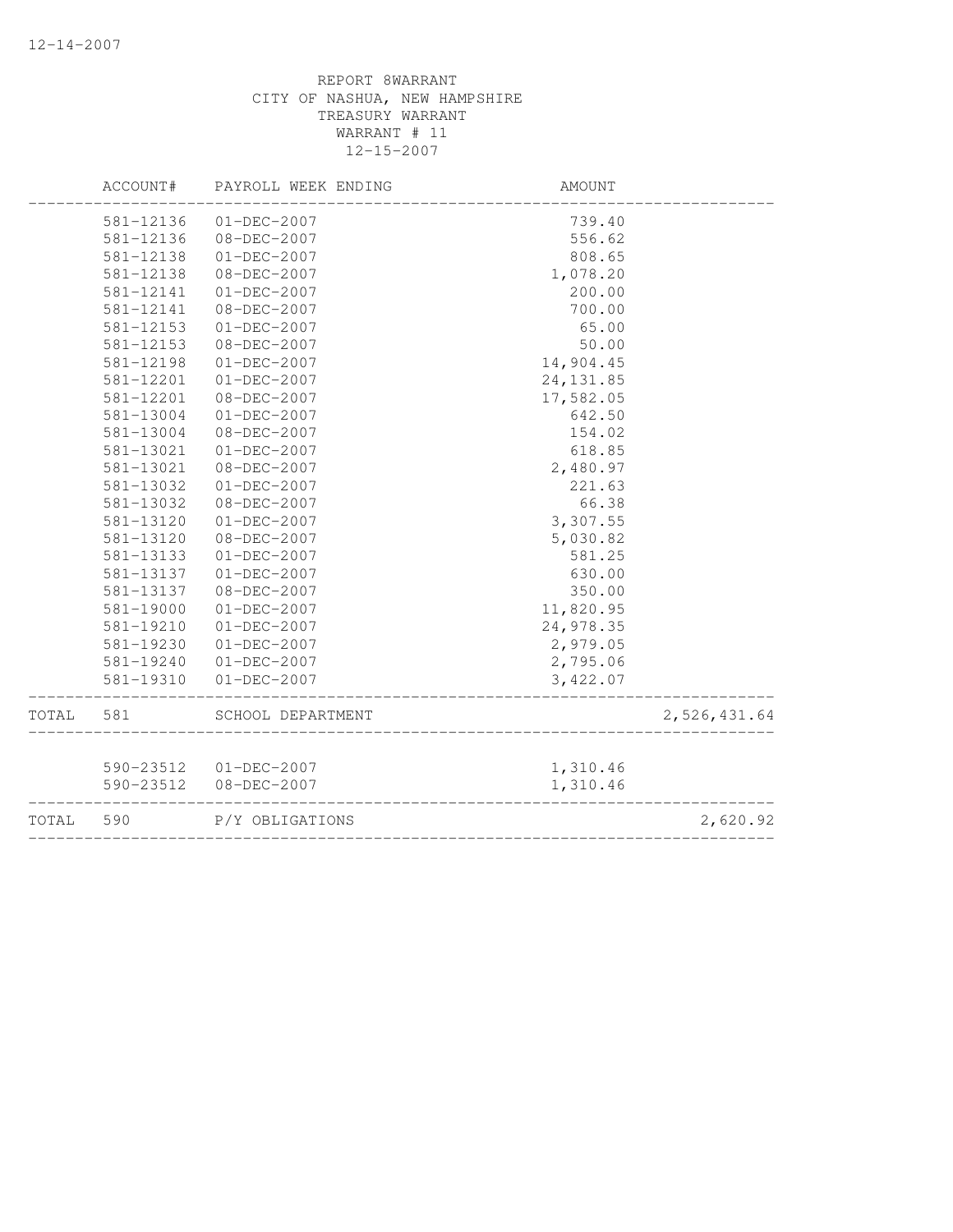|           | ACCOUNT# PAYROLL WEEK ENDING |  |  | AMOUNT |  |
|-----------|------------------------------|--|--|--------|--|
|           |                              |  |  |        |  |
| TOTAL 951 |                              |  |  |        |  |
|           |                              |  |  |        |  |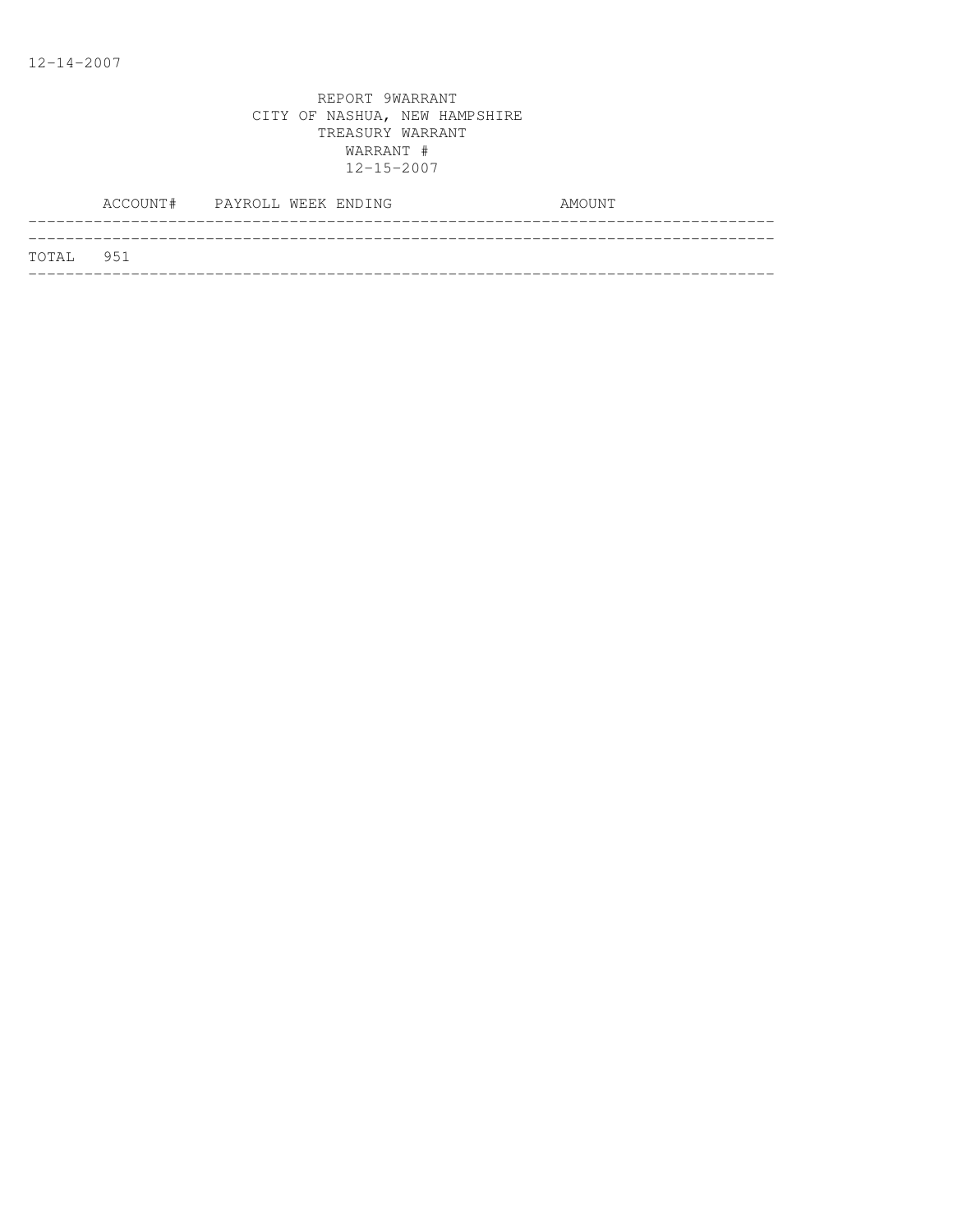| ACCOUNT#  | PAYROLL WEEK ENDING | AMOUNT    |  |
|-----------|---------------------|-----------|--|
| 801-11008 | $01 - DEC - 2007$   | 554.81    |  |
| 801-11008 | 08-DEC-2007         | 554.81    |  |
| 801-11094 | 01-DEC-2007         | 96.24     |  |
| 801-11094 | 08-DEC-2007         | 96.24     |  |
| 801-11101 | $01 - DEC - 2007$   | 866.40    |  |
| 801-11101 | 08-DEC-2007         | 866.40    |  |
| 801-11193 | $01 - DEC - 2007$   | 943.50    |  |
| 801-11193 | 08-DEC-2007         | 943.50    |  |
| 801-11208 | 01-DEC-2007         | 91.54     |  |
| 801-11208 | 08-DEC-2007         | 91.54     |  |
| 801-11211 | 01-DEC-2007         | 63.61     |  |
| 801-11211 | 08-DEC-2007         | 63.61     |  |
| 801-11222 | $01 - DEC - 2007$   | 197.06    |  |
| 801-11222 | 08-DEC-2007         | 197.06    |  |
| 801-11249 | $01 - DEC - 2007$   | 130.99    |  |
| 801-11249 | 08-DEC-2007         | 130.99    |  |
| 801-11271 | 01-DEC-2007         | 970.72    |  |
| 801-11271 | 08-DEC-2007         | 970.72    |  |
| 801-11276 | $01 - DEC - 2007$   | 2,352.00  |  |
| 801-11276 | 08-DEC-2007         | 2,352.00  |  |
| 801-11383 | $01 - DEC - 2007$   | 167.64    |  |
| 801-11383 | 08-DEC-2007         | 167.64    |  |
| 801-11435 | $01-DEC-2007$       | 255.20    |  |
| 801-11435 | 08-DEC-2007         | 255.20    |  |
| 801-11595 | 01-DEC-2007         | 6,818.08  |  |
| 801-11595 | 01-DEC-2007         | 2,522.80  |  |
| 801-11595 | 08-DEC-2007         | 6,678.00  |  |
| 801-11595 | 08-DEC-2007         | 2,968.00  |  |
| 801-11596 | $01 - DEC - 2007$   | 3,136.00  |  |
| 801-11596 | $08 - DEC - 2007$   | 3,136.00  |  |
| 801-11598 | $01 - DEC - 2007$   | 776.80    |  |
| 801-11598 | 08-DEC-2007         | 776.80    |  |
| 801-11599 | $01 - DEC - 2007$   | 1,254.09  |  |
| 801-11599 | $01 - DEC - 2007$   | 1,082.87  |  |
| 801-11599 | 08-DEC-2007         | 1,026.65  |  |
| 801-11599 | $08 - DEC - 2007$   | 1,026.65  |  |
| 801-11606 | $01 - DEC - 2007$   | 667.96    |  |
| 801-11606 | 08-DEC-2007         | 667.96    |  |
| 801-11647 | $01 - DEC - 2007$   | 1,386.81  |  |
| 801-11647 | 08-DEC-2007         | 1,386.81  |  |
| 801-13004 | $01 - DEC - 2007$   | 1,733.42  |  |
| 801-13004 | $01 - DEC - 2007$   | 3, 253.37 |  |
| 801-13004 | $01 - DEC - 2007$   | 223.85    |  |
| 801-13004 | $08 - DEC - 2007$   | 2,695.74  |  |
| 801-13004 | $08 - DEC - 2007$   | 3,914.16  |  |
| 801-13004 | 08-DEC-2007         | 1,263.32  |  |
| 801-17001 | 08-DEC-2007         | 300.00    |  |
| 801-17004 | $08 - DEC - 2007$   | 700.00    |  |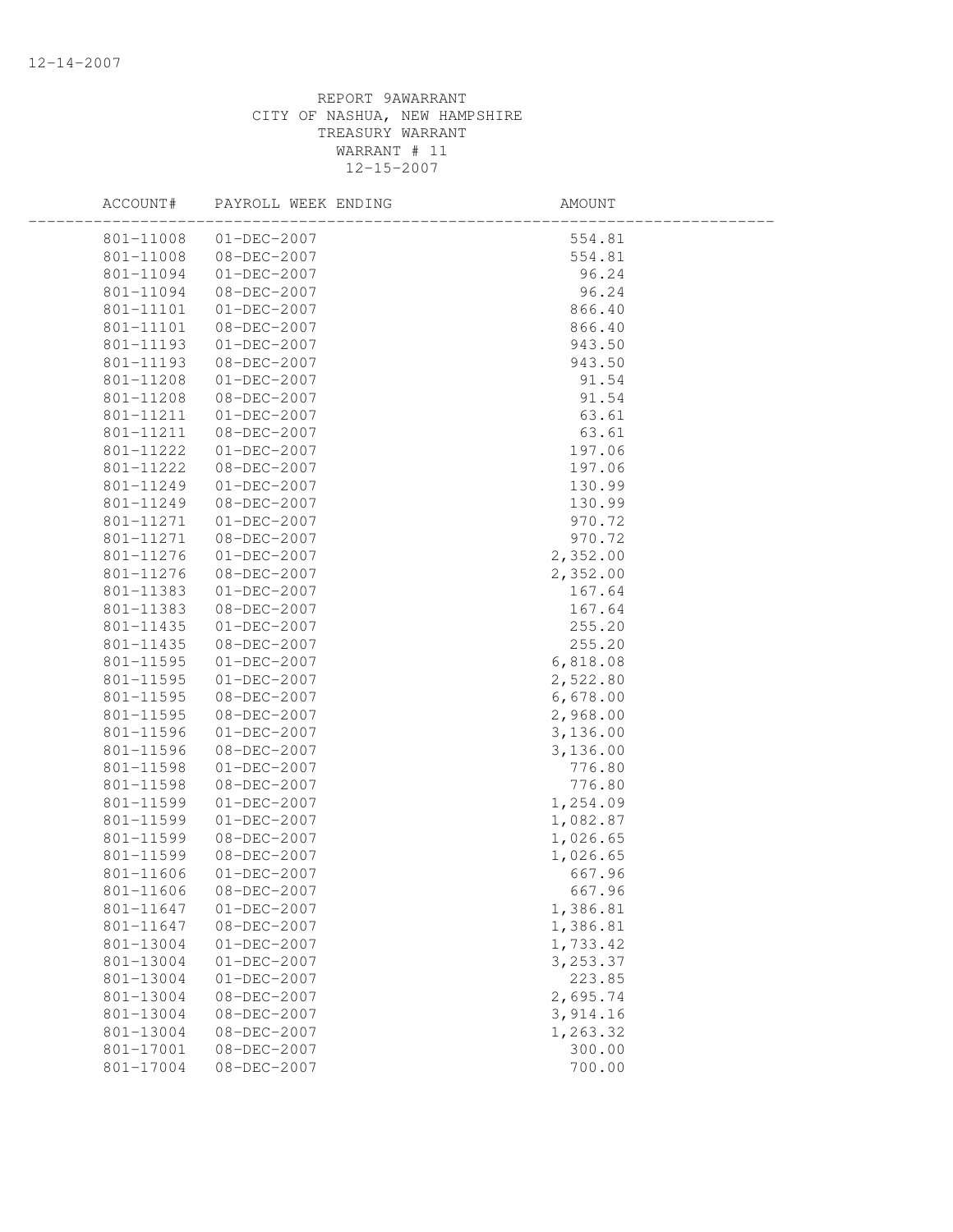|           |                        | $\texttt{ACCOUNT}\#$ PAYROLL WEEK ENDING _____________ | AMOUNT           |           |
|-----------|------------------------|--------------------------------------------------------|------------------|-----------|
|           |                        | 801-59236 01-DEC-2007                                  | 382.62           |           |
|           |                        | 801-59236 08-DEC-2007                                  |                  |           |
|           |                        | 801-59237 08-DEC-2007                                  | 382.62<br>133.59 |           |
|           | 801-59240              | 01-DEC-2007                                            | 134.98           |           |
|           | 801-59240              | $08 - DEC - 2007$                                      | 134.98           |           |
| TOTAL 801 |                        | SOLID WASTE DISPOSAL                                   |                  | 63,944.35 |
|           |                        |                                                        |                  |           |
|           |                        | 802-11028 01-DEC-2007                                  | 387.79           |           |
|           |                        | 802-11028 01-DEC-2007                                  | 182.49           |           |
|           | 802-11028              | 08-DEC-2007                                            | 387.79           |           |
|           | 802-11028              | 08-DEC-2007                                            | 182.49           |           |
|           | 802-11064              | 01-DEC-2007                                            | 134.98           |           |
|           | 802-11064              | $01 - DEC - 2007$                                      | 134.98           |           |
|           | 802-11064              | 08-DEC-2007                                            | 134.98           |           |
|           | 802-11064              | 08-DEC-2007                                            | 134.98           |           |
|           | 802-11091              | $01 - DEC - 2007$                                      | 1,029.83         |           |
|           | 802-11091              | 08-DEC-2007                                            | 1,029.83         |           |
|           | 802-11092              | $01 - DEC - 2007$                                      | 727.20           |           |
|           | 802-11094              | $01 - DEC - 2007$                                      | 288.69           |           |
|           | 802-11094              | $01 - DEC - 2007$                                      | 288.71           |           |
|           | 802-11094              | 08-DEC-2007                                            | 288.69           |           |
|           | 802-11094              | 08-DEC-2007                                            | 288.71           |           |
|           | 802-11096              | $01 - DEC - 2007$                                      | 883.98           |           |
|           | 802-11096              | 08-DEC-2007                                            | 883.98           |           |
|           | 802-11102              | $01 - DEC - 2007$                                      | 854.94           |           |
|           | 802-11102              | 08-DEC-2007                                            | 854.94           |           |
|           | 802-11105              | $01 - DEC - 2007$                                      | 3,812.56         |           |
|           | 802-11105              | 08-DEC-2007                                            | 953.13           |           |
|           | 802-11155              | $01 - DEC - 2007$                                      | 1,039.21         |           |
|           | 802-11155              | 08-DEC-2007                                            | 1,024.73         |           |
|           | 802-11157              | $01 - DEC - 2007$                                      | 1,568.00         |           |
|           | 802-11157              | 08-DEC-2007                                            | 156.80           |           |
|           | 802-11157              | 08-DEC-2007                                            | 1,254.40         |           |
|           | 802-11158              | $01 - DEC - 2007$                                      | 1,683.20         |           |
|           | 802-11158              | 08-DEC-2007                                            | 168.32           |           |
|           | 802-11158              | 08-DEC-2007                                            | 1,514.88         |           |
|           | 802-11208              | $01 - DEC - 2007$                                      | 36.62            |           |
|           | 802-11208              | $01 - DEC - 2007$                                      | 36.62            |           |
|           | 802-11208              | $08 - DEC - 2007$                                      | 36.62            |           |
|           | 802-11208              | $08 - DEC - 2007$                                      | 36.62            |           |
|           | 802-11211              | $01 - DEC - 2007$                                      | 381.69           |           |
|           |                        |                                                        |                  |           |
|           | 802-11211<br>802-11211 | $01 - DEC - 2007$                                      | 381.69           |           |
|           |                        | 08-DEC-2007                                            | 381.69           |           |
|           | 802-11211              | 08-DEC-2007                                            | 381.69           |           |
|           | 802-11222              | $01 - DEC - 2007$                                      | 197.06           |           |
|           | 802-11222              | $08 - DEC - 2007$                                      | 197.06           |           |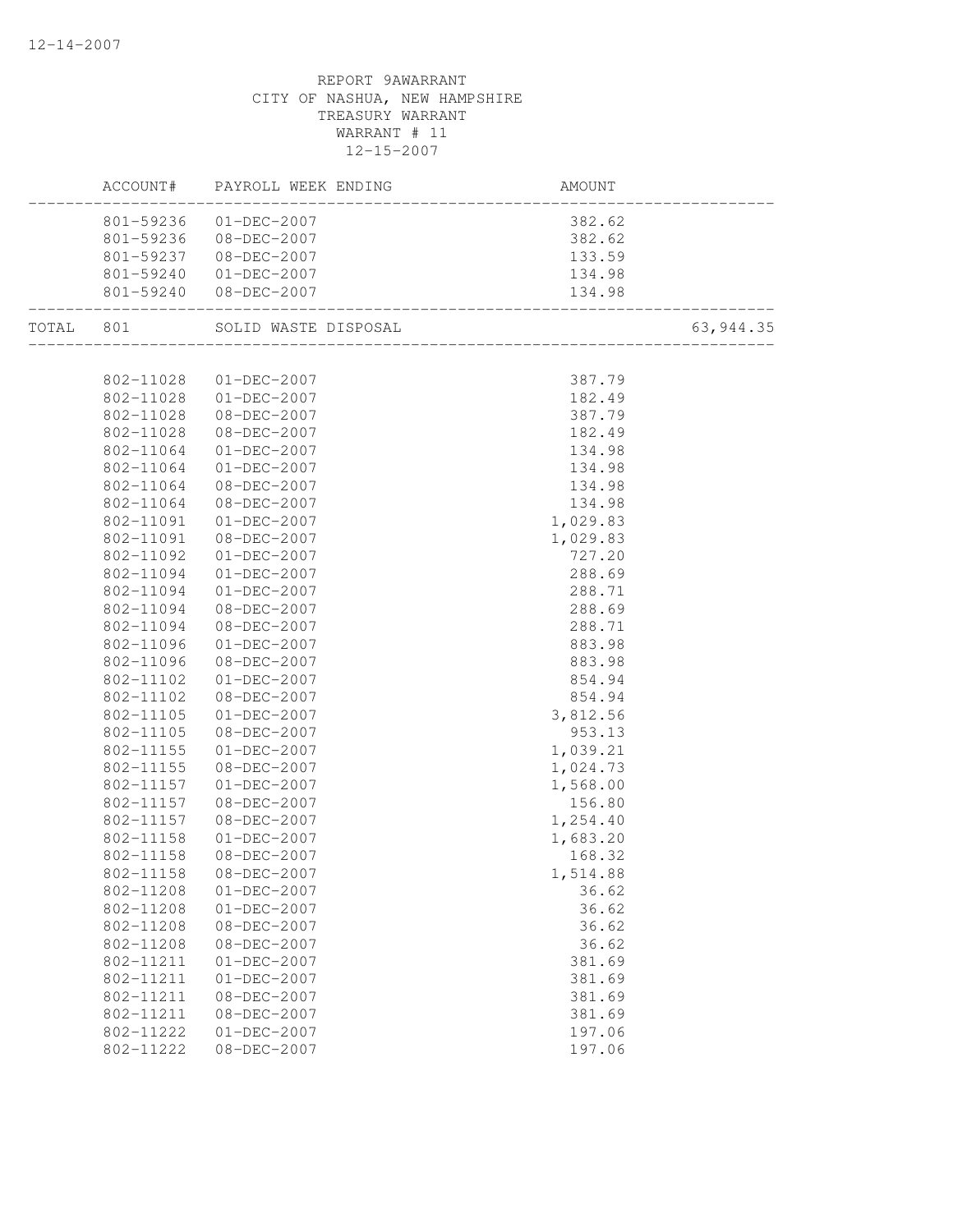|       | ACCOUNT#  | PAYROLL WEEK ENDING      | AMOUNT    |            |
|-------|-----------|--------------------------|-----------|------------|
|       | 802-11249 | $01 - DEC - 2007$        | 74.85     |            |
|       | 802-11249 | $01 - DEC - 2007$        | 74.85     |            |
|       | 802-11249 | 08-DEC-2007              | 74.85     |            |
|       | 802-11249 | 08-DEC-2007              | 74.85     |            |
|       | 802-11260 | $01 - DEC - 2007$        | 1,760.00  |            |
|       | 802-11260 | 08-DEC-2007              | 1,760.00  |            |
|       | 802-11270 | $01 - DEC - 2007$        | 1,023.64  |            |
|       | 802-11270 | 08-DEC-2007              | 1,023.64  |            |
|       | 802-11330 | $01 - DEC - 2007$        | 1,047.21  |            |
|       | 802-11330 | 08-DEC-2007              | 1,047.21  |            |
|       | 802-11333 | $01 - DEC - 2007$        | 1,006.52  |            |
|       | 802-11333 | 08-DEC-2007              | 1,006.52  |            |
|       | 802-11435 | $01 - DEC - 2007$        | 425.33    |            |
|       | 802-11435 | $01 - DEC - 2007$        | 170.13    |            |
|       | 802-11435 | 08-DEC-2007              | 425.33    |            |
|       | 802-11435 | 08-DEC-2007              | 170.13    |            |
|       | 802-11480 | $01 - DEC - 2007$        | 2,524.80  |            |
|       | 802-11480 | 08-DEC-2007              | 2,524.80  |            |
|       | 802-11507 | $01 - DEC - 2007$        | 746.81    |            |
|       | 802-11507 | 08-DEC-2007              | 746.80    |            |
|       | 802-11513 | $01 - DEC - 2007$        | 5,041.46  |            |
|       | 802-11513 | 08-DEC-2007              | 5,103.20  |            |
|       | 802-11514 | $01 - DEC - 2007$        | 2,692.20  |            |
|       | 802-11514 | 08-DEC-2007              | 3, 477.84 |            |
|       | 802-11681 | $01 - DEC - 2007$        | 294.25    |            |
|       | 802-11681 | $01 - DEC - 2007$        | 1,177.01  |            |
|       | 802-11681 | 08-DEC-2007              | 294.25    |            |
|       | 802-11681 | $08 - DEC - 2007$        | 1,177.01  |            |
|       | 802-11693 | $01 - DEC - 2007$        | 1,132.40  |            |
|       | 802-11693 | 08-DEC-2007              | 1,132.40  |            |
|       | 802-11763 | $01 - DEC - 2007$        | 167.64    |            |
|       | 802-11763 | $01 - DEC - 2007$        | 670.55    |            |
|       | 802-11763 | 08-DEC-2007              | 167.64    |            |
|       | 802-11763 | 08-DEC-2007              | 670.55    |            |
|       | 802-11764 | $01 - DEC - 2007$        | 1,103.01  |            |
|       | 802-11764 | 08-DEC-2007              | 1,103.01  |            |
|       | 802-13004 | $01 - DEC - 2007$        | 1,029.15  |            |
|       | 802-13004 | $01 - DEC - 2007$        | 2,308.40  |            |
|       | 802-13004 | 08-DEC-2007              | 509.87    |            |
|       | 802-13004 | 08-DEC-2007              | 1,612.03  |            |
|       | 802-59236 | $01 - DEC - 2007$        | 382.62    |            |
|       | 802-59236 | $08 - DEC - 2007$        | 382.61    |            |
|       | 802-59237 | $01 - DEC - 2007$        | 690.29    |            |
|       | 802-59237 | $08 - DEC - 2007$        | 823.88    |            |
| TOTAL | 802       | SEWERAGE DISPOSAL SYSTEM |           | 75, 194.11 |
|       |           |                          |           |            |